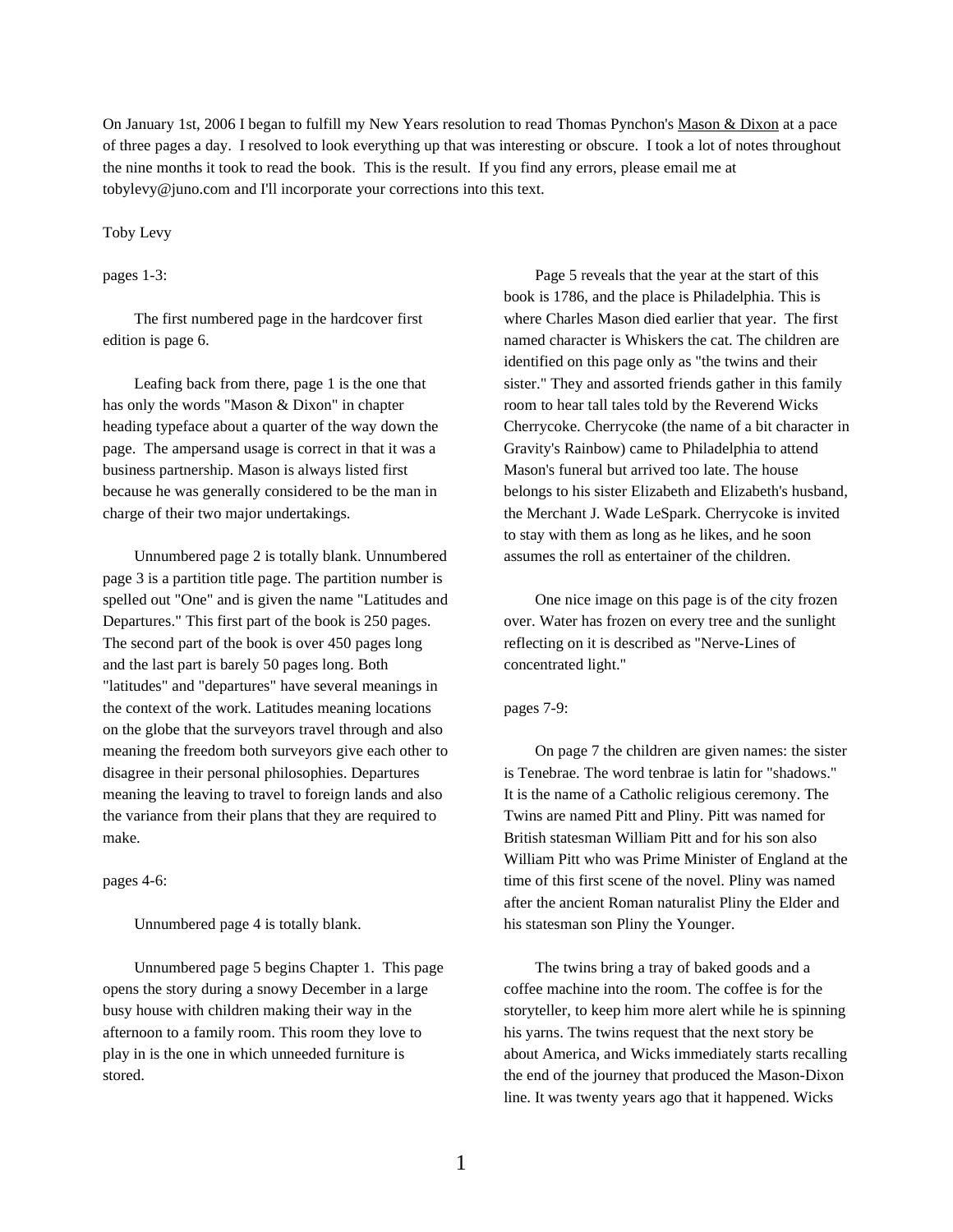describes the line as eight yards wide. It was commissioned to separate two "proprietorships" and was "nullified by the War for Independence."

vocabulary word #1: Devoirs - duties or responsibilities.

vw #2: syncope - shortening a word by dropping a letter or syllable

The twins goad Wicks into revealing that his grandfather pays him a monthly stipend with the understanding that he is to stay away from England.

an Uncle Ives, wandering through the room, asks what were the "crimes" that Wicks committed to cause this to happen. Wicks confessed that he anonymously posted leaflets revealing illegal activities committed by people in power. He was arrested and put in the Tower of London.

## pages 10-12:

Tenebrae challenges Wicks, and he readily admits it was not the Tower of London, but some lesser jail. Upon being sprung, he was told he would either have to go to a mental institution or be sent abroad. Opting for travel, he was booked for passage on a "small British Frigate" named the Seahorse. This ship was to give him experience in war at sea with the French.

Page 12 begins chapter 2, which mainly consists of two letters, one from Dixon to Mason and the other from Dixon to Mason. All of Dixon's letter appears on page 12. Dixon wants to assure that as Mason's "second" he is fully up to doing the job of observing the Transit of Venus on the island of Sumatra and avid to do it. After they are well acquainted Dixon tells Mason that he re-wrote the letter twenty times while stone sober and wishing to finish it so he could go to his neighborhood pub to drink.

# pages 13-15:

Chapter 2 concludes on page 13 with Mason's response to Dixon's letter. Mason admits to almost

throwing it away unread, thinking it was unsolicited advice sent to the Royal Astronomer who is Mason's boss. But upon reading it, Mason writes a warm response indicating he is looking forward to meeting and working with Dixon.

Page 14 begins the longish Chapter 3 which covers all the events leading up to Mason and Dixon's sea voyage. Wicks admits he was not present to witness the historic first meeting of Mason and Dixon, but they later told him how they met at the bar in an Inn at Portsmouth. Dixon, the country bumpkin, expresses the concern that so many people living so close together can only lead to murderous violence. Mason replies that to live in the city a man must ignore a lot that goes on around him.

Mason says that he attends the hangings at Tybrun square every Monday, and that Dixon simply must, for the tourist value, come with him to see the next one. Mason upsets Dixon a little by making fun of the country accent used by the people where Dixon lives. Dixon tries to lighten the tension by telling an insensitively ethnic joke.

Pynchon uses the phrase "the Motrix of honest Mirth." Motrix is latin for Motor (vis motrix is used in latin to mean "soul").

# pages 16-18:

Mason interrupts Dixon's joke when he fears they are attracting attention in the pub. Mason and Dixon size each other up. Dixon is a couple of inches taller than Mason, but stoops a little, which Mason assumes comes from spending too much time in bars. Pynchon mentions for the first time Dixon's Quaker background.

Dixon admits to being more of a surveyor than an astronomer. Mason makes comments about surveying including bringing up the "ha-ha" which is a ditch that serves as a fence without impeding the view of the surrounding countryside.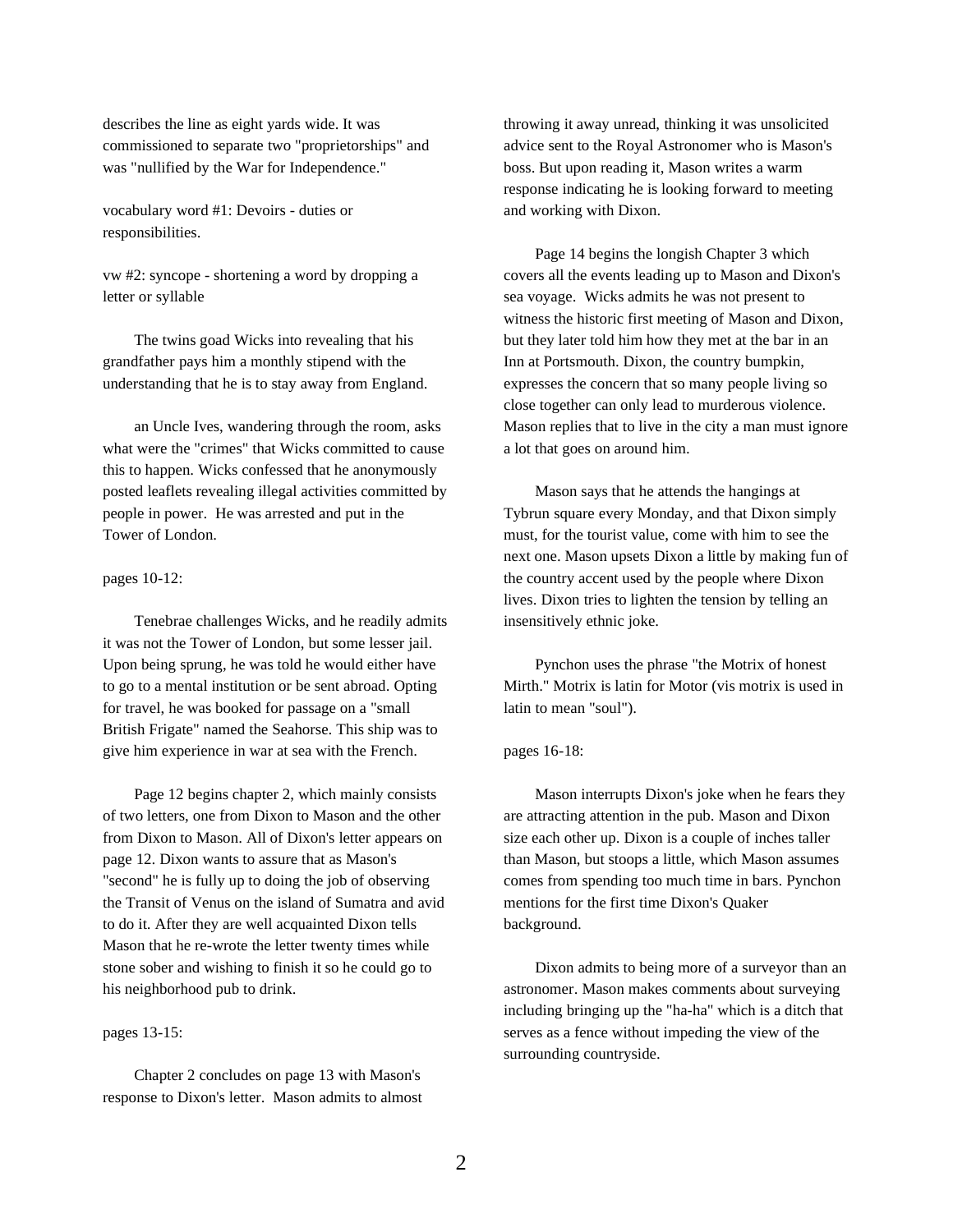Mason is impressed with Dixon's intelligence and Dixon is happy that Mason did not turn out to be a city slicker.

Dixon is a "spirits" drinker while Mason sticks exclusively to wine.

It begins to grow dark outside. In the pub a spotlight shines on "a somewhat dishevel'd Norfolk Terrier with a raffish gleam in its eye..." and invisible instruments play while the animal sings "The Learned English Dog am I"

vw#3: Geomancy - divination by the use of lines and figures or geographic features.

One may only assume that the insertion of a singing dog into the narrative is one of the ways in which Wicks hold's the children's attention.

pages 19-21:

The Learned English Dog finishes his song and people call out "requests." The first asks if the Dog knows "Where the Bee Sucks?" This is a quote from Shakespeare's "The Tempest" spoken by Ariel after he is set free by Prospero. The next request is "What is the integral of One over (Book) d (Book)?" This translates out log(book).

The Dog recognizes Mason and tells Mason to meet him outside. Mason wraps up the remains of his meal to give to the Dog.

vw#4: Metempsychosis - transmigration of souls; reincarnation.

Dixon observes that Mason is acting like a person who has recently lost a loved one.

On page 20 we find a very Pynchonian pun: "Suture Self, as the Medical students like to say."

Mason and Dixon go outside and locate the dog. While following the dog down the street, they are

accosted by a sailor from The Seahorse who somehow recognizes them as upcoming passengers. He identifies himself as Fender-Belly Bodine, clearly an earlier incarnation of the Pig Bodine that figures prominently in Pynchon's other novels.

Bodine thinks he is being helpful by saying that he and his mates will snatch up the dog and hide him on the ship until they reach an island where they would make money by showing off a talking dog. Mason and Dixon both reject the idea.

The dog gets Mason's attention and warns him that they may not have another chance to talk to each other.

pages 22-24:

Mason asks the dog if it is a reincarnation of a human soul. The dog replies it will not answer religious questions, but offers an explanation of it's ability to talk as a way of appearing more human and therefore less likely to be eaten due to man's abhorrence of cannibalism.

vw#5: preternatural (spelled praeternatural in the old style of the book) - beyond the natural course of nature; extraordinary.

A Lunarian (meaning night person, perhaps?) takes offense to the dog's lecture on dog behavior and challenges the dog to a fight. The Lunarian, named Derek, reaches for his "hanger" which I assume is some kind of blade, hanging from his waist. The dog tries to scare him off with a hint that he might have rabies.

vw#6: hydrophobia - rabies

The "exhibitors" of the dog show up to break up the possible fight. They are Mr. and Mrs. Jellows, whom the dog calls "the fabulous Jellows."

Dixon notices a bar named "The Pearl of Sumatra" and persuades the dog and the Jellows to go inside with Mason and Dixon. Some of the crowd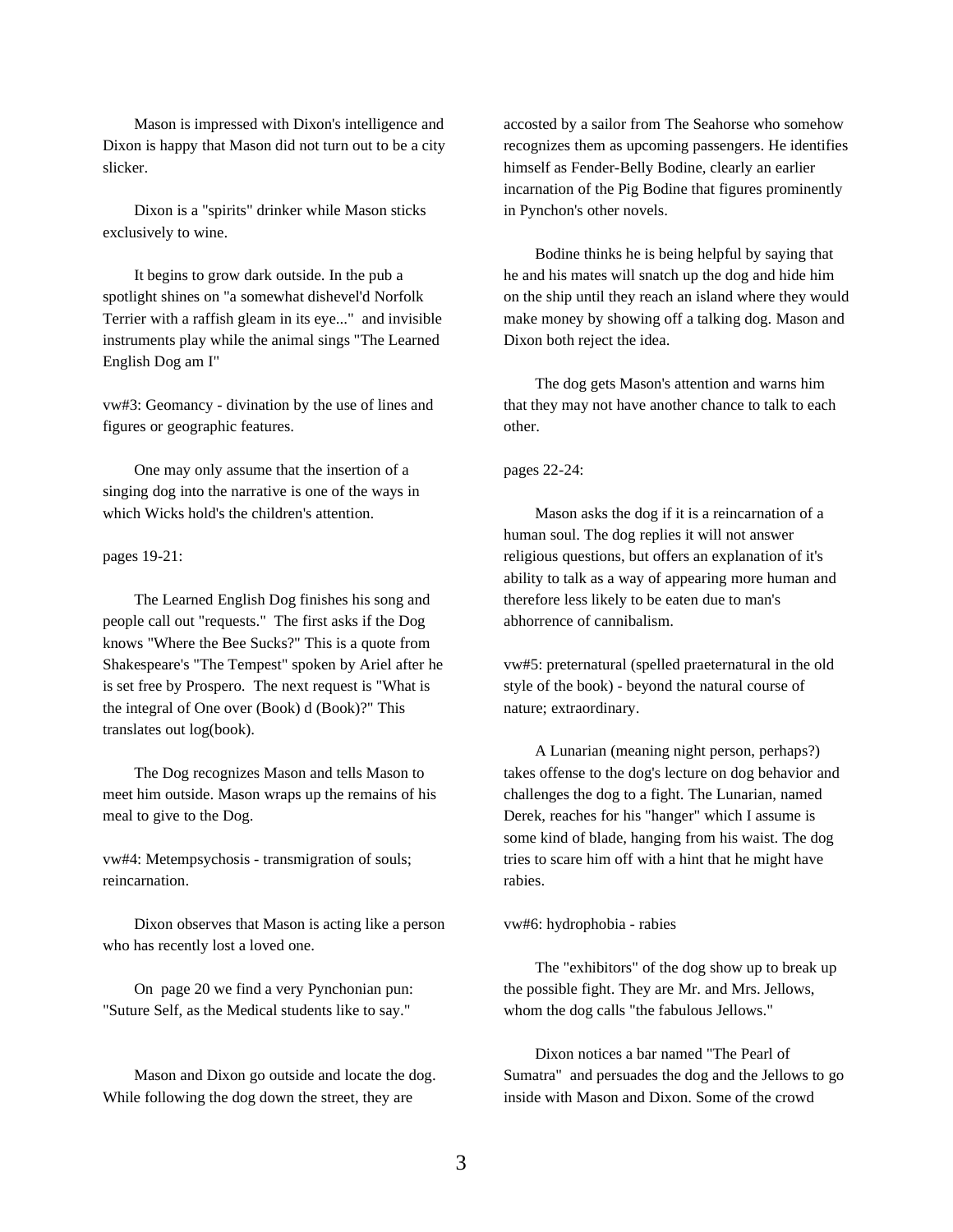including Bodine accompany them in. The dog tells them his name is "Fang."

In the back of the bar there is an arena set up for cockfighting and a match is in progress. The smell of chicken blood draws the dog toward the arena.

# pages 25-27:

Mrs. Jellow leads the dog away from the cockfight. The dog leads Mason to a fortune teller named Hepsie.

vw#7: arietta - a brief aria

vw#8: pythoness - female prophet

Here we learn of the death of Mason's wife two years earlier (this would make the year of her death 1758, when Mason was only 30 years old). Mason is still mourning her and hoping to somehow connect with her through some paranormal means.

Here Pynchon makes up the word "hyperthrenia" which he says means "excess in mourning." he constructs the word from the real word "threnody" which means song of mourning.

For the first of many times, Pynchon uses the word "smoak" on page 25. The context indicates it is used to mean "understand" or "figure out."

The dog was hoping that Hepsie would have been given something for Fang by someone named Angelo but there is no package.Who knows what the dog was expecting?

vw#9: scryess - a woman who predicts the future using a crystal ball

Hepsie wants a half a crown to read the future of Mason and Dixon. How much money is that? Mason wants Dixon to pay half, but eventually digs the whole fee up himself. Hepsie warns Mason and Dixon that they will be attacked by the French when they are at sea aboard the Seahorse.

pages 28-30:

Mason and Dixon are forced to take their leave of Hepsie because a long line of fortune seekers has accumulated behind them. They are enumerated in a song (that presumably Wicks is singing to the children).

"She warned Ramillies sailors Beware of the Bolt" refers to a 1760 naval disaster wherein 700 lost their lives. Read all about it at:

http://www.devonlife.co.uk/sections/mag/article.cfm?i d=234&yid=10

"And the Corsica-bound of Pa-oli's revolt" refers to the patriot Pasquale Paoli, who successfully revolted against Genoan rule in 1755.

Bodine reconnoiters with Mason and Dixon and asks what they learned. They tell him of the prediction of a French attack and Bodine says Hepsie told Mauve this same prediction for free. Mauve is a prostitute who is a neighbor of Hepsie. Bodine is not afraid of the French and brags of a previous engagement with the enemy.

vw#10: rondure - a circular or gracefully rounded object

Mauve tells Mason and Dixon that they can count on Hepsie's predictions to come true.

Chapter 3 closes with Mason searching the rest of his time ashore for the dog and Hepsie and nobody will admit to knowing them. The ship leaves England on January 9th, 1761.

Chapter 4 starts on page 31 with Wicks telling the children that it was prayer that got them through their confrontation with the French at sea. But in his mind he has his doubts as to how useful the prayers were.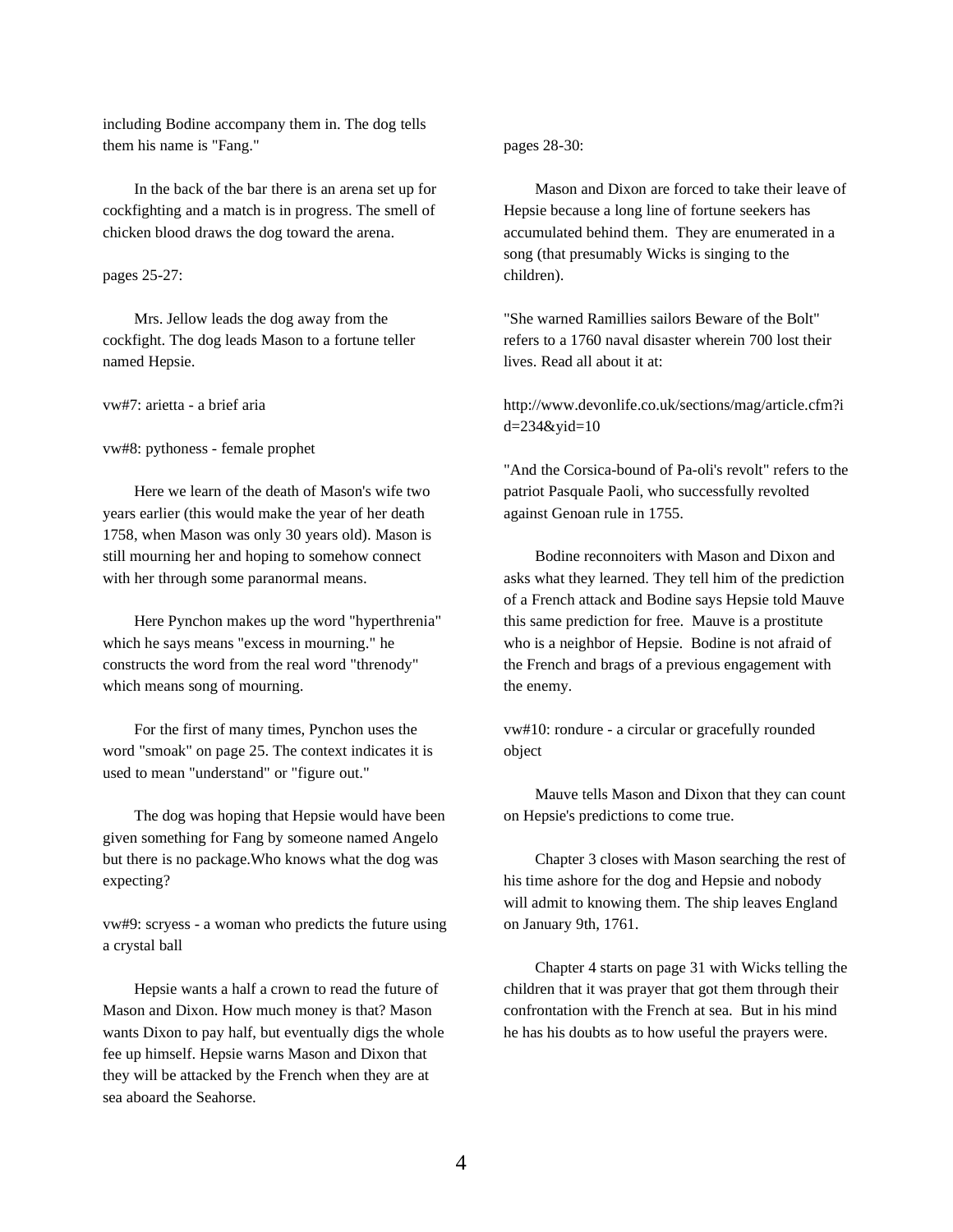It is revealed that another listener to Wick's tale is Cousin Ethelmer, on holiday break from college in New Jersey. Tenebrae is clearly attracted to Ethelmer.

vw#11: Pollicate - from Latin "pollex" = "thumb", thus = waving one's thumb at

# from Hyperarts at

http://www.hyperarts.com/pynchon/masondixon/alpha/p.html

"Ethelmer smiles and amiably pollicates the Revd..." So Pynchon is saying that Ethelmer gives his uncle the "thumbs up" signal of agreement.

## pages 31-33:

The man of the house, Wade LeSpark, has wandered into the room. Pynchon takes the opportunity to say that LeSpark has made his fortune selling arms to "French and British, Settlers and Indians alike..." Ethelmer is morally repulsed by his uncle's actions, but enjoys the monetary gifts and other favors his uncle bestows upon him.

Ethelmer accompanied his uncle to horse races in Maryland, where he fed apples to a racehorse named Selim, who achieved legendary status over the years. Near the end of the book Mason and Dixon remember seeing a race involving Selim and another horse named Yorick.

Wicks returns to his story at the point where Mason and Dixon are dickering with Captain Smith of the Seahorse over who is going to pay the 100 guineas apiece that it will cost to transport them to Sumatra. A pound is 20 shillings, but a guinea is 21 shillings, so 100 guineas is 105 pounds. The captain thinks it should come out of the astronomers' expense account, but Mason and Dixon talk to Lord Anson, head of the British Navy, and he agrees to pay for the trip out of Navy funds.

One thing that confuses me is the identity of Mr. Mead and Mr. White. They each have one sentence of speech each on page 32 and then are mentioned again by Mason on page 247 as being with them at the departure from Plymouth.

The Captain reads the letter from Lord Anson and agrees to put the astronomers in the Lieutenant's mess. Mason explains that astronomers are usually poverty stricken, suffering from "Rutabageous Anemia" ( as in "you can't squeeze blood out of a turnip" (a rutabaga is a turnip) - from the Hyperarts Mason and Dixon Alpha).

On December 8th the Captain learns that Bencoolen on Sumatra has fallen to the French, and the Captain says he can get Mason and Dixon to the Cape of Good Hope in South Africa time to view the Transit of Venus.

# pages 34-36:

They are finally at sea, and pass by the site of the naval disaster at the Bolt where the Ramilles went down, referred to by Hepsie a few pages back.

The sailors are nervous until they reach the open seas, but they sing a lighthearted song about Sumatra.

The Seahorse is described as "Sixth Rate" which is defined in Wickipedia as follows:

Sixth-rate was the designation used by the Royal Navy for small warships mounting between 18 and 28 ninepounder guns on a single deck, sometimes with guns on the upper works and sometimes without. Sixth-rate ships typically had a crew of about 150 and measured between 450 and 550 tons. Usually sixth-rates were small frigates. Some larger ship-rigged, flush-decked vessels, were rated, which meant they were large enough to rate a Post-Captain in command, instead of a Lieutenant or Commander.

vw#12: Corposant - an electrical discharge accompanied by ionization of surrounding atmosphere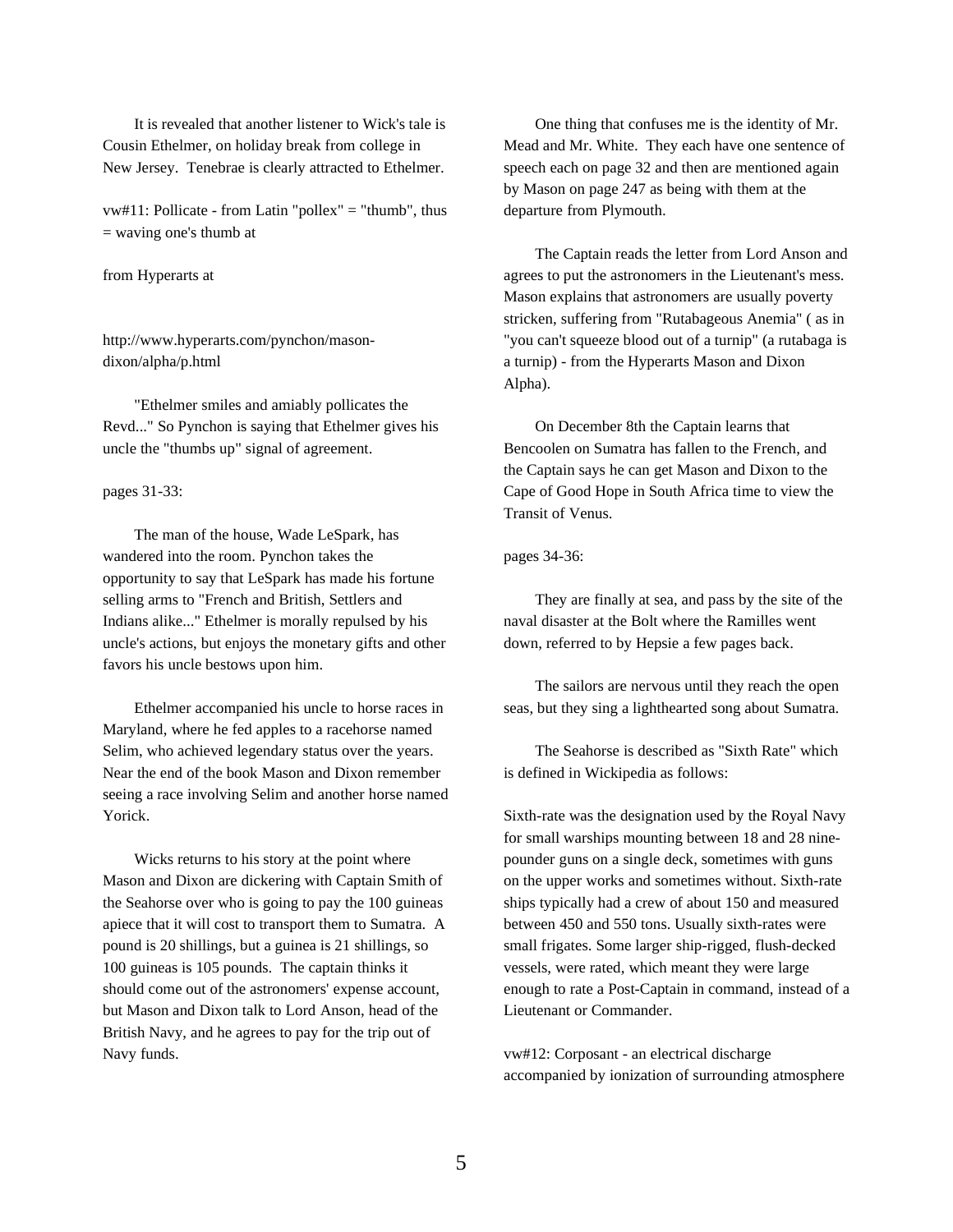Captain Smith muses back on his first glimpse of the Seahorse. These lines sound like they could have come right out of several places in Gravity's Rainbow:

"Yet, yet,...through the crystalline spray, how gilded comes she, -- how corposantly edg'd in a persisting and, if Glories there be, glorious light....and he knows her, it must be a Dream, how could it be other? A Light in which all Pain and failure, all fear are bleached away...."

The Captain is met, as he first boards the ship, by a seaman named Blinky. Blinky was "recruited but recently in a press-gang sweep" which was kind of like an early version of the military draft we know today.

Wicks recalls his first meeting with Mason and Dixon, in which they discuss Captain Smith. They question his ability to wage war. The Seahorse itself though had seen action successfully at Quebec in 1759.

Pynchon quotes Samuel Johnson who said that "being in a ship is being in a jail, with the chance of being drowned."

The actual term for a sixth rate frigate lacking a couple of large guns is "jackass," whose irony with a ship named The Seahorse is not lost on the Captain.

Mason and Dixon muse on the meaning of the motto of The Seahorse: Eques Sit Aeguus, which Wicks parses as "Let the Sea-Knight who would command this Sea-Horse be ever fair minded..."

A Lieutenant Unchleigh reports to the Captain that they think they've spotted a French ship in the distance. Smith tells him to go up the mast with Bodine and make sure.

# pages 37-39:

Captain Smith barks orders to the crew. He orders Bongo to "smell wind!" Do all the sailors names begin with the letter B (Bodine, Blinky, Bongo)?

vw#13: holystoning - scouring the decks using soft while sandstone.

Bongo is a Lascar, or East Indian sailor.

Bongo climbs up into the sails and calls back "Frenchies!" Captain Smith advises the noncombatants Mason, Dixon and Wicks to make themselves useful below the deck.

For an hour and half the Seahorse exchanges gunfire.=with l'Grand.

vw#14: scupper - An opening in the side of a ship at deck level to allow water to run off.

Wicks, in watching the kids enjoying his description of the carnage, thinks that one of the functions of youth is to allow adults to entertain fantasies of immortality.

Wicks and the astronomers attend to the wounded below deck. After the cannons stop booking they remove a large splinter from the leg of Captain Smith, who reports that thirty of his crew have been killed.

Dixon, his thoughts on his mortality, casts aside his Quaker sensibilities, to join forces with Mason in the medical work, thinking of "Fox's advice" which refers to Charles James Fox, a famous British symbol of religious tolerance.

vw#15: loblolly boy - a surgeon's attendant on shipboard

vw#16: lazarette - A storage space between the decks of a ship

Wicks muses on why the French commander lets the Seahorse sail away. He imagines the French commander telling Captain Smith that he will let the ship go on to accomplish the mission of delivering the astronomers to their destination. He also imagines the French commander telling Captain Smith that the Seahorse is too small a catch and that he is throwing it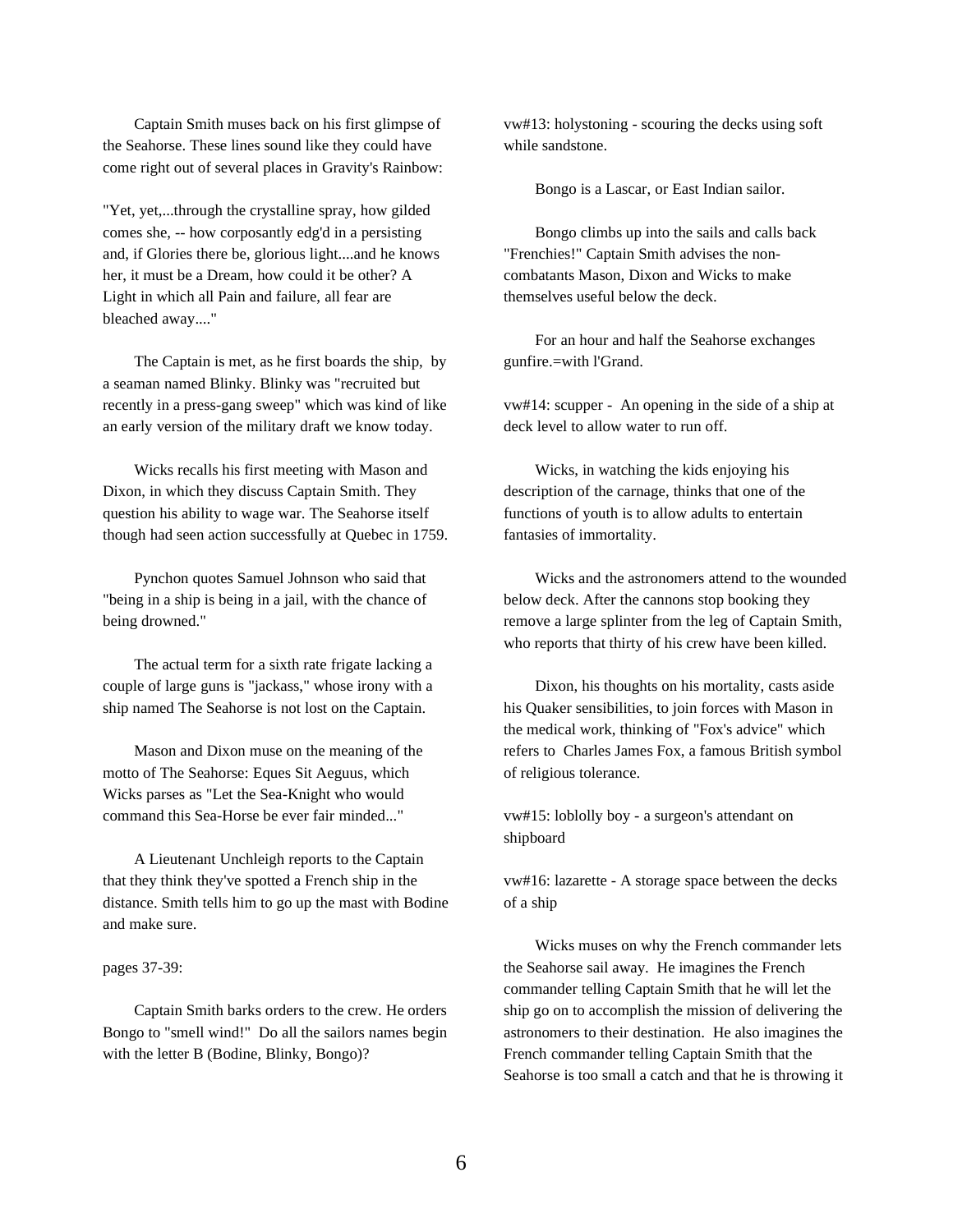back in the sea, to let it grow so that he might catch it again later.

# pages 40-42:

Wicks remembers that some of the sailors think that l'Grand turned around because they saw another ship coming to help the Seahorse. Since there was no other ship, they thought it might have been a guardian angel.

Another opinion was that morale was low amongst the sailors on l'Grand, and they didn't feel up to finishing the job of destroying the Seahorse. Wicks envisions them sailing back to port singing a refrain that I assume means something like "France does not make was against the sciences." There's a clue that this is the actual reason in that Pynchon states that the refrain will enter "the company of Great Humorous Naval Quotations which would one day include..." and goes on to cite two quotations that were made after the characters in the novel had passed away.

Mason and Dixon are relieved of their medical duties and they return above deck to drink and make jokes amidst the devastation of the ship.

The brief Chapter 5 begins on page 42. Mason and Dixon are sizing each other up after experiencing each other's response to crisis. They feel the war-time experience has bonded them together and "they know they must stand as one..."

## pages 43-45:

The ship returns to port for repairs.

Mason and Dixon are patting themselves on the back for their behavior during the battle. Dixon admits to no longer technically being a Quaker since he was thrown out of a Raby meeting last October. Raby was the castle where Quaker meetings were held. Dixon says that Quakers can be tossed out for almost any infraction, large or small.

Dixon remarks that he has no problem getting along with Anglicans and Mason says that he has met and liked a Quaker or two before Dixon, mentioning John Bird, who was the member of the Royal Society of Astronomers who recommended Dixon for the job with Mason.

Two days later they are still talking about the battle. Mason questions why the French Admiralty were not advised of the astronomer's mission and why that did not exempt them from attack on the high seas. They speculate on the possibility of various plots to do them harm.

They load up their pipes with Golden Virginian tobacco and settle down to smoke. They send a letter off to the Royal Society expressing their concerns as to the wisdom of trying to go to South Africa to witness the Transit of Venus. They get back an angry letter from the Society full of threats. They speculate on the author of the letter. Could it be Mason's mentor Dr. Bradley, or Dixon's mentor, Mr. Bird? They resolve to buck up and carry out their obligation.

## pages 46-48:

Mason and Dixon resolve to go on with their mission thinking that lightning will not strike twice, but they worry that the lightning might have struck for one and will soon strike for the other.

Chapter 6, beginning on page 47, contains the complete trip on the Seahorse to South Africa. This time they leave port accompanied by a bigger ship for protection.

Mason and Dixon had requested that the Royal Society send them somewhere else other than Sumatra. Mason and Dixon suggested Skanderoon, but they were rejected and told to go to Bencoolen on the island of Sumatra.

Returning to the scene in which Wicks is relating his tale, we see Uncle Lomax drop in from his day at a soap making factory. His soap is of very poor quality.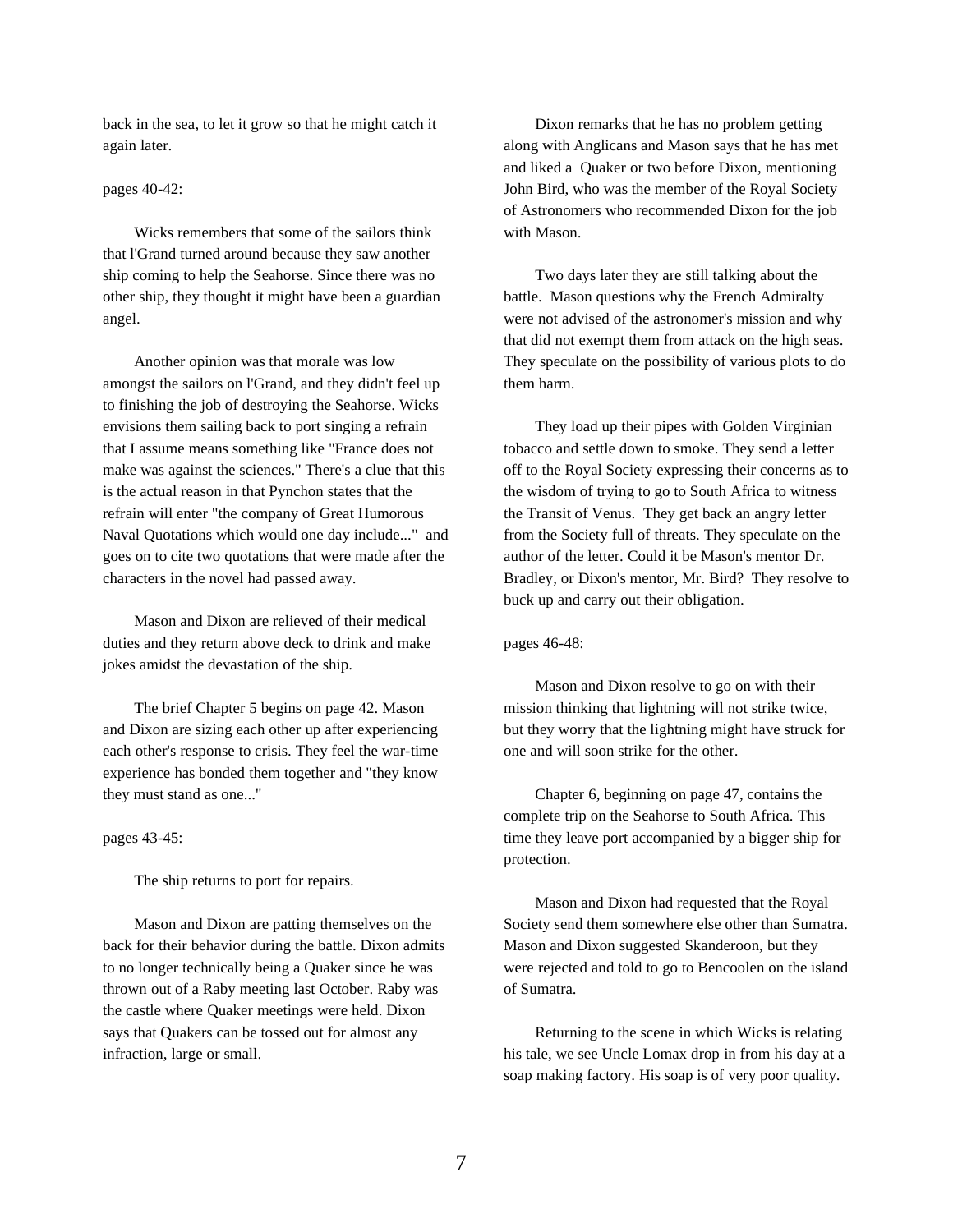vw#17: loxodrome - a line on the surface of the earth that makes equal oblique angles with all meridians and that is a spiral coiling round the poles but never reaching them

Pynchon uses the term "steers a loxodrome" to equate to "make a beeline for."

Wicks resumes his tale to say that he bunked with Lt Unchleigh, who complained about everything unmilitary. He did not want Wicks reading the bible because "Print causes Civil Unrest..." The Lieutenant also does not like coffee.

Wicks sings a song lamenting the confinements of shipboard life.

### pages 49-51:

The name of the protective warship sailing with the Seahorse is Brilliant. The new Captain of the Seahorse, Captain Grant is not one to abide company on the high seas.

Dixon reveals that he wears clothing that appears military in order to ward off personal attacks.

The ship's first stop on their voyage is Tenerife, one of the Canary Islands, off the African coast. They will take on water and wine at this port. The ultimate destination is kept secret from Mason and Dixon, having been given to the new Captain in a "mysterious seal'd Dispatch."

Wicks pictures the astronomers singing a song as they set out to sea once more, making light of the dangers that previously beset them.

It is revealed that at the time of departure Grant did not know the ultimate destination of the Seahorse either. He was given instructions to follow the Brilliant to Tenerife and to await further orders there.

The moody Captain Grant takes great enjoyment in pretending to be insane, thinking it keeps him young.

# pages 52-54:

Pages 52-54 are mainly given over to the various ways men act strangely at sea. First there is Mason, who, for the 24 hours of February 13th (the second anniversary of the death of his wife, Rebekah) neither eating nor drinking and keeping silently to himself.

Then there is the sole remaining member of the ship's band of musicians, a fife player named Slowcombe, who switched from the army to the navy because he liked sailor's women better.

Next there is Jack "Fingers" Soames, who takes sullenness to an art form.

Finally there is Veevle, a seaman who is impossible to awaken once he falls a sleep. The other sailors have him take watches for them while he is a awake and take his rather than try to wake him up.

vw#18: euphroes - a nautical term for blocks of wood with holes in them.

The Boatswain, Mr. Higgs informs Capt Grant that there are problems with the Euphroes. It is probably that the knots used to tie the rigging to the ship are not neat enough for the Boatswain. The captain tells him to talk to the scribbling O'Brian, "the best Yarn-spinner in all the Fleets." Patrick O'Brian is the famous 20th century writer of sea stories. I suppose there is some kind of pun in spinning yarn and tying knots.

# pages 55-57:

vw#19: kedging - A method of pulling a boat out of shallow water when it has run aground.

Boatswain Higgs is concerned that if the rigging is not properly tied to the ship that they may lose sails and wind up "warping and kedging into a foreign port.

Seaman Bodine is spending his time in obscene amusement and the rest of the crew are slowly flipping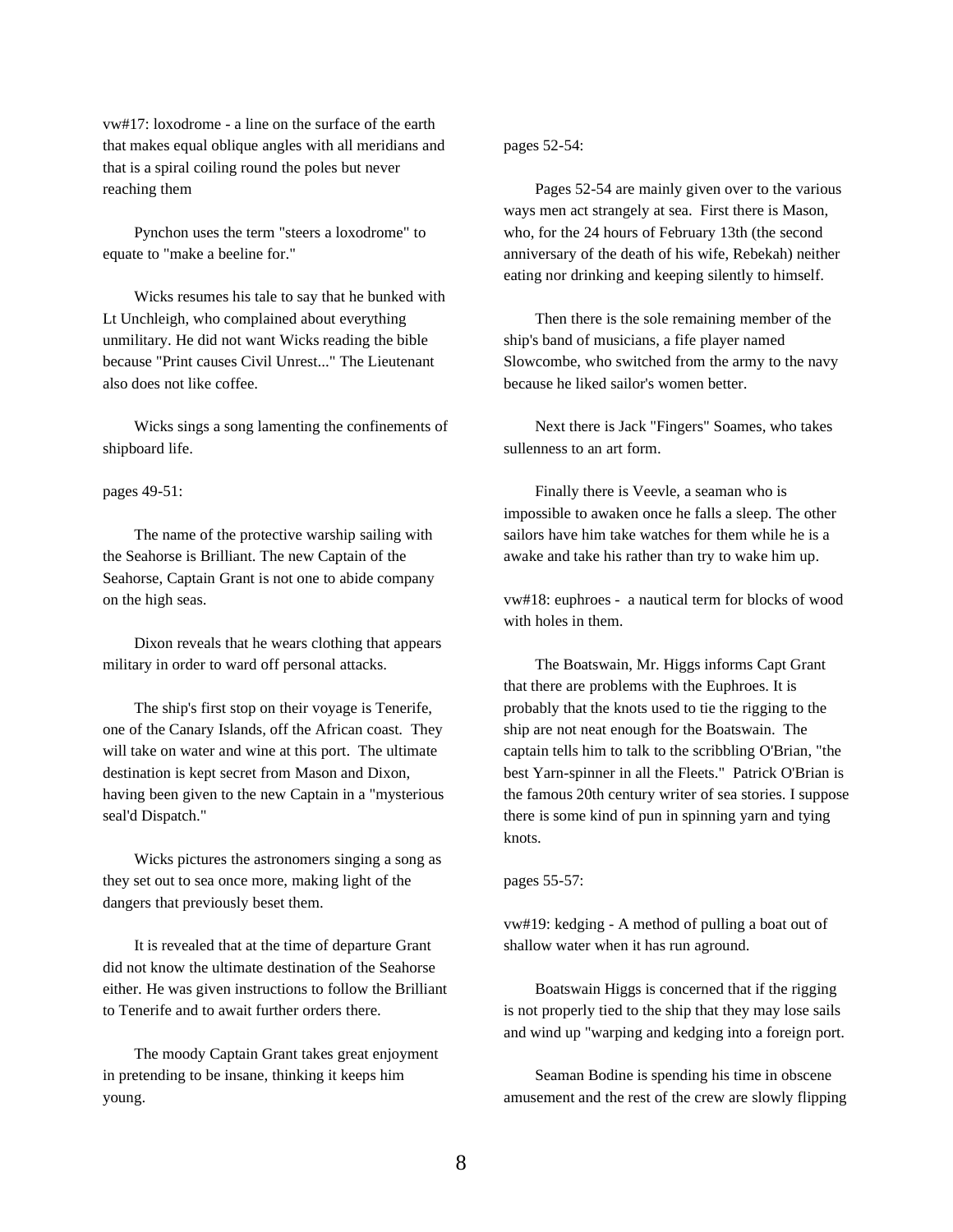out from boredom. What does Pynchon mean by the following?

"One or two chess players hold out for perhaps an extra week -- then 'tis Sal Si Puedes..."

with the Spanish phrase, which literally means "escape if you can" in italics.

The crew devise elaborate rituals to be performed when they cross the equator.

The scene switches back to the room where Wicks is telling the story and the listeners discuss with Wicks reasons why there should be a fuss about crossing the equator. Wicks says that the equator is the one place where "our shadows lay perfectly beneath us."

vw#20: barcarole - the style of music sung by the gondoliers in Venice

Eventually the Seahorse picks up a trade wind and heads toward land. Pynchon closes chapter 6 with a scene of Mason and Dixon fantasizing with each other what it would have been like on Sumatra had they gotten to go there.

## pages 58-60:

Chapter 7 begins on page 58 with the astronomers in Capetown, South Africa looking back on the voyage from Tenerife to their current location as a hasty blur.

As they are unpacking in their guest suite, they are greeted by Bonk, a representative of the "V.O.C." which is the Dutch letters signifying the Dutch East India company, which serves as the government in Capetown. Bonk warns the astronomers to follow the laws and stay out of trouble. Bonk indicates that they are suspected of being British spies.

Mason and Dixon are staying at the home of the Zeemann family, but eating at the house behind (occupied by the Vroom family) due to the escape of half of the Zeemann kitchen slaves.

Mason and Dixon at mealtime enjoy the company of Cornelius and Johanna Vroom as well as their several nubile daughters. The family apparently plays footsie with the astronomers under the tablecloth which is described as a "Jacob's Tent," which is a reference to the tent in which Moses met his future wife.

Cornelius Vroom tells tales of hunting large animals in the "unmapped wilds of Hottentot Land..." Johanna Vroom appears to be fascinated by Mason, which complete confounds him.

# pages 61-63:

Mason is concerned about his weight and is developing a potbelly. He is pleased by the fact that so much upset stomach from seasickness has resulted in a visible loss of weight.

Dixon is immediately thought to be an eccentric and finds that all the women avoid him. One thing that works against him is his fascination with the Malays and the Black slaves. Mrs. DeBosch, one of the more influential of the women in Capetown, declares Dixon "S.N.S." which means Simply Not Suitable. Mason is looked upon favorably due to his introspective manor.

Mason and Dixon have until June to observe the known stars and Planets in an effort to fix the exact longitude of their location. All cloudy and stormy nights are "days off" for them.

Cornelius Vroom introduces his daughters as Jemima, Kezia and Kerenhappuch. The names they go by, however are Jet, Greet and Els. Jet is sixteen years old and obsessed with her hair. Els is the youngest at age 12. She is interested in developing relationships with men twice her age and feels ready to fall in love. Greet is described as the middle daughter, but not given an age. She is the mediator between the other two daughters.

Cornelius keeps elephant guns nearby to defend the honor of his daughters. He keeps one in "Dispens"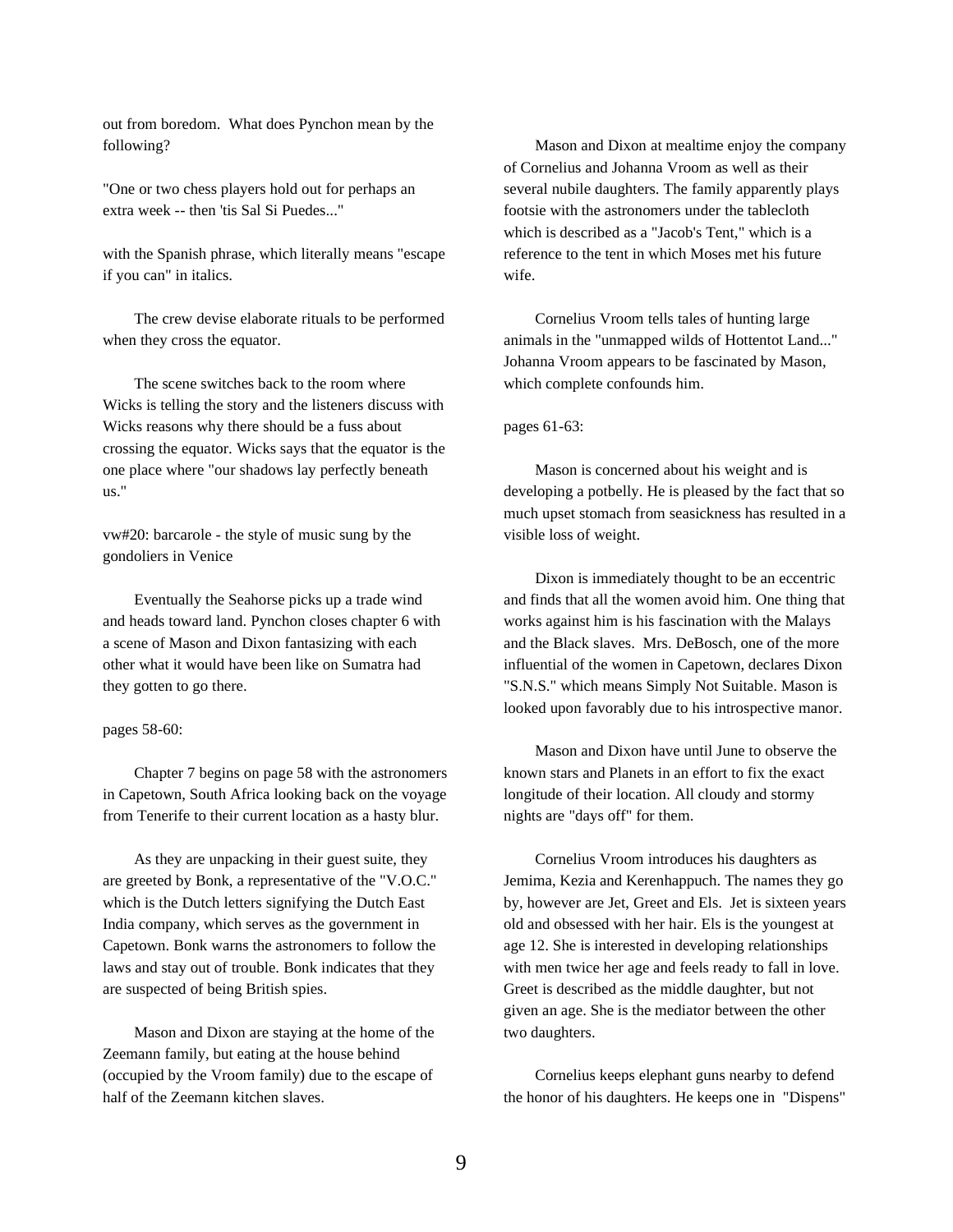out back? The word Dispens is in italics. What does it mean - outhouse?

All three daughters do their utmost to arouse Mason and get him to act amorously.

# pages 64-66:

Johanna breaks up the three daughters' amorous assault on Mason and sends them away, asking form Mason to not respond to their advances. Mason tells her not to worry because "these days Passion knows me not..." but she sees his erection through his trousers. Mason casts off Johanna's advances and she leaves in a huff.

Mason awakens during the night to find a slave girl, named Austra in his bed. She explains that it is the duty of the slave girls to try and get impregnated by the white men so that the mistress of the house can sell the lighter skinned babies for more money in the slave market. Mason takes great offense to this, but Austra says that all women are slaves, including British housewives. Austra warns Mason that Johanna and her daughters will attempt to keep Mason aroused, but the only woman he will be allowed to touch is Austra.

Austra leaves the room without successfully seducing Mason.

Mason spends the next days being regularly accosted by various female members of the household. He has many erections, which are fairly visible depending on which pants he has on each day. Dixon can't help but notice, but says nothing, "waiting rather for Mason either to brag, or complain."

### pages 67-69:

Mason finally confesses to Dixon of his more or less constant state of arousal. Dixon suggests he get out of the house more. Mason asks Dixon if he knows of any natives that could provide him with a spell by which it would make all indifferent to the user. Dixon goes looking for one. Mason wants to put the spell in

the soup of Johanna who is constantly being seduced by her slaves.

Mason is deeply troubled by the great injustice of slavery.

Mason says the Dutch East India company which is the government in Capetown "is ev'rywhere and Ev'rything." Dixon responds that it sounds like Mason is talking about God.

Dixon goes on to tell Mason that there are markets and activities outside the purview of the Dutch East India company, and invites Mason to come with him some night to see it for himself.

pages 70-72:

Mason does go out with Dixon, but Mason proves to be "a difficult carousing partner" in that he talks about depressing topics with women and gets so drunk that he falls asleep face first into his food.

Mason and Dixon have been working on fixing the altitude of the star Shaula in the Scorpio constellation.

After Mason wakes screaming from dreams in which people are trying to kill him, Austra sends him to a pygmy named Toko of a tribe that believes that the land of dreams is real and Mason returns with a determination that he and Dixon should relate all their dreams to each other.

Mason says that his dreams are usually about how Capetown is really Hell and the Dutch East India Company enacts the commands of the Devil.

vw#21: routs and ridottoes - fashionable gathering places.

Dixon says his dreams are about partying every night.

Mason is amazed at how much Dixon likes Capetown, saying that he will miss it when he leaves.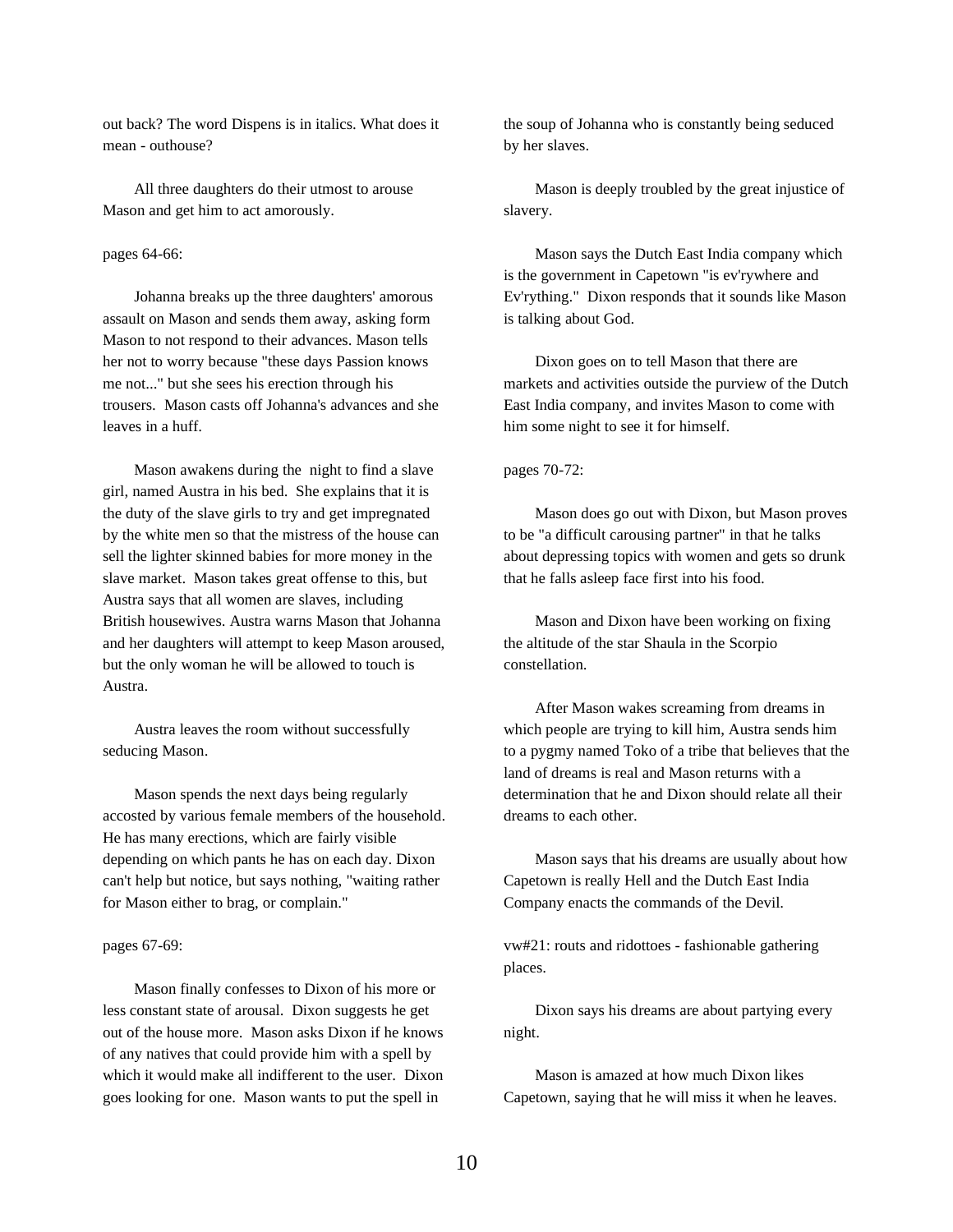Where will he get Ketjap? Dixon says they must sell it in London somewhere, and Mason replies it will cost him ten times as much in London.

Mason does as Toko suggests in his dream and stands up to his assailant and manages to defeat him. Toko has told Mason to demand something of his assailant and Mason asks for the "Krees" or dagger that his opponent used. He wakes up and finds it right next to his head, the point almost in his nose. Dixon suggests that the knife was placed there by one of the girls of the house.

Mason resents Dixon's common sense explanation and Dixon says that one of them must maintain sanity. Mason goes into a speech that includes an analogy of resentment to excrement and Dixon expresses his disgust.

pages 73-75:

Mason uses profane language and pretends to worry that Dixon will complain to his superiors about it. They then lapse into paranoid reveries about how they wound up working for the Royal Astronomer in South Africa.

What does Mason mean when he says to Dixon "however briskly you may belabor me with Mr. Peach..." This is the first time Mr. Peach is mentioned.

vw#22: Nervus Probandi - Latin: nervus = sinew,  $t$ endon, probandi  $=$  of proof

v#23: Stuffata - stew??? (I'm not sure)

Dixon goes over the chain of events that brought them there. Originally Mason was to be Maskelyne's assistant. Maskelyne was related to Lord Clive, and executive in the East India Company. Suddenly Maskelyne's assistant is declared to be Waddington and Mason is to head his own observation team. Waddington is described as a math teacher and follower of the Piggotts, who attempt to determine longitude by tracking the path of stars across the moon's path.

In a parenthetical passage lasting about half a page, Mason jumps ahead to a later meeting in January with Maskelyne who describes Waddington as melancholy. Maskelyne announces that he will observe the transit of Venus from the island of St. Helena.

Mason is described by Dixon on page 75 as "friend of the Peaches..."

The scene shifts back to the teller of the story, Reverend Wicks who said that Mason and Dixon Would have gotten more compensation for their labor if they had demanded it. Ethelmer says in effect that the dead can't take money with them so what does it matter now? Tenebrae chastises Ethelmer for his negativity toward the Reverend.

# pages 76-78:

Wicks philosophizes that death is "the Despair at the Core of History" and that the resurrection of Christ is the reason for hope in the study of history. I'm not sure exactly what this means in the context of this story.

Ethelmer makes a comment about man's inexhaustible inhumanity to man and he is upbraided by Mr. LeSpark. Ethelmer quickly apologizes.

Chapter 8 begins on page 77 with Dixon making his nightly tour of the bustling Capetown nightlife. He is happy to be able to whistle along to the tunes he hears played in the street.

vw#24: droster - couldn't find it defined anywhere but drost is a dutch word for a government official.

After the nightly curfew cannon sounds, Dixon stays out in the night as an "outlaw." He engages in many of the debaucheries offered, thinking that the residents are acting as if it were the end of the world.

Mason contends that Dixon is not "tempted" by the sins of the night because he is a willing participant,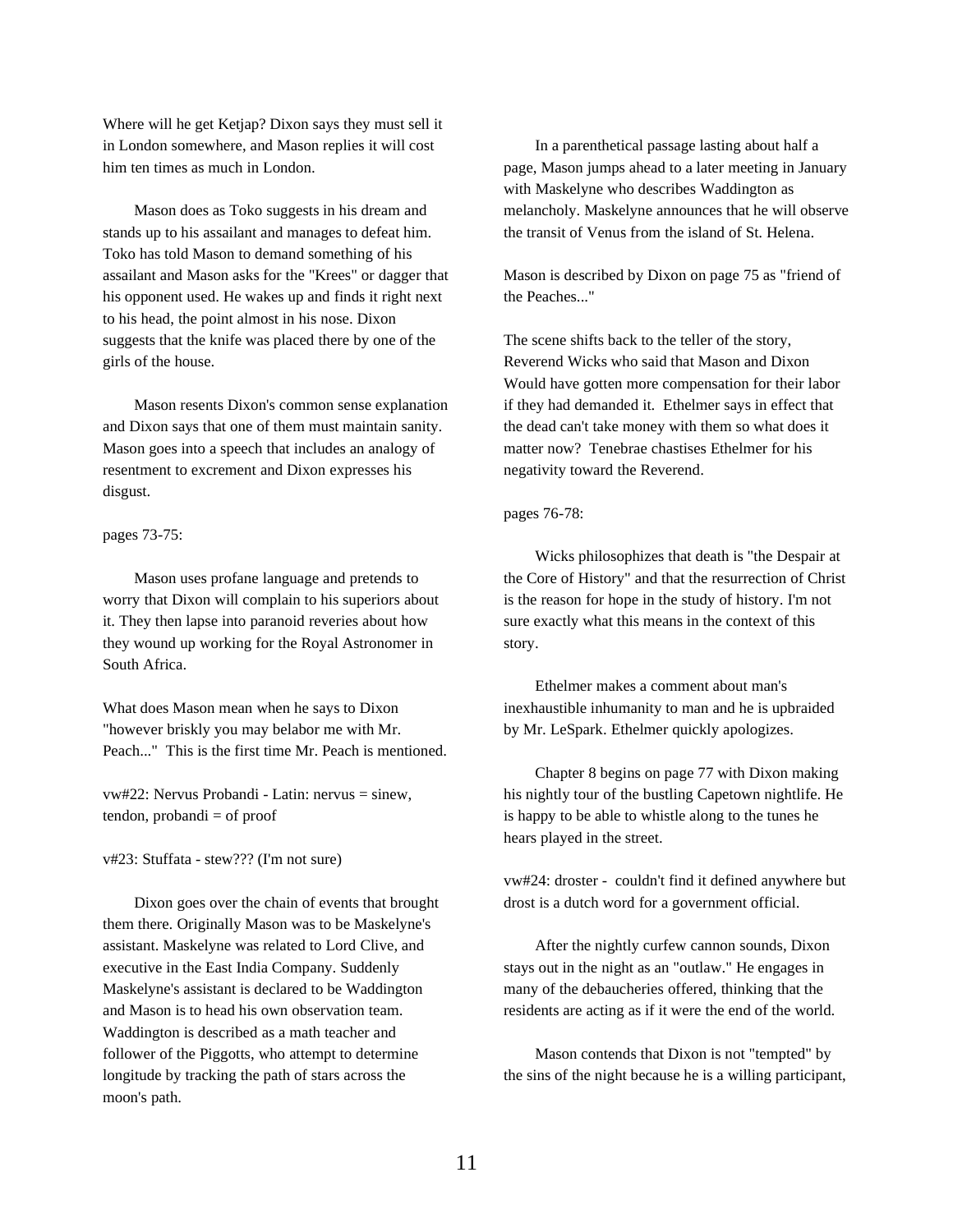and Dixon argues that Mason does not understand temptation because he is never tempted by anything.

# pages 79-81:

Dinner at the Vroom's is always mutton. Dixon has taken to enhancing the taste with ketjap. Cornelius refuses to allow his family to use the condiment. As with today's ketchup, Dixon has trouble getting it out of the bottle. After dinner everyone goes out and sits on the steps in front of the house.

## vw#25: younker - child or youngster

The youngsters are all talking about various places to sneak away to and a young man wanders over and sings a song to the girls on the steps, accompanying himself on a Fiji Islands guitar.

The girls engage in battles of double entendre, similar to the kind of banter to be heard in the brothels, which are all under the control of Dutch East India Company.

## pages 82-84:

Mason and Dixon like to roam the streets of the Malay quarter at night when all the smells of spices are at their height. Greet Vroom (the middle child) follows them to report back on what they do. They mainly do a lot of eating. Greet sings a little song about all the different odd foods they eat. No one realizes that the meals at the Vroom table are so repulsive to the astronomers that they are driven to find food elsewhere.

Mason and Dixon join a queue of diners watching a wildly busy cook preparing an elaborate meal. His wife serves the food and collects the money while various children help out. Mason talks to the kids about how it is necessary to use Dowsers to locate new wells in England and a kid asks if the Dutch have conquered England yet. Mason says no, but Dixon reminds him about William of Orange.

The cook, named Rakhman, recognizes Dixon and they exchange comments about Mangoes.

vw#26: satay - Southeast Asian dish consisting of strips of marinated meat, poultry or seafood on skewers and dipped in peanut sauce.

Rakhman tells them that tomorrow is the best day to buy Mangoes and the following morning Mason and Dixon go down to the market and find Wicks Cherrycoke there picking out Mangoes. Mason, not a morning person, is angered by Wicks' cheeriness.

#### pages 85-87:

Mason and Dixon sit down on a stoop to eat mangoes together. Wicks explains that he would have left by now but that they did not want any clergy aboard the Seahorse on the return voyage. Captain Grant was looking for revenge against the French for his previous battles. Dixon tells Wicks that he might have to masquerade as non-clergy to get aboard a ship out of Capetown. Dixon says he can within five minutes teach Wicks all he needs to know in order to act as an astronomer. Mason says he can teach Wicks to act like a surveyor in just three minutes.

Mason goes to great lengths to complain about all the mutton in the Dutch diet in Capetown and Wicks writes in his journal that night of Mason's problems having to do with problems relating to the Eucharist.

Chapter 9 begins on page 87 with Johanna Vroom (called "Vrou Vroom" so as to pun the sound of a racing car engine) cornering Mason in an upper bedroom, declaring herself a wicked woman and tearing open her bodice.

# pages 88-90:

Mason jumps out a window after hearing a pounding on the door. Jet rushes into the room expecting to find Mason but only finding her mother.

Pynchon gives a tiny beetle in a cage a name: Elytra. It has been brought from the Kalahari desert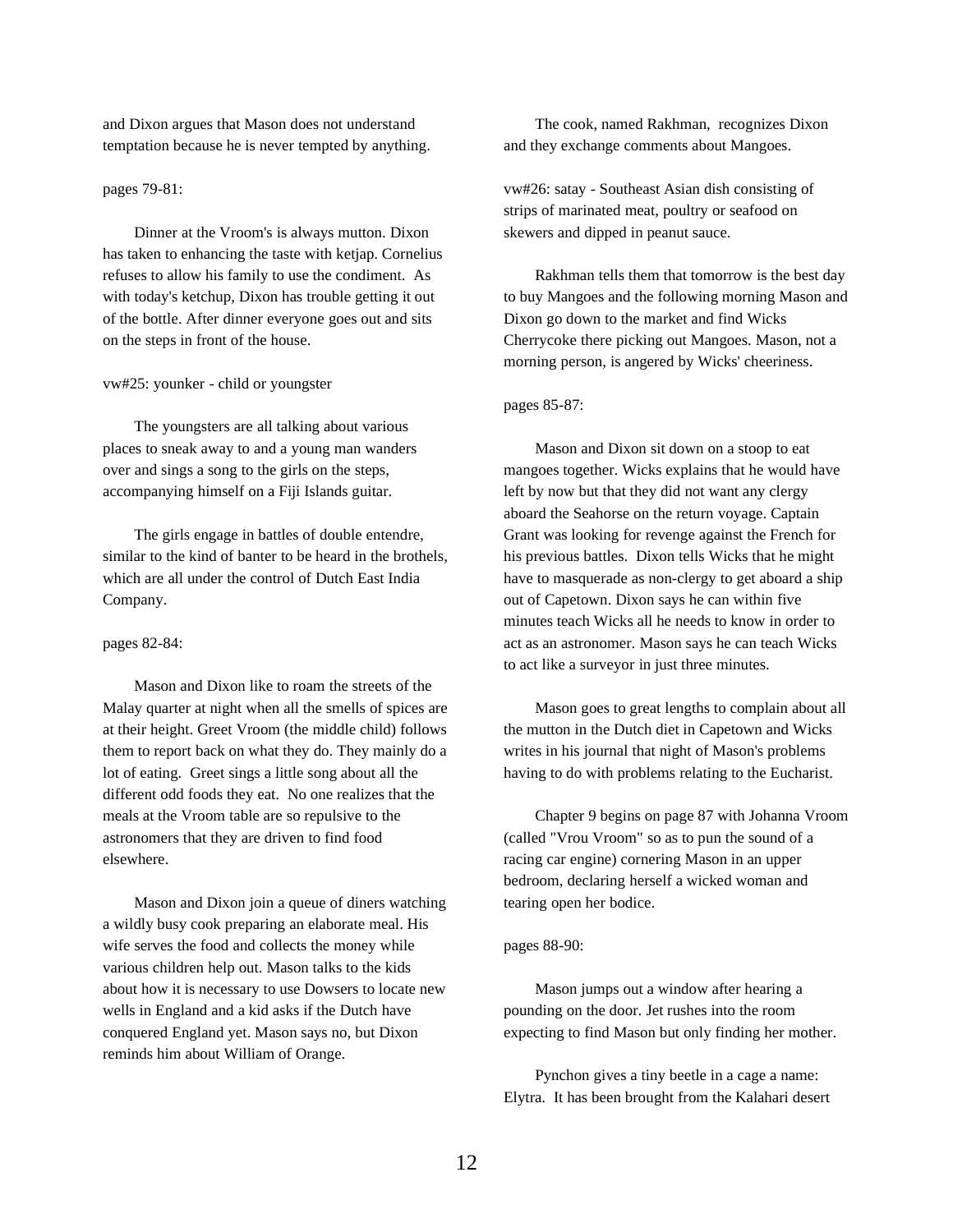and has never known rain, but the rain is coming and Pynchon suggests the feeling is similar to the way humans feel about God.

The rainstorm lasts days and strands people away from their homes. Dixon is stuck in a Malay establishment for the duration. Mason is stuck inside the Vroom house. Slaves take advantage of the storm to do the laundry of the household.

vw#27: lixiviated - washed or percolated the soluble matter from.

Els convinces Mason to come outside in the rain and chase her around. When he gets back to the Vroom house to find the door is locked. He finds a ladder in the back of the house and climbs up to the balcony. He tries the windows on the balcony but they will not open. He looks down to see Jet removing the ladder. The bolts holding the balcony to the house slip out from the rainstorm and Mason is sent crashing to the ground but is not hurt. He lays in the rain until he feels glowworms crawling around on his face. He later learns that the arrival of glowworms signal the beginning of the rainy season.

Mason and Dixon grumble over the lack of clear nights they can use to fix their latitude and longitude before the transit begins. They wish they had been allowed to go to Skanderoon, and they sing a little song in praise of the Turkish seaport.

Pynchon writes "Rain rules now, and shall until October." But the transit is in June.

Mason and Dixon press on, going to an observatory set up on the slopes of a nearby mountain. The girls decide to accompany them, with Austra along to advise them on how to stay safe from the African men.

# pages 91-93:

Austra advises the girls to cover their hair with shawls and they reluctantly comply. Mason leads the way up to the observatory.

The setting sun is casting red light over the countryside and Austra calls it "the Bull's Eye," ascribing mystical qualities to it.

The rain starts up just before they enter the observatory, making them arrive soaking wet. Some of the men from the Seahorse fixed up the building for Mason and Dixon's astronomical use.

Since Mason and Dixon can make no observations until the rain stops, Mason decides to teach the girls something about the Transit of Venus.

Mason raps on the tables edge with "a sinisterlooking Fescue of Ebony, whose List of Uses simple Indication does not quite exhaust..." I could find no explanation of what Fescue of Ebony might be. Maybe a bottle of wine?

Mason explains that on one day in June, Venus will pass across the face of the sun and they will be required to track it's path with as much accuracy as possible. The girls were not impressed and asked why they couldn't have stayed in England and observed the Transit. The answer was "parallax."

vw#28: Parallax - An apparent change in the direction of an object, caused by a change in observational position that provides a new line of sight.

Their measurements will be combined with others taken worldwide to give scientists new sources in which to draw maps and make other measurements.

The girls are not much impressed with Mason's lecture. This ends Chapter 9.

## pages 94-96:

Chapter 10 begins with a paragraph from the unpublished sermons of Wicks Cherrycoke in which he equates man and God to planets circling the sun.

The children rush to the orrery in the corner of the room in Wicks has been telling his story of Mason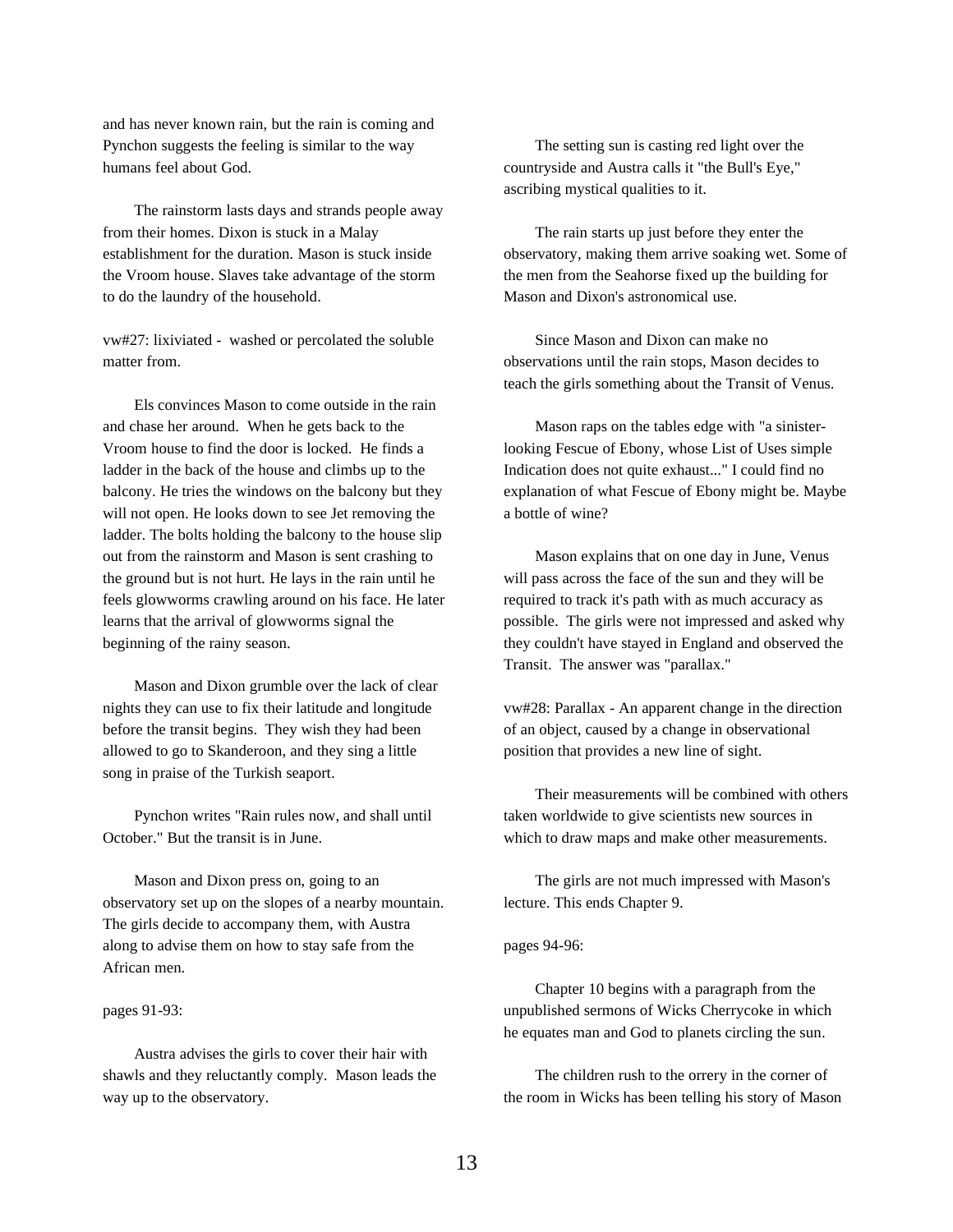and Dixon. They want a demonstration of the Transit of Venus. Tenebrae and Ethelmer find themselves pressed close together and do a bit of flirting.

The orrery includes a newly discovered planet named "Georgian" which eventually became Uranus. The planet had been added by the German engineer Dr. Nessel who was going around America updating all the orreries to include the new planet. He fashions each planet by hand, and each is a little different from each other.

Wicks explains that the observers must mark as exactly as possible the times of the beginning and end of the Transit. With all the times of observations from all over the world, scientists would be able to compute the value of the Solar Parallax, which Wicks defines as "The size of the Earth, in seconds of Arc, as seen by an observer on the surface of the Sun."

Another visitor to the room calls the measurements "A vector of desire." This visitor is another college man on winter break. He is Depugh, the son of Uncle Ives LeSpark.

Wicks returns to the story with Mason and Dixon waxing rhapsodic over the event of the Transit.

# pages 97-99:

It's finally the 5th of June. Mason and Dixon, along with astronomers around the world are observing the Transit of Venus. They are required to record the time of four instants, two at the beginning and two at the end. There is another Transit due in eight years and that will be the last of their lifetime.

The sky was cloudy right up to the day of the transit but cleared up enough on the 5th to allow the astronomers a clear view of the transit. Everybody was nervous on that day, with the Vrooms bustling about, causing Mason to pun "Dutch ado about nothing."

Dixon is ecstatic, thinking of the glory of God's creations and the greatness of Newton and Kepler to

forecast the transit so accurately. He remembers his teacher William Emerson telling of Galileo, after recanting his astronomical pronouncements, muttering under his breath "Nevertheless, it moves."

Mason and Dixon are a few seconds off in their observations. Mason says that Dixon was over impatient, referring to his being born under the sign of Leo and therefore suffering from "Leonation." Dixon retorts that Mason was overly inflexible, due to being born under the sign of Taurus, and therefore suffering from "Tauracity."

The Zeemans acquire more slaves, so Mason and Dixon return to eating at their house, relieving the intrigues among the astronomers and the Vrooms.

The rainy months following the Transit fly by, and in early October Captain Harold of the Mercury tells Mason and Dixon that there is enough good weather ahead for him to take them to the island of St. Helena.

## pages 100-102:

Three young Company writers arrive in Capetown and quickly become the object of pursuit of the Vroom women. Mason can hear the frolic going on in the house behind him and is relieved to see things return to normal. He told Dixon facetiously that he thought there was a mass "conversion" to moral behavior. Dixon, taking Mason seriously, recalls the temporary changes wrought by the early preaching by John Wesley in Newcastle. He also felt that the Transit was a "soul turning" event.

Strangely Dixon mentions "Harry Clasper outkeel'd the lad from Hetton-le-Hole..." My research shows Harry Clasper to be a 19th century oarsman. Why the anachronism?

Dixon mentions his experience of the Spirit entering his body and Mason asks him some questions about Quakerism. Mason gives Dixon's instructions a try with no success.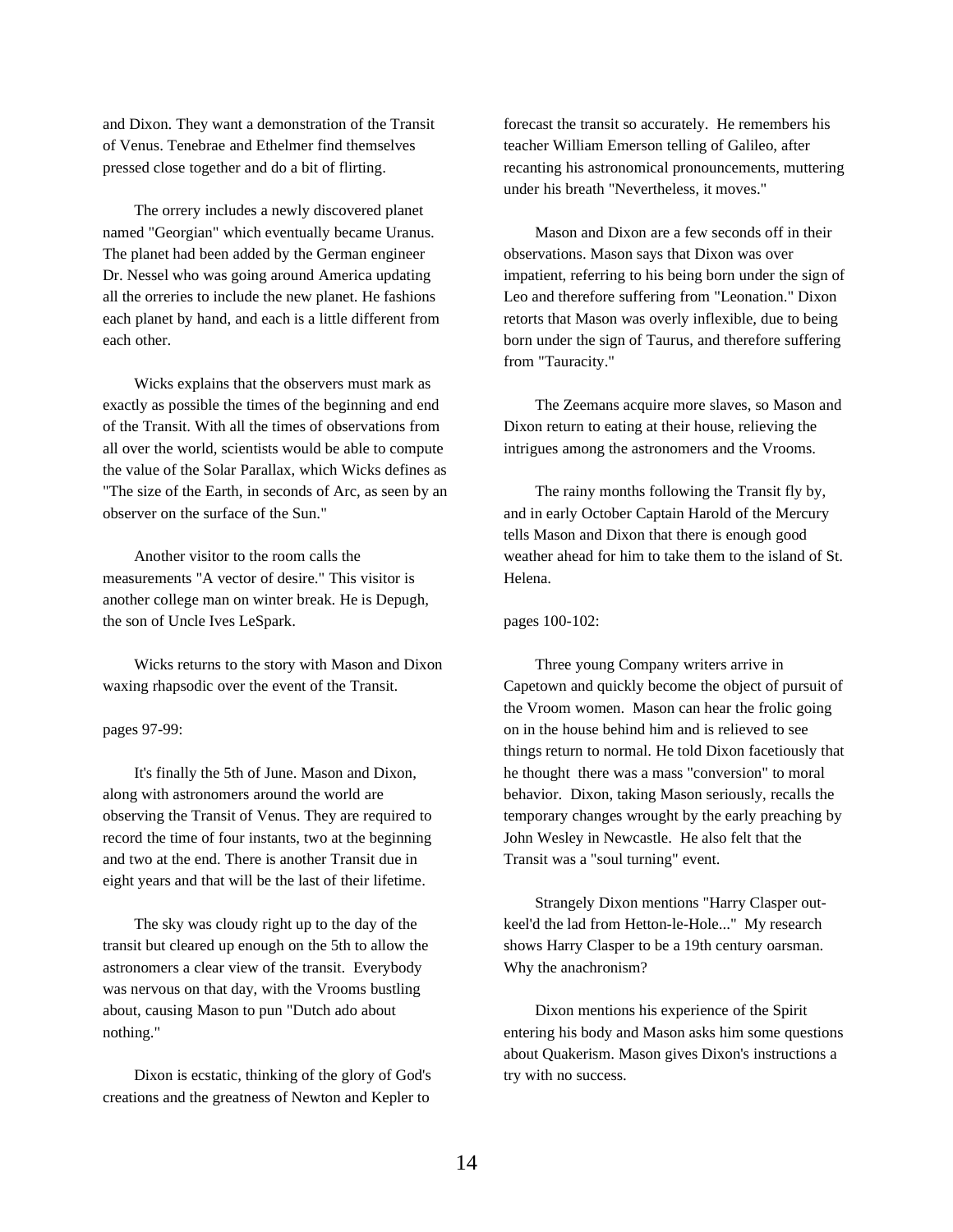Gradually Capetown returns to it's lively sinful ways. Mason and Dixon have less and less to say to the Dutch and by the time they depart, the only person who sees them off is the policeman Bonk who greeted them upon their arrival in Capetown.

Bonk leaves them with a little bit of paranoia as they sail away.

The scene switches back to the family room at the LeSparks, where the assemblage ponders what drove the astronomers to make such a dangerous journey to such a distant place. Tenebrae suggests it was love of the planet Venus. Wicks recalls Tenebrae's first time looking through a telescope when she was no more than three years old.

#### pages 103-105:

Aunt Euphrenia comes into the room carrying an Oboe and sheet music, requesting that they be more quiet. She proceeds to carve a reed out of a piece of cane which she claims to have gotten from a Turkish Sultan.

As Wicks resumes his tale, Euphrenia "punctuates" Wicks' story with "scraps of Ditters Von Dittersdorf..." This was an actual Viennese composer of the 18th century. He did write comic opera but I could not verify the existence of the one Pynchon mentions: "I Gluttoni."

Chapter 11 begins on page 105, remaining in the LeSparks family room with Euphrenia remarking on the delights of the island of St. Helena.

Wicks remarks that he and the astronomers parted company when they sailed, with Wicks sailing to India. He regrets not being on the island to witness Mason and Dixon's interface with Maskelyne, who later became the Royal Astronomer.

Uncle Lomax gives Wicks some more brandy and outside it begins to rain.

Uncle Ives wonders how Wicks can continue the tale if he was not on St. Helena.

# pages 106-108:

Wicks fills in the blanks of his personal witness with generally known facts about Maskelyne. He was 29 when he arrived on St. Helena (four years younger than Mason and a year older than Dixon). It was his first time away from home and St. Helena was well known to be a sinful place. He was aware that his astronomical equipment was defective and that he would not be able to participate in the observation of the Transit of Venus. Wicks and the rest of the roomful of LeSparks wonder what kept Maskelyne sane during the year he spent on St. Helena.

Wicks tale of Mason and Dixon on St. Helena with Maskelyne take up the next 75 pages. They are a combination of Wick's imagination, punctuated with backfilling the stories of the younger days of Mason and Dixon.

Mason and Dixon arrive on St. Helena in the port of James's Town and they hear the roar of the ocean no matter where they go on the island . Mason notes that the main feature of the heavens is that the darkness appears to rise and fall periodically instead of sunrise and sunset. Musing on stars prominent in skies, Mason says that there should be astrological signs for the Dragon, the Dog and the Whale. The star seems to shine with a yellow light, making it a yellow dog.

The wind is intense throughout the island and the sea seems to be suspended above the island.

Prominent in the landscape are a pair of gallows, which at the time was considered essential to slavery, which was considered essential to commerce.

pages 109-111:

The people on the island are mostly on their way to somewhere else, including East India Company employees and wives going to and coming from India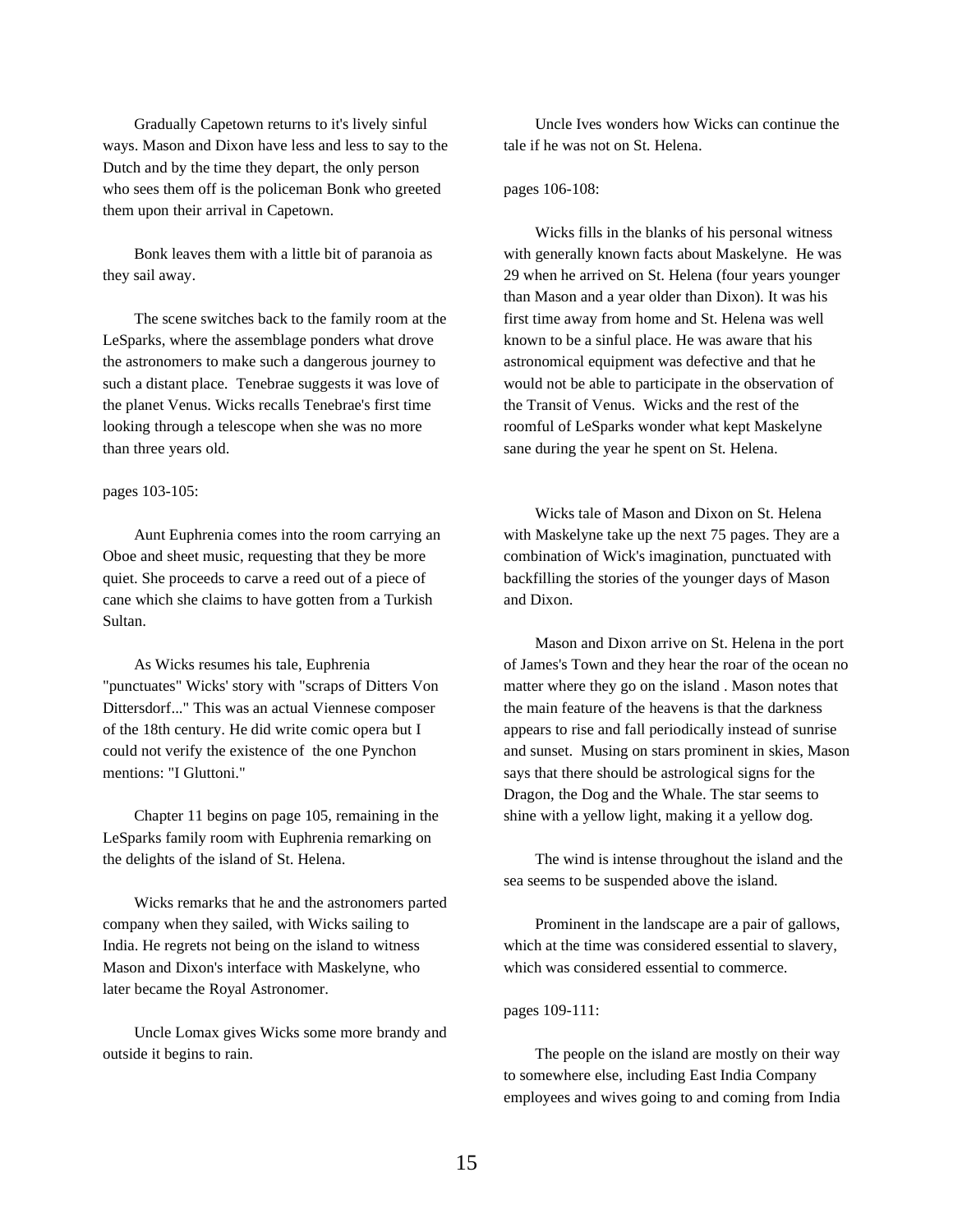to join or leave their military spouses. Dixon points out one woman who recognizes Mason from his visits to the public hangings at Tyburn. She and Mason sing a song about the hangings.

Mason recalls his wanderings through the nightlife of London the year after his wife died. He is enticed into conversation with a beautiful young woman concerning the belief that hanged men get erections at the moment they are hung.

# pages 112-114:

The woman who recongized Mason on St. Helena is named Florinda. In his flashback, Mason tells Florinda of his fascination with murderers and hangings. The rope bearer arrives and everyone looks to see if Lord Ferrers is really going to be hung with a rope made of silk.

Mason and the woman purchase wine from a vendor and sip while the hanging takes place. Florinda loses interest in Mason when he accidentally reveals that he is a scientist, whom she perceives to be existing on a stipend and hence not able to be a big spender. She mentions the guidance she got from Mr. Bubb Dodington, who was a "byword for aristocratic hauteur, tactless arrogance and amorality" according Alexander Pope. Mason voices his dislike of Dodington, but Florinda defends him.

Mason's reverie over, he is surprised that Florinda remembered him so completely from that one meeting at Tyburn.

## pages 115-117:

Florinda introduces Mason to her fiance, Mr. Mournival, who looks like the personification of Death to Mason. He later turns out to be the proprietor of the Jenkins' Ear Museum. Mournival mistakes Mason to be a comedian that Florinda knew in England, but Mason says his companion Dixon is the comedian. Dixon accommodates by beginning to tell a joke as the chapter ends.

Chapter 12 begins on page 116. Mason and Dixon are meeting with Maskelyne in a pub on Cock Hill. Dixon has upset Maskelyne by mentioning the oddball Christopher Smart, and Maskelyne is not happy to talk about his memories of Smart when they were in college together. Dixon also knew him when he and Smart were children. Smart had been in the last few years committed to mental institutions. They squabble about what kind of environment contributes to madness. Maskelyne criticizes the fiction writers in England, and Dixon expresses his appreciation of such writing, including "The Ghastly Fop."

#### pages 118-120:

Mr. Blackner, proprietor of the Moon tavern in which Mason, Dixon and Maskelyne are meeting, has endorsed Dixon's enthusiasm for Gothic novels. Maskelyne complains that it is too much free time that generates unhealthy interests such as bad novels.

Mr. Blackner makes a pun on the dog star saying "Sirius business." He brings out a birthday cake for Maskelyne who is disturbed by the attention. He is not happy to be turning 29 because after that, the next birthday is 30, a number that can be divided by six others. Twenty-nine is a prime number.

Maskelyne steps outside and Dixon takes the opportunity to ask Mason if he really intends to send Dixon off and leave Mason alone with Maskelyne for three months. Mason says they can't use Dixon because some of Maskelynes equipment doesn't work. Dixon intends to ask Maskelyne to allow him to look at the equipment.

Maskelyne returns and Mr. Blackner gives them a sampling of his cock ale, made with the carcasses of dead fighting cocks.

Maskelyne, studying the duo, asks if there is some lack of trust between Mason and Dixon.

pages 121-123: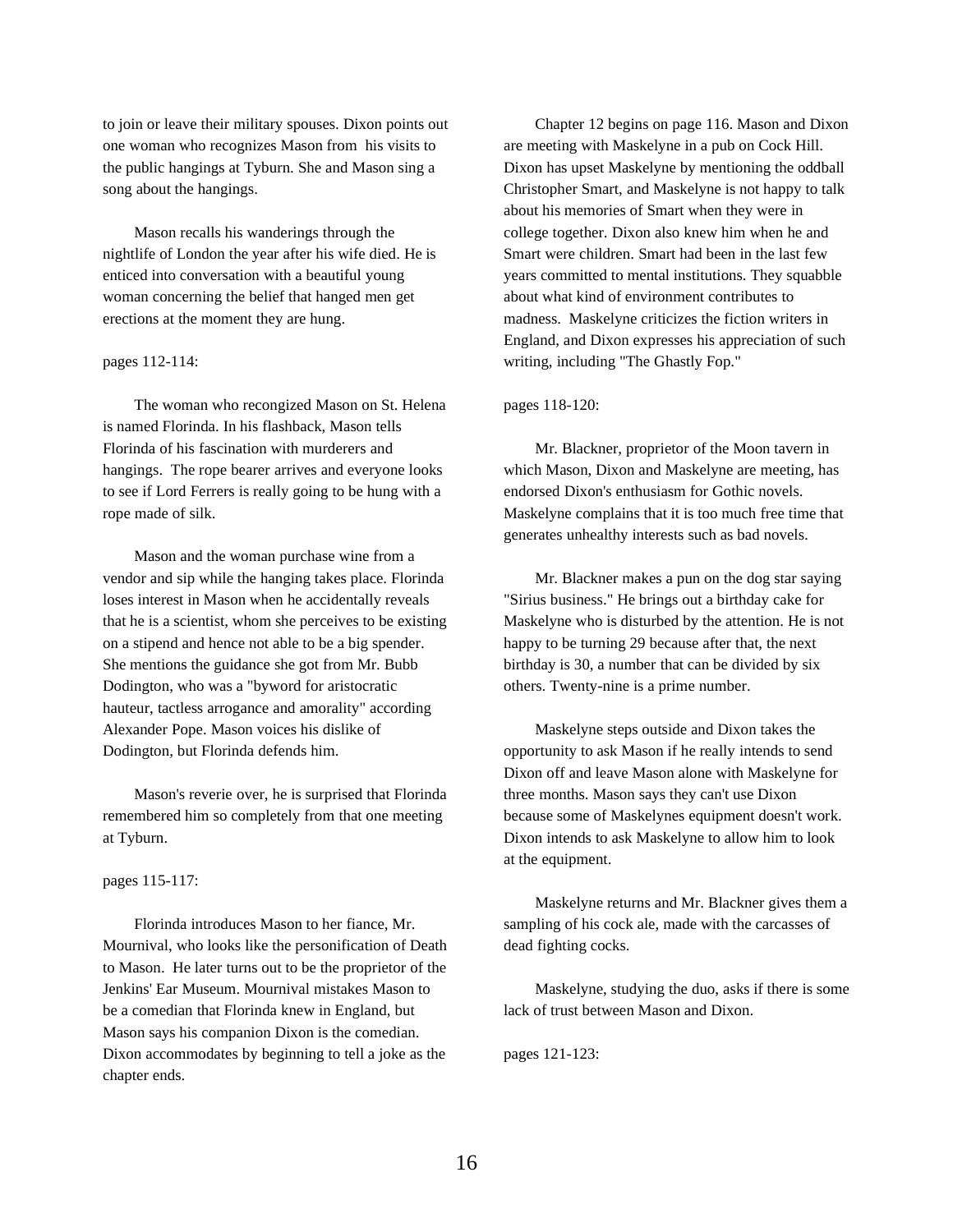Dixon is required to escort Maskelyne's clock (the Shelton clock) back to Capetown, because Mason and Dixon have brought the clock they used for the viewing of the Transit (the Ellicott clock) for Maskelyne to use.

Wicks' wild imagination conjures up an image of the two clocks sitting on a shelf briefly before the Shelton clock would be boxed up for return to Capetown. He imagines certain atmospheric effects enable the two clocks to converse with each other. The Shelton asks the Ellicott what he can expect it to be like in Capetown. The Ellicott, only familiar with the rainy season expounds on the damage that dampness can do to delicate machinery.

The Shelton asks about Dutch clocks and the Ellicott replies that they strike a tone every quarter hour, without warning, unlike British clocks that can be heard to whirr a few seconds before they strike a tone. The Shelton wanted to know how Mason and Dixon felt about the unexpected toning and the Ellicott explained how Dixon never got used to it and complained often about it. The Ellicott also complains that the cannon that announces the hour of curfew never sounds at the exact right time.

They are interrupted before the Shelton could give a full picture of what to expect on St. Helena, but he did get to say that he thought Maskelyne was insane, "but not as insane as some..."

After a carpenter crates up the Shelton, Dixon is left alone with the clock. Dixon begins to talk to the clock as if it was a person.

#### pages 124-126:

Dixon tells the clock not to be afraid of him just because he yells when he is surprised by the chiming of the quarter hour.

Mason sees Dixon off and Dixon tells Mason to be careful of catching social diseases on the island. Dixon sets off telling Mason he will see him again at Christmas time.

Chapter 13 starts on page 125 with Mason walking alone on wet rocks near the sea just after Dixon's departure. Maskelyne notices Mason and approaches him, saying that it his habit to take walks at night. It is nearly daybreak and Mason marvels at the activity all around them, since he recently came from a place that enforced a curfew.

vw#29: Passado - A fencing maneuver in which the foil is thrust forward and one foot advanced at the same time.

Maskelyne tells Mason that the main town on the island, James's Town, can be as intricate as any European city. Mason wonders if it would be possible to "Disappear" for a week or so on the island. Maskelyne say it would be difficult but not impossible. He then says how happy he has such a good Astronomer as Mason to "share in my simpler, meaner, Duties."

pages 127-129:

Mason mentions the fact that Waddington left Maskelyne immediately after the Transit of Venus with a "D.I.O" which was a popular 18th century expression, short for "Damme, I'm off."

Maskelyne responds that Waddington left three weeks after the Transit, stating that he had fulfilled the provisions of his contract and was not interested in going beyond it.

vw#30: Brochette - Food broiled or roasted on a small skewer or spit.

Maskelyne said that Waddington hated St. Helena.

vw#31: Indiaman - A large merchant ship formerly used on trade routes to India.

Waddington started to complain about the island while they were still on the ship sailing toward the island. He complained every day he was there. But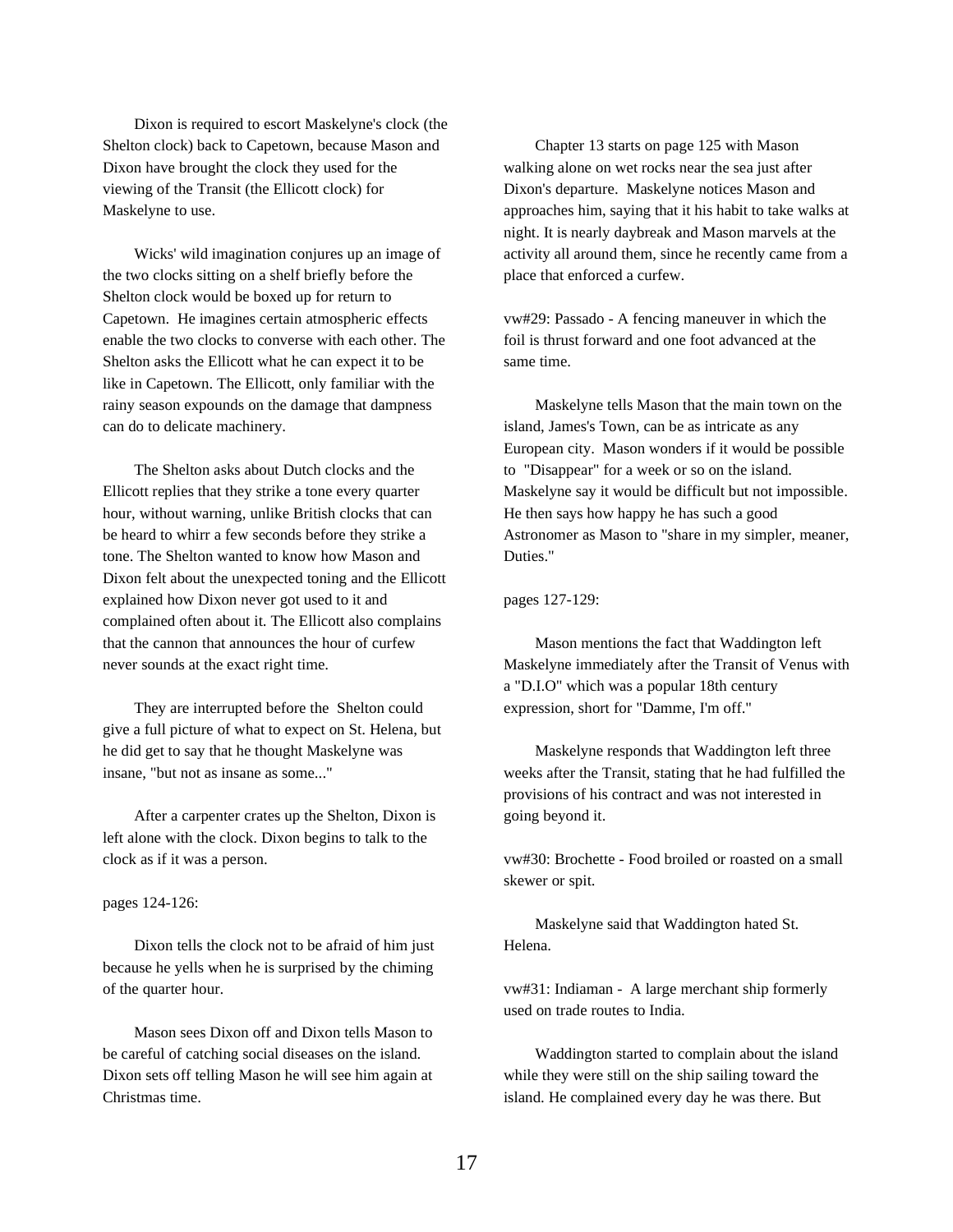Maskelyne heard that when Waddington returned home, he appeared before the royal academy and praised St. Helena. Waddington also did much astronomical work on the way back to England and Mason says he must remember to emulate Waddington. Maskelyne fears that this indicates Mason doesn't want to help Maskelyne on St Helena either. Mason assures Maskelyne that he is looking forward to working with him.

Maskelyne discloses to Mason that there is a tremendous amount of squalor on the island and that a great many people, including himself, cannot shake the feeling that the island itself is a living creature. Mason thinks that Maskelyne is "a dangerously insane person" and that he must take great pains never to alarm him. Maskelyne admits that living "alone" on the island might have tipped his moral compass and that perhaps Mason could set him on the right course. Mason does not respond.

As they climb out of town, they are met by a flock of women hurrying to the harbor to meet the ships so as to get first crack at the shopping. One woman, Bridget, greets Maskelyne and asks "Who's your attractive friend?"

Maskelyne pretends to be surprised to find they have arrived back at the entrance to the Moon tavern.

pages 130-132:

A group of pretty girls sing to Mason and Maskelyne as they enter the Moon tavern.

vw#32: quidnunc - A nosy person; a busybody.

Mr. Blackner, proprietor of the Moon, delights in telling everyone that Maskelyne is the brother-in-law of Lord Clive (a British war hero). Mr. Blackner allows Maskelyne to run a tab that he is not certain of ever collecting on.

Mason and Maskelyne make their way to the observatory on Alarum Ridge and although Mason attempts to be tactful on the subject of Maskelyne

missing the Transit, Maskelyne expresses his bitterness.

Maskelyne asks Mason if he finds living on St. Helena disturbing and Mason says he finds it "calming," after living in Capetown. Maskelyne says he is wracked with nerves from living on an island that is actually a live volcano that could blow up at any time. He thinks the gasses emitted from the volcano affect the minds of the residents of the island.

pages 133-135:

Mason suspects that St. Helena might be a creation of the Devil. He is attempting to observe some stars when suddenly a large portion of the sky disappears. At first he thinks it is a supernatural creature but then it begins to rain and he realizes it was just a rapidly developing cloud. Mason gets soaked securing the observatory while Maskelyne remains warm and dry inside.

Maskelyne floats a theory that St. Helena is populated by extra-terrestrials and the civilization is all a show for their benefit.

vw#33: Mathesis - Learning; especially, mathematics.

Mason would like to believe that the points in the sky are but parts of a mathematical equation that, when comprehended, would answer the mysteries of the Universe.

Maskelyne floats another theory that the garden of eden may have been on St. Helena. He believes the serpent still lives inside the volcano. Maskelyne also believes that people will gradually destroy the environment until they either all die off or kill one another.

Mason asks how long it will take to destroy the environment, and Maskelyne says hopefully not in their lifetime. He speaks of studying Astronomy as being a form of "disobedience." Maskelyne quotes the mathematician Bernoulli in latin and translates the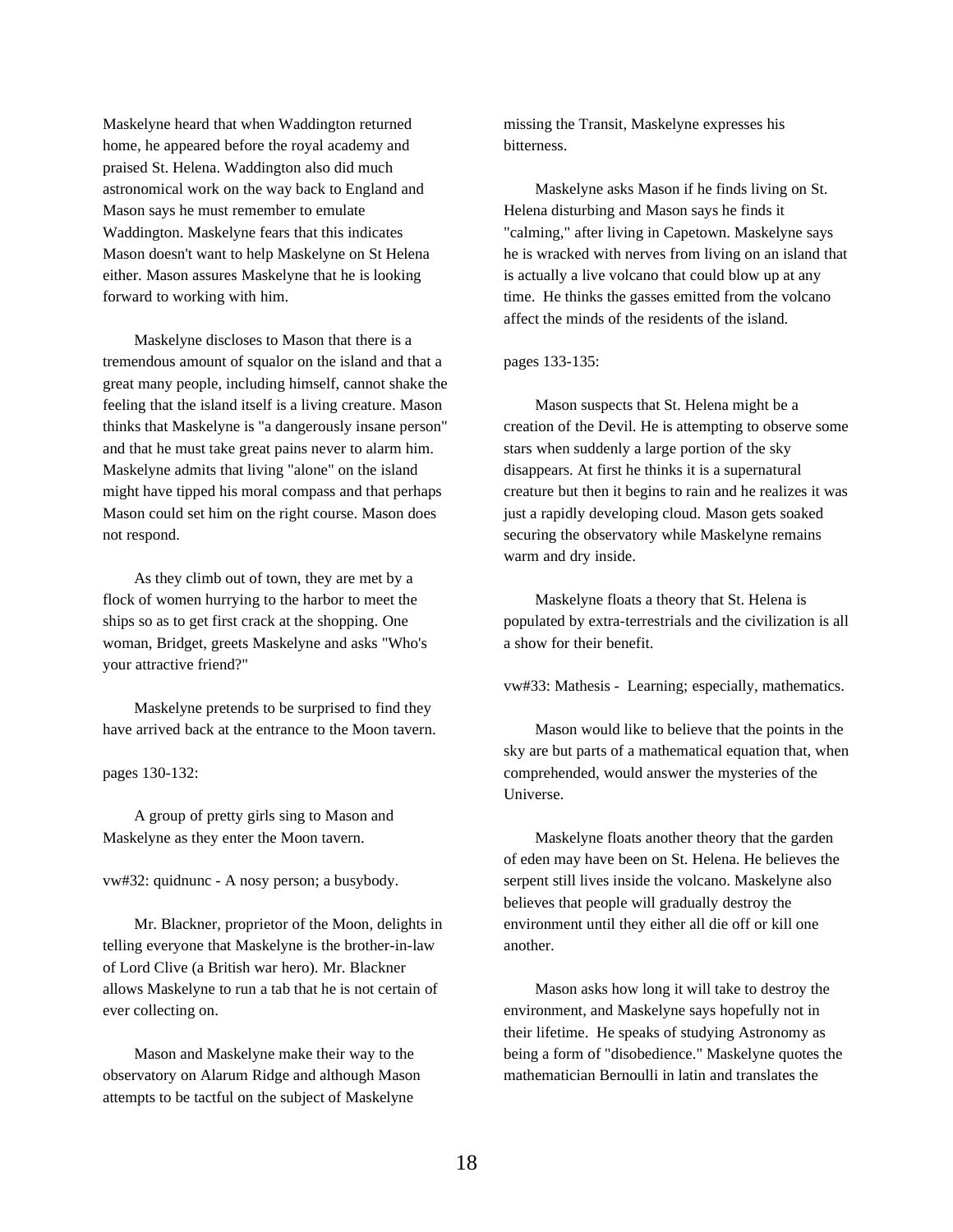motto as "Against my father's wishes I study the stars." Mason takes this at a swipe at Mason's humble father.

# pages 136-138:

Maskelyne indicates he meant no offense by his remarks, and talks about his struggles with his own family to accept his fascination with science. He complains that after doing the horoscopes of his brother and sister that he was known as "Nevil the Astrologer." Mason says that this is not as insulting as "star gazer." Mason and Maskelyne reminisce about taking money for doing horoscopes. Maskelyne calls astrology "astronomy's wanton little sister," and then sings a song about Astronomy in a "competent tenor."

Maskelyne wants to do Mason's astrological chart, and Mason thinks it would not be a good idea to rebuff him. Maskelyne gives Mason "the heavy O.O." which the Hyperarts Mason and Dixon Alpha interprets as the "Once Over."

Maskelyne remarks that it is a striking coincidence that Mason, whose sign Taurus is ruled by Venus observed the Transit of Venus with Dixon, whose sign Leo is ruled by the Sun. Maskelyne takes things like this as proofs of the existence of God.

#### pages 139-141:

Maskelyne continues to analyze the astrological charts of Mason and Dixon, finding reasons for the pair's success in observing the Transit. Mason steers this discussion towards delving into the possible political conspiracies that led to the pair being sent to Capetown and Maskelyne is more than willing to trade paranoid theories.

Maskelyne repeats a rumor that "your Peach will be nam'd a Director." Mason acknowledges the debt he owes to Sam Peach, but says it is nothing compared to Maskelyne's debt to Clive of India. Maskelyne laughs at this because he is not close to his brother-inlaw at all. But he knows that someday he will be called upon to do something for Clive and is not happy about it. Mason also feels he may someday be called to

answer for his good fortune, but has no idea what he might be required to do.

Mason again fears that Maskelyne is not sane, and recalls his first encounter with the man through a letter Maskelyne had written to Royal Astronomer Bradley. Bradley couldn't make heads or tails out of it and passed it along to Mason, who also couldn't understand most of it, which had to do with "Lunar Distances." Mason thinks back upon the Longitude Act of 1714 that engendered large prizes offered for a reliable method of finding true longitude while at sea. This created a great deal of correspondence to the Royal Astronomer, and it was Mason's job to read through it all, looking for anything of value.

### pages 142-144:

Mason remembers some of the correspondence he read through in response to Royal Astronomer's offer of a prize for a method of finding true longitude while at sea. Some of the letter writers appeared to be insane. Bradley asks Mason to read aloud twice a letter from a retired naval officer who mentions a yet unnamed planet that guides his measurements. Bradley asserts that he too has observed this celestial object.

Susannah, the wife of royal astronomer Bradley, enters Mason's memories and he remembers being obsessed with trying to figure out just why the couple only had one child, a daughter. It is revealed that Susannah is the daughter of Sam Peach, Mason's benefactor. Mason sings a song of his obsession with Susannah.

Mason does the horoscope for Maskelyne, and finds almost all positive symbols within, suggesting good fortune throughout his life. Maskelyne seizes upon the one slightly negative aspect of the chart (Mercury in retrograde) to explain why all his writing has been ignored.

### pages 145-147:

Mason realizes how easy it is to get Maskelyne's paranoia pumping, but he usually prefers to tell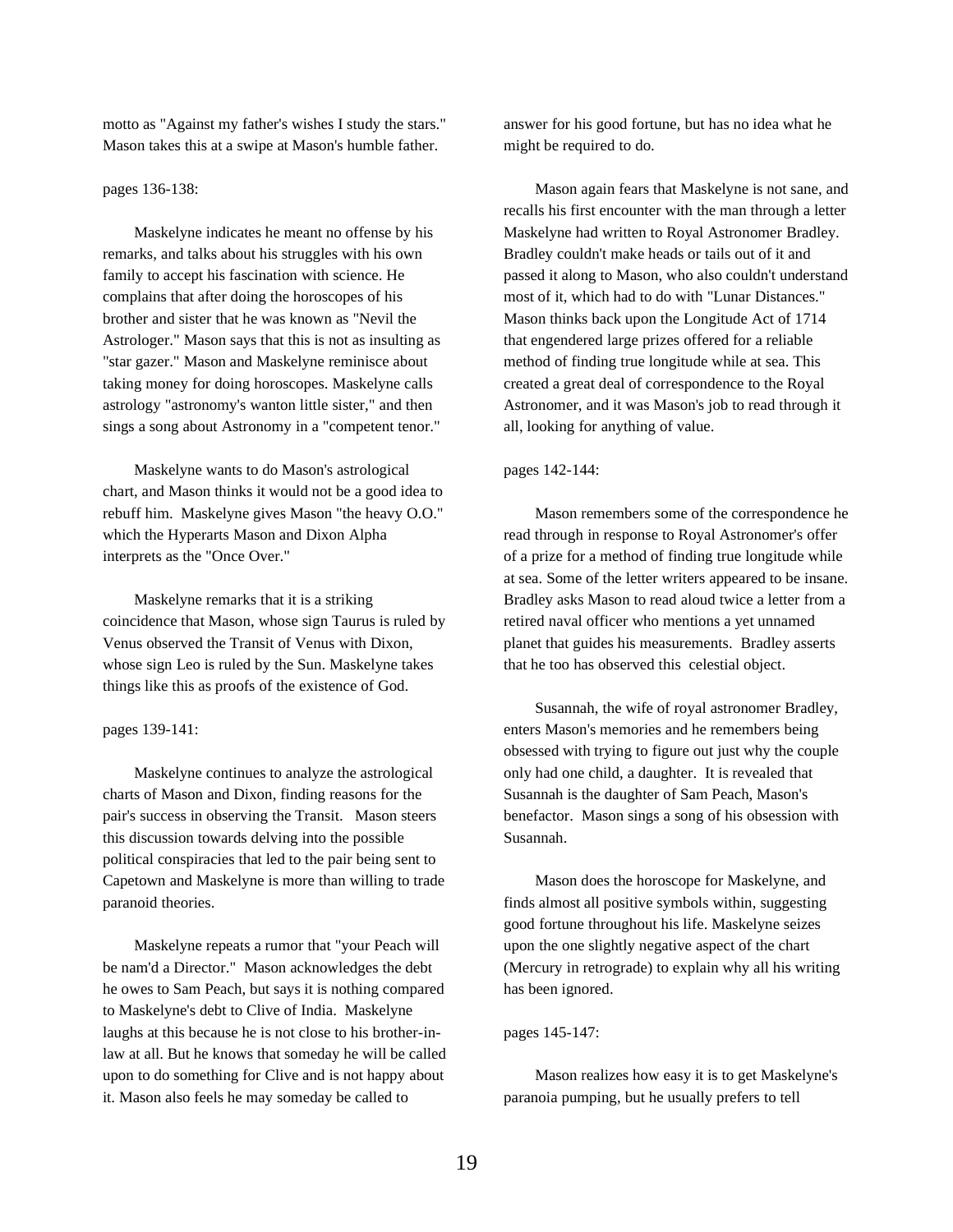Maskelyne that everything will work out for him just fine in the long run,

vw#34: Velleity - A mere wish or inclination.

Chapter 14 begins with Mason thinking about Dixon, and wondering how he is doing back in Capetown. He writes a letter to Dixon but decides not to send it. Back in the LeSpark house, the twins challenge Wicks as to how he would know about an unsent letter. Uncle Ives and Aunt Euphie applaud the kids' acumen and tell them they should become lawyers.

Mason is surprised at how unruffled Dixon appears to be to enter back into the intrigue of the Vroom house full of females. It turns out, as the focus of the narrative shifts to Dixon, that by the time Dixon gets back to Capetown rumors have been flying about as to Johanna having an affair with Mason. Cornelius accepts Dixon as an acceptable substitute for Mason and takes to firing at Dixon with an elephant gun.

#### pages 148-150:

After a second and third blast from the elephant gun, Dixon decides to stop Cornelius Vroom from firing at him. He charges Vroom before he can reload and explains to him that he is not Mason and should not be shot in his place.

vw#35: Soupkie - glass for drinking gin.

Dixon convinces Vroom to accompany him to his favorite tavern, The World's End, where they drink gin. Dixon listens to all of Vroom's marital problems.

vw#36: Sumptuary - Regulating or limiting personal expenditures.

The wind is blowing around old clothes from the days of the sumptuary laws. Read all about sumptuary laws at: http://renaissance.dm.net/sumptuary/

vw#37: Ticklingburg - A coarse, mixed linen fabric made to be sold in the West Indies.

vw#38: Paduasoy - A rich heavy silk fabric with a corded effect.

vw#39: Swanskin - Any of several flannel or cotton fabrics with a soft nap.

vw#40: Shalloon - A lightweight wool or worsted twill fabric, used chiefly for coat linings.

They sit for hours in the bar as sailors come in, most of them known to Dixon, and leave with women. The smells of everything smoked in the bar is intoxicating. Cornelius at last becomes chummy with Dixon and proposes they go the Company Lodge, which according to Cornelius operates as a bordello.

vw#41: Seraglio - 1. A large harem. 2. A sultan's palace.

As they enter Dixon notices an odd Barometer on the wall, which is hung just above a "velvet meridien" from France..." As close as I can determine this is a painting of a navigation tool that represents the globe. It is also near a painting with something in the corner " all but painted over..." But Pynchon does not say what it is.

Austra enters on a leash being led by a Malay woman. Dixon allows her to pass into another room. He muses on Mason's obsession with her.

vw#41: sylph - A slim, graceful woman or girl.

Cornelius leads Dixon to peepholes called pornoscopes, where they can watch other members engaged in sexual activity.

### pages 151-153:

There are prostitutes who are opium addicts, and they have a room of their own.

Pynchon writes "The Gunfire is at nine..." but I don't know what this refers to. Sexual activity of the visiting sailors?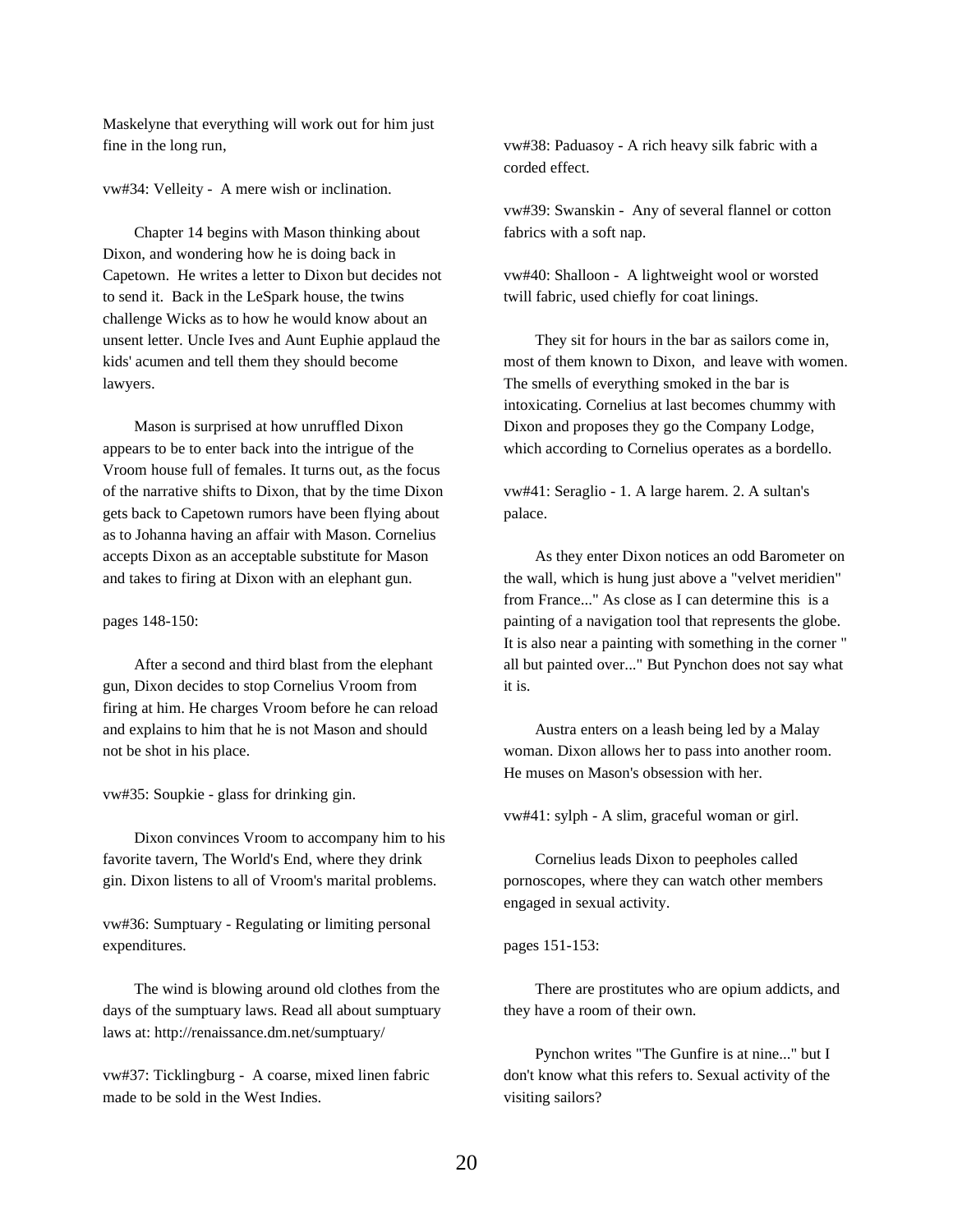vw#42: Penetralia - The innermost parts of a building, especially the sanctuary of a temple.

vw#43: Polity - The form of government of a nation, state, church, or organization.

The women have no idea what lies in the innermost parts of the lodge. They hope that miracles occur there which transforms ill treatment into joy.

There is a room where madmen are kept and sometimes the men put disobedient women in the room and observe what happens. Some women do not survive the experience.

v#44: Herren - plural of Herr, so therefore German men.

vw#45: Rencontre - An unplanned meeting.

It is rumored that there is a nine by seven foot room in which members can have a "Black Hole of Calcutta Experience." Wicks muses to himself in his day-book why there would be something like this in a brothel. But he does not read his day-book aloud to the children. He mentioned it to illustrate a moral, which is: slavery is bound to produce horrors like the black hole of Calcutta.

vw#46: Dhoti - A loincloth worn by Hindu men in India.

Cornelius leaves Dixon to go into the "Room of the Beasts" and Dixon wanders on until he stumbles into a tap-room where he can drink some ale.

# pages 154-156:

Dixon encounters the policeman Bonk in the tap room who is surprised to see Dixon back in Capetown. Dixon in turn is surprised that the East India Company did not let him know Dixon was returning. But Bonk says that he has quit the force and will be moving his family "out of the reach of the company" to a place where he can do some farming. Bonk complains of the company's desire of total control over every moment of life in Capetown.

Dixon returns to the Vroom house at Dawn, practically carrying Cornelius. Everyone is already awake. Dixon sees in the Vrooms evidence of the weight of guilt that the sin of slavery places upon people. They dream of having to pay for their oppression.

The girls look upon the large clock that stands in a passageway in the middle of the house as a living being, and refer to it as "Boet" which is a term for an elder brother.

Greet Vroom tell Dixon that his clock is believed to have special powers of identifying longitude at sea. She advises him to hide the clock but Dixon says the idea is absurd.

I still haven't found any answer as to why the clocks had to be switched and why the Shelton clock had to go to Capetown rather than be shipped directly back to England.

Greet attempts to seduce Dixon but he is not interested in her.

The leaders of the East India Company in their Castle are dismayed by the new clocks because they are sure that at some point bureaucrats will have to document all their actions with greater chronological accuracy.

The leaders have also learned that Dixon knows a Priest named Christopher Le Maire (who we learn later was a friend of Dixon's teacher Emerson) who they assume must be some relation to Isaac Le Maire, a former director of the East India Company.

#### pages 157-159:

Due to his possible connection with Isaac Le Maire, the leaders of Capetown therefore note that Dixon may have "dangerous connections" and allow him to roam unrestricted in Capetown.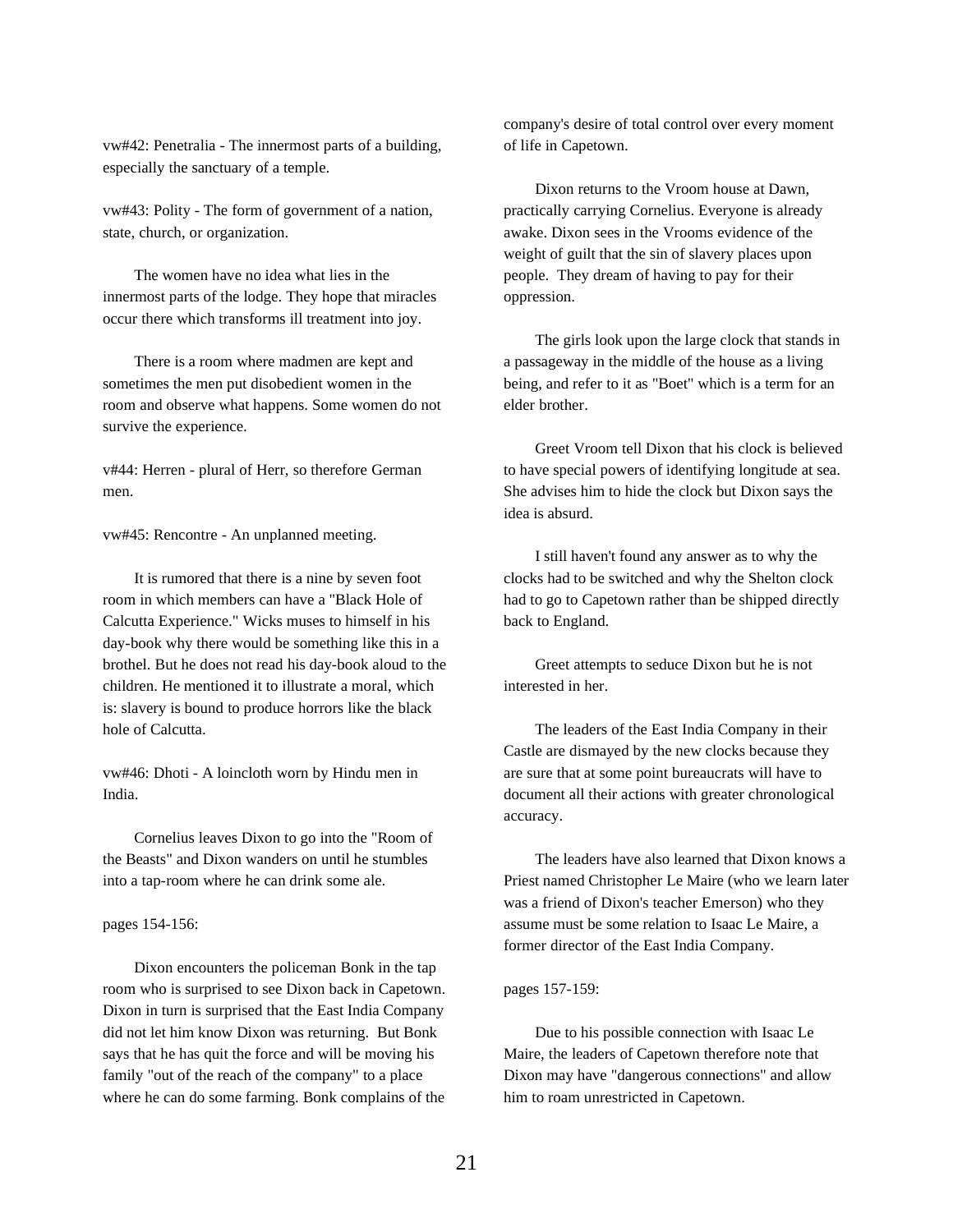Chapter 15 begins on page 158, shifting the focus back to Mason. Maskelyne has decided that he and Mason must move to the windy side of the island to take measurements in order to determine if the mass of the mountains affects the operation of his plumb line which he obsessively believes is faulty.

Mason considered his experience on Capetown to be a "Parable about Slavery and Free Will" (why?) but he cannot figure out what this experience on St Helena will be about.

Maskelyne's former assistant, Waddington refused to even set foot on the windy side of the island. In the fort the Company maintains on the windward side of the island, residents enter suicide banks and madness pools so that they may profit from the inevitable craziness engendered by living in a constant windstorm.

Mason doesn't like the idea of staying on the windy side but feels obligated to help Maskelyne with his work.

pages 160-162:

Maskelyne tries to tell Mason that enduring the wind brings on good things, but Mason doesn't buy the argument. Mason suggests that the influence of the wind was a quality not understood by scientists and that the understanding of it might be as great a discovery as Bradley's discovery of the Aberration of Light that proved the Copernican theory to be correct. Maskelyne, who sees himself as a rival of Bradley does not like Mason bringing up the Aberration of Light.

Maskelyne changes the subject to tell a story of meeting German soldier named Dieter who was so depressed that he was willing to commit suicide. He joined the company to see the world and attain wealth, but was immediate placed on the windy side of St Helena.

vw#47: Nawabheit - "Nawab" is an alternate spelling of "Nabob" (a man of great wealth); "heit" is a German suffix meaning quality of or a state of (-ness)

Maskelyne speculates as to whether he might pay the Company some money to release the German. The German recites a couple of lines from "Wittenbergisch Nachtigall" a poem by Hans Sachs (1494-1576) German poet, Meistersinger and dramatist:

"Sobald das Geld im Kasten klingt, // Die Seele aus dem Fegefeuer springt."

this translates as:

"as soon as the money in the box sounds, jumps// the soul out of the purgatory"

Mason wonders at what point will Maskelyne go to his brother in law for help in getting him off the island.

pages 163-165:

Mason fantasizes that he may be able to move Maskelyne closer to sanity and some day be rewarded by Lord Clive for helping his brother in law survive St Helena. After those reveries fade, Mason spends some time fantasizing various accidents that could happen to Maskelyne.

And suddenly in all that wind, Mason begins to hear the voice of his dead wife Rebekah. Even though he is a scientist in the age of reason, he cannot deny hearing the voice.

She asks him why he is on St Helena. He explains that he is helping Maskelyne measure the distance from Earth to "one star."

Rebekah calls Mason by her pet name of "mopery."

vw#48: Mopery - the act of moping, vagrancy or dawdling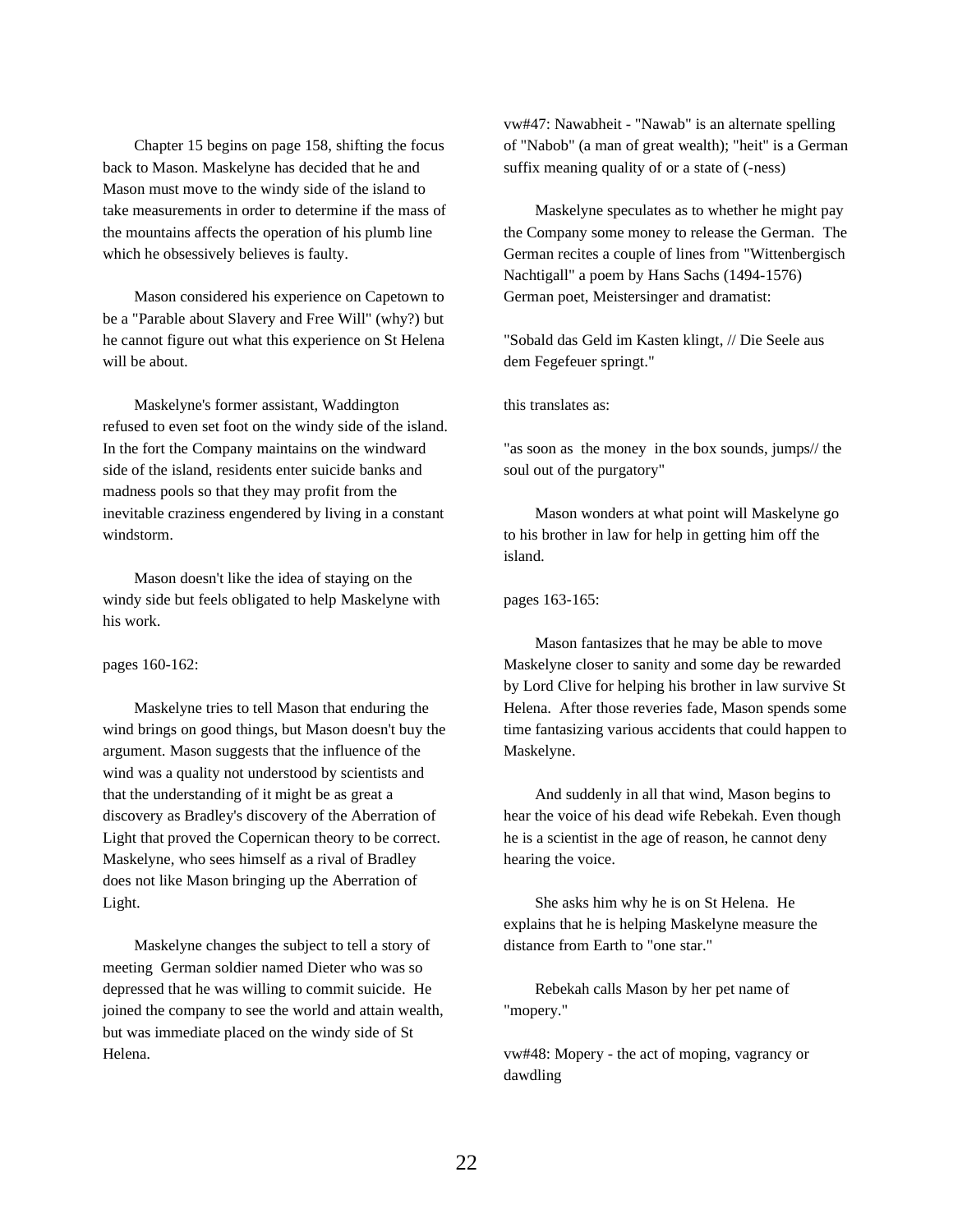Mason dares not tell Maskelyne of these visitations. But as soon Dixon returns to St Helena and Mason immediately takes him to a pub called "The Ruin'd Officer" and tells him. Mason says that he is afraid he is losing his sanity and asks Dixon for advice. Dixon just says "Get on with it."

### pages 166-168:

Mason says he is not ready to move on from his mourning of the death of Rebekah, and Dixon suggests that maybe it would help if Mason told Dixon about her.

Chapter 16 begins on page 167 with a four page flashback to the day Mason met Rebekah. Mason was in the small town of Randwick to attend the annual cheese-rolling event. Cheeses were rolled to the church and blessed by the priest. Mason wanted to see a giant cheese known as the Octuple Gloucester, measuring nearly ten feet high and weighing four tons when green.

vw#49: Caseifaction - the act of turning into cheese

The cheese is too big to be rolled so the owners found a large "Cotswold waggon" (Cotswolds are a group of hills in central England) to transport it to the church. Local youths spring aboard the waggon as it moved toward the church, steadying the cargo during rough passages. They sing a song to the cheese.

### pages 169-171:

Mason hopes to catch a glimpse of Susannah Peach at the cheese rolling. She would be in silk, because her father Samuel Peach was a silk merchant and a rising power in the East India Company. The Peaches lived in nearby Minchinhampton. He imagined her selecting from among may bolts of silk and offering to teach Mason about silk. Mason had been to her house (we are not told why) and had seen her bedroom and pressed his face on her silk counterpane.

Mason was at the hill where the cheeses were to be rolled and he was moping because all the other young people around him appeared to be paired off. The giant cheese was not supposed to be rolled down the hill, but an accident occurred and the wagon tipped over, launching the cheese down the hill, right at Mason. At the last moment he was shoved out of the way and fell face down on the grass. He looked up to see his savior was a young woman. He fell in love with Rebekah as soon as he saw her face.

A parenthetical break in the narrative has Uncle Ives stating that no records exist of her in Gloucestershire. He suggests that Wicks' story might have taken place somewhere else in England, perhaps Greenwich.

Flashback over, Mason continues to be haunted by visits from Rebekah. He thinks he sees evidence of hell and damnation in her image, and feels he is failing her in death as he had in life.

pages 172-174:

Mason asks the ghost of Rebekah for help with astronomic problems. She laughs them off. She tells him to "belong" to the earth and everything will be revealed.

vw#50: telluric - Of or relating to Earth; terrestrial.

Rebekah assures Mason there is nothing he needs to do for her and then disappears.

vw#51: crepuscle - twilight.

Mason attempts conversation with Maskelyne, but he is morose. Maskelyne now denies the existence of Dieter, the german soldier, and Mason is very puzzled.

The wind is starting to really get to Mason. He fears for his sanity. He decides to flee to the leeward side of the album and flags down a small craft off shore. A voice coming out of nowhere suggests he be dropped off at "Break-neck," and the ship operator consents to take him for an exorbitant fee.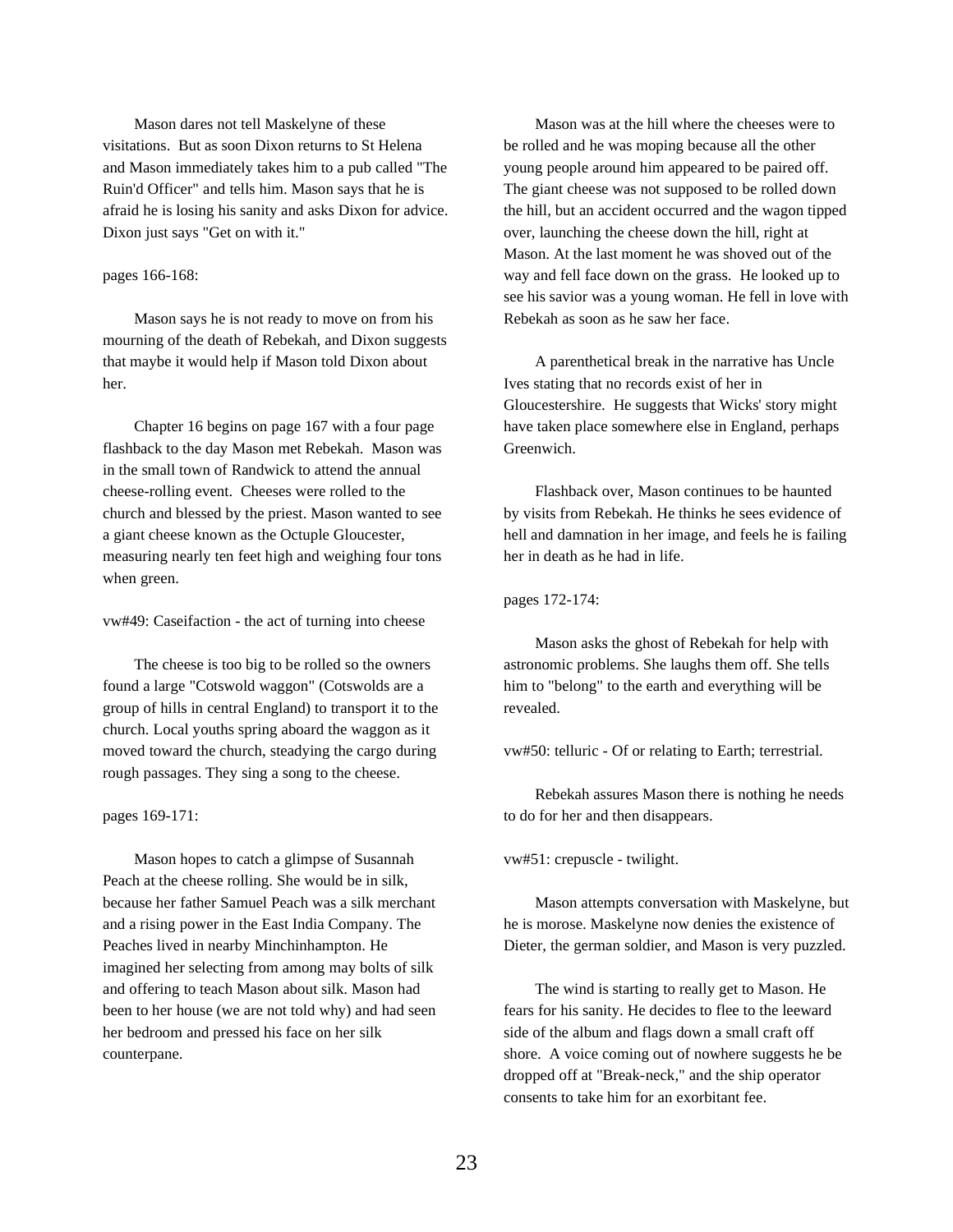pages 175-177:

Chapter 17 begins on page 175 with Mason on the boat leaving Maskelyne to fend for himself on the windy side of the island. Mason is amazed at the absence of wind. He is dropped off in Break-neck valley, a couple of miles from town.

Mason soon finds himself in front of the Jenkin's Ear Museum. The ear of Robert Jenkins was presented to parliament in 1739 and resulted in war against Spain. Jenkins came to St Helena as governor in 1741 and lost the ear in a gambling debt to Nick Mournival, who we were introduced to about 60 pages back as Florinda's fiance.

In order to enter the museum, Mason must crawl though a very small gate. He is worried that he is too fat to fit through it. But he gets through it and is greeted by Nick Mournival. Mason asks after Florinda and Mournival says that she has left him for a "chicken-nabob."

Mournival "operates the show" in the museum, which consists of the sequence of events surrounding the famous ear. Mason finds personal significance in the fact that Jenkins was on a ship named Rebecca when his ear was chopped off. Finally a life-sized portrait of Jenkins as governor of St Helena is displayed.

#### pages 178-180:

Mason studies Jenkins' ear in it's glass case. It seems to come to attention, and Mournival says that the ear is indeed listening and in fact can't get enough words to listen to. Mournival sometimes reads to the ear, including passages from The Ghastly Fop, last mentioned about 60 pages ago by Maskelyne decrying the public's passion for gothic novels.

Mournival insists that Mason tell something private to the ear. He resists but Mournival threatens him and thrusts the ear upon Mason, also charging him for the privilege. Mason is afraid, but remembers that

he survived "the Royal Baby," which was a ritual aboard the Seahorse mentioned back on page 56. Here's a full explanation of the ritual:

http://www.hyperarts.com/pynchon/masondixon/extra/info.html#baby

Mason wants to wish Rebekah back to life, but he actually speaks a wish that Dixon make safe passage back to St Helena and help keep Mason sane. This must be a flashback since Dixon is described as having returned to St Helena back on page 165.

vw#52: priapic - Of, relating to, or resembling a phallus; phallic.

Mason finally emerges from the museum, finding himself back in the garden. But the walls seem to have grown since he entered and he walks the perimeter searching for a gate. He cannot remember how he emerged from the garden. Mason does not tell Dixon about this until they are a few days out at sea on the way back to England.

Dixon claims that he heard Mason's wish while he was sitting in the World's End pub in Capetown. At first Mason believes Dixon, but then realizes he is pulling his leg.

Dixon offers to teach Mason how they fish in Durham.

## pages 181-183:

After discussing fishing, the conversation between Mason and Dixon turns to Maskelyne. Dixon questions the necessity of staying on St Helena for six months to observe the star Sirius. Mason says that he believes Maskelyne is hoping for a revelation along the line of Bradley's discovery of the Aberration of Light.

They wonder what awaits them in England. Maskelyne has told them that he heard the Royal Astronomer has been asked to assist in drawing the borders between Maryland and Pennsylvania in America. Mason thinks that Maskelyne is telling them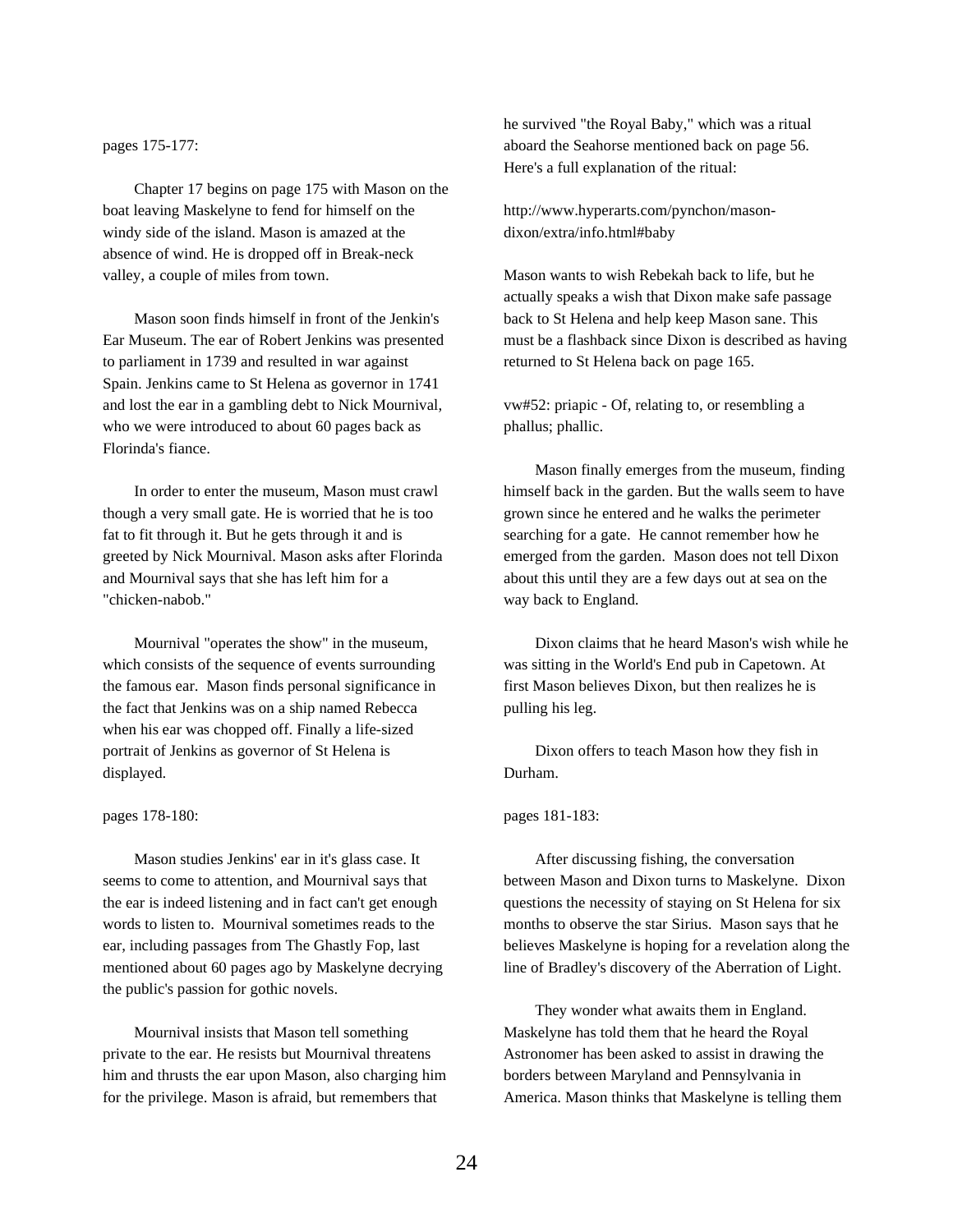about it in the hope that they would go instead of him. Mason thinks Maskelyne would rather be alone with Bradley than share time with Mason.

Mason tells Dixon that his work on the Transit was so good that he could easily be picked to go to America as well. They ponder the possibilities of going to America and then conclude that it probably won't happen.

Chapter 18 begins on page 183 with the return of Mason and Dixon to London. They are well feted and have all good things to say of their experiences. Dixon soon returns to his home up north.

Mason dreads his reunion with his two sons.

vw#53: Devoirs - An act or expression of respect or courtesy; civility.

Mason is debriefed by a number of government officials on various topics concerning Capetown and St Helena.

Mason goes along with the rage in England concerning the Cock Lane Ghost. Read all about it at

http://www.1911encyclopedia.org/C/CO/COCK\_LAN E\_GHOST.htm

pages 184-186:

In his visit to the Parsons house searching for the Cock Lane Ghost, Mason sees famous lovers Margaret Woffington and David Garrick. Garrick was an actor whose craft will come under discussion 200 pages later.

Mason returns to his home town of Sapperton and sees his sisters and his sons. William is five years old. Doctor Isaac is three. Mason gives them each a toy boat and takes them down to a stream.

In July Bradley takes sick and dies. He is buried in Minchinhampton alongside his wife. A couple of

pages later it is mentioned that she had died in 1757, five years before Bradley.

As he pays his respects, Mason thinks back to the time when he and Rebekah lived next door to the Bradleys and enjoyed social activities together. Mason was still mooning over Susannah. Mason sees Susannah's brother Sam and Susannah's seventeen year old daughter at the funeral. They advise him that Bradley only wanted the family near and they turn him away.

Susannah's daughter ("Sukie?") and Rebekah spent hours into the night talking while Mason worked in the observatory. Rebekah tells Susannah's daughter that Rebekah was directed to marry Mason by two mysterious gentlemen.

# pages 187-189:

Susannah's daughter asks Rebekah where she and Mason were wed. They were wed near the East India docks in a place known as Clive Chapel which had scenes in it depicting Lord Clive's marriage to Margaret Maskelyne.

On the ride back from his attempt to attend Bradley's funeral, Mason muses on the life of Bradley: how he observed major comets in 1723 and 1737 but not 1744 because that was the year of his marriage to Susannah. Susannah died in another comet year, 1757. Rebekah died two years later. Halley's comet reached perihelion a month after Rebekah's death.

Mason remembers listening to predatory owls hunting and killing as he did his observations in Bradley's observatory. Mason remembers Bradley describing his discovery of the aberration of light. By the time Mason went to work for him Bradley was a legendary figure throughout Europe.

Mason reproaches himself for a few unkind thoughts about the Peach family and Bradley. He tries not to think of what the future might hold for him with Bradley gone.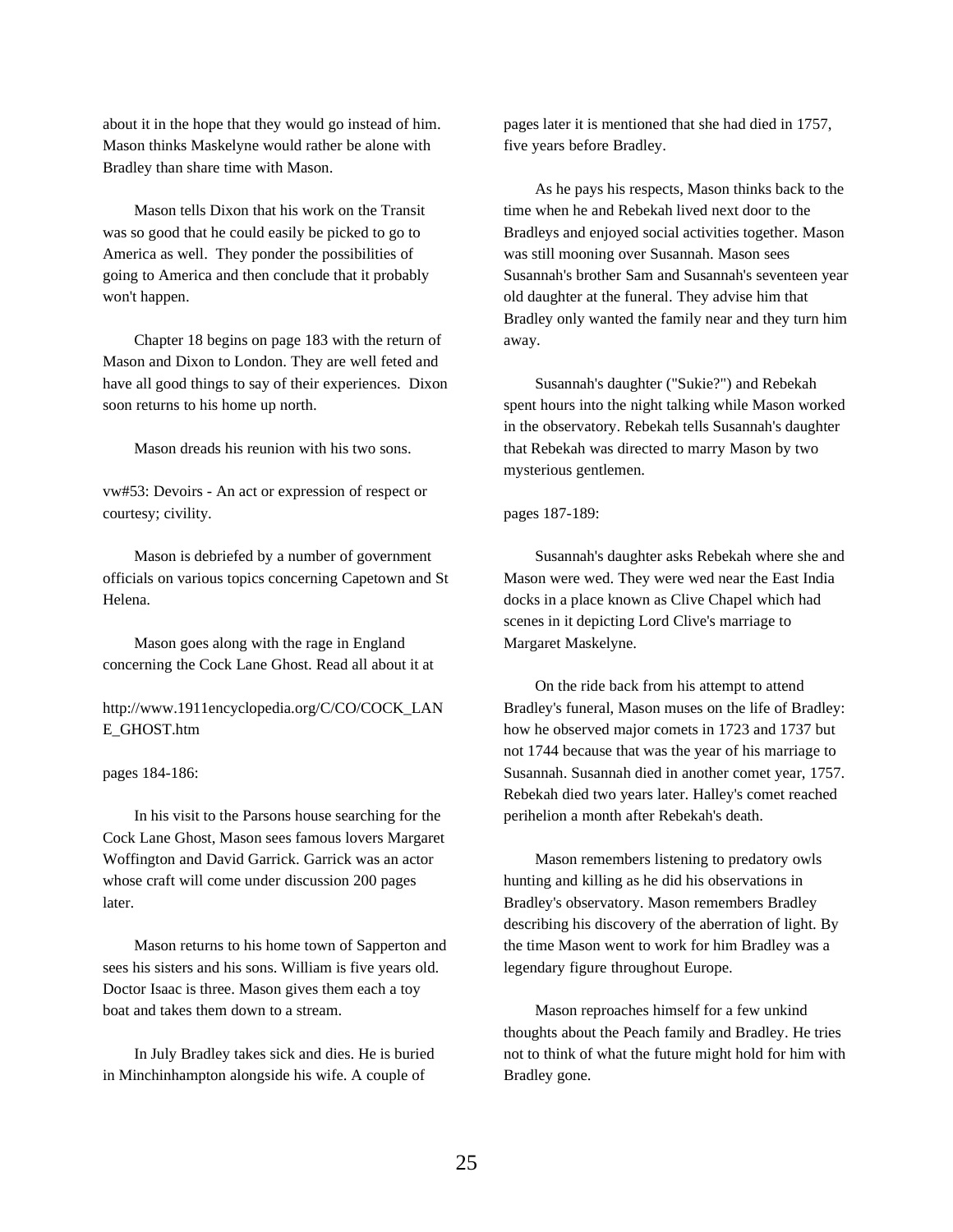pages 190-192:

Chapter 19 begins on page 190 with Mason in a pub named "The George" discussing Bradley. The President of the Royal Society Macclesfield is remembered by those present as being one of the group that spearheaded the adoption of the Gregorian calendar, resulting in eleven days being dropped in 1752. Mason remembers his own father being angry about the "loss" of the days. Mason's scientific explanation falls on deaf ears.

In the pub Mr. Swivett and Mr. Hailstone complain about the loss of the eleven days. They say that it was done in order to appease scientists worldwide.

Mason, still stunned by his rebuff at the hands of Bradley's family, thinks back to conversations with Bradley about the loss of the eleven days.

#### pages 193-195:

Macclesfield was given the post of President of the Royal Society as a political reward by the "Walpole-Gang" referring to Horace Walpole, who is famous for being the originator of the Gothic novel, but also was a member of parliament and active in politics. Mason imagines a conversation between Macclesfield and Bradley in which Macclesfield rails against the popular opposition to the loss of the eleven days. Bradley plays devil's advocate and stokes Macclesfield's disgruntlement.

In 1752 Bradley was 59 and Macclesfield was 55. Macclesfield thinks of Bradley as being in perpetual bad health and having married "foolishly." They discuss the lies politicians must tell as opposed to scientific measurements which must be as truthful as possible.

Mason spins a tale to his listeners in The George: Macclesfield assembles a group of "Strangers" from the far east where time was much less important. He then gets into a discussion about three "genders:" male, female and dead. In a parenthetical mention of Wicks, Pynchon injects the possibility that these views are more Wicks' than Mason's.

Mason invents a leader of the group of eastern strangers: Count Paradicsom. Paradicsom is the hungarian word for paradise.

# pages 196-198:

Mason goes on to spin a tale to his little group of listeners in The George. An army of Pygmies is brought in to "colonize" the Eleven Days and "not allow the Time to elapse." Mason's audience is completely taken in and Mr Hailstone even embellishes it.

Mason gets no joy out of conning the locals, and buys them all another pint before sulking off to spend the night prior to returning to his relatives.

### pages 199-201:

Chapter 20 begins on page 199 with Mason returning to his sister's house. His sister Hester is taking care of Mason's two sons, along with Hester's husband Elroy.

Mason expects to meet with hostility due to his long absences but instead is met by Delicia Quall, who makes it clear that she would like to marry Mason.

VW#54: Sally Lunn - a slightly sweetened tea cake.

Mason uses the phrase "Oh, Be A Nice Girl, Kiss Me Right Now, Sweetheart" which is a mnemonic for star classes on a stellar evolution diagram.

Mason's less than immediate rejection of Delicia brings forth the sound of Rebekah turning over in her grave.

Mason hints that he might not be around town too much longer and everyone objects to his thoughts of travel. They suggest he take up the challenge of the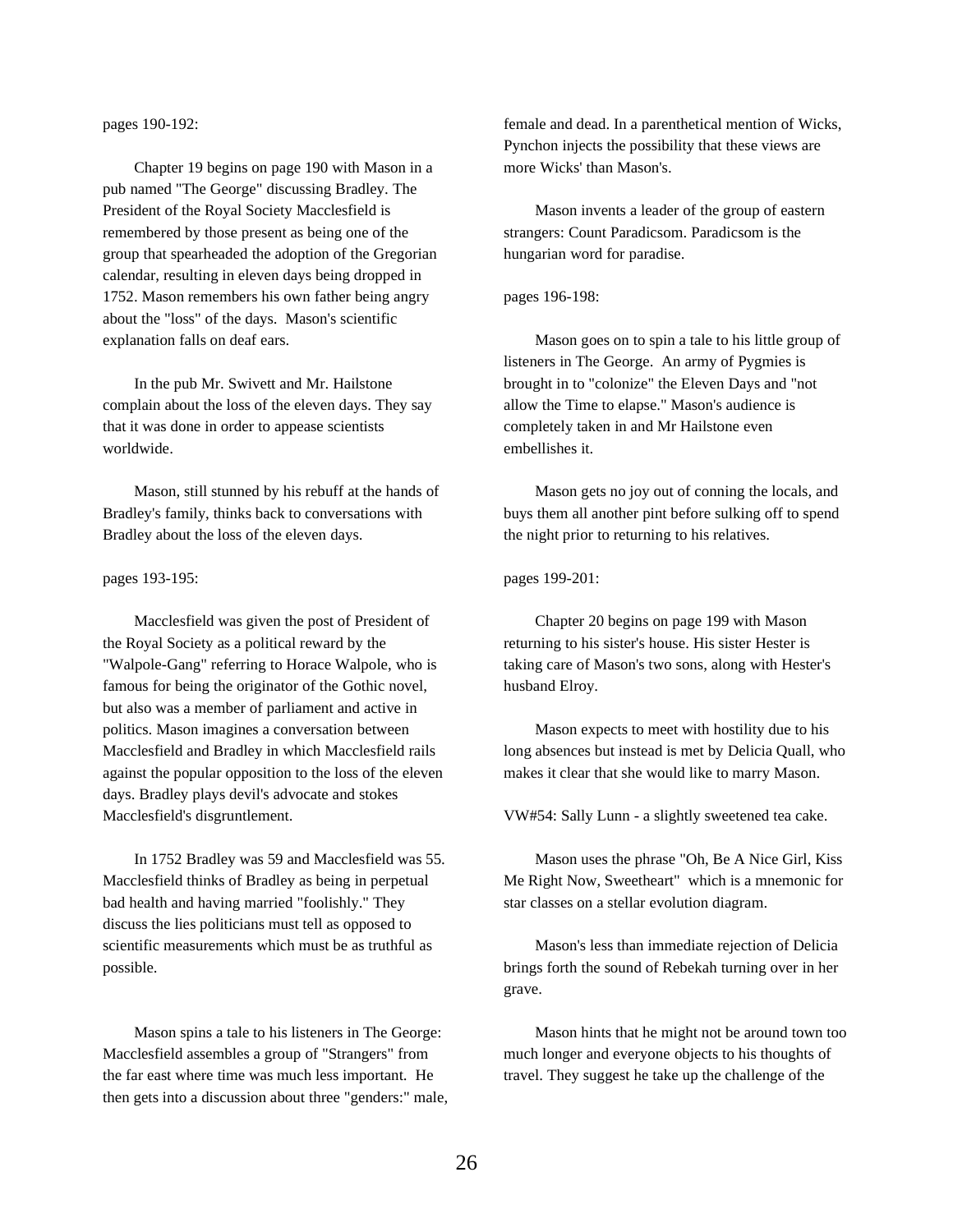longitude problem. Mason says that the problem is all but solved thank's to "Mr. Harrison's watch."

After some prodding, Mason tells the rumor that he might be sent to America to draw up "Boundary-Lines, hundreds of miles long..."

The women react to America with "Snakes! Bears! Indians!"

pages 202-204:

Elroy draws Mason aside and tells him that if he goes to America it will be years before he sees his sons again. He says that in all likelihood they will be indentured to Mason's father at the bakery for seven years.

Throughout the rest of the day other relatives come to tell Mason variations on the theme of the inadvisability of leaving for so long a time.

The next day Mason talks to his father who has already heard that Mason was going to America. Mason's father refuses to admit that he intends to take his financial support of the kids out in the form of their labor when they are old enough to work in the bakery.

Mason's father reminds Mason that he had warned Mason about Sam Peach, that Peach was not friend of Mason's. Now that Bradley's dead, Mason is in danger of Peach controlling his life.

Mason's father, Charles Sr., is not really a bad guy, asserts Wicks. "He believes bread is alive..." He enjoys holding the dough in his hands.

pages 205-207:

Although Mason's father thinks of bread with almost spiritual adulation, Mason is terrified by it's seething liveliness, and by it's representation as the body of Christ.

vw#55: succedaneum - A substitute.

Mason recalls falling asleep once when he was young with a pillow consisting of a risen raw loaf and the bread infiltrated his ear and spoke to him.

Mason's father tries to convey the terror of unconditional love to his son and how they have to work their way through it, but the two are doomed to fail to communicate.

Chapter 21 begins on page 207 with Mason musing on his days in Sapperton with Rebekah. The village was full of bickering over property rights and other pettiness. Mason stated his needs to live in a larger city and Rebekah could not understand him.

pages 208-210:

Mason imagines a scene in which he talked to his father before he got married. The conversation did not take place, but he thinks his father would have warned him not to become indebted to Sam Peach for securing a position with Bradley, and that his wife would not be happy being married to a "stargazer."

Mason remembers a time when he invited Rebekah to accompany him to his logging the Transit of Venus. Rebekah worries that his position as assistant to Bradley would not be waiting for him when he got back.

vW#56: Pelhamites - followers of Henry Pelham (1659-1654), became prime minister of England in 1643.

Rebekah is surprised by all the politics that are involved in the Royal Society.

Mason remembers a trip he and Rebekah took south the view Stonehenge by moonlight. They arrived a few hours before sunset and spent the time discussing how Rebekah had relatives who came from this area, and Mason makes gentle fun of her druid ancestry.

pages 211-213: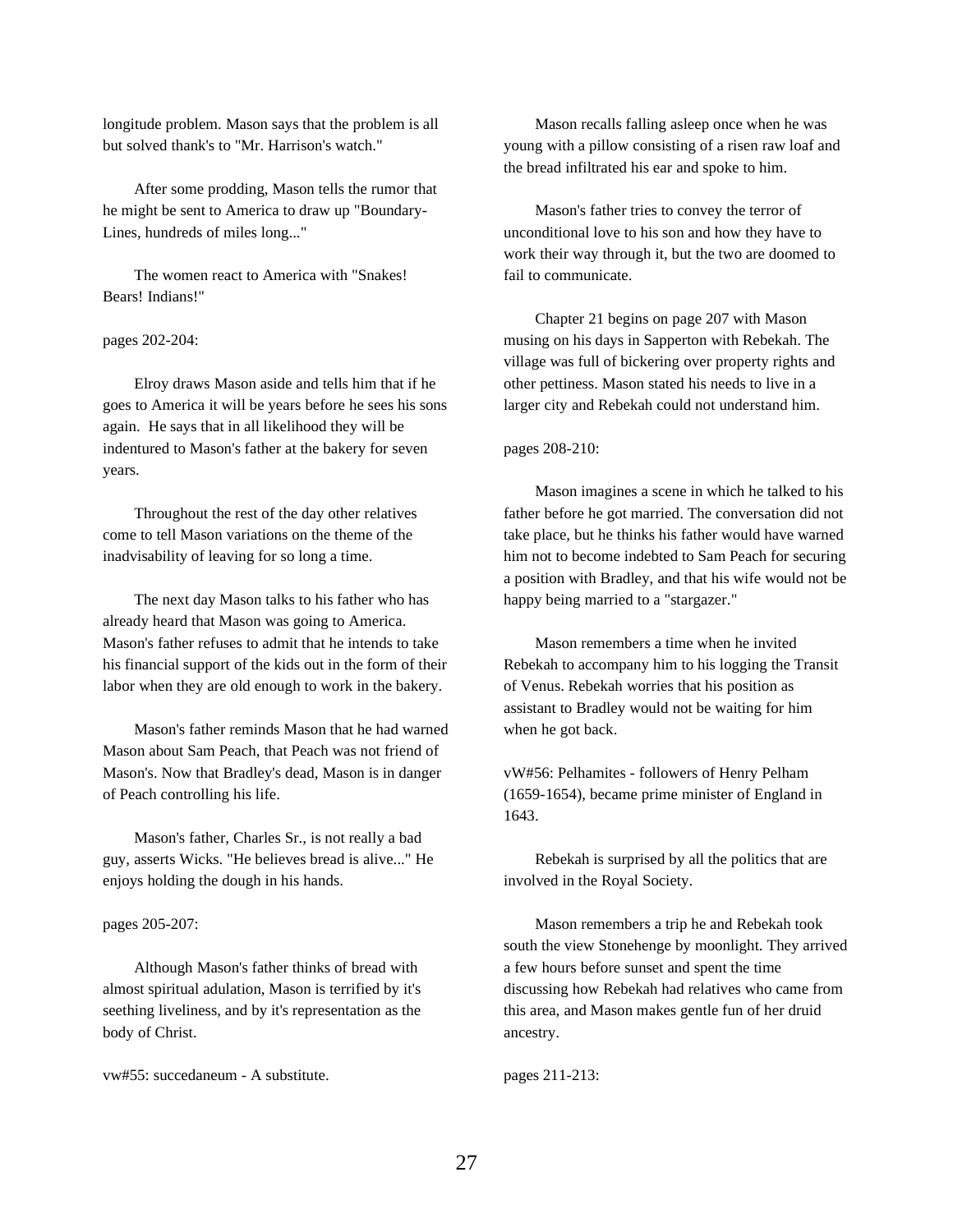Mason recalls the first time he took Rebekah up to the observatory. She thought it very peculiar. Mason wonders how Rebekah will get along with Susannah Bradley. He thinks that perhaps Rebekah has been sent to him to "Guarantee her husband's behavior..."

Out of his revery, Mason has found that his sons have heard he will be going to America. They are excited about him going to a savage land. Every time he says goodbye to them he fears it will be the last time.

Mason thinks that he is less welcome in London because of the time he spent with Maskelyne, who is not well liked in London.

Maskelyne returns to London and Mason meets him in the summer of 1763 in Maskelyne's rooms near New Bond Street. Maskelyne is about to leave for Barbados to test the Harrison solution to the longitude problem. They discuss the visit to London of Joseph-Jerome Lalande, the head Astronomer of France. As they are talking about him, he arrives at Maskelyne's place. They have scarcely begun to talk when Maskelyne's goofy brother Edmund shows up and monopolizes the conversation.

## pages 214-216:

Maskelyne's brother Edmund is apparently drunk. He tells Maskelyne of meeting an astronomer named Herschel at a pub named The Octagon. William Herschel was the astronomer who would later discover Uranus. Edmund makes fun of Mason's dour expression. The french astronomer Lalande says he's off to see "Florizel and Perdita" and Edmund thinks Lalalnde is going to date two women at once. The play Lalande is going to see was written by David Garrick, who Mason saw a few pages back. Mason takes his leave as well and is soon alone on the street, thinking of America.

Chapter 22 begins on page 215 switching the focus back to Dixon. He is at the home of his mentor William Emerson. Also in attendance is Father

Christopher Maire, who hardly looks at all like a Jesuit priest.

vw#57: pinguid - fat; oily.

Fr Maire studied in Italy with Fr Boscovich, who a mathematician who developed the first coherent description of atomic theory. Maire's appearance resembles the goblins that haunts country roads in folk tales.

Emerson enters the front parlor to join Maire and Dixon. He carrying an unappetizing plate of leftover breakfast. Emerson gives the appearance of a wizard. He is not always a nice person, as evidenced by the fact that he once hypnotized an annoying child into staying up a tree for most of a day.

Wick's audience interrupts to weigh in on hypnotism. Cousin DePugh says it is all the rage in Paris and that he himself has been "Mesmeriz'd."

Euphie said that it cost big money to get mesmerized by Mesmer and DePugh said that he got a group rate and that he recouped the money by not drinking for a while. His father had left the room and he told everyone that his father doesn't know about it and to keep quiet about it. Depugh adds that he's learned to do it himself and is thinking of "setting up a practice." Brae advises him to do it in New York if he wants to make a profit.

#### pages 217-219:

Mr. LeSpark takes offense to the idea that the only place in America to turn a profit is New York, He quotes from Timothy Tox's Pennsylvaniad. This is the first of many references to Tox and his poem. Tox is a fictional character and his poem appears to be a nod to John Barth's "The Sotweed Factor."

DePugh says that he is thinking of setting up his hypnotism practise in the wild west. Mr. Lespark says that doctors will run him out of town. Depugh says that America is supposed to be all about competition, and his father reenters the room at this point to dispute this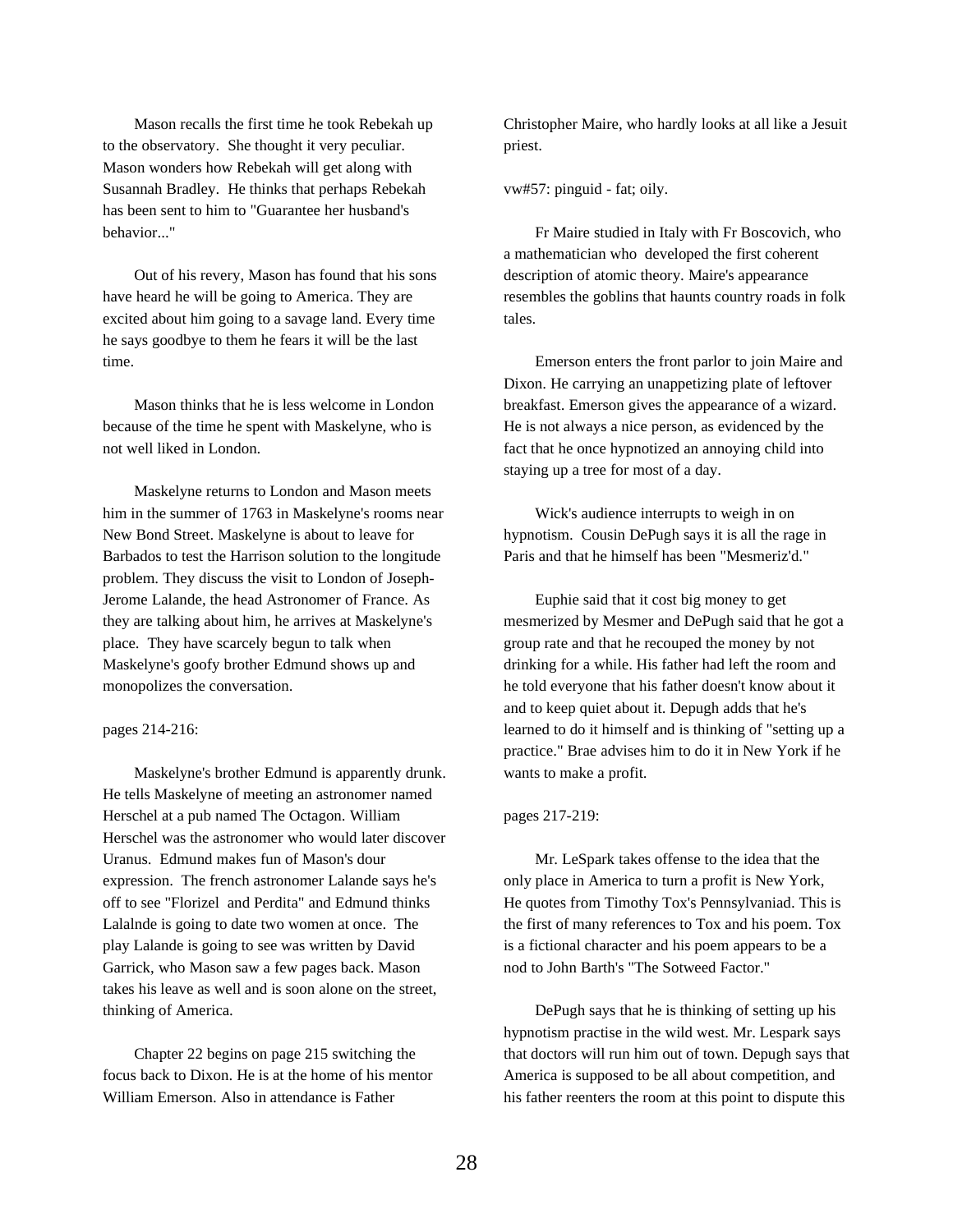view. He says that the professions of law and medicine need to create monopolies to maintain high prices for their services.

Wicks states that monopoly is a form of sloth. Several voices reply "Rubbish."

Wicks returns to his narrative, explaining that most of the town where Emerson lives, Hurworth, believe Emerson to be a practicing magician. Shepherds have seen shadows at dusk that they think are of Emerson and his class flying overhead.

Wicks runs with this, describing Emerson and his class flying over the countryside to view the outlines of Roman ruins. He talks of "Ley-Lines" which is an anachronism in as much as the term was invented in the 1920s by mystic Alfred Watkins. See:

# http://www.mystical-www.co.uk/leylines.htm

Later Dixon will tell Mason about these ley lines and how they exerted a magnetic influence on Dixon. Mason will reply with a ghost story of his own about how Bisley Church was cursed with various afflictions. Dixon says that the ley lines were not malevolent and that "Flying was indeed quite pleasant, quite pleasant indeed..."

I am at a loss to understand this flying business in Mason and Dixon. I can only attribute it to Wick's vibrant imagination.

vw#58: palimpsest - 1. A manuscript, typically of papyrus or parchment, that has been written on more than once, with the earlier writing incompletely erased and often legible. 2. An object, place, or area that reflects its history.

Emerson taught that it was possible that the earliest coal mines in England were discovered by Mithraic cultists who built underground temples. Emerson taught of the mystical nature of coal. He quotes the original latin of Galileo's "Nevertheless it moves," remembered by Dixon during his witnessing of the Transit of Venus back on page 99.

# pages 220-222:

Dixon remembers various things about Emerson. How he loved to watch vortices in flowing water. Emerson's first book was on "fluxions," a branch of differential calculus concerned chiefly with the study of the rate of change of function and which dealt extensively with vortices.

Emerson was much shorter than Dixon. He thought of wind as a kind of lateral gravity. All of his science increased his clarity of the way in which Emerson viewed God.

After completing his studies with Emerson, Dixon was asked by Emerson to tell him his aim in life. Dixon said he wanted to be a surveyor. Emerson calls him a fool, but Dixon remains firm in his conviction that it is a good career choice. He reminds Emerson that he has said that Dixon's destiny was to "inscribe the Earth."

Dixon makes it clear that he would like to continue to study under Emerson but Emerson sends him out to make his mark in the world.

Now, after returning to England from witnessing the Transit of Venus, Dixon is visiting Emerson at Emerson's house.

The dapper Fr Maire says he must reluctantly return to his teaching position at St. Omer. Dixon makes a smart comment and Emerson directs him to show some respect and Dixon replies that he has the greatest respect for the writings of Fr Maire. Dixon praises his ability to do mathematics while on horseback, as described in a poem by the eminent mathematician, Fr Boscovich.

### pages 223-225:

Fr Maire takes a few gentle swipes at Fr Boscovich, but eventually tells Dixon that he wishes Boscovich well in England. Emerson asks Maire what Boscovich's real purpose is in coming to England and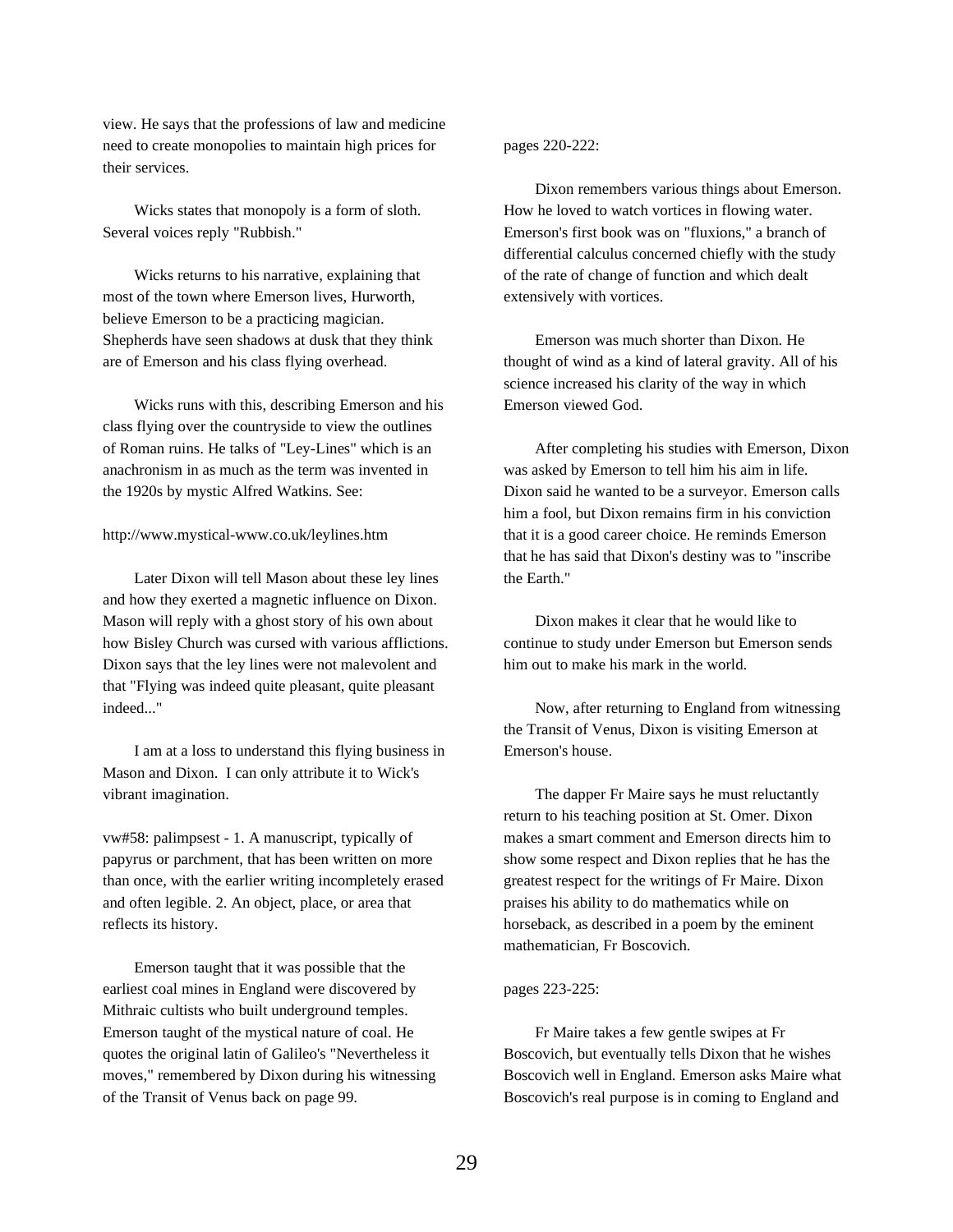Maire says that Boscovich wants to "measure a Degree, in America." Dixon asks latitude or longitude and Maire says latitude. But Emerson does not believe the King will allow Boscovich to do any scientific work in America.

## vw#59:tilth - Tilled earth.

Emerson and Maire discuss how the Jesuits are despised by most national governments. They discuss the necessity to "penetrate" China.

Emerson tell Dixon that rather than serve his country by going to America, he can become a Jesuit priest and do "Soldj'ring for Christ." This is told to Dixon in the form of a song.

Dixon does not like the celibacy vows required of priests.

Emerson says that he is certain that Dixon will be approved for taking part in the "Boundary-Line Survey in America." He says that his Quaker family and Jacobite connections make him a natural.

## pages 226-228:

Dixon is surprised that there is still any Jacobite presence in America. Emerson assures him that such is the case. They discuss the case of the execution of the Earl of Stafford who attempted to seize control of Raby castle from Sir Henry Vane. Vane's son became governor of Massachusetts.

vw#60: attainder - In the ancient common law, the state of an offender who had been sentenced for a capital offense.

They decide to adjourn to Emerson's favorite pub, The Cudgel and Throck.

vw#61: throck - a spell that causes plants to grow. Also defined as "the piece of Timber on which the Suck is fixed, on a plough."

Maire fishes a wig out of his pocket so that he is not seen as a Jesuit priest in the pub.

Chapter 23 opens on page 228 with the Dixon, Emerson and Maire settling in at the Cudgel and Throck. It's Maire's first time there and he does not like it.

A Mr. Brain tells Emerson that Lud Oafery has been looking for him. This is Oafrey's first mention in the book. Emerson says that Lud is probably wanting to purchase another spell from him.

### pages 229-231:

The tavern operator mentions his regret at spending sixpence for having Emerson do his horoscope and Fr Maire registers surprise at the size of the fee.

Dixon says he finds The Cudgel and Throck depressing and Emerson disparages Dixon's favorite pub, the Jolly Pitman. Dixon says there is music at the Jolly Pittman, and Mr. Brain says he can provide music and takes out a hurdy gurdy and makes noise with it although he does not know how to play it. A dog named Goblin howls along.

Maire tells Dixon that owing to the cult of Feng Shui, there are no 360 degree circles to be found in China. This is the first of many mentions of Feng Shui in the novel. Maire and Emerson seem to be equating China with America in their conversation with Dixon. Why?

vw#62: Cilice - Jesuit chastity belt, a wire girdle with sharp metallic points to irritate the skin; from Latin (cilicia: course garment made from haircloth).

Dixon perceives that Maire wants Dixon to represent Jesuit interests in America and Dixon refuses. Dixon says maybe the astronomer Lalande might be more agreeable. Lalande was mentioned a few pages back by Maskelynes brother.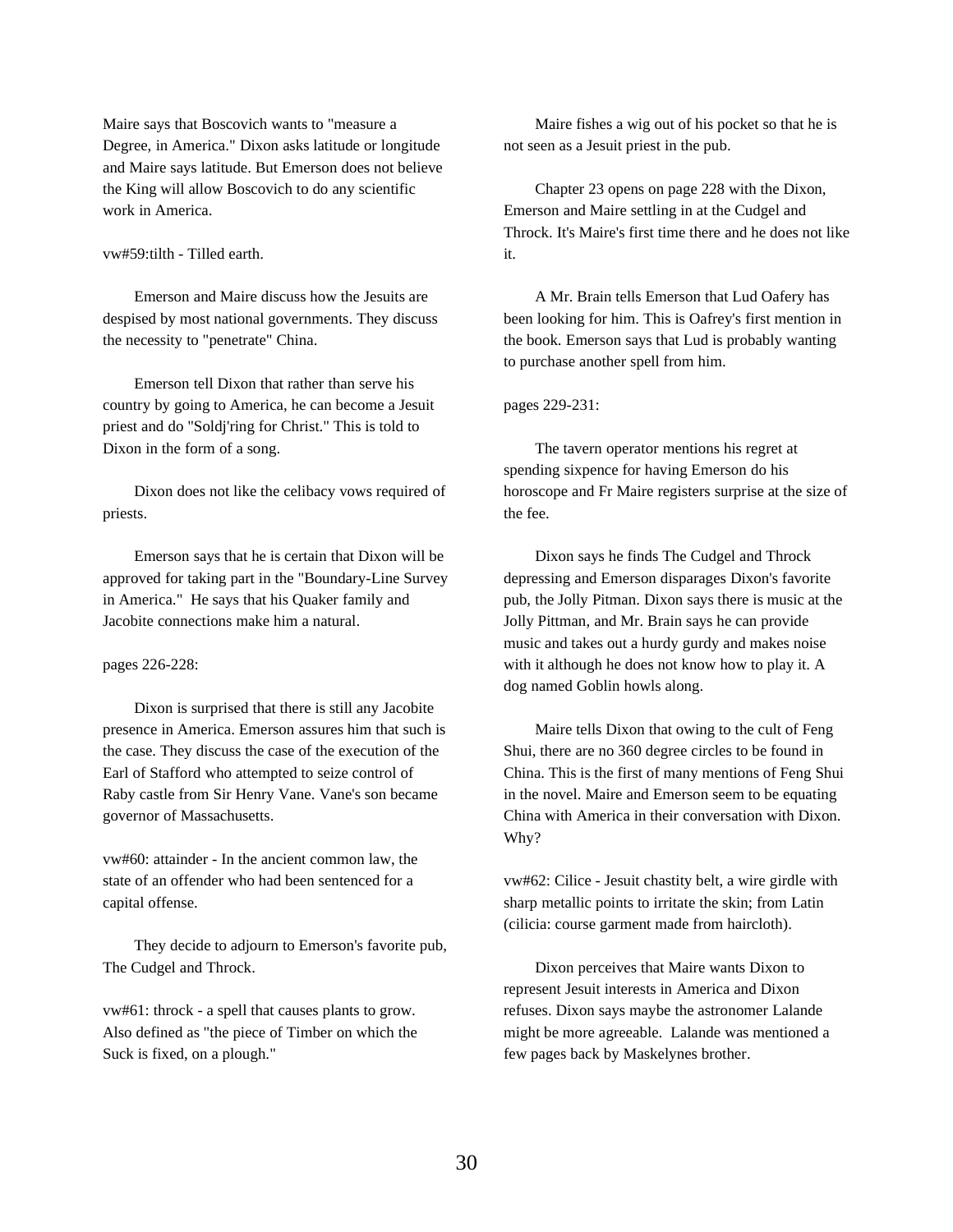Emerson said that he bet Maire that Dixon would not take the assignment, but Maire is unwilling to concede.

Walking into the pub, a Mr Whike overhears the three talking about Jesuits and launches into a diatribe against the Jesuits. Emerson knows that Whike is Lud Oafrey's friend and asks why Lud has been looking for him.

# pages 232-234:

Whike tells Emerson that it is Lud's mother who wants to see Emerson. Whike wants to know who Maire is because his wig is so ill fitting. Dixon perceives that a fight is brewing and he indicates to Whike he is ready to fight him. Before they can begin Lud Oafrey and his mother arrive at the pub. Dixon knew Lud when they were both children and Lud could speak coherently then, but now he speaks in a roar and Whike has to translate.

Lud works in the coal mines and there is some repartee concerning the differences between living on the surface of the world and living inside it.

Ma Oafrey says that she heard Dixon was going to go to America to build a "Visto" or corridor.

Whike says that Lud wants to know Maire's opinion on the shape of the world, and Maire says it is a flat as a funnel-cake or a pizza.

### pages 235-237:

Whike is unfamiliar with the term "pizza" and Maire describes it as a "Delicacy of Cheese, Bread and Fish." The patrons of the Cudgel and Throck express an interest in learning to make a pizza and Maire asks for a risen but uncooked loaf and he begins to flatten it. An enthusiastic Lud finishes the job. Maire asks for a tomato but there is none to be found. Dixon pulls a bottle of Ketjap out of his surveyor's kit. Maire then asks for fish and Mr. Brain finds a cask of anchovies. Maire then asks for cheese and is supplied with the

stilton left over from the Ploughman's Lunch. They put the pizza in a baking oven next to the fireplace.

It is beginning to get dark and Lud is acting nervous. Lud's mother and Emerson are glad it is a cloudy night so that the moon will not appear, for Lud apparently is a werewolf. Emerson thinks that popular belief in werewolves are reinforced by the changes males go through during the onset of puberty.

Unfortunately the clouds clear away and the moon shines through the window. As soon as he notices it, Lud runs out the door, followed by Whike, who reports back that he can see Lud changing. Once the change is complete, Lud strolls back into the pub, dressed like a dandy and speaking letter perfect uppercrust English. For Lud, the transformation is from neanderthal to a model of modern culture! His mother groans that he stays this way for two or three nights, but that she can "tolerate" it.

### pages 238-240:

Chapter 24 begins on page 238 with Dixon recalling how his parents met and how Dixon owes his existence to a pair of shoes. Dixon's father George finds a pair of wet shoes drying by a fire and takes them, as is the custom, to be redeemed later for a gift. The shoes belong to Mary Hunter and a relative introduces her to Dixon. Mary is actually a kind of relation to Dixon by marriage. Mary's father had married twice after Mary's birth mother died. After Mary's father died her step-mother had married George's father. So Dixon wonders if they should be considered "step-brother and step-sister-in-law." Mary was 18 when her father died and she married George 12 years later.

Jeremiah Dixon was her second son, the first being George Jr.

Jeremiah was a happy child, called Jelly-Belly by all.

pages 241-243: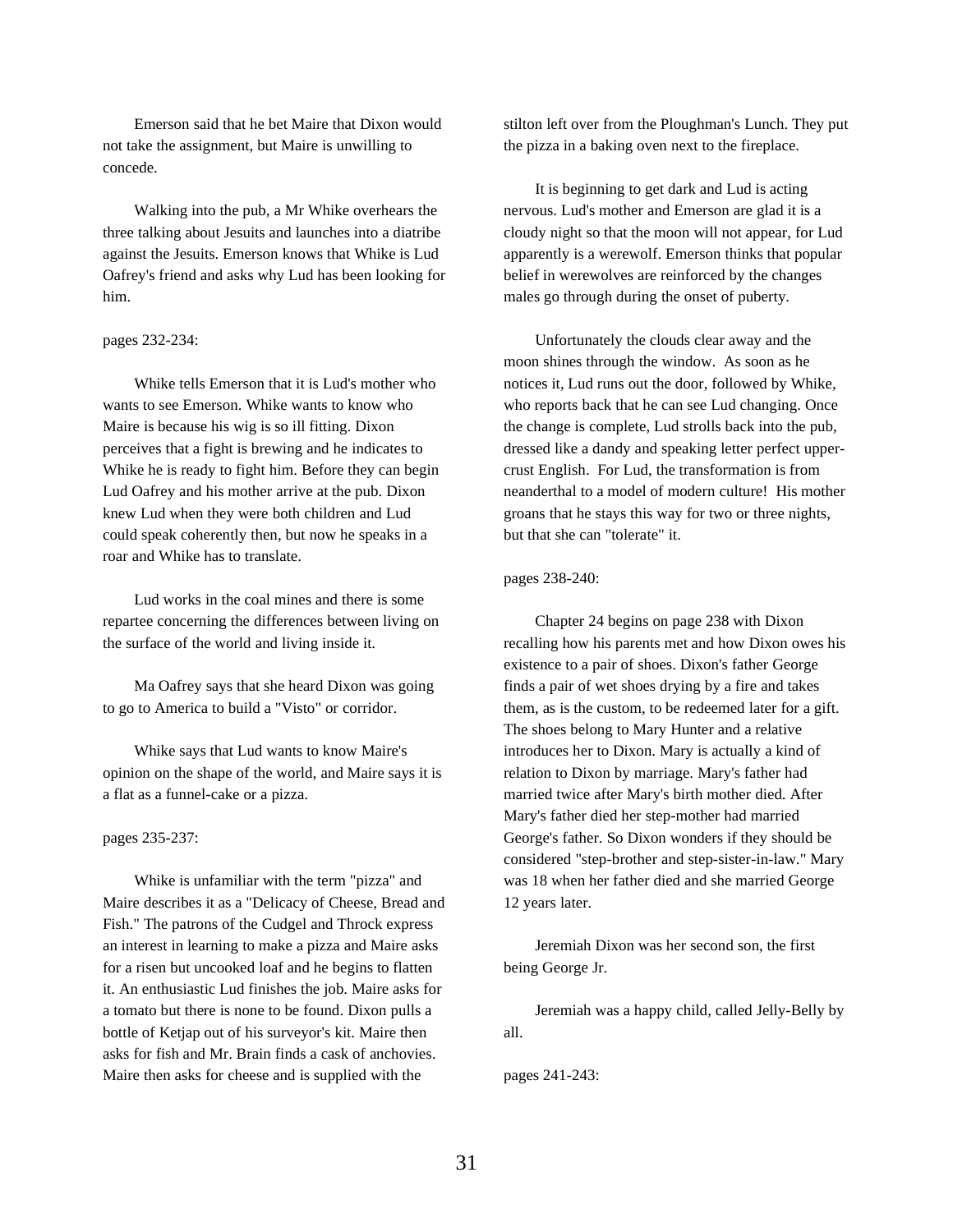Dixon's mother came to be known as the smartest woman to marry a Dixon. She gives advice to a daughter telling her to learn her arithmetic because "she who keepeth the Books runneth the Business."

Dixon's father died when he was 22 years old. He does not allow himself to drink too much in his mourning because he wanted to do a good job as a surveyor. We learn everything he keeps in his work bag. He wants to draw borders everywhere because he is afraid of unenclosed spaces.

vw#63: Fell - a barren field.

He was miserable to all after his father's death. His older sister got married three months after the funeral and Dixon made a spectacle of himself at the wedding.

Dixon and his brother kept busy after their father died. Dixon worked hard indoors perfecting his drafting skills. He wanted to be able to create a fantastical map of the world. At night he would go to pubs and hang out with friends of his father and learned a lot about the coal business.

Just before leaving for America he spends a lot of time at his favorite pub, The Jolly Pittman.

vw#64: Keel - barge used on the Tyne to carry coal.

Dixon accepts an invitation to ride on a coal barge and is startled by the amount of fog on the river.

vw#65: Pirogue - nearly flat-bottomed boat, able to cruise in shallow water, marsh and swamp.

Out of the for emerges a boat containing about twenty painted American Indians. Everyone in Dixon's boat is at a loss at their appearance.

pages 244-246:

The people on the coal barge that Dixon is riding on think they have been magically transported to America.

A grappling hook attaches to the side of the boat. The crew thinks they Indians want some of their coal. Suddenly church bells peal a great torrent of music. The captain steers further into the fog.

The fog clears to reveal they are near a town that looks just like the towns of their region in England. Eventually they realize that they really are still in England. As they return home Dixon is thinking about the fact that tomorrow he and Mason will sign the contract for the job in America.

Chapter 25 begins on page 246 with a brief return to the LeSpark house, where Tenebrae puts a paranoid spin on the selection of Mason and Dixon to establish the border between Pennsylvania and Maryland. Wicks rejects her paranoia and remarks that the job took Mason and Dixon five years to complete, including the year spent establishing a latitude in Delaware.

Mason and Dixon meet in London after a separation of a year and a half. After the legal business is completed, Dixon tells Mason of his condolences over the death of Bradley and Mason thanks him for the letter Dixon sent to Mason. They meet again two weeks later in a pub in Falmouth.

## pages 247-249:

Mason reminds Dixon of the day they set off from Plymouth to witness the Transit of Venus, and how Bradley kept apart from everyone and did not speak. Mason regrets not talking to Bradley on that day as it would have been their last conversation. Mason is saddened by the fact that "The business of the World is Trade and Death, and you must engage with that unpleasantness, as the price of your not-at-all-assur'd Moment of Purity."

Dixon refers to the waiter in the pub as a "dodman," which means snail.

Mason and Dixon debate the question of whether the Americans are British. Dixon says they are no more British than the Cape Dutch are Dutch.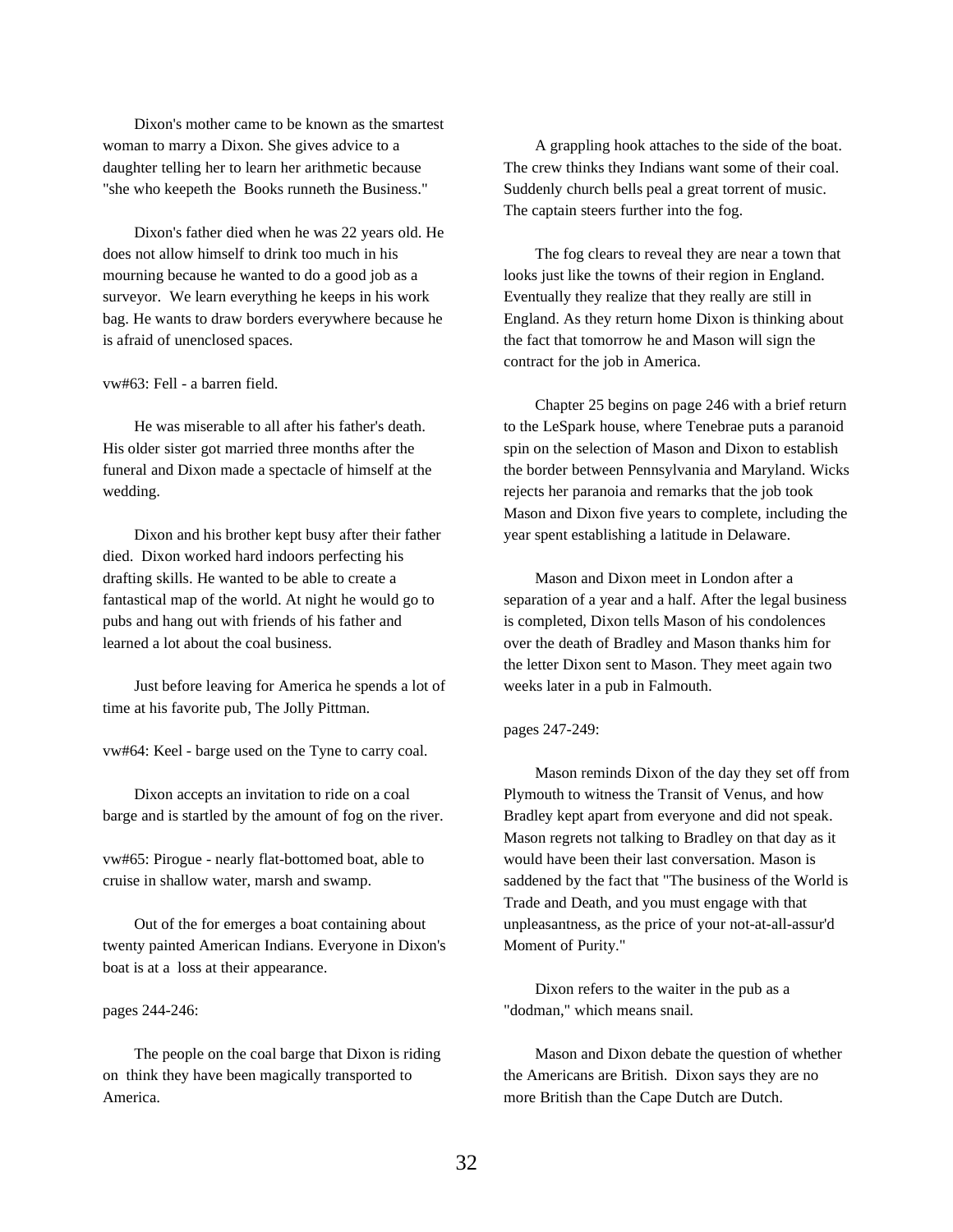They both regret that they are going to another place that practices slavery. Dixon also says that the Americans are inclined to kill off the people already living where they wish to settle.

They look back over their adventures together and argue over who was more scared and who was the braver of the two.

# pages 250-252:

Mason and Dixon can't believe they've been hired to work together again. They feel they showed cowardice on the journey on the Seahorse and are perplexed at their reputation in the scientific community. They still regret that they did not get to go to Skanderoon rather than South Africa.

They also suspect the Royal Society is sending them to America to get them out of the way. Mason indulges on paranoid flights of fancy as to the meaning and motives of the actions of the Royal Society. He says that the Society likes to deal with chartered companies and reminds Dixon that both Maryland and Pennsylvania are chartered companies.

from the Mason & Dixon Alpha at Hyperarts:

"The lord proprietors of England's colonial trading companies claimed special protections over their incorporated businesses, extended through their divinely granted authority, including permanency of incorporation, limited liability, and the legal authority to be free from community and worker interference. These protections were initially limited by the American colonists, whose intent in this area was to create a nation where the citizenry were the government and the government controlled the corporations--by ensuring that, if a corporation violated its agreement to obey all laws, to serve the public good, and to cause no harm, its charter would be revoked."

pages 253-255:

Mason is a little frustrated at his inability to get Dixon to take Mason's paranoid fears seriously. He praises Dixon for his bravery in returning to the Cape from St Helena.

Dixon remarks about the way people tend to forget their experiences and repeat mistakes. He thinks this will happen in "the next World." Mason and Dixon banter about the differences in their religions.

Page 253 marks the end of Part One. Page 254 is blank and page 255 is the partition title page with an underlined "Two" toward the top of the page, and one word: "America" in the center of the page.

## pages 256-258:

Page 256 is blank. Page 257 begins Chapter 26 with a long passage from the nonexistent poet Timothy Tox's poem "The Line." The poem describes the dispute between Maryland and Pennsylvania over their border and how Mason and Dixon arrived "To mark the Earth with Geometrick Scars."

It is the middle of November when Mason and Dixon arrive in the new world, and before they can see much of anything, they hear lots of different noises marking civilization coming from the shore. They awake the next morning to coffee made by Shorty the cook, and Captain Falconer moves the vessel to a dock in Philadelphia, described as "second only to London, as the greatest of English-speaking cities."

Mason and Dixon stand on the quarter-deck taking in the view. The climate feels like late English summer to them.

## pages 259-261:

The ship docks and the crew busies itself unloading the cargo. Mason and Dixon feel like "supercargo." The women who come to greet the arriving ships seem much more forward than even the women of Capetown and Dixon is delighted and breaks out into song.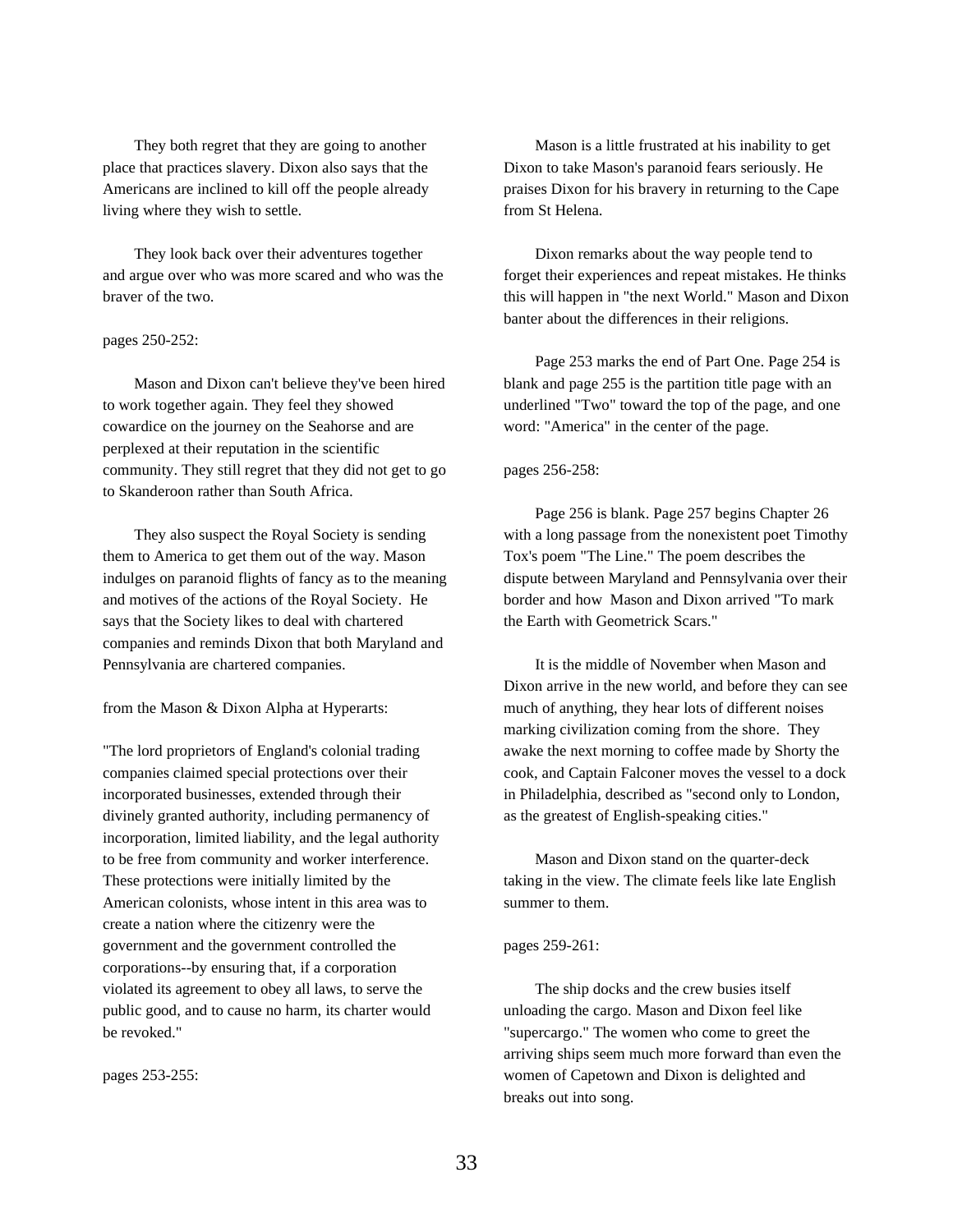Various people are attracted to arriving ships, including thieves and salesmen, selling everything from love potions to early versions of travel mugs. There are also evangelists, among them followers of Revd MacClenaghan. And Quakers too are out in the streets proselytizing.

The scene shifts back to the LeSpark house where Wicks bemoans the fact that religion appears to now be in decline in America. Wicks believes that the outburst of "born again" Christianity helped spur the revolution. Others in the family room are not so sure.

# pages 262-264:

vw#66: Dithyrambists - in ancient Greece, a dithyramb was an ecstatic hymn to Dionysus, the god of fertility and wine. Thus, the "Dithyrambists" would have been devotees of Dionysus; these days, dithyramb is, according to Webster, "a sus. short poem in an inspired wild irregular strain" or "a statement or writing in an exalted or enthusiastic vein" (definition courtesy of the Hyperarts Mason and Dixon Alpha).

The debate on religion shifts to a debate on the evolution of music. Euphrenia is concerned that there are too many new songs written in B-flat major. Ethelmer and Tenebrae discuss the new form of music, thirty-two measures, four stanzas, with the energy and tension as primitive as the act of...Tenebrae is concerned that Ethelmer is going to say sex, but he says he was thinking of the act of eating.

Euphrenia asserts that "Mason and Dixon's West Line...shares this quality of Departure and Return..."

Uncle Ives is not convinced that new music is revolutionary. But Ethelmer plays "The World Turned Upside Down" a song believed to have been played at the surrender of Cornwallis at the end of the Revolutionary war. But the story of that song being played at that time is apocryphal. Check out:

http://www.americanrevolution.org/upside.html

Ethelmer the future of the music revolution lies in "the Negroe Musick, the flatted Fifths..." which is a reference to one of the core elements of jazz music a century and more in the future. Then Ethelmer scans further into the future when he says how important the new music is to him:

"Is it not the very Rhythm of the Engines, the Clamor of the Mills, the Rock of the Oceans, the Roll of the Drums of the Night, why if one wish'd to give it a Name, --" "Surf Music!" DePugh cries.

Ethelmer does not mind being made fun of. He says that someday dePugh will be buying a guitar to play the new music and that Tenebrae will dance to it at her wedding.

# pages 265-267:

After a brief flirting moment between Ethelmer and Tenebrae, Chapter 26 comes to a close.

Chapter 27 begins on page 266. Mason and Dixon have wandered into an apothecary's shop on Locust Street to purchase laudanum. They are surprised to bump into the famous Benjamin Franklin. Franklin is wearing tinted eyeglasses of his own invention.

Dixon asks Mason how much they should buy and Mason lets Dixon decide so Dixon orders 100 cases, which Mason is outraged by. At this point Franklin interjects to say that Daffy's Elixir may be put to many uses, and so the trio meet. Franklin tells them that the apothecary, Mr. Mispick, can mix a concoction identical to Daffy's Elixir for a tenth of the brand name's cost. Or they can buy the ingredients and make their own. He then raises a finger and recites "Strangers, heed my wise advice, -- never pay the Retail Price."

JBor of the pynchon list submits the following:

# from:

http://www.shu.ac.uk/schools/cs/teaching/sle/Book/dri nkgloss.htm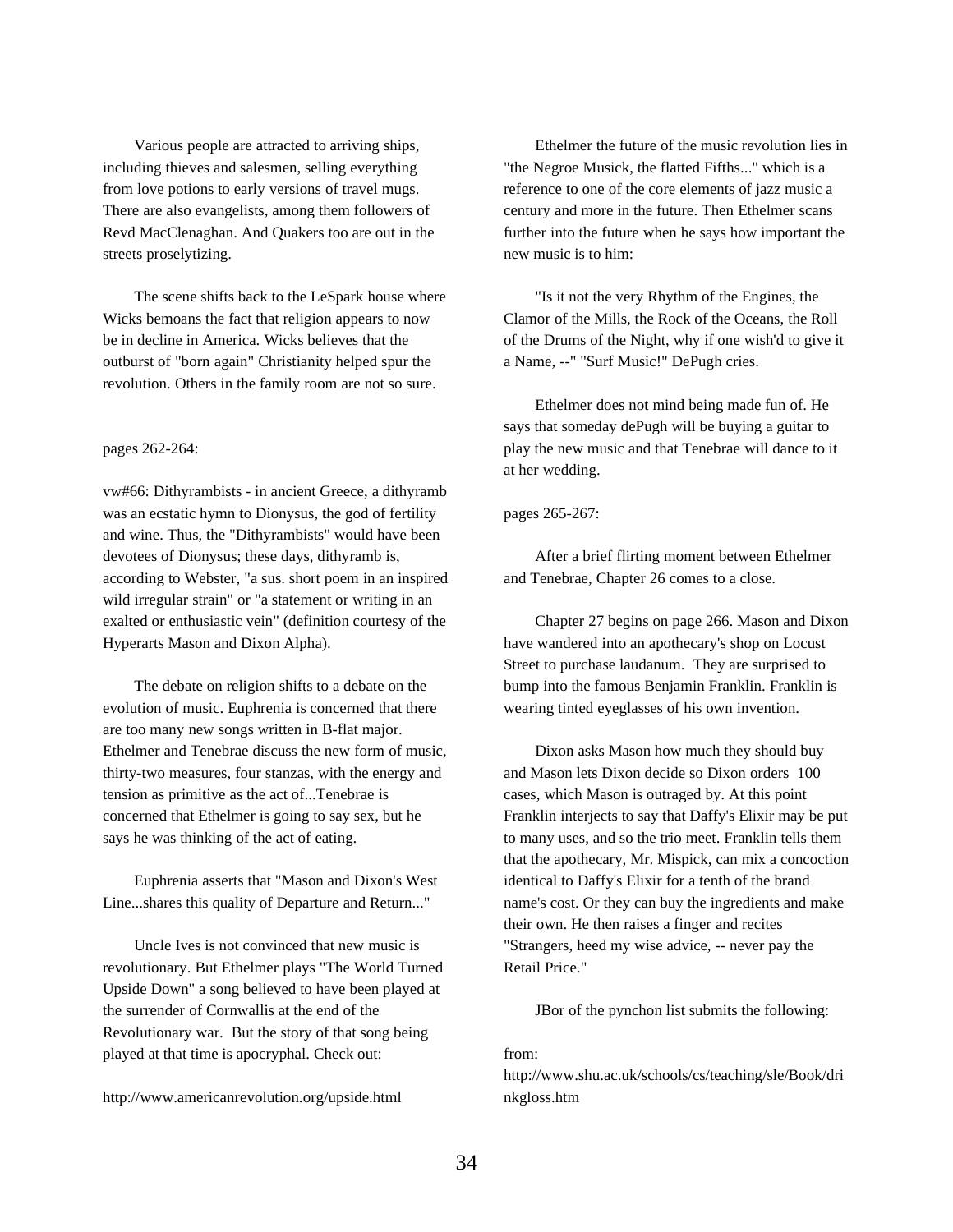"Daffy's Elixir" Daffy. "So called after a seventeenthcentury clergyman, daffy was a medicine for children. It was a mixture of senna to which gin was commonly added, and hence became the slang name for gin itself." (\_Oliver Twist\_, Chapter 2, note 1)

Daffy's Elixir. Invented by said clergyman in the Restoration period. "What it tasted like one can no longer tell, but it was probably pretty good since it contained brandy, canary wine, oranges, lemons, rhubarb and a certain amount of borax, perhaps to convince customers that it really was a medicine and not just a rather expensive sort of gin."

## pages 268-270:

Franklin wants to introduce Mason and Dixon to the experience of a Philadelphia coffee house, and invites them to his favorite, The Blue Jamaica.

Mason tells Franklin that his Glass Armonica is very popular in London, as played by Miss Davies. The Hyperarts Mason and Dixon Alpha provides this explanation of the armonica:

"musical instrument consisting of a set of graduated and tuned glass bowls sounded by the friction of wet fingers on the rims. It was invented by Benjamin Franklin in 1761. His "armonica" consisted of hemispherical glasses suspended on a treadle-operated spindle, overlapping so that only their rims were visible. A trough of water beneath the glasses moistened them as they rotated through it. It spanned four octaves. Mozart composed Adagio und Rondo K 617 and Adagio f  $r$  Harmonika K 356 for the instrument. Beethoven also composed for it, as well as others."

Franklin says that the French hypnotist Mesmer plays the instrument and "the Mozart child." Mozart would be about seven years old at this time. He had already become internationally famous.

Dixon excuses himself to go to the bathroom and Franklin asks Mason about Dixon's "Calvert

connections." Frederick Calvert was the leader of the Maryland colony. Mason is perplexed by the question. Franklin makes the connection between Calvert and Fr Maire and Emerson. Franklin asks Mason to ask Dixon about Calvert and report back to him. Mason turns him down.

Dixon comes back and mentions a man in the alley selling watches. Mason says he wants to go take a look and departs. As soon as he leaves Franklin asks Dixon about Mason's East India Company connections. Dixon expresses ignorance and so Franklin mentions the name Sam Peach. Dixon still pretends not to know anything.

Mason returns to say that the watch salesman asked him a riddle and that Franklin would know the answer. The riddle was "Why is the King like a nearsighted gunner?"

Franklin changes the subject to the Royal Society, of which he is a member, and says he was at a meeting there when they discussed the letter Mason and Dixon sent after they fought the French on the Seahorse. He mentions four of the members who were in attendance. He states that he was absent from the meeting that approved the acerbic reply to their letter.

## pages 271-273:

Benjamin Franklin shows that he knows all about the Seahorse episode and decries the British willingness to risk scientists' lives. He is sure that sooner or later America will go to war against the British.

Two women, early version of "groupies," show up to escort Franklin to a recital he will be giving later at a pub called The Fair Anchor. The women are named Molly and Dolly.

Out in the street, Mason and Dixon discuss the oddness of Benjamin Franklin. They decide to go to the Fair Anchor that night.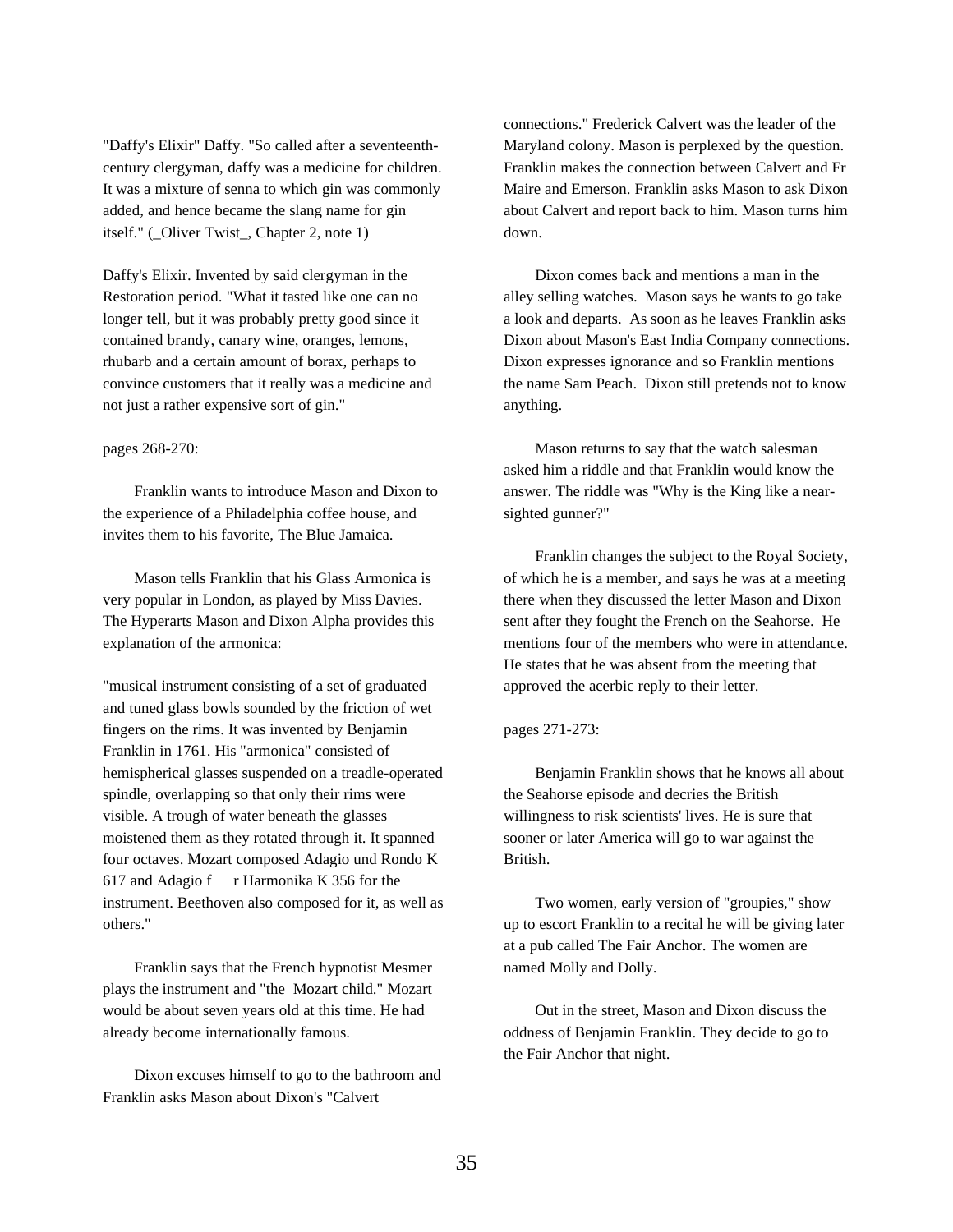The Fair Anchor is a melancholy place, well suited to Mason's demeanor. The walls are covered with portraits of Swedes, from the early days of Swedish settlement.

Franklin appears, his glasses changed to "nocturnal blue." The two women arrive with two more similarly dressed women, and they call out for Mason and Dixon to join them at their table.

Franklin plays his Glass Armonica. During an intermission he introduces Mason and Dixon to a Mr. Tallihoe of Virginia. Tallihoe says that he wants them to meet George Washington, who has "been out there, knows the country, the Inhabitants..." Tallihoe implies that Washington and Mason and Dixon are all surveyors, which irritates Mason. Dixon says that Washington is supposed to be from a Wear Valley family and people from his neighborhood have advised him to look him up.

Mason and Dixon meet Tallihoe at dawn outside the city. An odd shaped Coach is driven up to them and Tallihoe helps them aboard, but declines to accompany him. He tells them it is about a 24 hour trip down to Washington's place in Virginia.

# pages 274-276:

Mr. Tallihoe says that George Washington does not wish to see him, so he will let Mason and Dixon make the somewhat perilous journey by themselves. The Coach goes non stop all day. The driver passes sandwiches through a hatch down to Mason and Dixon, and they have ale from a keg on tap. They urinate into glass jars. The driver drops them off on the banks of the Potomac, and they climb up Mount Vernon.

Chapter 28 begins on page 275 with a couple of paragraphs from the Spiritual Day-Book of Rev'd Wicks Cherrycoke. He ruminates on the decadence of the Virginia slave holders.

Washington is a tall man, as much taller than Dixon than Dixon is taller than Mason. At the time

they meet, he is only Colonel Washington. Mason and Dixon are pleased to find that he is not the incompetent fool portrayed in the British press.

Washington mentions the family he has over in Dixon's part of England, and Dixon detects a slight Geordie accent to Washington's speech. Washington is reluctant to smile because of his false teeth.

Washington says he doesn't know what kind of accent he has, but in Philadelphia they say he talks like an African, due to his proximity to the slaves. He invites them to have punch made by "my Man Gershom."

(Brad Carroll, Dept. Physics, Weber State University, suggests that Pynchon gets the name Gershom from the French Jewish mathematician, philosopher, astronomer, and Talmudic scholar Levi ben Gershom 1288-1344).

Washington tells them of various real estate opportunities opening up. He suggests that they purchase some land while they are in America. He says the French are out of Ohio and "the scoundrel Pontiac is vanquish'd."

# pages 277-279:

Mason reminds Washington of a rule established by General Bouquet that no new settlements may be established west of the Allegheny ridge line which would be in Ohio today. Bouquet was a British general who drove the Ottawa Indians, led by Pontiac, out of Detroit. Washington doesn't believe that this rule will stop settlers.

Mason then relates a rumor that General Bouquet declined a bribe of 25000 acres from Maryland surveyor Thomas Cresap, and Washington says he thinks the bribe wasn't big enough. Washington says the next step in westward expansion is to win the Indian Wars by hiring mercenaries to do the fighting.

Dixon remarks that the expansionists ought to have some regard for the Indian's "whose Homes they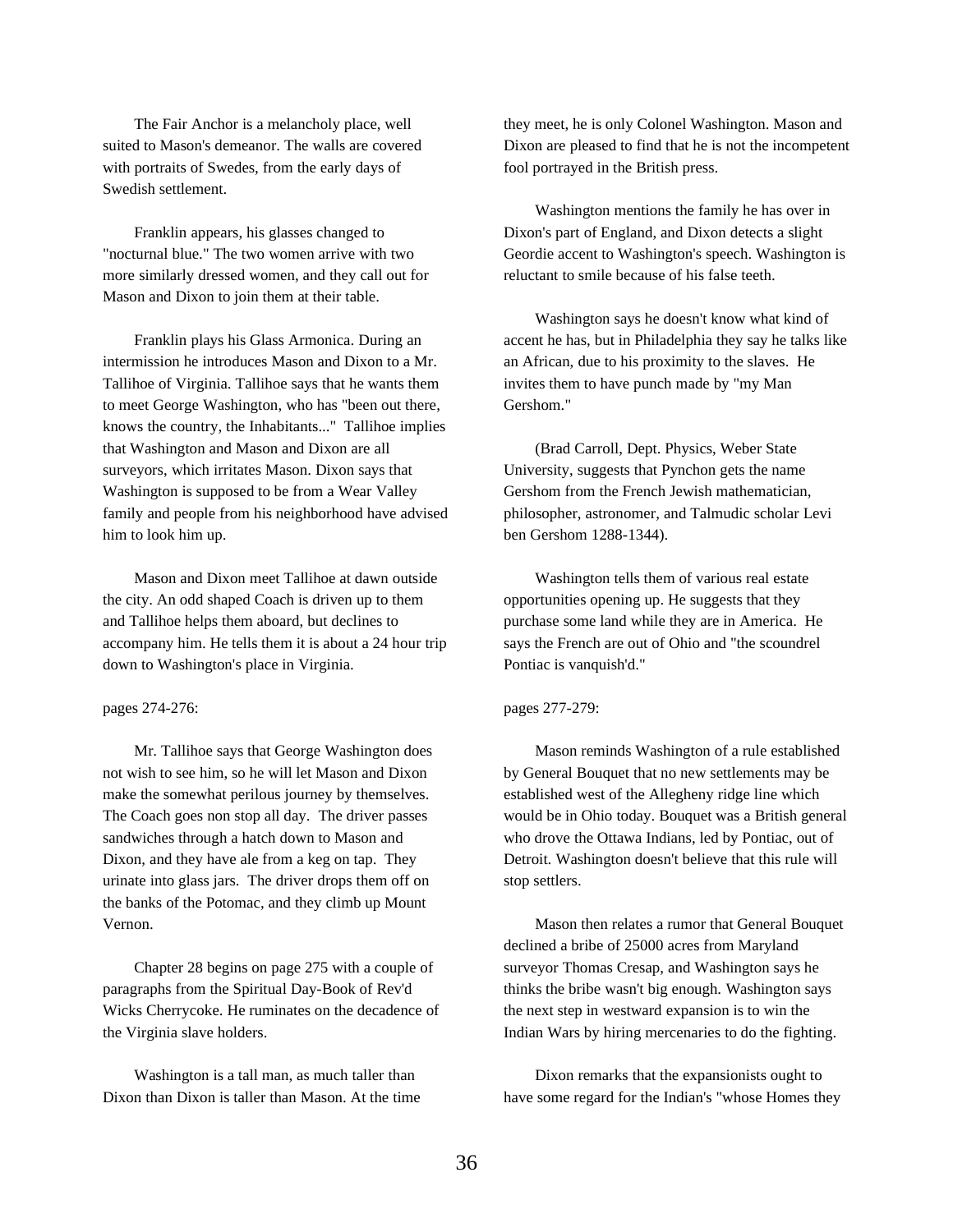invade" but Washington replies that Americans will fight whoever they want whenever they want.

Washington complains about the taxes imposed on the colonies by Prime Minister Grenville and Dixon said he wrote to Grenville advising him to tax the East India Company but did not get a reply.

Washington advises Mason and Dixon not to discuss religion with the "Back Inhabitants." They are known to shoot atheists on sight.

Dixon, smelling "hemp," asks Washington about it, and Washington tells Gershom to bring pipes and some of the new crop.

Washington calls Gershom "an Israelite in whom there is no guile." Mason recognizes this as John 1:49, but my research shows that it is actually John 1:47. Dixon was offended by the remark, saying that it was used offensively in Raby castle. But Washington says he did not mean to offend and Gershom reveals he is really Jewish, so the quote is apropos. Washington praises Gershom's ability to cook Jewish dishes such as Kasha Varniskies. Gershom adds he also likes to cook Hog jowls, and that his Jewish sect does not bother with the dietary laws.

Washington all tells Mason and Dixon that Gershom is a successful stand up comic. Gershom tells Mason and Dixon that Washington wants him to invest his earnings in Washington's Dismal Swamp Land Company, and Mason and Dixon are upset by this but Dixon quiets Mason before he can say anything and Washington tries to usher Gershom out of earshot. I can't find any reason for this reaction.

### pages 280-282:

Gershom makes fun of Mason's bright red coat, saying that it will make him a good target for Presbyterian rifles and Indian arrows. Mason is very unhappy at these remarks.

Martha Washington appears. She smelled the smoke and brought out a huge tray of baked goods for the hungry smokers to eat.

Washington launches into a long story about his adventures as a young man with the Ohio Company. Read about it at

http://rs6.loc.gov/learn/lessons/gw/leader.html

Gershom mentions the failure of Ohioans to get the Bishop of Durham clause in their charter. The Bishop of Durham clause refers to the traditional expectation that the Bishop of Durham, who lived on the Scottish border, would protect English land from foreign enemies.

vw#67: palatine - Belonging to or fit for a palace.

Mason perceives that Martha Washington thinks that astronomy is "unworldly" and launches into a defense of his profession.

#### pages 283-285:

Mason thinks he detects that Martha Washington is flirting with him. He continues to talk seriously about the importance of the work of astronomers in finding a reliable method of identifying longitude. But Martha and George Washington turn the conversation around to how the Transit of Venus caught the public imagination invading the popular culture with such items as the Transit-of-Venus Wig and Transit-of-Venus pudding. George and Martha sing a song about the transit of Venus that they heard from sailors.

Gershom changes his master-slave jokes into King-Fool jokes for the benefit on Mason and Dixon. After the jokes he sings Havah Nagilah.

Washington tells Mason and Dixon of the journey of the Frenchman Celeron de Bienville, who was sent south from Montreal to stake a claim on the Ohio territory in 1749. Washington mentions the leaden "flags" he planted to record his claim. The Wikipedia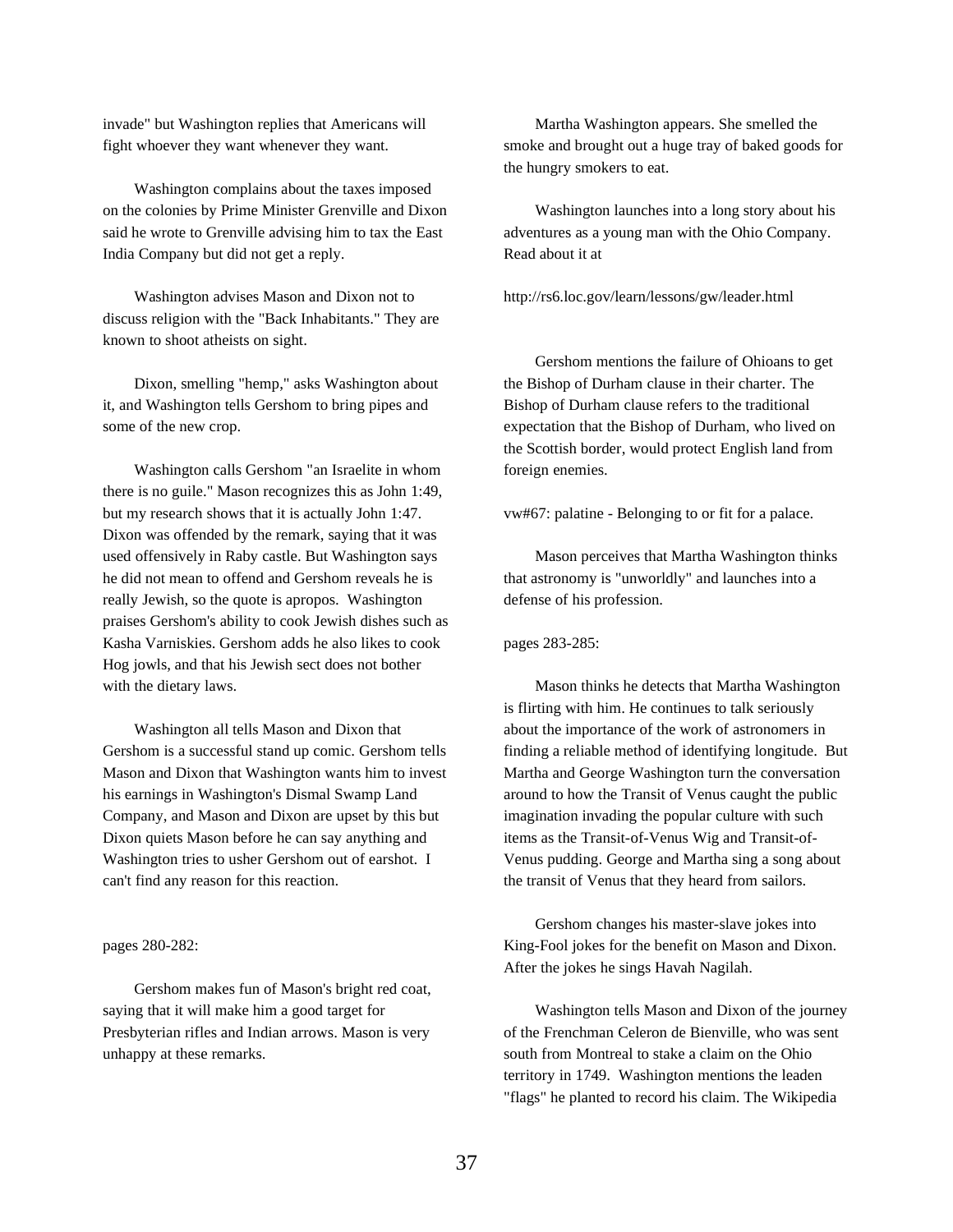says he placed at least six lead plates in the ground but only two have ever been found. Wikipedia goes on to state that the French claims on the Ohio Territory led to the Seven Years War, which was raging when Mason and Dixon sailed on the Seahorse.

Mason, Dixon and Washington speculate on the reason for the lead plates and Dixon thinks it might have something to do with electricity. They all agree that Franklin is crazy with his obsession over electricity.

### pages 286-288:

Dixon says that Mason suffered a childhood "misfortune" with an torpedo, an electrical fish.

Mason, Dixon and Washington continue to discuss the lead plates that Celeron de Bienville planted in the Ohio territory. Washington says he thinks they were only meant as a slap in the face to the British.

Wicks interrupts the story to give his own opinion that the plates might have had inscriptions of words that produced magical effects.

Mason and Dixon ask Washington if he's seen the plates. Washington admits to have dug some up. Gershom fetches them and they all examine the plates. Dixon notices that the reverse side of the plates contains Chinese characters. Washington says that the only people who recognize Chinese are Jesuits. Dixon asks defensively if Washington has a problem with that, and Washington responds with a code designed to determine if Dixon is a Mason. Dixon responds with the proper countersign. Washington is relieved to determine that Dixon is not a french Jesuit working for France.

The scene shifts forward to Philadelphia where Franklin is telling Mason and Dixon about the way the Jesuits conquer time with the use of "telegraph" involving information conveyed via giant balloons travelling at high altitudes, operated by "converted Chinese."

Franklin worries that the Jesuit-Chinese alliance poses the greatest threat to "Christendom." He says it is deadly to combine the Jesuit's "Rage for Jesus" with the Chinese "Escape into the Void." He hopes that arguments over Feng-Shui keeps them divided.

### pages 289-291:

Chapter 29 begins on page 289. Mason goes to visit the Veery brothers (Cosmo and Damian), professional effigy makers that have have a shop on the edge of Philadelphia.

vw#68: shambles - a building where animals are butchered.

Why does Mason go there? Pynchon writes it is Mason's "unabating Search after the Grisly," but that really doesn't explain it.

Mason and Dixon in the course of tavern hopping find secret societies meeting in the back room of every place they visit. They seem fairly tame. The people they meet in the taverns decide that Mason must be a member of the Masons by virtue of his name.

In one back room, Mason comes upon a roomful of effigies of the Boundary Line commissioners. In a later meeting, on December 1st, Mason will look at the real life Commissioners and realize who the effigies were meant to represent.

### pages 292-294:

After the meeting with the Boundary line Commissioners, Dixon points out to Mason that they are natural subjects for effigies to be used by rent payers.

Mason and Dixon have trouble sleeping in noisy Philadelphia, which Mason declares is much worse than London. While Dixon snores, Mason lays awake recalling a galloping song from an opera he attended in London just before he left for America. The opera,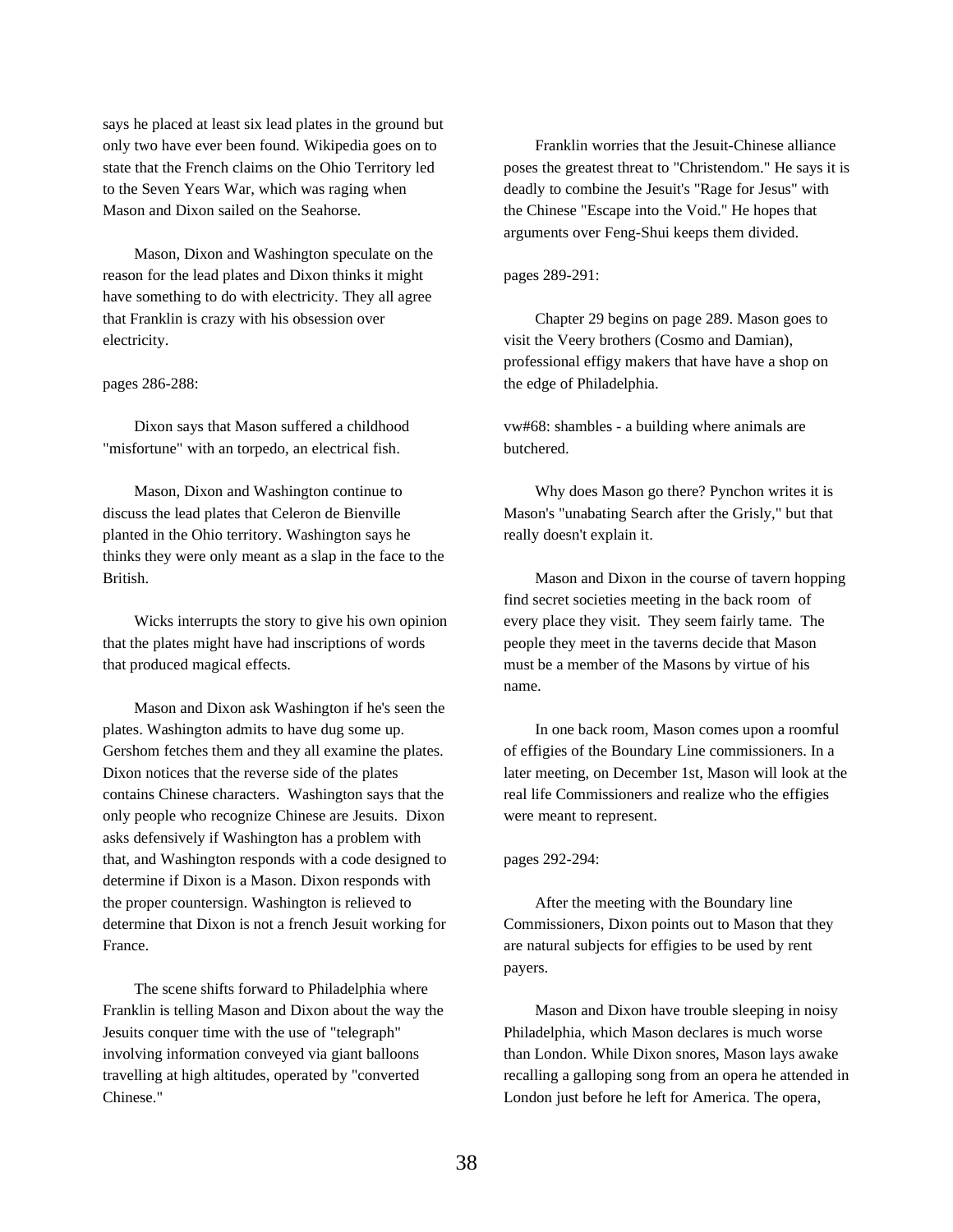apparently made up by Pynchon, is named "The Rebel Weaver" and was a kind of Romeo and Juliet story set amidst the conflict between weavers and clothiers.

Mason and Dixon both lie in bed wearing the clothes they have worn all day. They are afraid of being bitten by the bugs which appear to be everywhere.

vw#69: quotidian - Everyday; commonplace.

Mason gives up trying to sleep and goes to Orchard Tavern. Before he gets drunk he learns a great deal of Pennsylvania politics, which is a struggle between religious groups: Quakers, Anglicans, Presbyterians and German Pietists. Mason has a hard time following the explanation of the way the groups interrelate.

Suddenly it is announced that Benjamin Franklin is about to give a demonstration of the Leyden-Jar, which is described in the Hyperarts Mason & Dixon Alpha as

"an electrical condenser consisting of a glass jar coated inside and outside with metal foil and having the inner coating connected to a conducting rod passed through the insulating stopper."

Franklin, dressed as Death complete with a sgythe, gets a group to hold hands and then makes a connection to the battery which discharges after giving all a shock punctuated by flashes of light.

A thunderstorm can be heard outside and the tavern owner rushes to close the windows.

# pages 295-297:

Franklin is excited at the prospect of a thunderstorm and invites all those in attendance at his leyden jar show to accompany him outdoors to try and "capture" a thunderbolt with his scythe. Franklin specifically invites Mason to come along, but Mason demurs.

Chapter 30 begins on page 296 with Mason and Dixon beginning their task. A group of dignitary and lookers-on go to Cedar Street to declare the north wall of a certain house as the southernmost point of Philadelphia. Exactly fifteen miles south of this point Mason and Dixon will begin their line.

Some people question the choice of the north wall, but the reason is that the south wall is on private property. Other people complain that the city is still growing, and why don't they wait a bit.

The Sector is carried in a padded wagon. Here's a description of the instrument, provided by Hyperarts:

"A sector, more fully called a zenith sector, is a telescope meant to view only the zenith (i.e., the point in the sky straight above you). To do this, the telescope is part of a larger contraption, complete with built-in plumb line to maintain verticality and and a circular sector with micrometer at the bottom for precise measurements of angle, and some cross hairs--usually several--so that one can time when key stars cross the zenith itself. The sector that Bird made for Mason and Dixon was lost in a fire sometime in the late 19th century."

Mason and Dixon will use it initially to determine accurately the path south.

A Carpenter named Ben Loxley is building the observatory.

One of the Commissioners, Mr. Chew explains to the workers and the crowd that Mason and Dixon will use the Sector to find the exact latitude of each point so they may keep the line exactly straight.

Dixon asks the carpenters if they will be able to fit the big Sector through the door of the observatory.

pages 298-300:

One of the workers, Clovis, insists that the design for the observatory covers a door large enough to get the Sector inside. Mason and Dixon remain skeptical,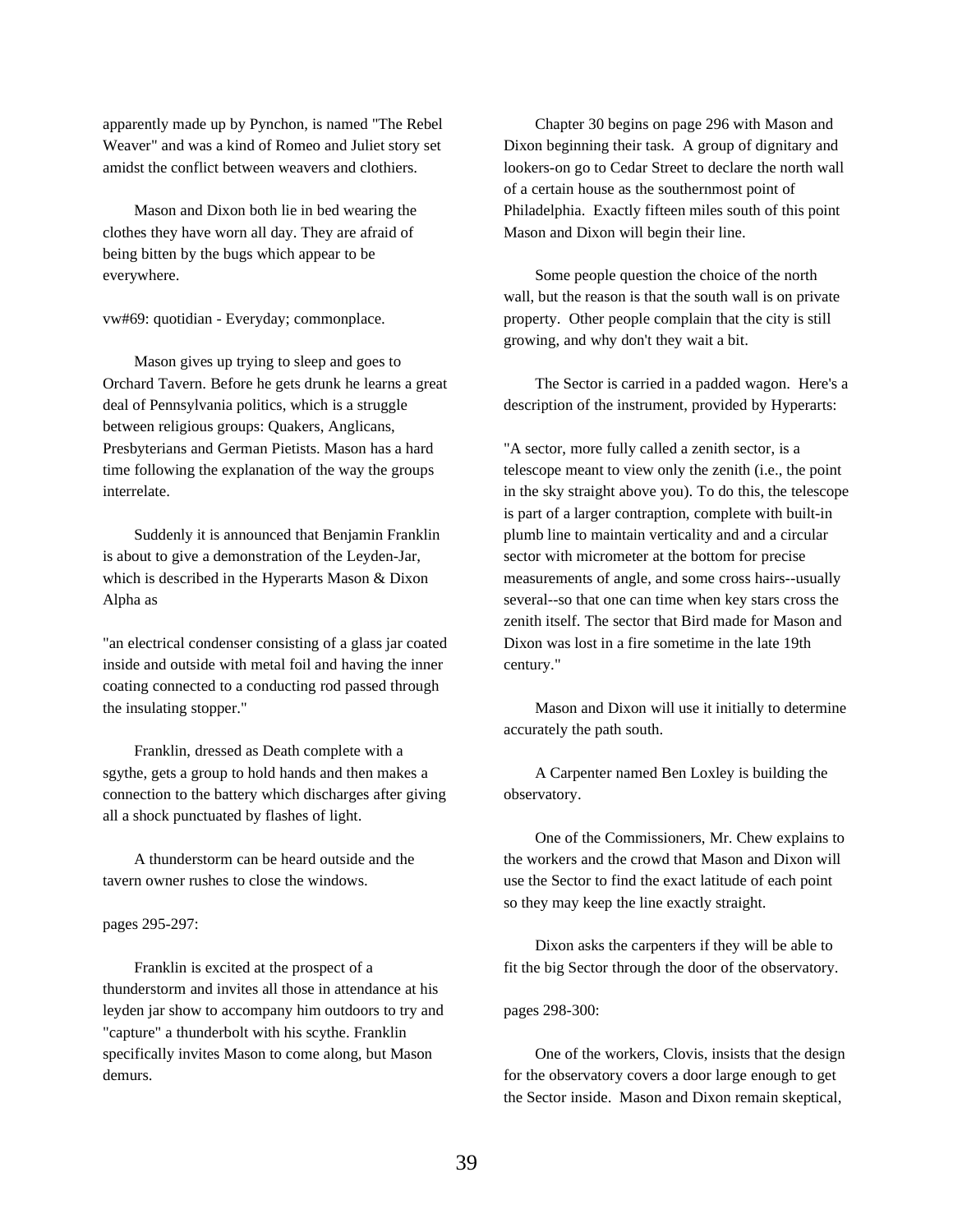but another two workers, Hobab and Elijah promise to build a door big enough to get the sector in and out.

Dixon goes to a coffee house noted for being habituated by people interested in magnetism. It is called The Flower-de-Luce. Dixon orders some very strong coffee and the proprietor remarks "Planning on some ELEVATED Discourse tonight?" Dixon thinks he recognizes the "coffee-draper" but the proprietor says no.

Dixon sees Franklin's friend Dolly pouring over a map with a measuring device. She looks up and greets Dixon, telling him that new "declination figures" have arrived and that Pennsylvania is a bit more east than previously figured.

vw#70: declination - (astronomy) the angular distance to a point on a celestial object measured north or south from the celestial equator; expressed in degrees; used with right ascension to specify positions on the celestial sphere [syn: celestial latitude].

Dolly asks what could be causing the shift and Dixon speculates "Something underground, moving Westward...?" Dolly tells Dixon he is being incautious and pulls him into an alcove. But once there they talk of a coffee house where the waitresses dress in the costumes of various nations. Dolly asks Dixon about his relationship with Mason and offers to fix Mason up with a friend of hers, Molly, who is also of a melancholy nature. Dolly launches into an explanation of her interest in science.

### pages 301-303:

Dolly says that she first held a mariner's compass at the age of nine and was fascinated by it's movements.

Dixon responds by telling her about his circumferentor.

vw#71: circumferentor - A surveying instrument, for taking horizontal angles and bearings; a surveyor's compass. It consists of a compass whose needle plays over a circle graduated to 360[deg], and of a horizontal brass bar at the ends of which are standards with narrow slits for sighting, supported on a tripod by a ball and socket joint.

vw#72: fell - An upland stretch of open country; a moor.

vw#73: cryptoscope - early term for a simple x-ray fluoroscope.

Dolly says that Lord Calvert of Maryland thinks Dixon to be a Wizard because of his surveying skills. Dixon says it's ok with him if people want to believe that basic science is magic.

Dolly suggests that the commissioners think that Dixon can make them rich, his circumferentor dowsing for iron, like "Lord Lepton, to whose ill-reputed Plantation you must be drawn..." Mason and Dixon will turn up at the Lepton's about a hundred pages later in the book. Lepton runs an iron-plantation (mining iron ore) and has bawdy parties at his "mansion."

Chapter 31 begins on page 302. It is now late December. Mason and Dixon awake to be startled by the quiet outdoors. They can actually hear birds chirping. Dixon suggests that it must be Christmas. Mason wants Dixon to go out into the street to see if he can determine why it is so quiet. Dixon fears for his life but goes. He decides to dress like a Quaker. Dixon tells Mason that Dolly and Molly love to discuss ways of improving Mason's appearance. Mason decides to follow Dixon out into the street.

#### pages 304-306:

The snow this late December morning is ankle deep and the street seems deserted. It is a Wednesday and should be jammed at that time of day. They decide to look for news at a nearby coffee house, The Restless Bee.

vw#74: Susurrus - A soft, whispering or rustling sound; a murmur.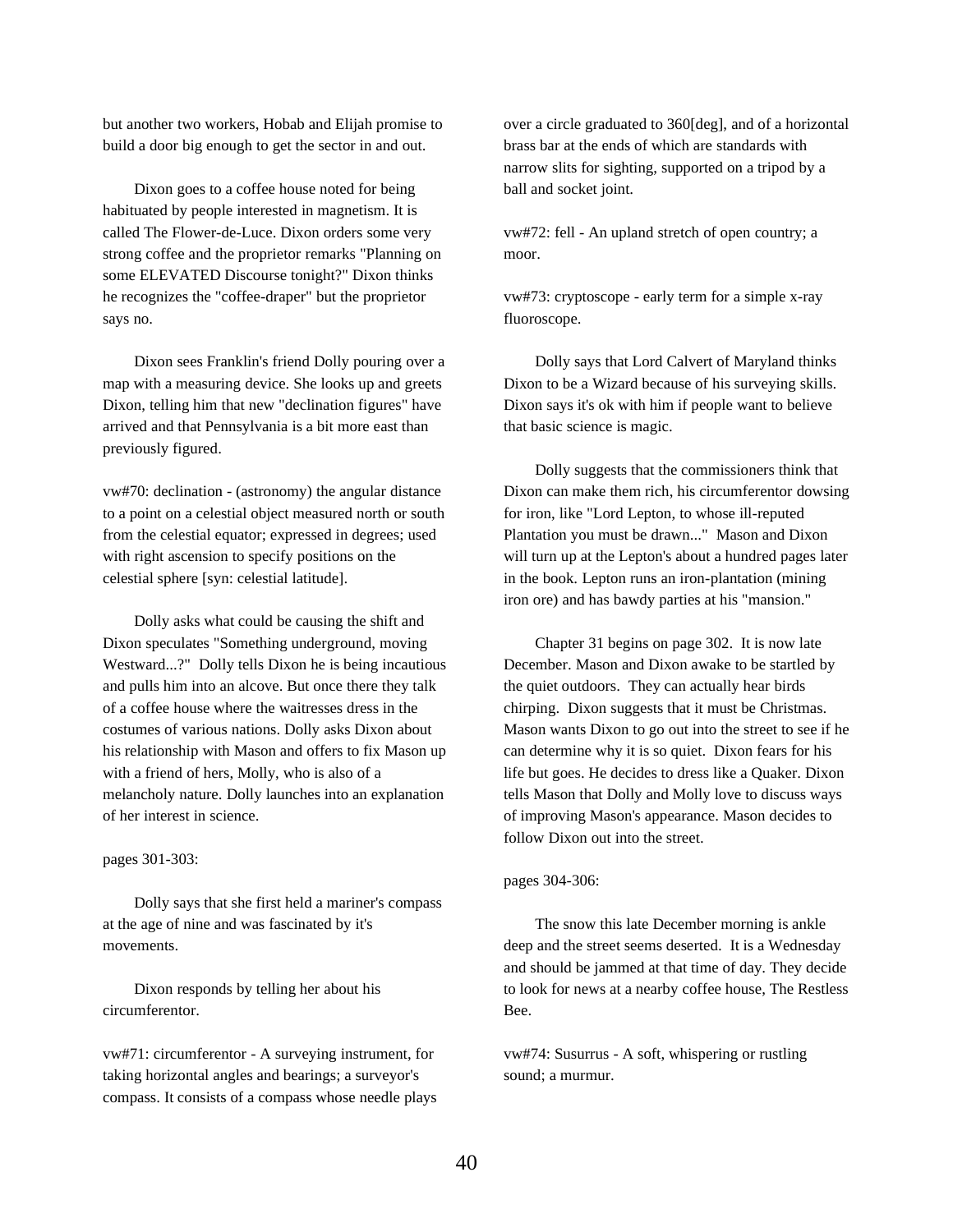Moving toward the tavern they begin to hear normal everyday sounds in the distance. In front of the Bee they see a circle of people surrounding two fighters, one apparently a Quaker, the other apparently a Presbyterian. Dixon asks one of the people in the crowd to explain what is happening. The person Dixon addresses is a lawyer named Mr. Chantry. He tells Mason and Dixon of the Paxton massacre at Lancaster a couple of days ago. Here's the Wikipedia history of the events:

"The Paxton Boys were a group of back country Scotch-Irish frontiersmen from the area around the central Pennsylvania village of Paxtang (Paxton) who formed a vigilante group in response to the American Indian uprising known as Pontiac's Rebellion. The Paxton boys felt that the government of colonial Pennsylvania, dominated by Quaker pacifists, was negligent in providing them with protection, and so decided to take matters into their own hands.

"As the nearest belligerent Indians were some 200 miles west of Paxton, the men turned their anger towards the local Conestoga (or Susquehannock) Indians-many of them Christians-who lived peacefully in small enclaves in the midst of white Pennsylvania settlements. (The Paxton Boys believed or claimed to believe that these Indians secretly provided aid and intelligence to the hostile Indians.) On December 14, 1763 a group of more than fifty Paxton Boys marched on an Indian village and murdered the six Indians they found there, and burned the bloody cabin in which the killings were done. Later, colonists looking through the ashes of the cabin, found a bag containing the Conestoga's 1701 treaty signed by William Penn, which pledged that the colonists and the Indians "shall forever hereafter be as one Head & One Heart, & live in true Friendship & Amity as one People."

"The remaining fourteen Susquehannocks were placed in protective custody by Governor John Penn in Lancaster. But on December 27, Paxton Boys broke into the workhouse at Lancaster and brutally killed and mutilated all fourteen. These two actions, which resulted in the deaths of all but two of the last of the Susquehannocks, are sometimes known as the

"Conestoga Massacre". The Governor issued bounties for the arrest of the murderers, but no one came forward to identify them."

Dixon's sympathy for the Indians puts him in some danger of assault by the onlookers, so Mr. Chantry escorts them into the coffee house. The place is a hotbed of activity, all relating to the Paxton boys. There are a group of Indians converted by the Moravian Brothers living near Philadelphia and these are thought to be the next target of the Paxton boys and some of the people in the coffee house were organizing to oppose them.

Mason and Dixon are appalled by the savagery of America. They are reminded of the cruelty of the Dutch in Capetown. Dixon refers to the Dutch as "Butter-Bags," which the Hyperarts Mason and Dixon Alpha states is a "somewhat derogatory slang for a Dutchman."

They had not paid much attention to the first report of the Paxton boys two weeks ago because they were busy taking their first observations in the new observatory.

## pages 307-309:

Mason and Dixon are at a loss to understand the savage acts by the "civilized" whites of South Africa and America. They have talked to Benjamin Franklin about it, and he said that the electrical charge in the atmosphere of South Africa is all negative in the dry season and positive in the rainy season. "Then what's America's excuse?" responded Dixon.

The scene shifts back to the LeSpark family room and Wicks is telling them that the word Liberty back then unfortunately meant the liberty to injure whomever one wanted. Tenebrae is shocked by this and temporarily leaves the room.

Ives mentions that he was one of the soldiers who passed used hospital blankets to the Indians in order to give them small pox. This was at the battle of Bushy Run, which was held in August of 1763. Mr. LeSpark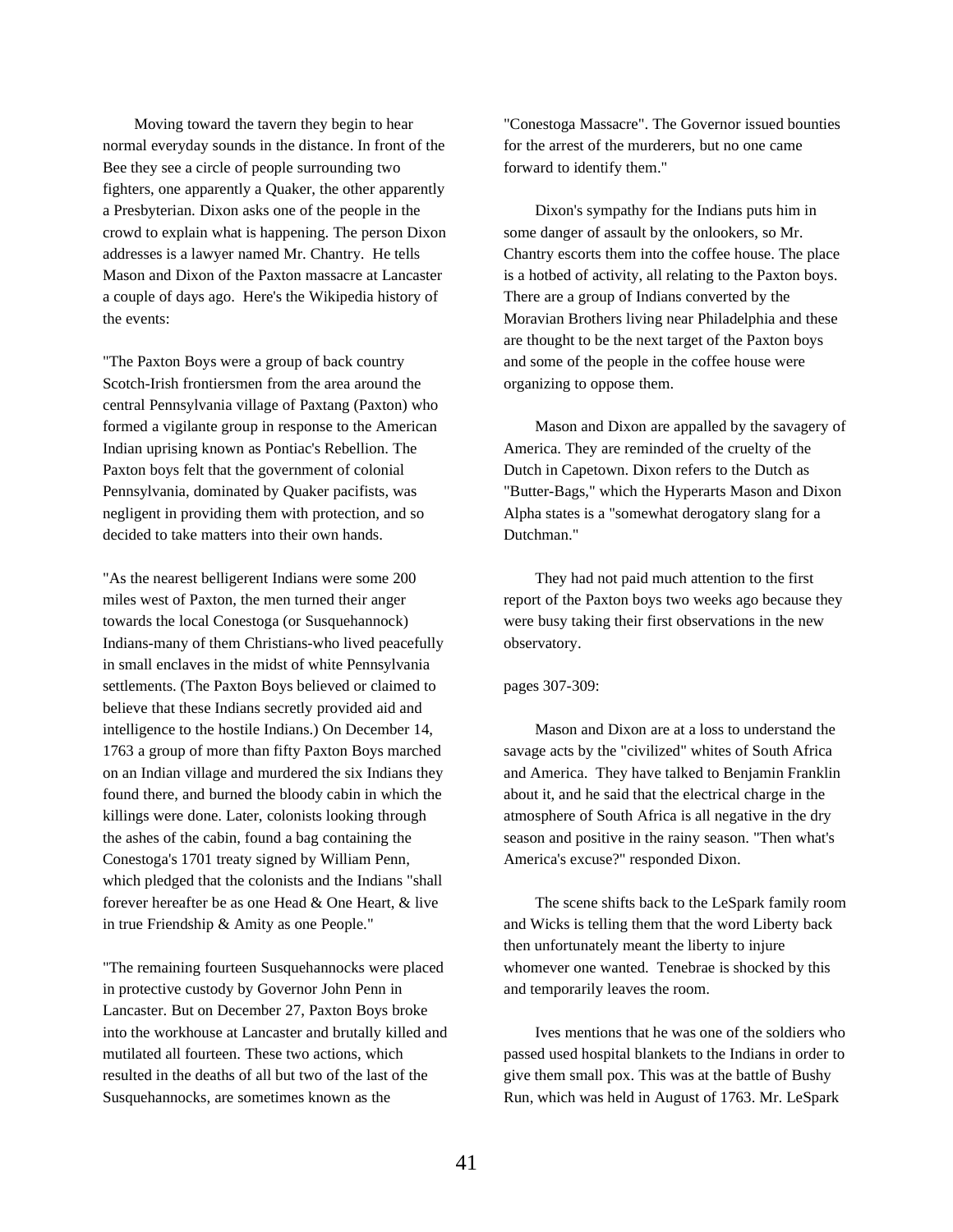is not at all bothered by this and he challenges Wicks to express sympathy for the Indians. Wicks responds that everybody was as guilty as the Paxton boys back then, with even Quakers selling rifles to the Indians, including ones that would blow up on first use.

Wicks talks about little Peggy Shippen, who was the daughter of one of the Commissioners that Mason and Dixon reported to. Peggy later married Benedict Arnold. Tenebrae walks into the room and they settle back into the story of Mason and Dixon.

In the coffee houses now there is a torrent of action and violent speech, making Mason and Dixon uneasy. Someone gives a passionate speech that invokes the death of Edward Braddock, whom the Hyperarts Mason and Dixon Alpha describes as "a Scottish soldier who came to America; he was Commander-in-Chief of the British-American forces when he led the attack Fort Duquesne (now Pittsburgh), on July 9, 1755, where he was ambushed and slain; George Washington was on that expedition, and it was supposedly there where he learned to not wear a redcoat."

#### pages 310-312:

Page 310 begins with a half dozen lines from another poem by the apocryphal Timothy Tox entitled "The Siege of Philadelphia, or Attila Turned Anew," in which the Paxton boys are confronted by Benjamin Franklin.

Mason is impatient to pin down the exact latitude of the southernmost point of Philadelphia. As soon as it is accomplished they will be able to move to a new observatory constructed on the same latitude somewhere to the west. Dixon hopes to be in town when the Paxton boys arrive. Mason hopes to avoid them, but Dixon thinks they will have to run into them at some point.

Dixon says as a Quaker he is offended by the violence, but as one who remembers the Jacobite rebellion of 1745, he can understand people who feel need for revenge. Mason states that Dixon was a child in 1745. In fact he was only 12 years old. Mason was 17 that year and sympathetic to the Jacobites, who failed to restore the throne to the Stuarts.

They reminisce at length of their passions during the thrilling events of the rebellion of 1745.

# pages 313-315:

Mason tells a longish tale of how the British intimidated the Jacobites and also of the way in which hydraulic looms created a wealthy class of residents changing the life of everyone else who lived in the area. He speculates that they are moving towards more extreme examples of uncivilized behavior as they moved from London to Capetown to Philadelphia.

vw#75: Casuistry - The determination of right and wrong in questions of conduct or conscience by analyzing cases that illustrate general ethical rules.

Chapter 32 begins on page 315 with a return to the family room of the LeSpark house. Pitt and Pliny are told it is their bedtime, but they are reluctant to leave the story of Mason and Dixon. They perceive that at this point in the story Mason and Dixon were irritated and were about ot goet into a fist fight. They ask how they as twins can be asked to leave the story being told of twins like Mason and Dixon. Wicks said they were twins only to a point, having a dispute in 1767 or 1768 that ended their partnership. Pitt and Pliny decide it is better to leave off before the split occurs.

### pages 316-318:

Pliny and Pitt want to know if they are going to miss any good action scenes by going to bed before Wicks finishes his story. They ask about Pontiac's rebellion, and Wicks says that Mason and Dixon were still in Delaware, working on the Tangent at that time. They ask about the Paxton Boys and Wicks says that Mason and Dixon have moved south to a new observatory before the Paxton boys moved through Philadelphia.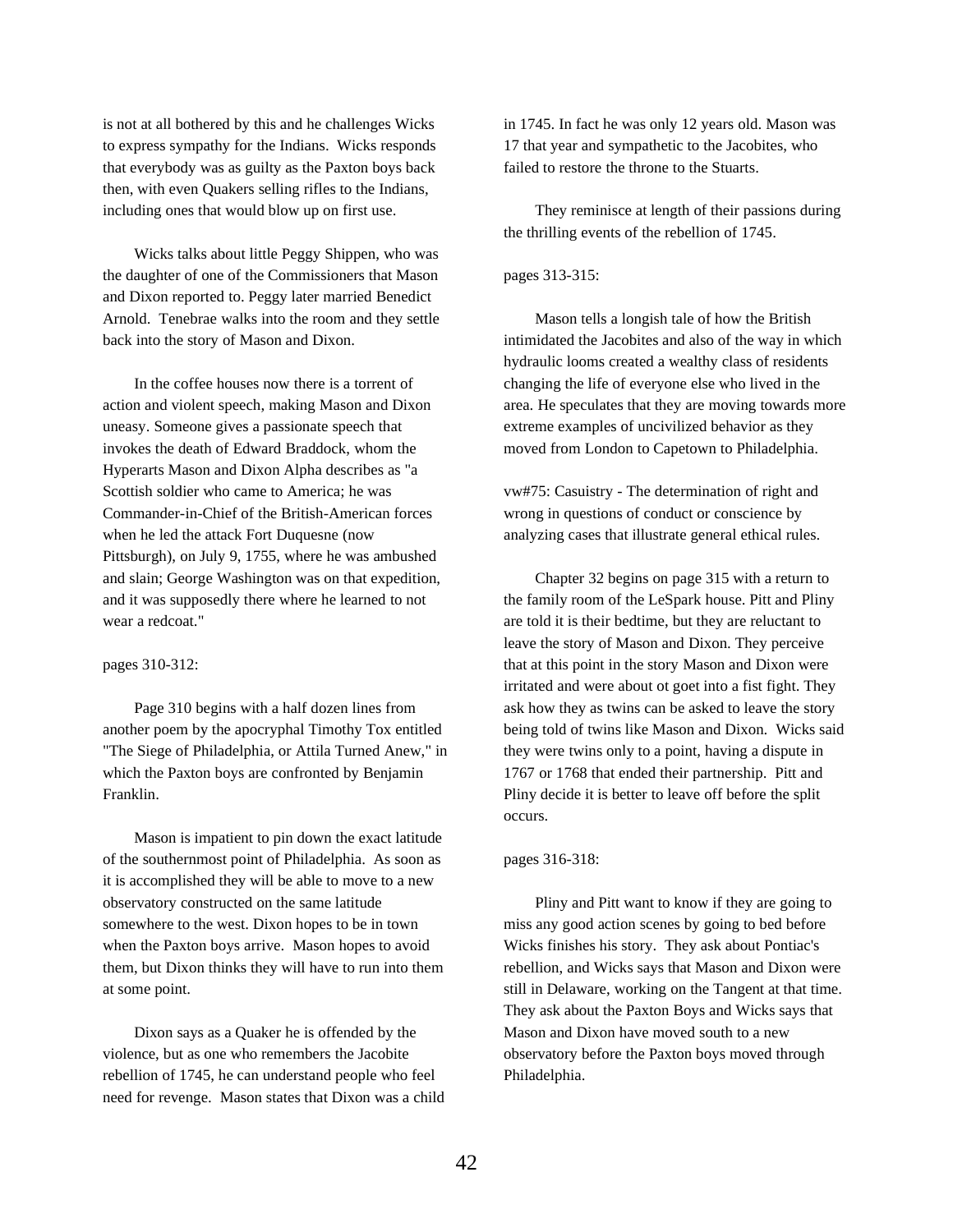Pliny and Pitt ask if they could have Indians at the next story session and Wicks says of course. They go off and now Tenebrae is the youngest in the room and she is appreciatively observed by the two college boys Ethelmer and DePugh.

Wicks resumes his tale with Dixon telling Mason that just before they left for America, Emerson gave Dixon a mysterious package. In it is a watch that Emerson says will never stop.

vw#76: Remontoire - A device in a timepiece whereby the main source of power periodically winds up a spring or lifts the weights to drive the actual mechanism, so that it can provide a constant force. For example a spring-driven clock winds up a weight which transmits the power to the heart of the timekeeper or clock.

Dixon says that Emerson taught that there is no such thing as perpetual motion. Emerson says yes, saying in latin "there is no free lunch," but then says that the works of the clock permit it to transfer power "indefinitely."

Dixon is worried about carrying such a valuable prize to an unruly country, but Emerson says the watch cannot be taken apart with being destroyed and if it is destroyed another can easily be built.

Emerson won't tell Dixon why the watch is not commonplace if it so easily built. Nor will Emerson say where the watch came from.

At first, on the ship coming to America, Emerson tries to figure out how it is wound, but cannot. He meditates on the meaning of the "message" of Emerson giving him the watch but cannot figure it out. He eventually gives the watch over to the captain to put in the ship's strongbox for safe keeping.

## pages 319-321:

Dixon gets his mysterious watch back from the ship's strongbox when they arrive in Philadelphia and it is still keeping good time.

Dixon offers to let Mason listen to it one day when they are working on the Tangent line. According to the Wikipedia:

"The Mason-Dixon "line" is actually made up of four segments corresponding to the terms of the settlement: Tangent Line, North Line, Arc Line, and 39ø 43' N parallel. The most difficult task was fixing the Tangent Line, as they had to confirm the accuracy of the Transpeninsular Line mid-point and the Twelve-Mile Circle, determine the tangent point along the circle, then actually survey and monument the border. They then surveyed the North and Arc Lines."

Dixon continues to pester Mason about the watch and asks if Mason has ever seen him wind it. Mason says no, but says Dixon could trick him if he wanted to. He does not believe in perpetual motion. Eventually he takes Dixon's watch to his ear and sings a song to the beat of the watch's mechanism.

Dixon suffers as the watch continues to work without being wound. He begins to think that Emerson has cursed him. Although he swore to keep the watch safe, he begins to try to find ways of getting rid of it.

vw#77: shagreen - An untanned leather with a granular surface that is often dyed green.

Dixon thinks the watch in it's carrying case resembles a vegetable and he seeks out Professor Voam "camp naturalist" in his crew for information, but the professor advises that vegetables don't tick. The professor advises him to talk to "R. C." another crew member who is a land surveyor and who likes puzzles. But as soon as R.C. sees the watch he lusts after it with "Mens Rea" which is Latin for "criminal intent"

vw#78: obloquy - Abusively detractive language or utterance.

#### pages 322-324:

R.C., local land surveyor, confuses Dixon's watch with Harrison's famous timepiece used to discover true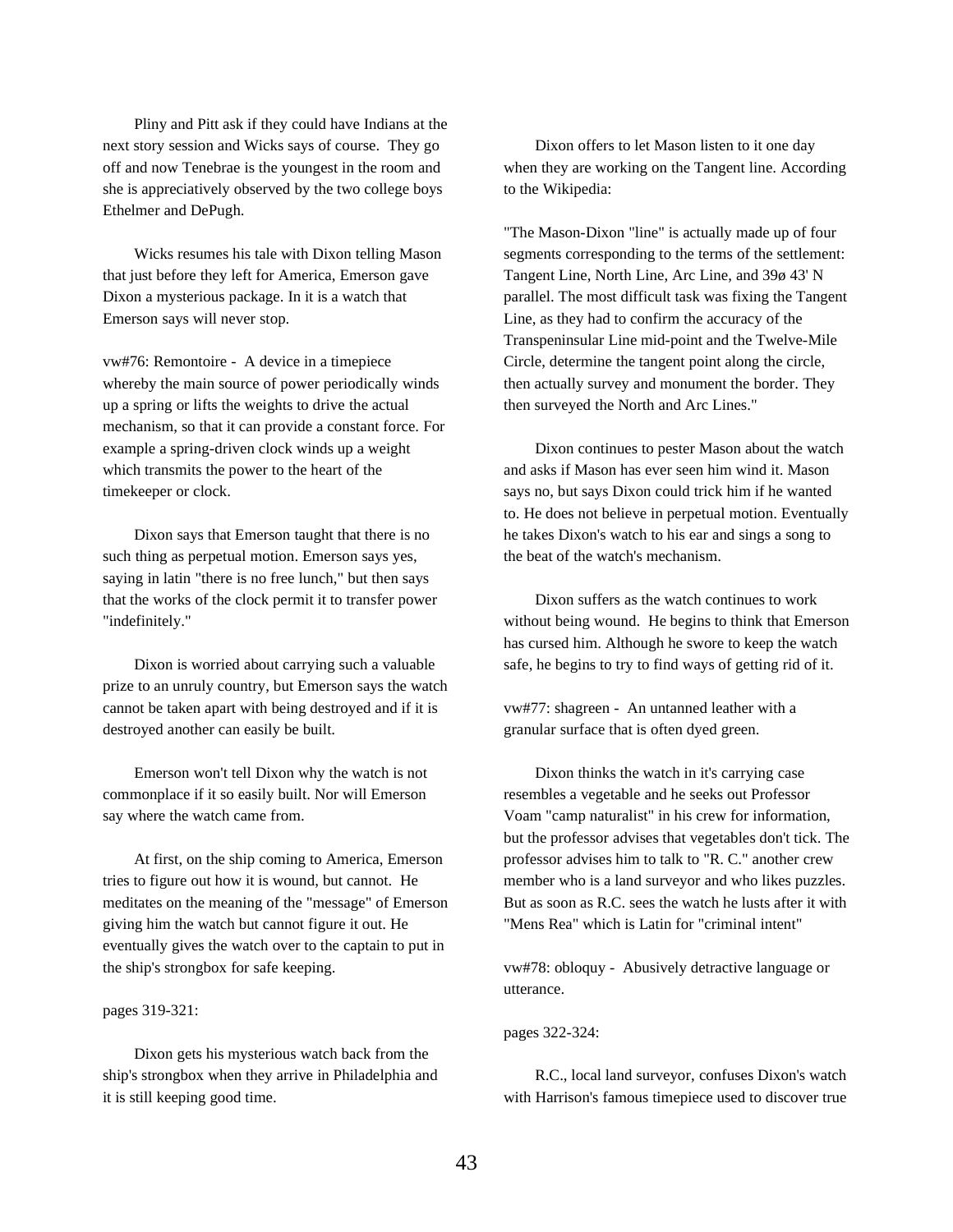longitude at sea. R.C. asks Dixon if he ever tried to find out what it's worth. Dixon replies that he is keeping it for someone, but does not mention Emerson.

R.C. does not like the axmen in the Mason and Dixon crew to make jokes about the watch. One night R.C. is discovered in the act of swallowing the watch. Moses Barnes, supervisor of the axmen, declares that R.C. should be punished for stealing the watch. Another crew member suggests that the watch is merely "sequestered." Mr. Barnes ascribes the strange goings on to the fact that they are in a strange area on the Tangent line known as the Delaware Triangle or The Wedge, where farm animals have been known to disappear.

R.C. has always been considered a sourpuss, and his methods of surveying are not conventional: he records data without taking measurements.

R.C. keeps the watch in his stomach for years. His wife eventually moves to another room so she isn't kept up by the ticking all night.

### pages 325-327:

R.C. tries to tell his wife that the watch lulls him to sleep with its ticking in his stomach, but R.C.'s wife is determined to sleep in another room far away from the sound of the watch. R.C.'s wife soon is reluctant to have sex with him in fear that the watch is somehow witnessing their acts.

Commissioner Shippen suggests that they perform surgery to remove the watch, and R.C. attempts to throw it up but fails.

Dixon writes a letter to Emerson telling him that the watch has been swallowed. He waits weeks, moping, for a reply. Eventually a letter comes from Mrs. Emerson, saying that Emerson was ecstatic at the fate of the watch and danced a jig, during which he stepped on something that caused him a small injury, and he is lying in bed, promising to explain his happiness in a future letter. Emerson himself adds a

postscript to the letter: "Time is the Space that may not be seen."

Chapter 33 begins on page 327. Commissioner Chew invites Mason and Dixon to join them at Christiana Bridge, a village in Delaware near the Tangent Line, where the commissioners frequent an ale house known as Mary Janvier's. Many businessmen from Philadelphia like to pass time there.

pages 328-330:

It's now summer and Mason and Dixon are in a bar named Janvier's where there is much political activity.

vw#79: pluvial - of or relating to rain; rainy.

vw#80: ridotto - A favorite Italian public entertainment, consisting of music and dancing.

Mason and Dixon find themselves arguing with a drunk gentleman casting aspersions on their profession. Besides the alcohol, a great deal of coffee is consumed in the bar, with so much coffee-dust being generated that it affects the workers at the bar. Wicks suggests that the combination of alcohol and coffee has created a new sort of European.

There is much anti-British talk in the bar. There is much unrest in and around Philadelphia. But by now Mason and Dixon are about thirty-one miles due west of the southernmost point of Philadelphia and are setting up a new observatory at the farm of a man named John Harland.

### pages 331-333:

Mrs. Harland is worried about her vegetable patch on their farm, but Mr. Harland is overjoyed at the arrival of the astronomers. He says that if they need to use the vegetable patch, then he will buy his vegetables that year rather than grow them. But Mason and Dixon have no intention of ruining their garden.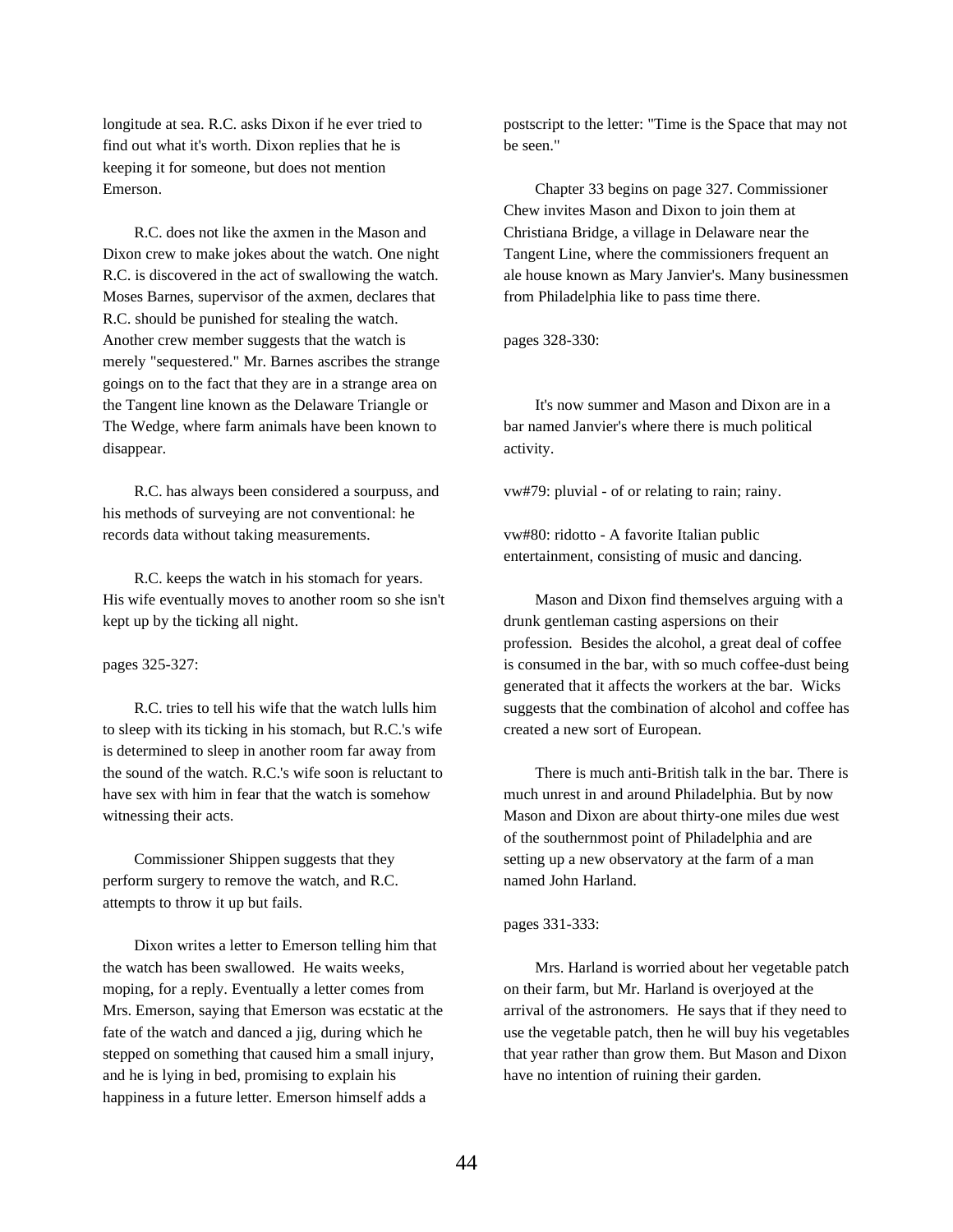They explain to John Harland that exactly fifteen miles south of his farm they will be establishing the zero point, or beginning, of the west line that will become the border between Pennsylvania and Maryland.

Dixon admits that they attempted to set up at a larger farm owned by Mr. Tumbling, but the farmer fired a rifle at them.

Harland visits the Astronomers at night and they give him a lesson in Astronomy. He seems an appreciative student. He says the neighbors think that Mason and Dixon use their instruments to look into the future.

When it comes time to move the observatory fifteen miles to the south to the farm of Alexander Bryant, Harland decides to join the crew working with the Astronomers and he is offered five shillings a week. He tells his wife to take care of the farm while he is gone.

## pages 334-336:

Harland returns from the Mason and Dixon crew to visit his farm and finds his wife Betsy has planted a field of sunflowers and in a corner of the field the sun shines on "a newly-set chunk of Rose Quartz," which is revealed nearly a hundred pages later to be the monument left by Mason and Dixon to mark the crossing of the latitude of the south edge of Philadelphia and the longitude of the "Post mark'd west." He becomes romantic at the thought of accompanying Mason and Dixon west.

Time in the novel is moving swiftly. on page 328 it was summer, on page 333 it was February and now on page 334 it is April and the May and then June. Now they are ready to begin to actually survey the Tangent line that will define the east-west border between Delaware and Maryland. The move down to the middle of the Peninsula and survey northward. By the end of the month they have chained about six miles north to the Nanticoke river.

Wicks launches into a lengthy explanation of why it was so difficult to establish with any certainty the boundary laws of the colonies and how valued the decisions of the Royal Astronomers were. Wicks bemoans the stupidity of the rulers who gave vague ideas of boundaries to the colonists. Tenebrae goes to a large map and imitates what King Charles must have done when granting land to William Penn.

### pages 337-339:

Wicks imagines a playful conversation between King Charles and William Penn concerning the border of the colony granted to Penn.

Mason and Dixon have to spend a couple of nights meeting with the commissioners in New Castle, Delaware, which is just south of Wilmington and is right on the Delaware river, just before it empties into the Delaware Bay. Their hosts inform Mason and Dixon that there used to be regular assaults by the Spanish and French via the river, and it became necessary for them to protect themselves by staying up all night. They do not sleep easily and dream of all night parties and large stuffed sandwiches.

Another verse from Tox's Pennsylvaniad is thrown in near the top of page 339.

Back to the story, it is now July and the Mason and Dixon crew are working northward through swamps and in hot weather. The line reminds Dixon of an ancient Roman road in England. By August they have moved 81 miles to the north, and they are just about at the Tangent point. They take the next three months to pin the point down exactly.

### pages 340-342:

After three months of calculations Mason and Dixon have pinned down the radius between the tangent point and the courthouse, which by modern methods will prove to be off by only two feet and two inches.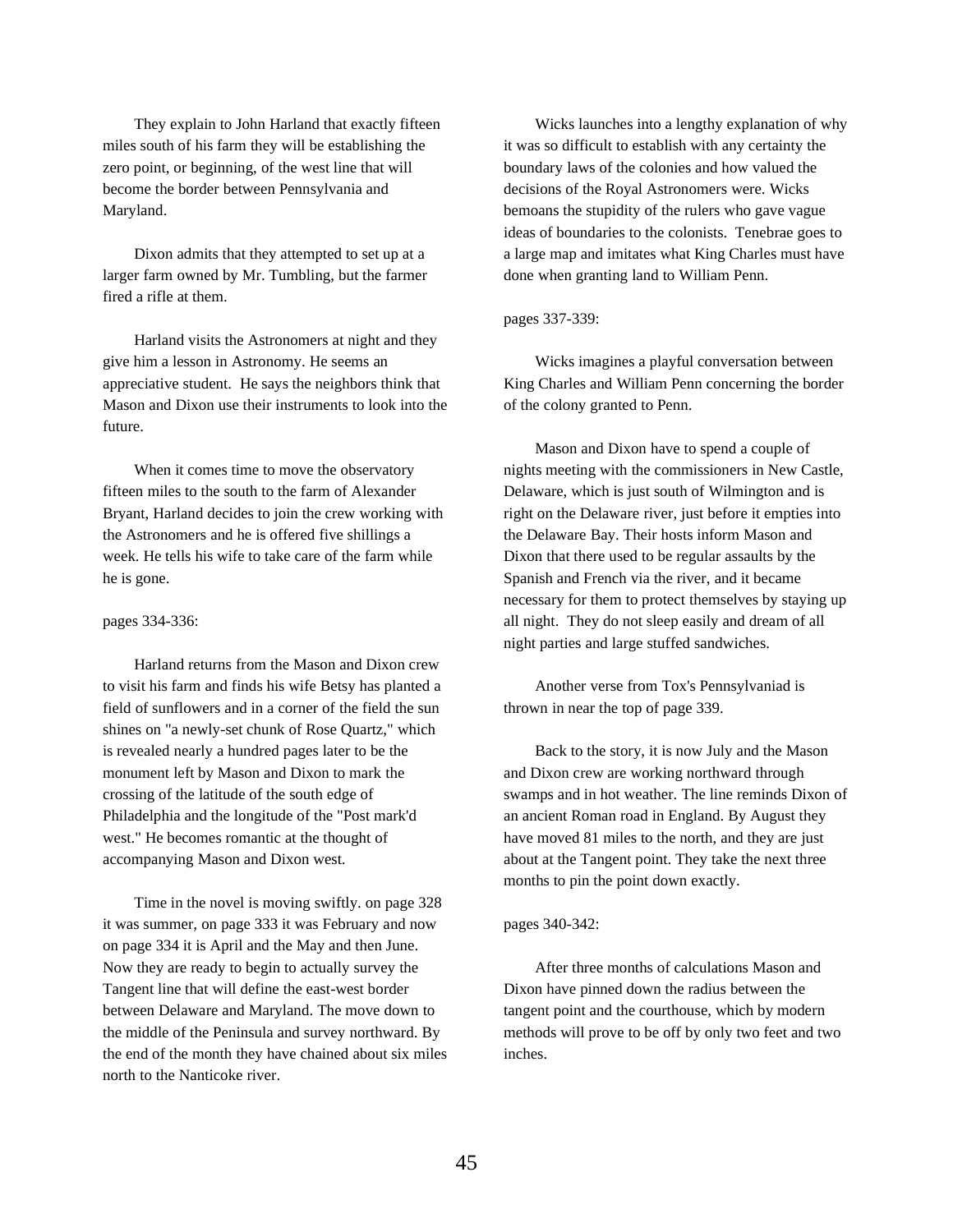It's now December and they send they crew back to their homes for the winter. Now Mason and Dixon can look forward to the west line next year. Mason and Dixon are staying at the Harland farm, but they are constantly squabbling and then apologizing, so they decide that a trip to Lancaster will soothe their nerves.

Here chapter 33 comes to a close. There has been a lot of clock time in this chapter. It was the middle of November 1762 when Mason and Dixon arrived in the New World back in chapter 26. It takes until chapter 31 to get to late December. There's no discussion of time in chapter 32, but chapter 33 begins in summer and by the time it is over, it's December 1764.

Chapter 34 begins on page 341. Mason had intended to go to Lancaster alone to review the carnage committed by the Paxton boys against the Indians, but Dixon said it was too dangerous and went with him. They arrived in Lancaster on January 10th 1765. They stay at an inn called The Cross Keys, which is filled with well to do lawyers and politicians. They hire an earthy guide named Jabez to show them around.

Their guide takes them first to a tavern called The Dutch Rifle, where the Paxton boys assembled "just before doing the deed." Mason and Dixon notice that the sign for the tavern shows a rifle with a five pointed star on the stock, with two points up and one down, which they perceive is a sign of the devil. They have seen rifles like this in South Africa.

The proprietor of the Dutch Rifle is not happy to see another touring group and asks them if they are members of the press. Dixon says they are London surveyors looking for work.

### pages 343-345:

The proprietor of the Dutch Rifle tavern asks why would two surveyors looking for work be asking questions about the Indian massacre. Dixon says it is of interest to all men of science.

The men of Lancaster attempt to defend the actions of the Paxton boys. They claim to be a line of defense before the city of Philadelphia. They claim to be extracting an eye for an eye and now the debt is settled.

Dixon asks what the men are smoking and he is told that since tobacco is scarce, they smoke twisted cigars called stogies. The smoker blows a smoke ring that has one side and one edge. In a brief parenthesis, Wicks is challenged on this point by his audience.

It soon becomes clear that Mason and Dixon will not be allowed to see the site of the massacre and they retire to their rooms to spend a restless night. Mason contemplates the reasons for the european need to explore and classify everything in the new world. He posits that people are looking for the realization of mythical kingdoms, such as the garden of eden or the fountain of youth. He mentions Prester John, which was a medieval legendary ruler of a lost Christian kingdom in the orient.

#### pages 346-348:

Mason cannot sleep and thinks of Rebekah, who has not "visited" him since he was on St Helena. The next morning before Dixon wakes, Mason sneaks out of his room and goes to the site of the massacre alone. It is the smell that affects Mason more than anything he sees. He later remarks to Dixon that the settlers are foolish to think that the debt is settled and the carnage will stop there.

Dixon resolves to go see for himself. He does not know what to wear in order not to attract attention. He decides to borrow Mason's clothes. He knows Mason does not like America but Dixon is trying to keep an open mind. Dixon sees a great many bits of evidence of the horror and thinks back to earlier sights of cruelty that he witnessed in South Africa. He would like to pray but does not want to call attention to himself. He feels very depressed.

Dixon returns to their rooms to find Mason guiltily reading "The Ghastly Fop." This was the book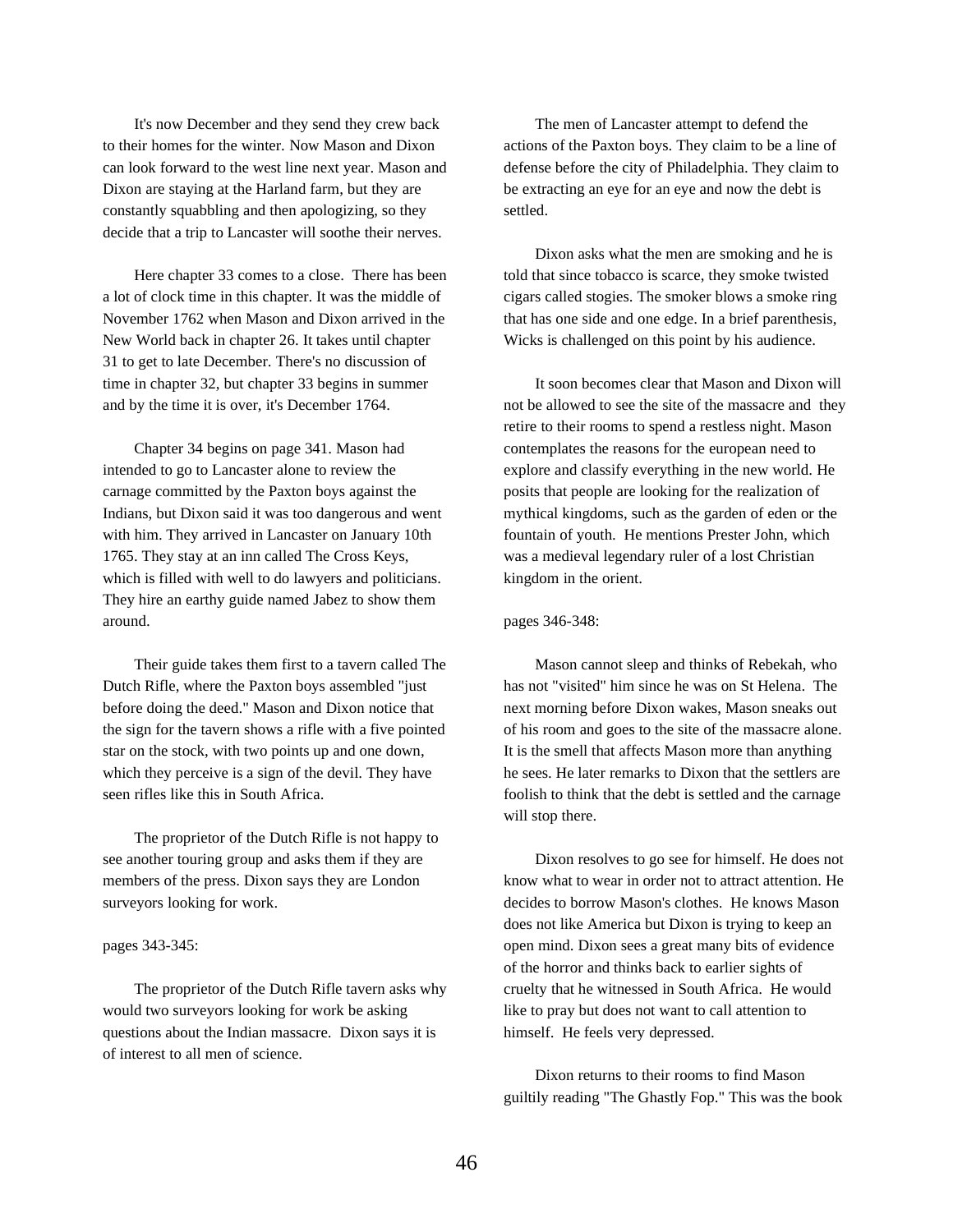first mentioned derisively by Maskelyne a couple of hundred pages back. This is also the same book that is read to Jenkin's Ear in the Jenkin's Ear museum.

Dixon is anxious to leave and Mason agrees. Once again they speculate on who they are really working for and do not have an answer. They hasten to return to Harland's farm.

### pages 349-351:

Chapter 35 begins on page 349 with a paragraph from a book written by Wicks entitled "Christ and History." It is a rumination on the nature of History, explaining that history is neither chronology nor remembrance. Analysis of events is required .

There follows a debate amongst Wicks' audience as to the nature of history. Some believe that the truth cannot be found and that all is opinion, while others say that the truth must be found and reported. Uncle Ives weighs in against the Novel and how it wastes the time of the reader, while others want to know how they should feel about fictionalized history such as was found in Shakespeare.

### pages 352-354:

Wicks tells his audience that the historical Hamlet did not die but went on to marry two wives.

Uncle Lomax opens up a bottle of peach brandy and offers some to Wicks. Wicks tastes it and realizes it is from Ocarara Creek, where he met Mason and Dixon in the winter of 1764-1765 after not seeing them for four years.

Wicks had come to America to be a Minister at a Susquehanna parish, but the reaction to the Stamp Act was causing all the settlers to be anti-British and Wicks did not feel welcome.

Wicks rides on a coach to Philadelphia with a Mr. Edgewise, who manages to beat Wicks in a gambling game called All-Fours and takes Wicks' IOU under the disapproving eyes of Mrs. Edgewise.

Wicks tries to explain why the inside the coach is much larger than it appears from the outside, but his audience begs him to go on with the story.

The coach stops late at night to pick up two women, mother and daughter, whose luminous faces haunt Wicks.

### pages 355-357:

At first the two women who entered the coach in which Wicks was riding maintained silence and avoided eye contact. Eventually Mr. Edgewise asked them where they were going and was told they were going to Philadelphia to engage the services of a lawyer. Everyone in the coach was shocked by this. Mr. Edgewise said that perhaps they should get help from the clergy instead. They saw Wicks' collar and asked if he was in the English Church. Wicks stammered an inconclusive answer.

vw#81: interprebendary - not in the dictionary, but prebendary is described as someone who receives a stipend from a cathedral or collegiate church in England. Perhaps Wicks used this word because he was receiving stipends from more than one church.

Mr. Edgewise has a device from Italy which keeps a large quantity of coffee hot. The mother drinks some of the coffee and soon begins to open up and tell her story. She is Frau Luise Redzinger. Her daughter is named Mitzi. She has a sister named Lisele who lives in Bethlehem. Luise is unhappy that her sister, who married a baker, is in a church too close to Roman Catholic. Mr. Edgewise advises her to forgive her sister, but Luise is envious of her because her husband is still alive. But Luise's husband Peter "died" while bringing hops to a cooling pit. The pit was 20 feet deep and he "drowned" in them.

### pages 358-360:

Luise Redzinger says that when a farmhand named Jurgen found Peter in the hops pit, only one finger was not submerged in hops. He was pulled out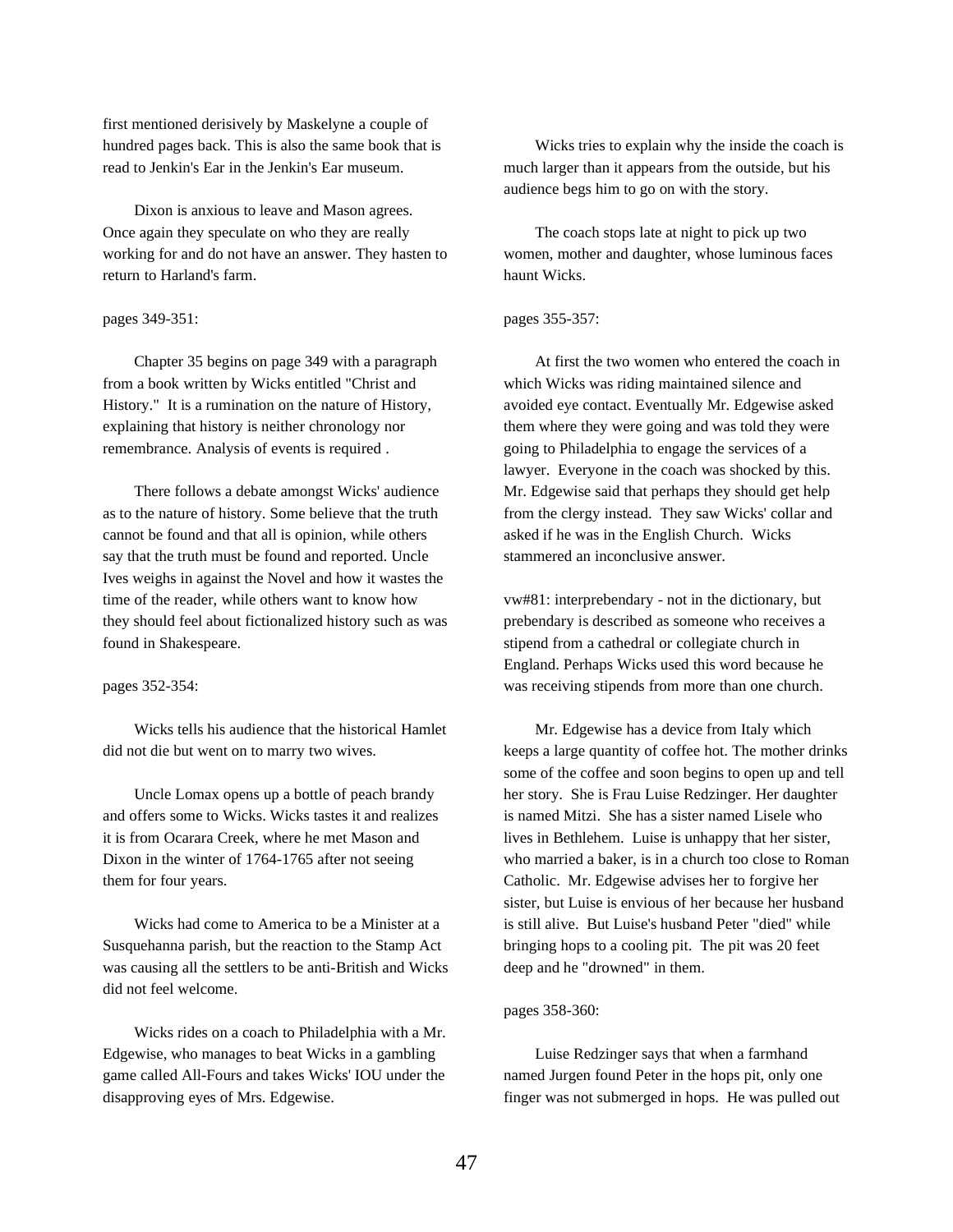by that finger and it was permanently misshapen from the act. Peter was spiritually reborn from his neardeath experience.

Peter wanders from farm to farm telling his "tales from the pit" and has followers named Redzingerites who attempt enlightenment by nearly drowning.

The Redzinger farm is near the Maryland border, and she is awaiting Mason and Dixon to come through in order to find out if the farm actually is in Maryland. Her problem is that there is a farmer named Grodt who lives nearby who can use Maryland law to take her farm away. If she is in Pennsylvania then her farm is safe.

This story agitates Mr. Edgewise greatly and he finds another flask in his pocket. It is filled with wine and he begins to drink it, without offering any to anyone else.

#### pages 361-363:

Mr. Edgewise says that after God divided the waters above and below the firmament on the second day of creation that everything else in history was "Sub-Division."

Wicks falls asleep in the coach thinking paranoid thoughts.

Chapter 36 begins on page 362. The driver of the coach Wicks is riding in notifies the passengers that they are approaching an inn. It looks immense and newly built. Everyone from the coach goes to stay in the inn overnight.

Meanwhile Mason and Dixon are making their way back from Lancaster and it begins to snow heavily. They see the same inn in the distance and determine to stop and await the passing of the bad weather. Wicks is astounded to see them for the first time since he left South Africa. Dixon does not seem too happy to see Wicks. Mason says that Wicks must be an illusion. Wicks assures them he is real and that

they will be seeing a lot of him. He gives them his commission to look over.

### pages 364-366:

Wicks has been commissioned to join the crew of the Mason and Dixon workers as "Party Chaplain." Even though there will not be many Anglicans in the party, the Royal Society wanted him there.

The proprietor of the inn is Mr. Knockwood, described as a trans-Elemental Uncle Toby . As Richard Romeo commented: "Uncle Toby is a character in Stern's Tristram Shanty; Tristram Shandy's Uncle Toby resorted first to maps then to scale model earthworks, recreating the siege of Namur, in order to explain to solicitous enquirers, regarding where exactly he was wounded during the siege, the precise position, location and angle of his injury. n.b. Uncle Toby was wounded in the groin. Knockwood is described as trans-Elemental since he works with water, not earth, the other two elements being air and fire."

Mr. Knockwood tries to explain to people the impact of small changes on the world, using a beaver moving a pebble in a stream and causing the stream to move a mile out of the way.

The snow storm continues to intensify. One person complains about the smoking and wishes there was a no smoking room. Mr. Whitpot and Mr. Dimdown take offense to this idea.

Mrs. Edgewise takes the heat off the argument by doing a magic trick. People hear there is a magician in the vicinity and gather to watch. Mr. Edgewise does not want her to accompany him while he gambles.

Mitzi argues with her mother Luise Redzinger about how she wants to style her hair.

vw#82: brumal - Of, relating to, or occurring in winter.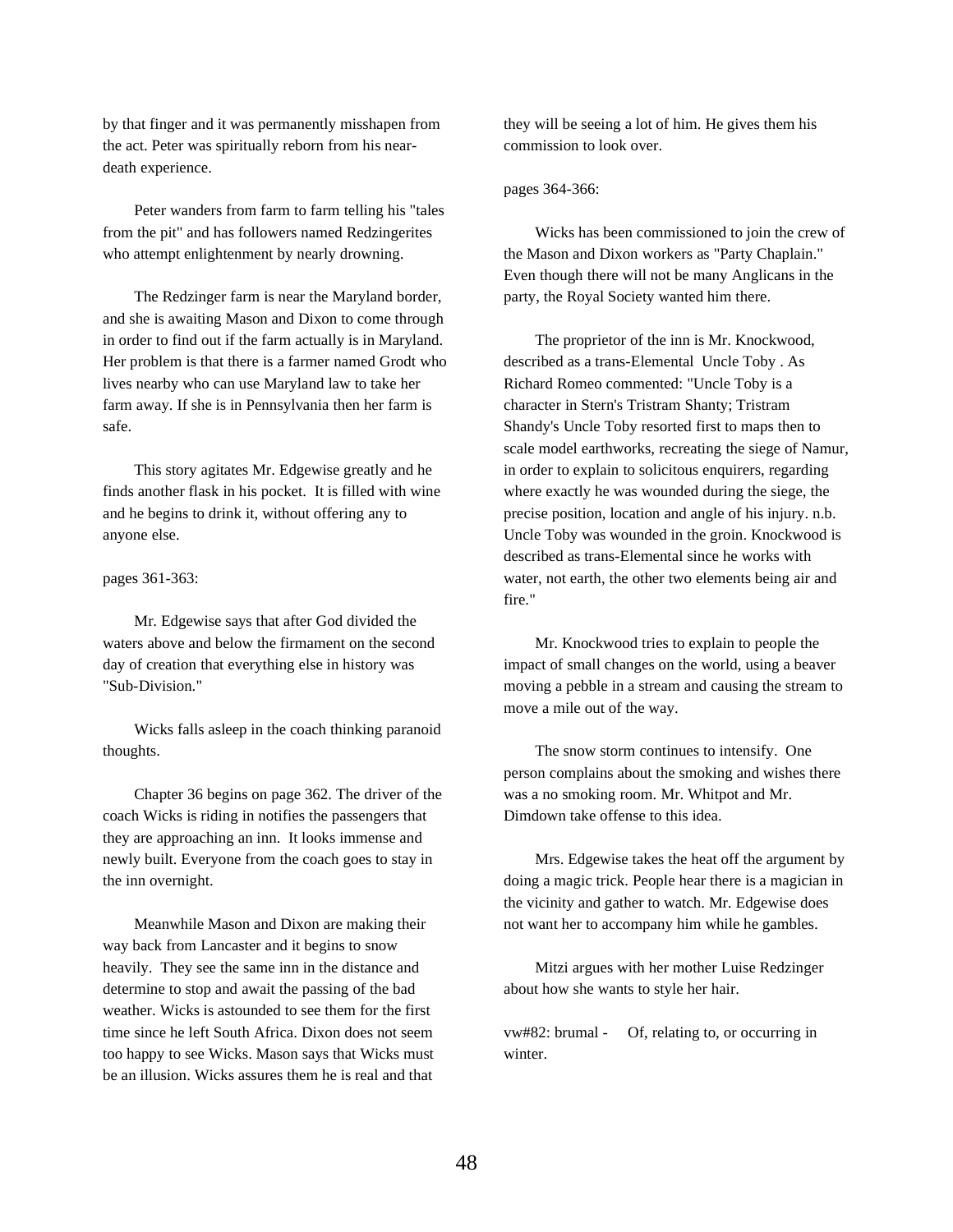Here's one of Pynchon's puns: Squire Haligast states "Tis a brumal night, for behold it sweepeth by."

When Mason and Dixon come across Mr. Knockwood, the proprietor says that their time spent between the two transits of Venus could be thought of as a sandwich. And he makes a joke that someone might eat it. The sandwich had been invented only a couple of years earlier.

The Chef of the inn bursts out of kitchen to complain that the sandwich is an insult to the "Sacrament of the Eating." The chef is Armand Allegre (Arm and A leg), about whom much more will be said in the coming pages.

### pages 367-369:

The customers of the inn take offense to Armand's slur of the sandwich. Except for Mitzi who is stricken with Armand's good looks. Wilks attempts to settle the crowd down by explaining that the Earl of Sandwich is now in disrepute in England due to his sexual indiscretions.

vw#83: consubstantiation - The doctrine, proposed by Martin Luther, that the substance of the body and blood of Jesus coexists with the substance of the bread and wine in the Eucharist.

Squire Haligast expounds upon the irony of the connection of sandwich to the eucharist.

The next morning Luise is pleasantly surprised to find that the meal is exceedingly appetizing. Mr. Edgewise introduces her to the chef Armand Alegre, who is described as diminutive and athletic.

Frau Redzinger asks Armand how he made the croissant and he offers to demonstrate. As he is making the croissant, Armand reveals he is in exile, tormented by an inhuman pursuer. Mitzi Redzinger is dazed in the presence of the chef.

pages 370-372:

Armand the chef faces a roomful of what he considers barbarians and tells his "Iliad of Inconvenience."

Chapter 37 begins on page 371 and contains the story of Armand Allegre, chef at the Inn by Octarara creek.

Armand was youngest of four brothers and at a young age apprenticed to a great Chef in Paris. Eventually he became a celebrated chef himself. One day a well known detective visited him in his rooms.

Here Armand sees Mason and Dixon enter the room and asks them if they know the famed scientist Jacques de Vaucanson. Dixon recalls after some thought that he is "The Lad with the mechanickal Duck." Vauucanson built his duck in the mid 1730s.

Armand says that Vaucanson actually gave the duck the ability to excrete feces. And it was this attention to detail that enabled the Duck to metamorphise from inanimate to animate.

pages 373-375:

The detective visiting Armand in his rooms told him secrets that cannot be revealed but he was an assistant to the scientist Vaucanson, and found the formerly mechanical duck hovering above a table. Vaucanson had added sexual parts to the duck and Armand believes this pushed it over the line into being an animate object.

The detective tells Armand that the bird can now travel at such speeds that renders it invisible. Since Armand is the undisputed champion of cooking duck, the automated duck has taken an interest in him. The duck has formed a resentment against all other ducks. Armand is worried that the duck might resent him too for cooking them and the detective says there is no protection from "the Beak of Death."

vw#84: fricative - A consonant, such as f or s in English, produced by the forcing of breath through a constricted passage.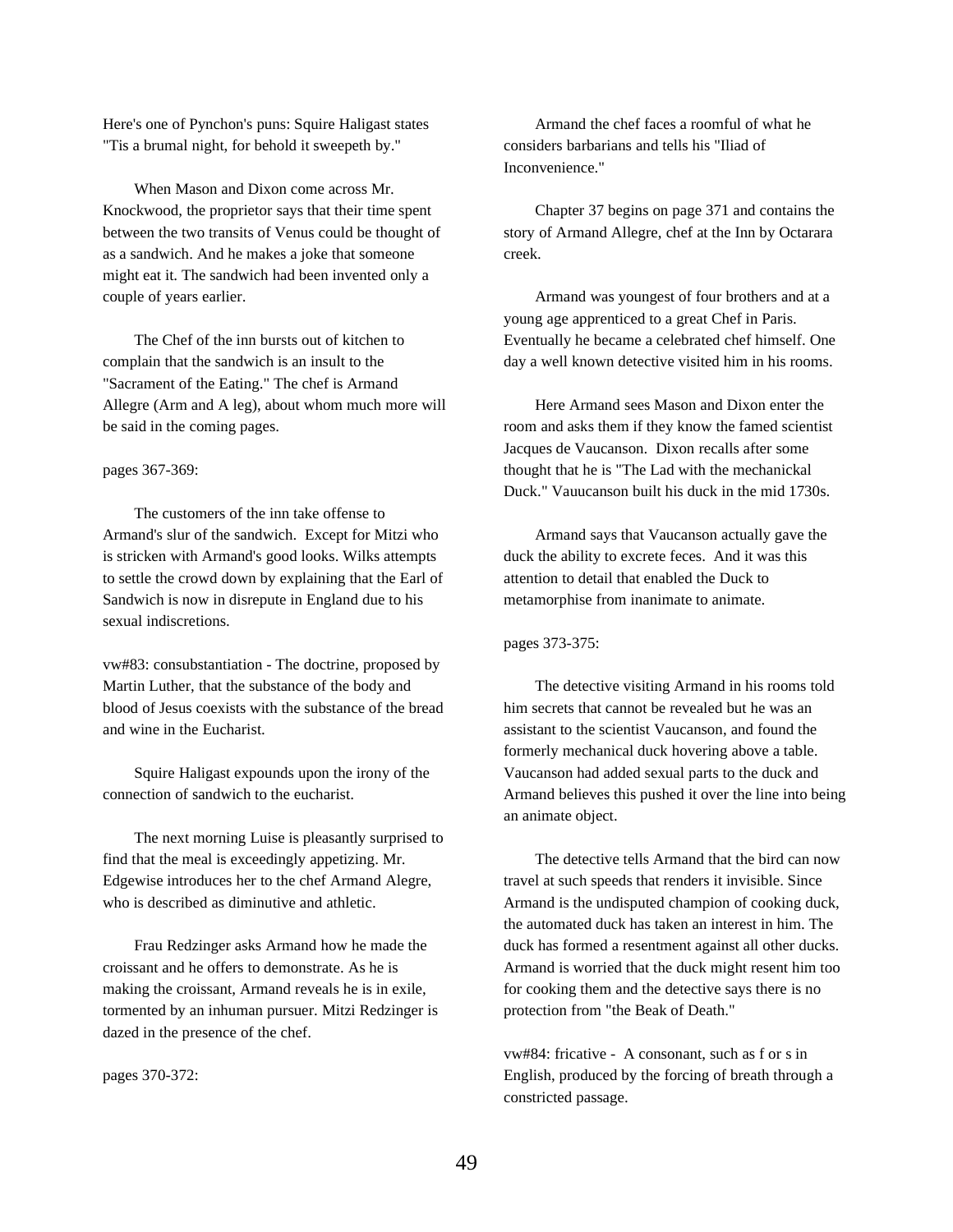The Duck reappears and the detective flees. The duck talks to Armand, perhaps sounding like Daffy Duck. He tells Armand that they are natural enemies.

## pages 376-378:

Armand promises the duck safety whenever Armand is present. The duck agrees to spare Armand in return for a favor. He wants Armand to give Vaucanson a message.

The duck maintains that Vaucanson has another mechanical duck in reserve, waiting to see how things work out with his original creation. The duck wants Armand to go to Vaucanson and ask his permission for the duck to take the second duck out on a date to an opera by Gallupi and then to a restaurant that prepares a dish that translates out to "steamed Pond Insects."

Armand asks about he gender of the ducks. The duck tells Armand that she is female but the other is not genetically modified so is yet neither, or both.

Armand wants to know why he thinks Vaucanson would allow this. The duck tells Armand to deceive him somehow, and then the duck vanishes.

Armand attempts to find Vaucanson. He went to Mme la Marquise de Pmpadour, a mistress of King Louis XV, and found spies everywhere, some working for the Jesuits and others for a variety of other organizations.

People began to avoid Armand. Other people spied on him. And no matter where he went, the duck followed to remind him of his obligation. Finally Armand begged the duck to find Vaucanson herself.

### pages 379-381:

Armand finds that he was being protected by the invisible duck.

vw#85: Toise - An old measure of length in France, containing six French feet

vw#86: Anatine - Of or pertaining to the ducks; ducklike.

Armand thinks that perhaps the duck has fallen in love with him. His strange behavior has irritated his friends and acquaintances and made him lose work. His friends suggested he move to Pennsylvania, a wild place in their estimation.

The duck began to wake him up in the middle of the night to criticize his clothing and his cooking.

At length Armand finds passage to the new world. First he goes to Martinique and then to his current location in Delaware.

As chapter 37 comes to a close, Mr. Dimdown draws his knife out and threatens Armand, who picks up his Hachoir, or chopper, to defend himself.

pages 382-384:

Chapter 38 begins on page 382, picking up right where Chapter 37 left off, which is unusual in this book. Mr. Dimdown has been drinking steadily for the last three days and has taken offense to Armand's comments on the new world. He decides to attack Armand with a dagger, despite Mr. Knockwood's efforts to calm him down.

As Mr. Dimdown's dagger moves toward Armand's heart, it is invisibly removed from Mr. Dimdown's hand and flies into the hottest area of the fireplace.

Armand tells the assembled group that they have now seen the duck in action.

Luise tells Armand that the duck is his guardian angel. Armand and Luise begin to form a connection as they discuss ways to cook and eat beaver.

For the next few days, as they are stuck in the inn due to the storm, Luise, Armand and the duck form a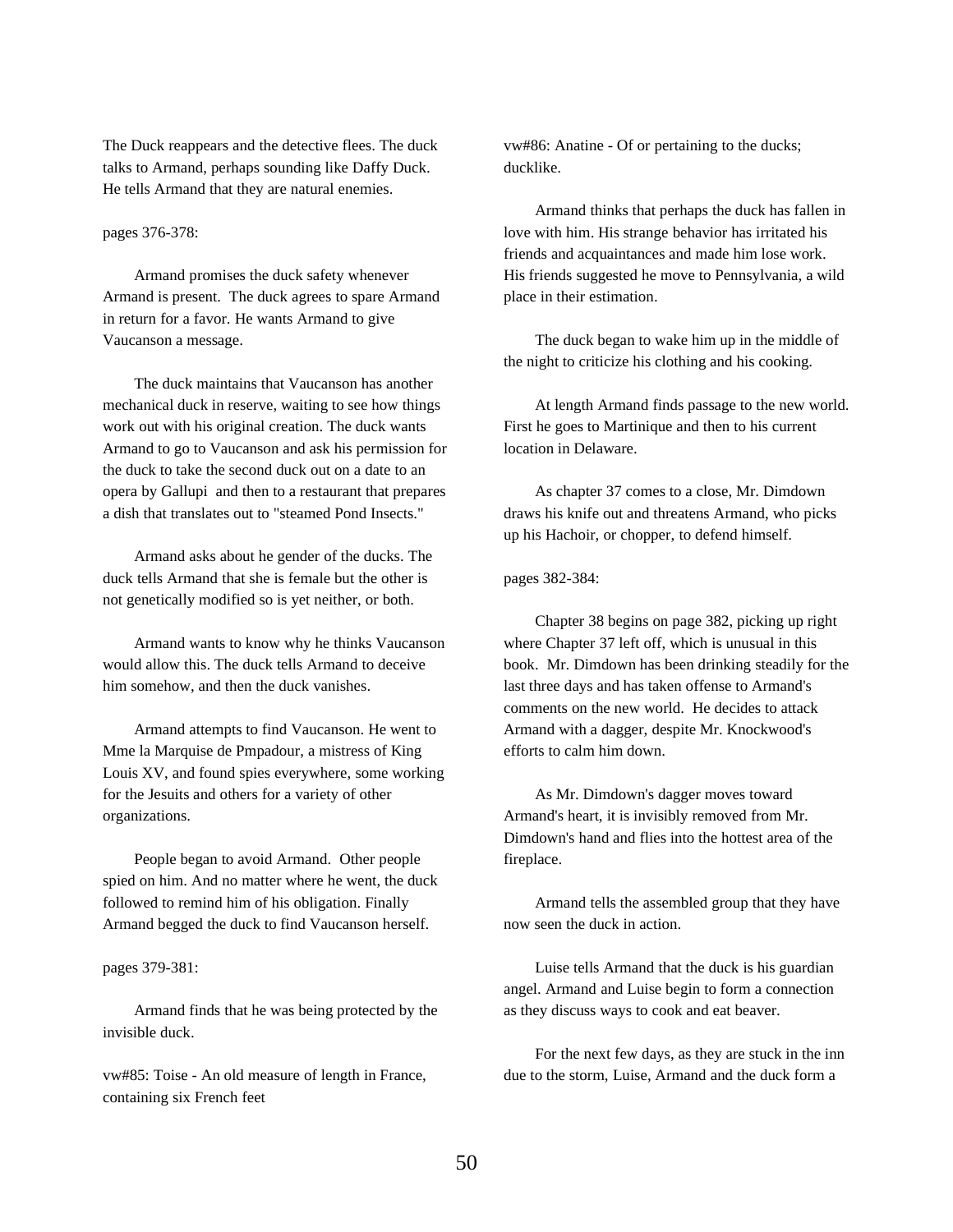triangle. The duck includes Luise in her circle of protection.

vw#87: Niveal - could this be a typo? Nival means "growing in or under the snow." This makes sense in context. Also the dictionary has Niveous, meaning "like snow, snowy." But no Niveal. hmm.

Strains occur within the inn under the confinement. Squire Haligast's pronouncements irritate people including a Mr. Whitpot who complains aloud.

Wicks passes the time writing in his memorandum book his thoughts on cannibalism and how it relates to an essay by British mathematician Reverend Brook Taylor entitled "On the Lawfulness of Eating Blood."

Mr. Knockwood sees that the snow is now level to an upstairs window sill, and consults Mason and Dixon as to the quality of air in the rooms below. Armand and Luise are seen embracing in the pantry.

### pages 385-387:

Mitzi Redzinger spends her time during the time the storm forces them to say at the inn by flirting with all the youths that work there. Finally getting bored with them, she asks Armand if she can help in the kitchen. Armand begins to teach her French cuisine, allowing her to make salads and explaining to her all about the importance of how to utilize the pot-lid, all on, all off, open a bit, etc.

Wicks is fascinated by Armand. Wicks ruminates on the mysteries of the eucharist and how it relates to cooking and eating animal flesh. He then goes on to think about the Indians who supposedly eat the flesh of their enemies and all that this means in terms of "the Sacred."

Mitzi recovers Mr. Dimdown's dagger from the fireplace, cleans it off, sharpens it and returns it to Mr. Dimdown. He is horrified that she tried to sharpen it. But he sees she has done an acceptable job.

Mitzi flirts a bit with Mr. Dimdown and he apologizes for threatening Armand. Mitzi suggests he apologize to Armand but Mr. Dimdown is afraid to enter Armand's kitchen.

## pages 388-390:

Mitzi tells Mr. Dimdown not to fear Armand. She says that he has forsworn violence in the kitchen, perhaps due to her mother's influence.

Mr. Dimdown tells her his first name is Philip and admits he has never been in a duel.

The landlord, Mr. Knockwood, comes in and tells Mitzi that her mother is looking for her and Mitzi tells Mr. Knockwood that Mr. Dimdown wishes to apologize to Armand. Mr. Knockwood says that he will arrange it.

That afternoon Armand accepts Mr. Dimdown's apology and the two have an amicable conversation. They discuss bladesmen such as the great Figg and Professor Tisonnier.

Everyone gets into the act of discussing the process of layering thin sheets of materials, which Mason mentions in some cases is called lamination.

Philip Dimdown, it is revealed to be a patriot. He puts out revolutionary posters on a printing press in his cellar. A few weeks he will be arrested but confidently faces the fact that he will be freed by the American Revolution.

The chapter ends with Tenebrae demanding that Mitzi get to see through Dimdown's Fop disguise to the hero underneath.

#### pages 391-393:

Chapter 39 begins on page 391 with Mason and Dixon hoping their stay in the inn will be ended the next day by a break in the weather.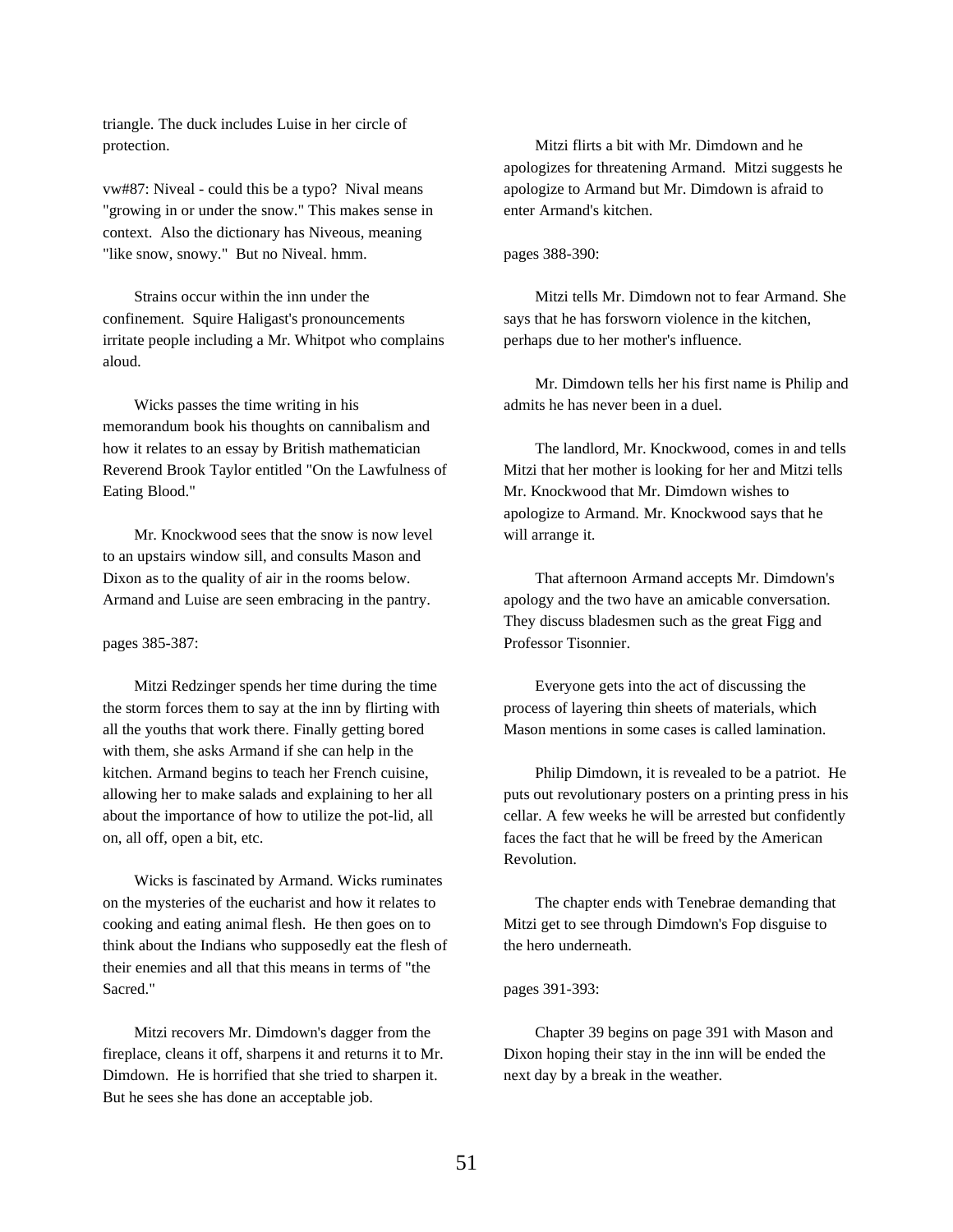vw#88: Mephitic - poisonous or foul-smelling.

Once again Dixon is telling Mason that he must get over his wife's death and seek another. Mason says he is still mourning.

Mason observes that Dixon is getting fat on the cooking of a pastry chef named Maureen.

vw#89: Prolate - Having the polar axis longer than the equatorial diameter.

vw#90: Oblate - Having an equatorial diameter greater than the distance between poles; compressed along or flattened at the poles.

They finally escape the inn and after returning to the Harland's farm, they resolve in the future to travel separately. They flip a coin and Mason goes north while Dixon heads south.

Wicks says there are no records to show where Dixon went, so he is going to assume he went to Annapolis. There is some objection to this by his audience, but Wicks stands firm.

pages 394-396:

Mason later asked Dixon what he hoped to find when he went south and Dixon told him that he hoped to be approached by agents of some power that would reveal the secret forces motivating their employment. But none came forward.

Dixon goes through Maryland into Virginia, winding up in Williamsburg,

vw#91: Flemish bond - A form of brickwork in which headers (end) and stretchers (horizontal length) alternate.

The Stamp Act has caused a great deal of political activity to energize the city. There is an immense amount of activity in a multitude of directions. Dixon finds himself a place that seems to bring it all into focus: Raleigh's Tavern.

During conversations there people are expected to rise and make toasts. Many denounce the king. When it comes Dixon's turn he drinks "To the pursuit of happiness." Thomas Jefferson, described only as "a tall red-headed youth at the next table" and later called Tom by the landlord, asks Dixon if he may use that phrase sometime.

Dixon agrees and Jefferson calls for a pencil and paper. Dixon loans him his pencil he uses at work and Jefferson recognizes it as a surveyor's implement. He asks Dixon if he is Mason or Dixon. The Landlord says that Tom's father helped survey the western line of Virginia's southern border.

Jefferson gives a description of the making of the border line and his father's part in it. A Colonel Byrd was the main person, writing all his impressions in a Field book that Jefferson hoes will be published and issued to all prospective surveyors.

They notice three women trying to be bold enough to enter the room filled with men and tobacco smoke. Dixon asks if all the Virginia women are so merry. Jefferson say yes, except in Norfolk.

vw#92: Paronomasia - Word play; punning.

Jefferson figures that the women are trying to get their attention so that the men will dance with them.

pages 397-399:

Jefferson warns Dixon that there are men looking for an excuse to duel, and when Dixon dances with a woman named Urania, her fiance Fabian challenges Dixon to a duel. When Dixon says he is a Quaker and will not fight, Fabian suggests Quoits and Dixon agrees. The next dawn they go to the grounds and each wins a game. They agree not to play the third.

Returning north, Dixon tries to make sense of his trip and decides that the point was although there must have been slaves in Virginia, he didn't see any.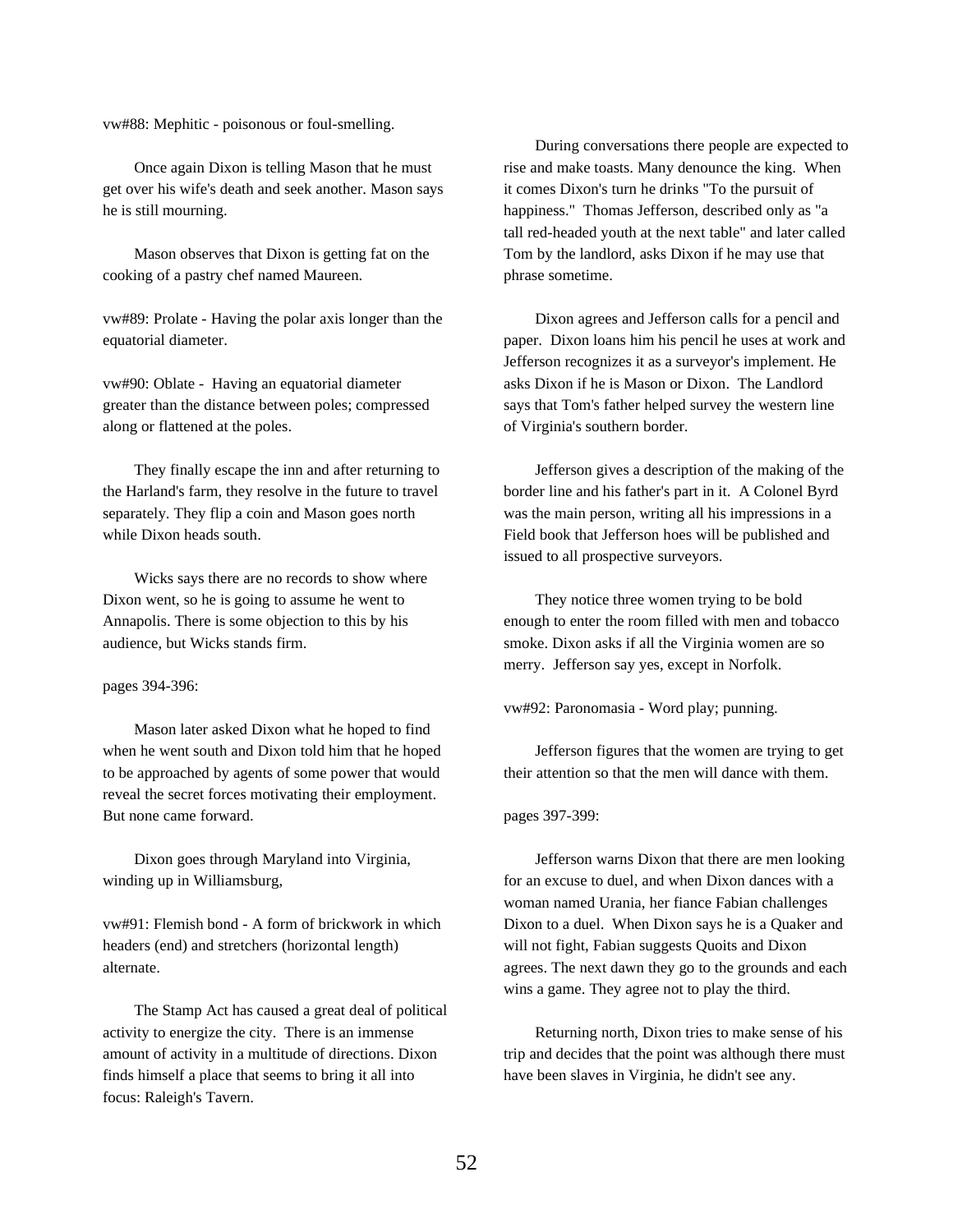Chapter 40 begins on page 399. Mason observes the sixth anniversary of his wife's death and then heads north to New York City. Mason is told that he should visit the Battery and there he finds many needful people. He meets a milk maid from Brooklyn named Amelia who is "without funds." Mason perceives she has not eaten and takes her to a restaurant where she eats not only her meal but his as well. Soon she is in a panic to catch the last ferry back to Long Island.

### pages 400-402:

Amy is dressed all in black and she asks Mason what he thinks of that. Mason has no words with which to reply. He returns Amy to her uncle who is very young, and calls her Amelia. Her uncle invites him into his parlor, in which Mason finds an odd collection of rogues who attempt to figure Mason out by looking him over.

Finally Mason tells them that he is a surveyor.

vw#93: Cadastral - A public record, survey, or map of the value, extent, and ownership of land as a basis of taxation.

After a brief threat from a pistol carrying Irishman called "Black-Powder" The Uncle realizes that he is in the presence of he "renown'd Astronomer" Mason.

The rest of the group goes on complaining about the British and their lack of respect for the colonies. Finally the Uncle asks Mason if he would be able to repair a telescope on the premises.

#### pages 403-405:

Nobody seems to be using real names in the house Mason finds himself, and Amy's Uncle is called Captain Volcanoe.

Mason looks at the telescope on top of the house. It is positioned to look out over the edge of the river. Mason works through the day attempting to repair the telescope.

vw#94: collimate - To make parallel; line up.

While he is working on the telescope, Mason debates with others the topic of political representation, and everyone gets heated up about it.

Mason is amazed at how quickly America seems to be evolving into it's own nation.

pages 406-408:

Once it is established that Mason is not a property owner, the group on the rooftop try to tell Mason that he is not better than a slave. Mason is not buying it. He continues to work on fixing the telescope.

The group makes clear to Mason that the colonies are working together to reject the laws of the King.

Amy is impressed that Mason is famous and working directly for the King. The rest of the group is not impressed because they believe that Mason's line will not last long because in the near future all boundaries will be removed. Mason again is skeptical.

They get Mason to drop the pretense that he is French. He admits he is from Stroud, and they assert that in Stroud he will have encountered slavery. Mason rejects this saying that the weavers in Stroud don't compare to slaves in South Africa and America.

They remind Mason of how the weavers were treated during the Jacobite Rebellion of 1745. They are particularly hostile to the memory of James Wolfe, who was involved in quashing their rebellion and who later died in the battle of Quebec in 1959.

Wicks writes in his day book of his wonderment that a government would "send violent young troops against their own people."

Mason parts on good terms with the revolutionary bunch. They accompany him to New Jersey as he starts back to Harland's farm.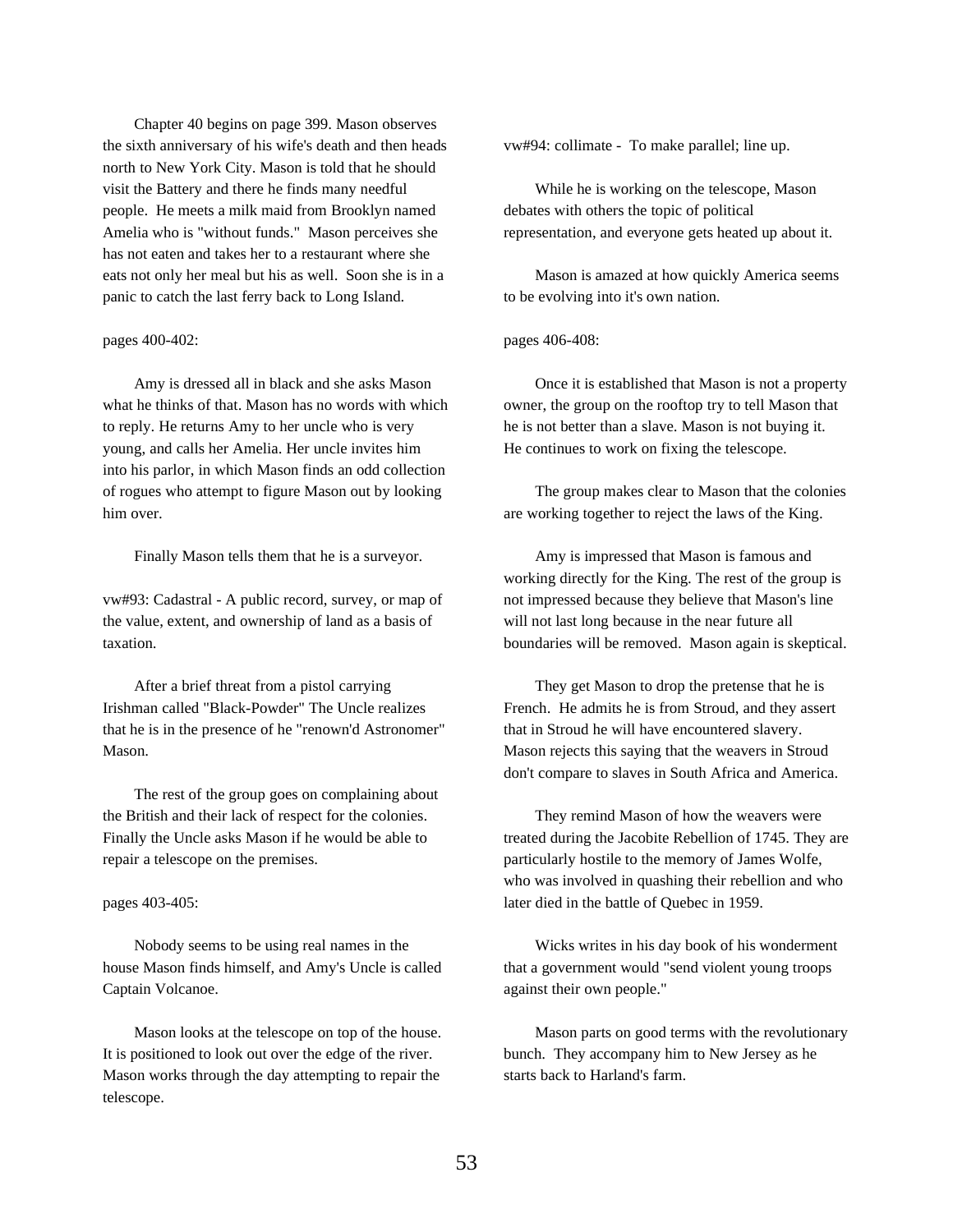Travelling through New Jersey, Mason encounters a group of Quakers emerging from a meeting and as he attempts to get his horse around them his horse stumbles and Mason is laid up with a very sore hip. He leaves out of his notes the part about the Quakers and Wicks' audience discuss the import of this decision.

### pages 409-411:

While Mason is recovering from his bruised hip, he reads I Corinthians, and ponders on the puzzle of resurrection of the dead. He doesn't understand the passage and is given a little advice from Rebekah who arrives in a minor visitation.

Chapter 41 begins on page 410 with Mr. LeSpark recalling that he met Mason and Dixon early on in their work, at a party held at Lepton Castle.

Mr. LeSpark tells the story that he went out into the countryside feeling protected by the invisible hand of commerce to check on his suppliers. One of his suppliers was the plantation where iron was extracted, owned by Lord and Lady Lepton. Mr. LeSpark appreciated the way in which everything seemed to work perfectly in the iron production.

pages 412-414:

Mr. LeSpark attempts to convey his romantic notions about iron and the sway it holds over him. Later Wicks will write in his journal that LeSpark does not mention the slavery that made exploitation of the metal possible.

Mason and Dixon stumble onto the estate by being lost one evening and saw a light in a cabin. Upon entering it they discovered it was much bigger inside than apparently possible. It was brightly lit inside.

vw#95: plafond - A decorated ceiling.

Dixon wants to leave immediately but Mason says it is too dangerous to wander aimlessly at night. Then

they begin to hear music. They move to find it and pass through several rooms until they hear noises of a gathering. As they pass through a grand archway they are announced by someone unseen as "Mr. Mason and Mr. Dixon, Astronomers of London."

Mason wants to flee the room, but Dixon tells him they must not offend the hostess, whoever she may be. Soon they are subjected to some sarcastic comments by Captain Dasp, described by Mason as a "notorious Calvert agent." I suppose this means he was in the government of the Maryland colony.

Captain Dasp advises them to be as invisible as possible in the room.

Suddenly the hostess, Lady Lepton appears and greets Mason and Dixon.

pages 415-417:

Dixon excitedly tells Lady Lepton that he saw her when he was a boy and she visited Raby castle. She was a young girl herself at that time. Although she is expected to make a joke about it, she responds in a seductive manner that gives Dixon a thrill.

The orchestra in the hall is composed of the best slave musicians to be found.

vw#96: Phrygian Mode - A lot of traditional music, especially Scottish and Irish is termed 'Modal' because it does not follow the conventional modern major or minor scales. There are seven modes, and Phrygian is the one that starts with E.

Dixon remembers watching her as she rode horses at Raby castle and also happened to see her kissing a chambermaid. His great-uncle thought she was a witch. Somehow she had wound up marrying the dissolute Lord Lepton.

Earlier Lord Lepton went bankrupt in England and indentured himself to an iron dealer. He worked out of his indenture in five years and then made a fortune, returned to England and married Lady Lepton.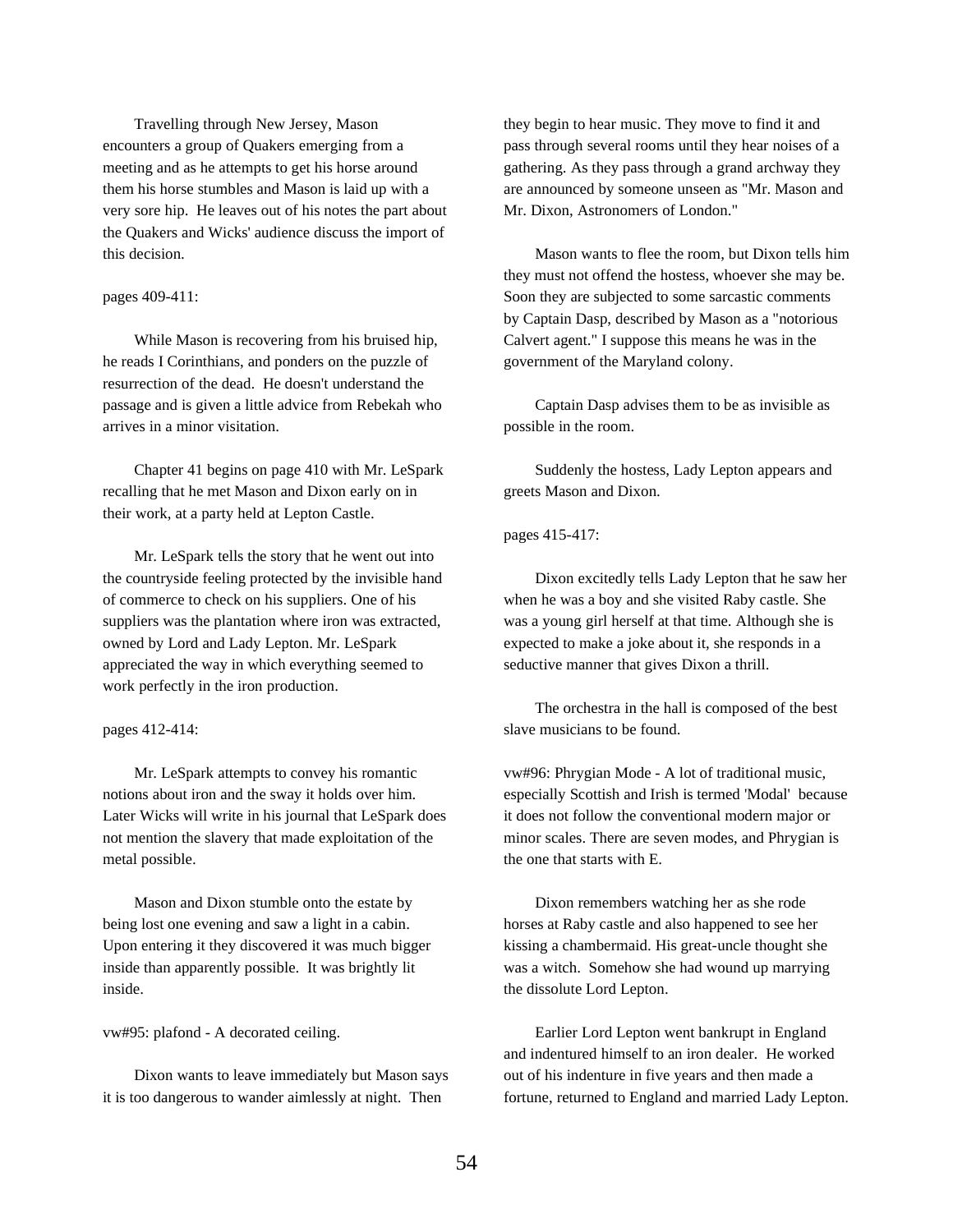vw#97: Chatelaine - The mistress of a castle.

Lord Lepton wanders over to Mason and Dixon and is in the midst of a conversation that he expects them to pick up on though they have no idea what he is talking about.

### pages 418-420:

Dixon attempts to bring the conversation with Lord Lepton around to something he knows about, so he brings up the surveyor's chain.

Lady Lepton advises Dixon that he will be seeing coal in the course of making the west line. It is very valuable. She is disappointed with her life in the iron plantation. Rumor has it that she married Lord Lepton because he was a member of the famous Hellfire club and therefore thought he would be a good sexual partner, but he proved to be very average.

A woman slave comes by to offer Dixon a glass of punch that she promises is very potent. Lepton sees Dixon observing her, and says he acquired her in Canada at a convent called Widows of Christ where the novices descend "into ever more exact forms of carnal mortality."

Mason is convinced that Lord Lepton is a French spy.

The dinner gong rings and the guests all move to another wing of the castle to eat. The dining room is a hemisphere of glass created from a bubble blown to the size of a barn by a jesuit air pump and then sawn in half. The Leptons won't say where the other half of the bubble went to.

## pages 421-423:

The dining room also contains gaming tables of every description, including an E-O wheel which the Hyperarts Mason and Dixon Alpha describes as:

"Even Odds; a roulette (French: small wheel) wheel, a gambling game based on opposing pairs, e.g. black/white, even/odd, in which players bet on which red or black numbered compartment of a revolving wheel a small ball (spun in the opposite direction) will come to rest within. Bets are placed on a table marked to correspond with the compartments of the wheel."

Chapter 42 begins on page 422 with Wicks sermonizing on why gambling is considered a sin: it challenges the Will of God. Wicks also says that war could be considered a gambling event with entire fortunes on the line.

Returning to Mason and Dixon, we find them complaining about the fact that there was much cheating going on at the gaming tables. They lost twenty pounds gambling.

Dixon suggests that they should take something worth twenty pounds from the castle. He looks around and first chooses an etching, but then decides it is too pornographic to sell. Mason jokingly suggests the bathtub in their room, but Dixon is excited by the idea of taking the tub.

Mason protests that the tub must weigh a half a ton, but Dixon says that Emerson taught him secrets of leverage and suddenly he has the tub standing on end.

### pages 424-426:

Mason is amazed by Dixon's ability to move the cast iron bathtub. He and Dixon exchange jokes. Mason asks Dixon if magnetism is part of his magic but Dixon doesn't answer.

Dixon glides the tub over to the door and then asks Mason to hold it while Dixon checks to see if anyone is on the stairs. Mason is skeptical as to his ability to keep the tub upright, but Dixon promises he will be right back.

Soon he smells Dixon's pipe tobacco and then he hears what he thinks is Lady Lepton. He hears music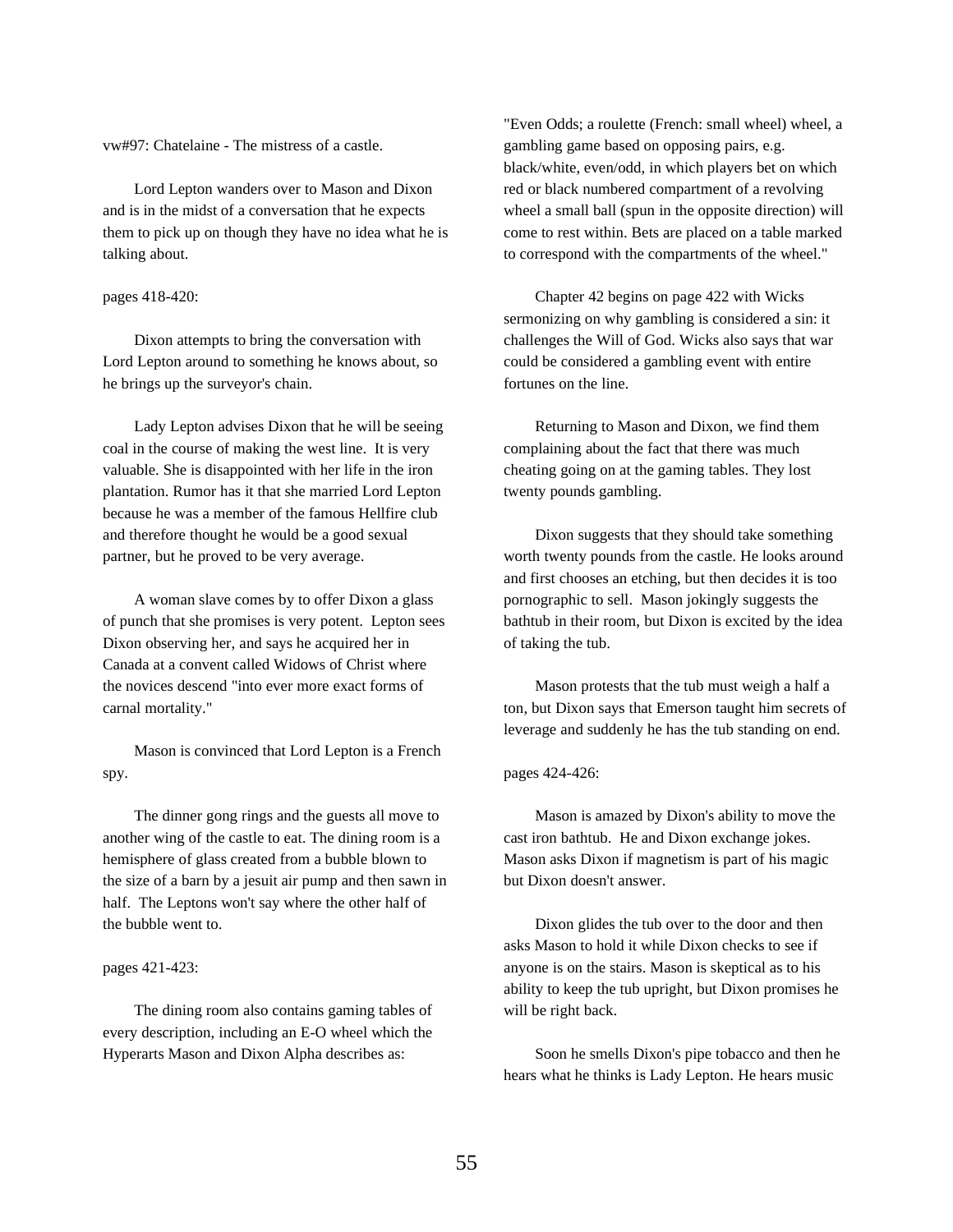coming from a musical bodice that plays when it is ripped.

Mason hears someone tapping on the tub and a man appears with a compass saying that the tub is gigantic magnet. He introduces himself as Professor Voam, who is hiding from authorities due to an electrocution incident in Philadelphia. Voam appeared a hundred pages back as the "camp naturalist" that Dixon consulted about Emerson's watch. That incident must have been a "flash forward."

Voam suggests they go for coffee, but Mason says he cannot leave the tub. When Mason mentions Dixon's name, Voam appears to be meeting them for the first time.

Voam examines the tub and figures how to gently set it down. He decides it would be a good place to keep his electric eel, named Felipe. Mason is very grateful to get out from under the tub and offers the professor refuge as a member of his surveying party.

#### pages 427-429:

Voam thanks Mason for the offer to join his crew, but Voam is concerned that he may not be welcome due to his esoteric ideas. Mason disagrees. Voam ponders on having his electric eel travel westward and calls it "Rural Electrification." He then invites Mason to come meet his electric eel.

#### vw#98: Coprophagous - Feeding on excrement.

As they walk out of the room, they are joined by Dixon who emerges from a false wall panel carrying the tub. They leave the castle and head toward the gardens where Felipe the eel is being kept.

Suddenly Mason is confronted by a female slave, the one Dixon thought he recognized a few pages back. She is clearly Austra from the Vroom household in South Africa. She gives a brief history of how she came to Lepton Castle. She disappears behind a wall. Mason, Dixon and Voam attempt unsuccessfully to find her. Instead they find a dutch rifle with the

inverted five pointed star on the handle, hanging above a fireplace.

LeSpark breaks into the story to say that he was in the room sleeping when he awoke to hear Mason and Dixon debating the origin of the rifle. LeSpark examines the rifle and tells them that it was made in America and the star may have been added to the handle after it was made.

LeSpark asks them how far they were thinking of taking the bathtub.

## pages 430-432:

Dixon says that they would not have taken the tub if they had seen the rifle first. They are tempted still to leave the tub and take the rifle, but they are afraid that it is cursed. LeSpark suggests he could turn a blind eye to the tub but not the rifle. They thank LeSpark for his kindness and as they seem to linger, LeSpark speeds them on by suggesting he could change his mind and tell Lord Lepton that they are taking the tub.

They leave and LeSpark goes back to sleep on the couch. They go to the Arabian Gardens and collect the electric eel. They load the tub into a wagon, put the eel in the tub and are off. As they ride away they wonder if the slave they saw was really Austra.

Professor Voam tells them about Felipe, his electric eel, that he insists on calling a "torpedo" although that strictly refers to other kind of aquatic creatures. When he was sold to the professor, the eel was five feet two inches, and is still growing.

Voam insists that the torpedo likes the repetitious displays of it's electricity. He picks up his banjo and sings a song praising the torpedo.

#### pages 433-435:

Mason and Dixon witness a display of the electric eel's powers. A large crowd gathers as Voam attaches wires to the head and tail of the torpedo. He brings the wires closer and closer together until a white spark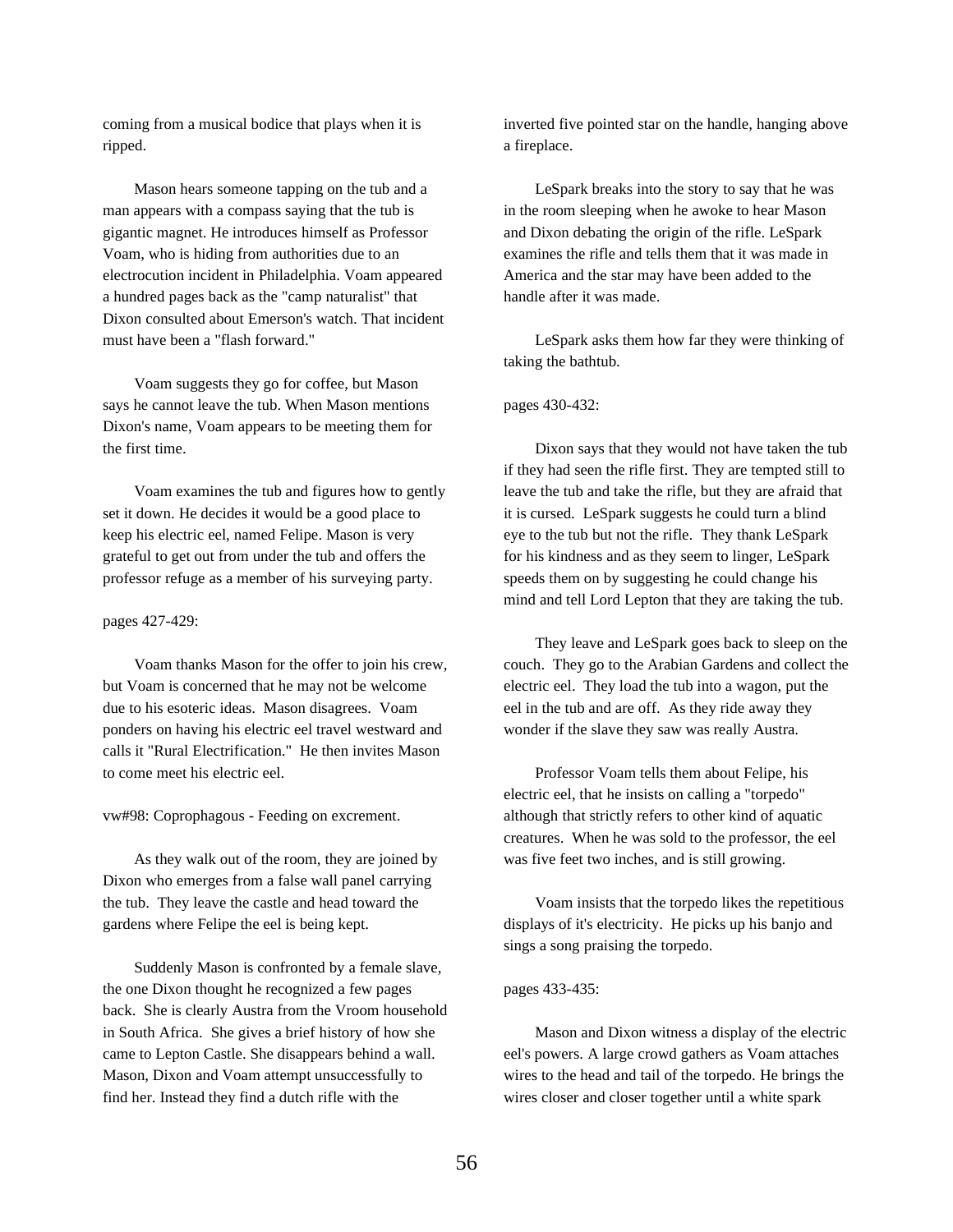leaps between them. He uses the spark to light his cigar. Everyone looks away from the bright light of the spark but Mason, who claims he saw something in the spark. Dixon wouldn't let him say what he saw, but later in his journal, Mason says he saw the aperture to another dimension that seemed to invite him to enter.

Mason wonders in the journal if he should tell Dixon about his vision, or if perhaps he should discuss it with Wicks whom he describes a s a "cherubic pest."

vw#99: Diurnal - Relating to or occurring in a 24-hour period; daily.

They feed the eel anything on hand from locally caught fish to salted beef. Wicks wonders if the fish awaits human flesh.

In a flash forward, Voam builds a larger tank for the fish and puts the tank on the line every day. The fish moves around in the tank until his head is facing north, and he soon becomes the camp compass. The crew members hope that the eel will point toward an iron lode at some point. They dream about opening an iron mine and growing rich.

Squire Haligast has joined the party and makes pronouncements about the importance of iron. I must admit I don't quite understand what Haligast is supposed to represent in the novel. Clearly Pynchon means to indicate something in Haligast's cryptic pronouncements, but what?

Moses Barnes, overseer of the axmen, tells the crew to stop bothering Haligast, but he tells Barnes there is no harm. Here Chapter 42 comes to a close.

pages 436-438:

Chapter 43 begins on page 436. It is now the end of February and Mason and Dixon relocate to Newark, preparing to begin work. They find a pile of letters waiting for them. Among them are more offers to work in America from the Royal Society. Also a letter telling them that Maskelyne was selected as Royal Astronomer. Mason says that at the moment

Maskelyne was named, he was laid up with his bruised hip in New Jersey.

Mason and Dixon discuss what Maskelyne must have done to get the job.

vw#100: Sizar - the Hyperarts Mason and Dixon Alpha spell this word "sizer" and define it thusly - In Cambridge University and at Trinity College, Dublin, a "sizer" is an undergraduate receiving an allowance from the college to enable him or her to study and, formerly, required to perform certain menial duties.

Mason now thinks he was put out of the way in America so that Maskelyne could be offered the job without controversy.

Dixon tries to calm Mason down by suggesting that Maskelyne might want Mason as his successor.

pages 439-441:

Dixon suggests that Mason ought to subtly emphasize Maskelyne's unworthiness at every opportunity. Mason suggests that Dixon is thinking like a Jesuit, but Dixon says he is only a simple. man.

Chapter 44 begins on page 440 with a long quote from Wicks' Day-Book. He explains a little about his idea that it is possible for humans to fly though the air by following the ley lines in England, and then muses about the line that Mason and Dixon are creating across America.

It is now March and Mason and Dixon are taking many astronomical observations to determine the exact angle to proceed westward. They hoe to set out in April.

The farmer Harland has been hired as an instrument carrier. Mrs. Harland suggests there is much danger in the area west of the York river. Mason and Dixon speculate on how much Mrs. Harland resented her husband joining the crew.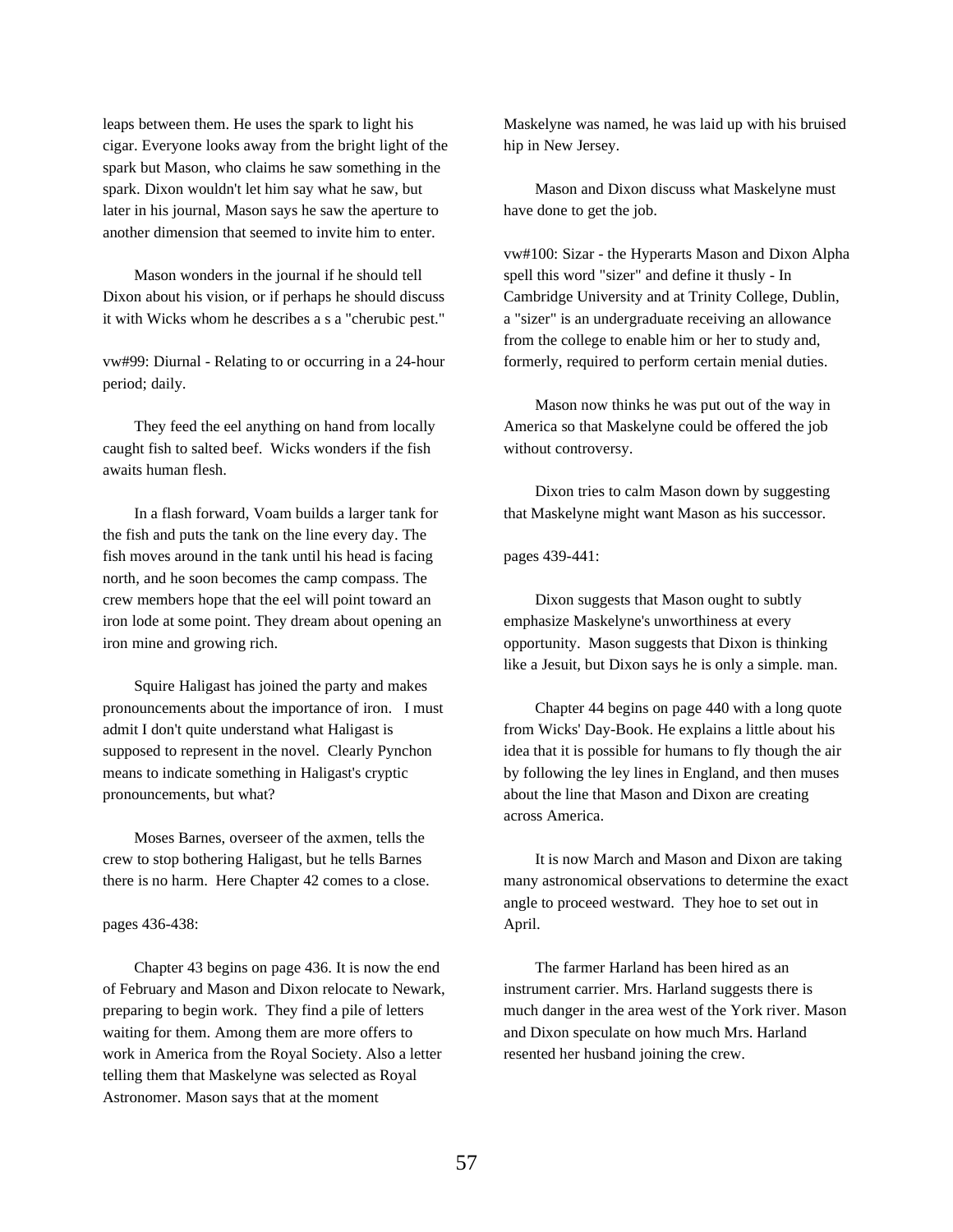Another crew member runs up to tell Mason and Dixon that there is a stranger "over by the monument" acting strangely. The "monument" is the quartz stone planted in the field to mark the starting point of the west line. The stranger is prostrating himself before the stone.

#### pages 442-444:

The rose quartz marker laid down by Mason and Dixon has taken on mythic qualities. The man prostrating himself before the marker is Jonas Everybeet.

vw#101: Scryer - One who sees or predicts the future by means of a crystal ball.

Everybeet seeks "ghosts" in crystals such as quartz. He joins the crew.

vw#102: Oolite - A small round calcareous grain found, for example, in limestones.

vw#103: Crimp - A person who tricks or coerces others into service as sailors or soldiers.

Mason and Dixon talk to O'Rooty, who offers to staff the crew with Scandinavian axmen. He talks about steel that never needs sharpening and never rusts, which seems ridiculous to both Mason and Dixon.

Someone Dixon knew in England came to try to sell them some land. Mason and Dixon manage to escape their conversation with him.

The work on the west line finally begins on April 5th, a Friday.

vw#104: Enfilade - Gunfire directed along the length of a target, such as a column of troops.

They had to wait until the 5th due to recent heavy snow followed by cloudy skies. After several clear nights, they decided to seize on Friday to start. The chain men Darby and Cope debate who is to be in

front and who behind. Mason and Dixon work out that if there is a disparity, the astronomical readings will take precedence over the compass.

### pages 445-447:

The line finally moves from the point marked west at the top of page 445 as Cope moves his chain to Darby's former spot.

vw#105: kine - an archaic plural of cow.

The crew grumble at the necessity of pulling the instruments in their carts while they have to walk. The crew sing dirty marching songs until Overseer Barnes tells them to stop because there are gentlemen present. Barnes is a huge man who really likes to eat.

In less than a week they are required to move the chains right through a a house owned by a Mr. Rhys Price. The line is about a mile and a half long at that point, just past Little Christina Creek. Mr. Price is in town and Mrs. Price asks Mason and Dixon to lay down a marker in the house to show exactly where the line runs. They do this as Mr. Price returns. Mrs. Price tells him that they were married in Pennsylvania, so whenever she is in the Maryland side of the house she is not under his authority. She asks Mason and Dixon for confirmation but they both refer her to Wicks, because Mr. Price is carrying a rifle. Wicks tells them to consult an attorney.

Someone named Alex McClean tells Rhys that he will be hit with double taxes and other hassles, and that he would do well to put the house on rollers and move it into one state or the other. Rhys says it is downhill toward Maryland so they will move it in that direction. His wife says they will not be married in that case and Rhys is still in favor of the move. Thus ends chapter 44.

## pages 448-450:

Chapter 45 begins on page 448. Armand's duck has become the topic of conversation everywhere the line travels. The duck has become a superhero. Mason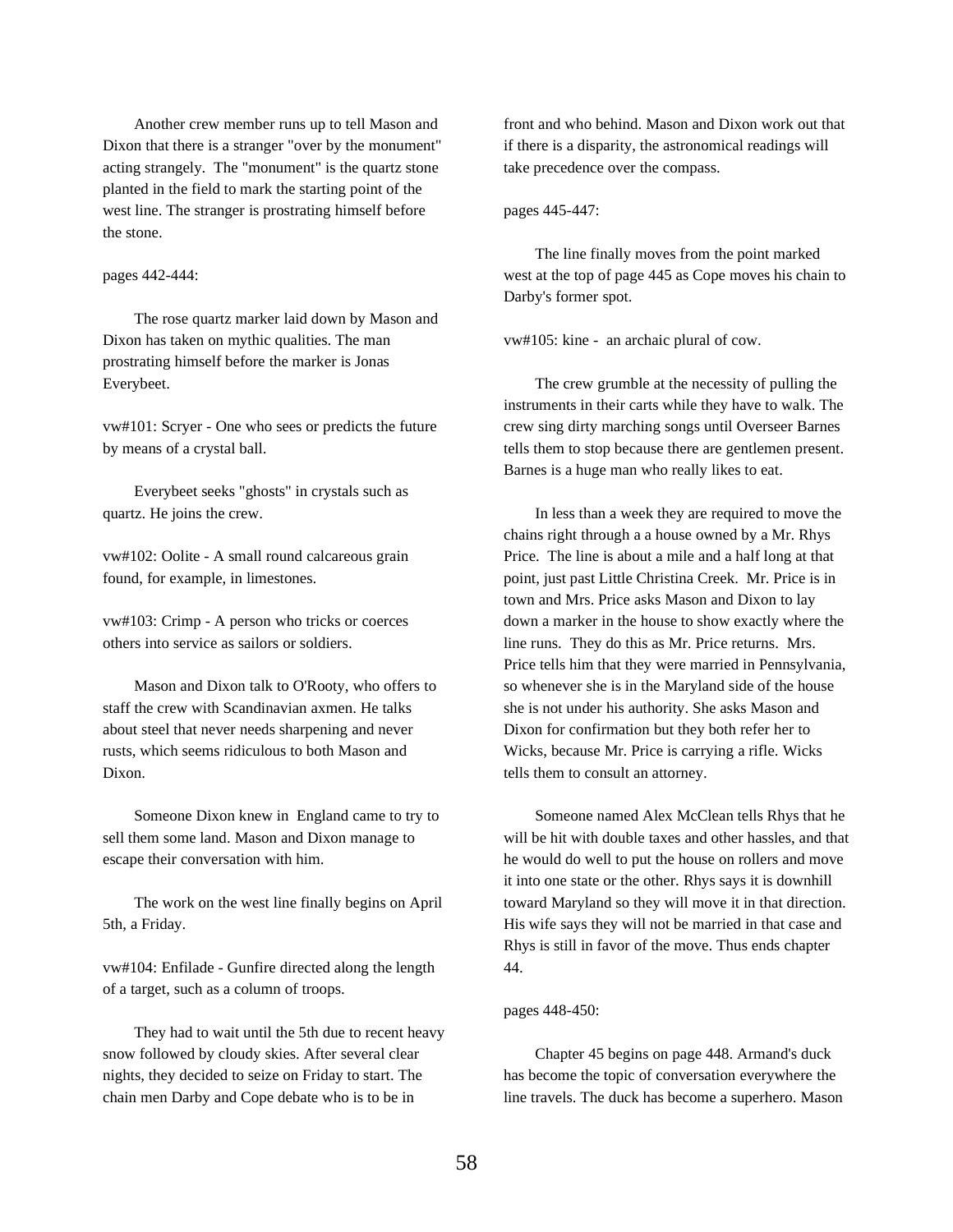and Dixon despair at the need of the people to believe in the possibility of artificial life. The duck takes offense to this conversation and takes Mason's hat.

Mason recalls that Vaucanson took some interest in the transit of Venus and speculates that maybe he thinks that his disappeared duck became a planet. Both Dixon and Armand think Mason is crazy to think this. Armand runs back to the kitchen to get away from Mason.

## pages 451-453:

Several of the Axmen ask Wicks about angels, thinking the Duck is a sort of angel, and Wicks suggests that the heavenly angels do things like drink and smoke, but on a grand scale, and he goes on to suggest that anything done on a grand scale, even crime, is revered by men.

Chapter 46 begins on page 46 , talking about the balance drawn between drinking and working. Mason and Dixon have to take measurements about every twelve miles. They reach the first twelve mile point on a Saturday just after crossing a road that runs from Octarara to Christiana Bridge.

A half dozen drunks, coming from nearby taverns fall asleep in the Mason and Dixon crew campgrounds. Mason and Dixon debate the dangers of allowing this. The crew is now composed of 30 people.

On Monday morning they assemble and listen to the plans for the day. Then Wicks gives a prayer. Then overseer Barnes listens to special requests until the breakfast alarm is heard.

### pages 454-456:

Overseer Barnes dispenses advice and takes action to resolve disputes, in one case giving an axman extra duty for repeating the same joke over too many times.

Stig, a swedish axman who speaks no english, is having trouble with a prostitute, Mrs. Eggslap, who keeps raising her prices. Overseer Barnes tells him to talk to Nathaniel McClean, who has a reputation of being a kind of protector of the women, even though Nathaniel is just a college kid working a summer job. Nate talks to Mrs. Eggslap and gets her to lower her prices with Stig. Anville Azote wrote the Pynchon list to say that "'EGGSLAP' is the mnemonic we learned in Quiz Bowl team for the seven deadly sins: envy, greed, gluttony, sloth, lust, anger and pride."

### pages 457-459:

Nathaniel McClean is pestered by Spit, who is trying to set up a "Pass-Bank" which I suppose is a place for the crew to keep their money. Nathe wants no part of the enterprise. A short flashback shows how Nathe's father Archibald, another member of the crew convinced Mason and Dixon to give the boy a summer job, to get him out of his imaginary world of books. Dixon makes the provocative comment that "Books aren't going to hurt him...Once he's found out about them, 'tis too late in any case." I wonder what that's supposed to imply about books.

In camp Nathe is usually too tired to read, but occasionally dips into The Ghastly Fop. He writes to a friend about the temptations he is faced with in camp.

### pages 460-462:

Chapter 47 begins on page 460. It's Monday and two of the crew, Robert Farlow and Thomas Hickman return to Bryant's farm to get the sector that will be used in making the next reading at the twelve mile point. They arrive at the next twelve mile point on Sunday May 12th. It is near the banks of the Susquehanna river. There are many taverns about and they take their time projecting the line across the river. They do not begin moving the chains again until May 29th.

On the last Saturday besides the banks of the Susquehanna, a tremendous thunderstorm occurred,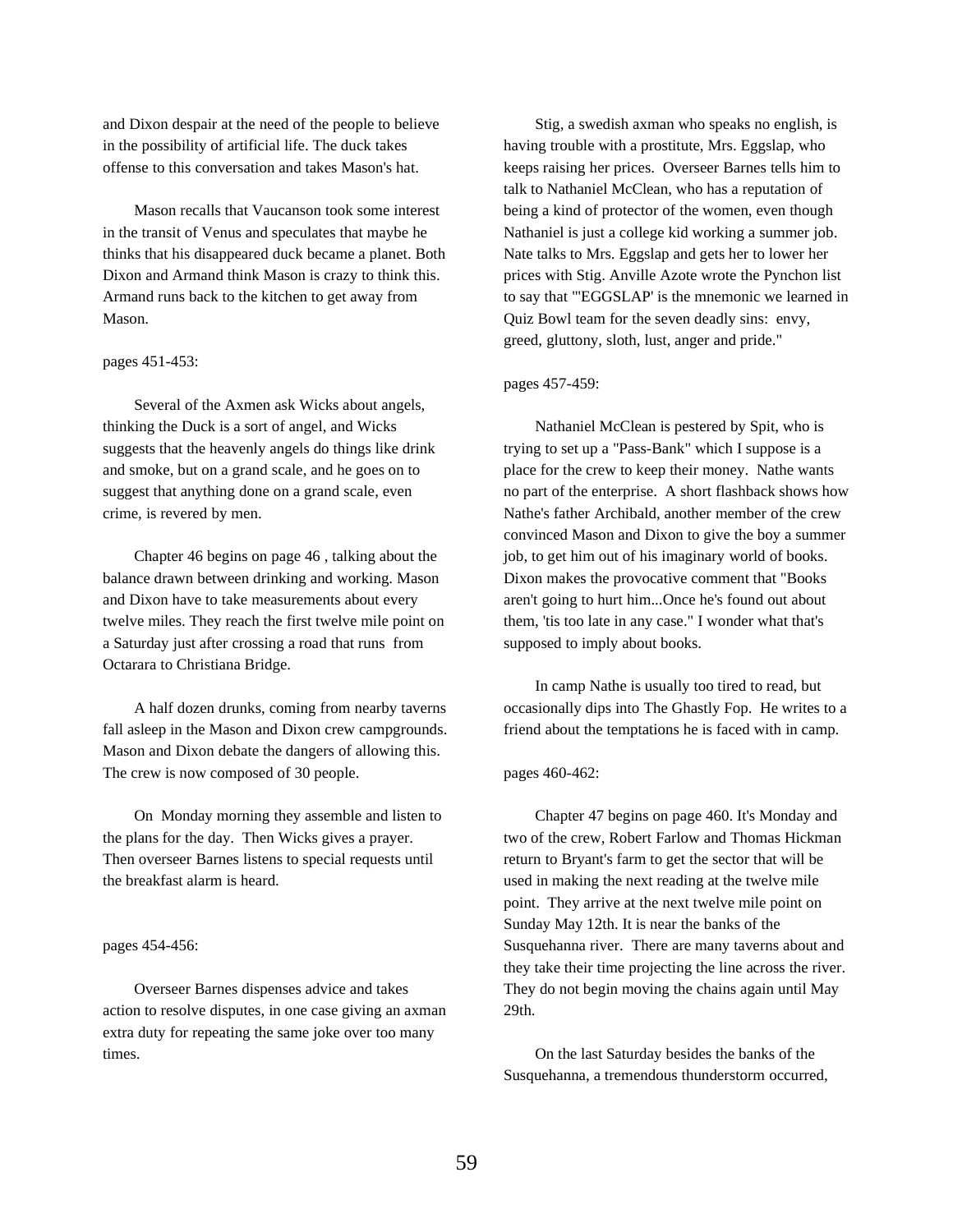and Mason was moved to write in his journal about the long straight streaks of lightning he observed.

pages 463-465:

Mason and Dixon are both frightened by the lightning during a thunderstorm. Mason goes to seek shelter under a wagon. Dixon stays in his tent.

They have new orders to immediately return to the tangent point and draw a five mile line north and south to define the northeast corner of Maryland.

The remainder of the chapter is taken up with the younger crew members' fascination with milkmaids. There are excerpts from the journals of Murray and Nathe, and songs sung by the milkmaid extolling the virtues of dairy products.

pages 466-468:

Chapter 48 begins on page 466. On May 29th, following their later directives, they travel back east, taking measurements as they go,. They find it more difficult to work toward the east than toward the west.

Dixon enjoys the rustic coffee prepared at the camp, but Mason hates it, and switches over to tea. Dixon cannot understand how Mason can drink tea. They argue at length on the topic.

They arrive back at the tangent point and for three weeks try to sort out exactly how to go about drawing the five mile north south line. Archibald McClean and John Harland both advise Mason and Dixon that the going will not be easy. Mason reminds them that their loyalties remain with Penn, because Virginia is not paying any of the cost of the surveying. Their new measurements produce a second boundary a tiny bit longer than the first and a bit curved. In a parenthetical remark Pynchon says that the curved boundary will later become the legal boundary of Virginia, carving a tiny slice from Maryland.

pages 469-471:

Dixon worries about being out at night among the wild creatures of America. Mason says that they are more afraid of Dixon and he shouldn't be concerned.

They debate who was more disturbed during their forced layover in the inn during the snowstorm last winter.

Finally, on June 6th, they complete their work on the north south boundary. Pynchon advises the reader to stand on the created intersection and experience the feeling of ambiguity.

vw#106 Dumbledores - bumblebees; also cockchafers (large European beetles).

In the Pennsylvaniad, Tox likens the arc of the border to a bee in flight.

Near the intersection is a hill that is apparently full of iron ore, but has not been mined due to the question of which state it is a part of.

As soon as their work was completed, Mason and Dixon head back to Susquehanna to resume work on the west line, to go "as far as the Country is inhabited." They understand this to be the crest of the Allegheny mountains.

The chain men, Darby and Cope arrive ahead of them and pretend to be Mason and Dixon, although they switch off who is playing Mason or Dixon. Mason and Dixon arrive and discover what's going on. They immediately figure out the pretenders are Darby and Cope. Dixon forgives them because he feels they are humiliated by not being allowed to touch any instruments but the chains.

#### pages 472-474:

Mason wonders if they should allow Darby and Cope to use other instruments besides the chains but Dixon says no. Mason makes fun of Dixon's attachment to his tools.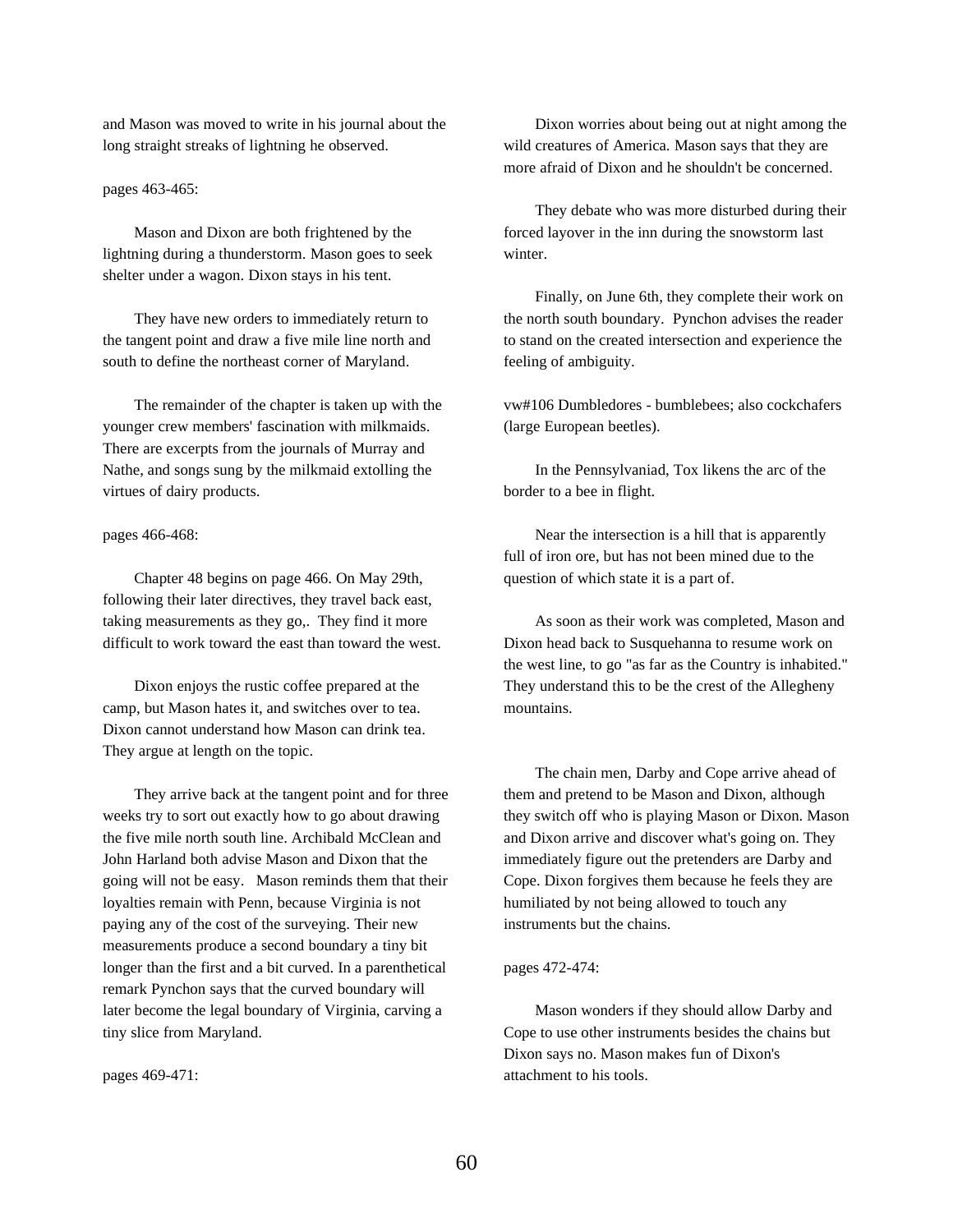Darby and Cope show up and talk business with Mason and Dixon.

vw#107: Stichomythia - An ancient Greek arrangement of dialogue in drama, poetry, and disputation in which single lines of verse or parts of lines are spoken by alternate speakers.

Darby and Cope confess to masquerading as Mason and Dixon.

A group of newly hired axmen come looking for the "chinamen." Dixon explains that Overseer Barnes was having a joke with them, and that Darby and Cope were "chainmen," not "chinamen." But Squire Haligast predicts that a Chinaman will arrive soon.

Finally they are ready to begin moving west again on June 22nd, another Saturday. Just before they cross the river, a fast rider comes with a package containing the newly published book by Fr. Boscovich, entitled "De Solis et Lunae Defectibus" which translates to On Eclipses of the Sun and the Moon. It was sent by Maskelyne who directs their attention to the part which indicates the effect of mountains on the workings of plumb lines.

### pages 475-477:

Mason and Dixon discuss the book that Maskelyne sent them, despairing over the way the terrain can affect their instrument readings. Mason hopes that the Western side of the Allegheny mountains will be less upsetting than the windward side of St Helena.

Chapter 49 begins on page 476. The area to the west of the Susquehanna river is inhabited and peaceful. They have to make a small correction to their direction, moving northward one RPH (red pubic hair, defined back on page 296).

There is so much iron in the soil in this area that it is thought that running a magnet over a tilled field, the vegetables would leap out of the ground and stick to the magnet.

The line moves west without difficulty, and summer arrives, bringing millions of fireflies, which Dixon would like to harness and light the campsite with.

Many people follow the crew as they move west, including the crystal reader and a musical group named the Vasquez Brothers Marimba Quartet. They play back up music for the performances of the electric eel. They play a song that is considered the "anthem" of the expedition, entitled "Pepinazos" The song is in Spanish in the book, and the Hyperarts Mason and Dixon Alpha translates it as follows: "Blows, never/Hugs, if you/Loved me, (here Hyperarts leaves out the words Si De Veras which I believe means 'if it is true')/ Listen to me/ Leave, the blows!"

### pages 478-480:

Mason and Dixon work through the summer, crossing rivers, creeks and roads. The old paranoia sets in again and Dixon is convinced that they shouldn't have take the job, but he assures Mason he will finish it.

Mason takes the paranoia and intensifies it. He thinks that perhaps Maskelyne is a French spy, using their observations and calculations to feed into a decoder and extract a secret message from ancient times.

Dixon says he prefers his conspiracies to be motivated by trade.

They end their discussion with magnificent punning of the words sari and sarong.

Armand is upset because Luise has returned to her husband's farm. The line is moving in the direction of the farm. Peter Redzinger has returned to the farm and has been working it since winter ended. When Peter sees Luise, he harbors no jealous suspicions. He is saddened because he feels that Jesus has left him. He said when he left, Peter could see the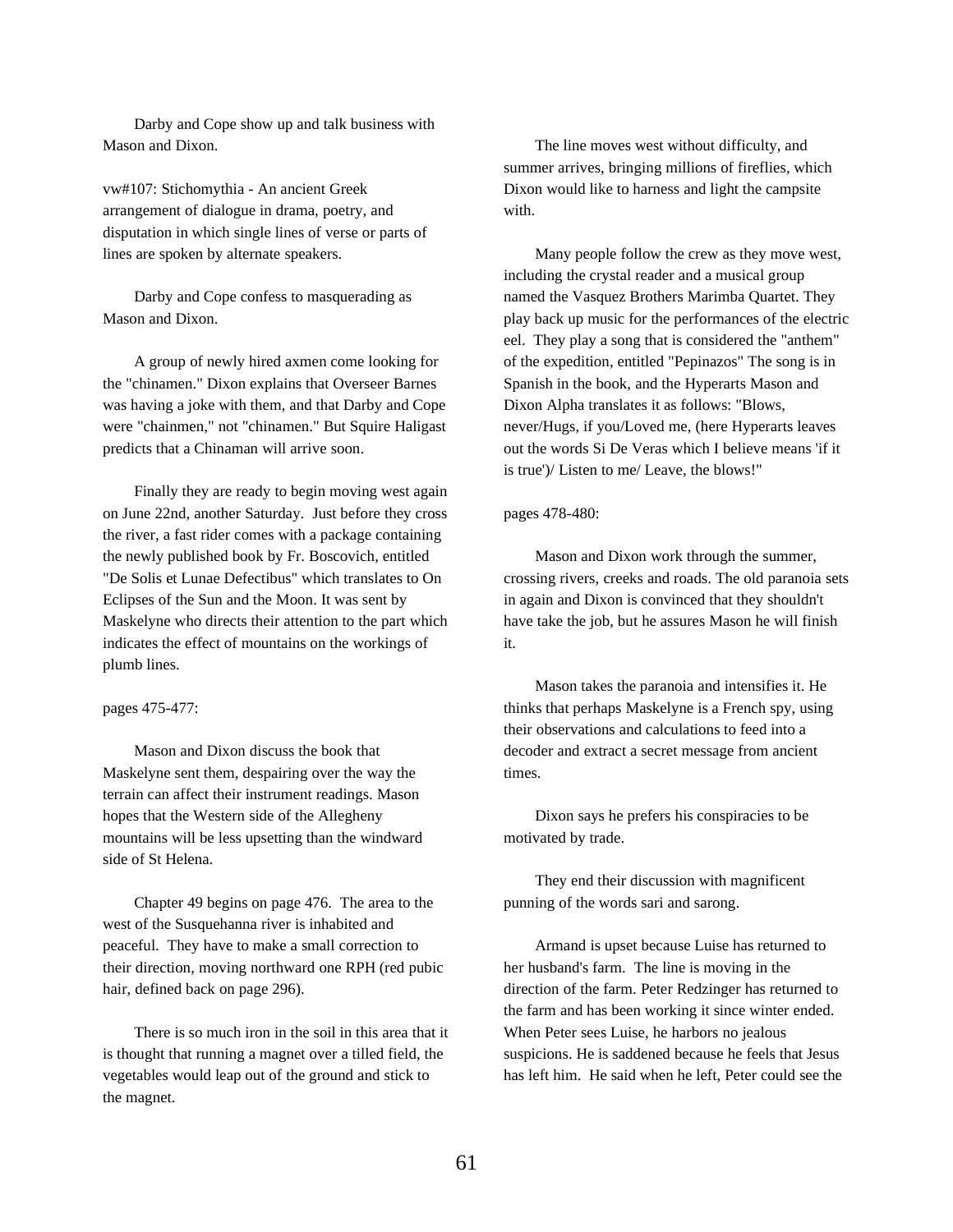back of his robe for the first time and there was a message on it in German, a message he couldn't read.

Luise is torn between Armand and Peter.

# pages 481-483:

Luise attempts to tell Peter about Armand but he is too full of religious thought to listen. Luise tells an unidentified woman she is talking to about Peter's ability to make Golems, or Jewish automatons, that perform useful household tasks such as peeling and coring apples.

There is a lengthy passage from Wicks' spiritual day-book in which he talks about the varieties of religious people in Pennsylvania and how they live alongside the profane.

Back in the family room of the LeSpark house, Depugh relates a sermon he heard in a church that was attended by German mystics. It seemed like all mathematics to him.

Ethelmer and Wicks try to make sense of the sermon as told by Depugh. They speculate on mapping heaven and hell and assume that via this construction Mason and Dixon must have been in hell, but Tenebrae interjects to say that they could just as easily be in heaven, and rejects the men's need for symmetry. Here chapter 49 draws to a close.

pages 484-486:

Chapter 50 begins on page 484.

As the line moves westward, they cross many roads running north and south. Mason and Dixon agree that when they come to a north-south road, they will each take a direction and travel several miles and the one who does not find a tavern will return and go in the other direction until they meet up at a tavern.

Once they each wound up in separate taverns, waiting in vain for the other to arrive. Other times they find terrible inns or no inns at all. Finally they come to

what appears to be the edge of civilization, the mountain forrest, and on that day the sun shone with a special brilliance.

On one of their north-south forays, Dixon comes across an inn run by a kabbalistic sect called Rabbi of Prague, which greets him with the star trek salute and tall him "Live long and prosper." They tell him of a gigantic golem built by an Indian tribe that was thought to be one of the lost tribes of Israel. They have released the golem to live in the forrest. Dixon is skeptical.

One person tells Dixon that the only words the golem knows are "Eyeh asher eyeh" which a man resembling Popeye translates to "I am that which I am." Dixon recalls that these were the words God said to Moses.

They tell Dixon that Christ as a child made golems.

Dixon asks if the idea of invisibility was that as long as the golem kept moving it was invisible, and this generated much heated response.

pages 487-489:

The Rabbi of Prague cult followers tell Dixon that America is a secret text to be studied like the Kaballah. They take interest in the line that Mason and Dixon are creating, because the place that it ends will have mystical significance.

The cultists believe that the American revolution is propelled by capitalists and greedy people and it will not be good if they prevail.

But one of the inn drinkers states that Ben Franklin and his people stopped the Paxton boys outside Philadelphia. Others see Franklin as a charismatic leader who takes the place of a bishop among the nonbelievers.

They keep quoting lines of poetry and Dixon asks who is the author and they tell him it is Timothy Tox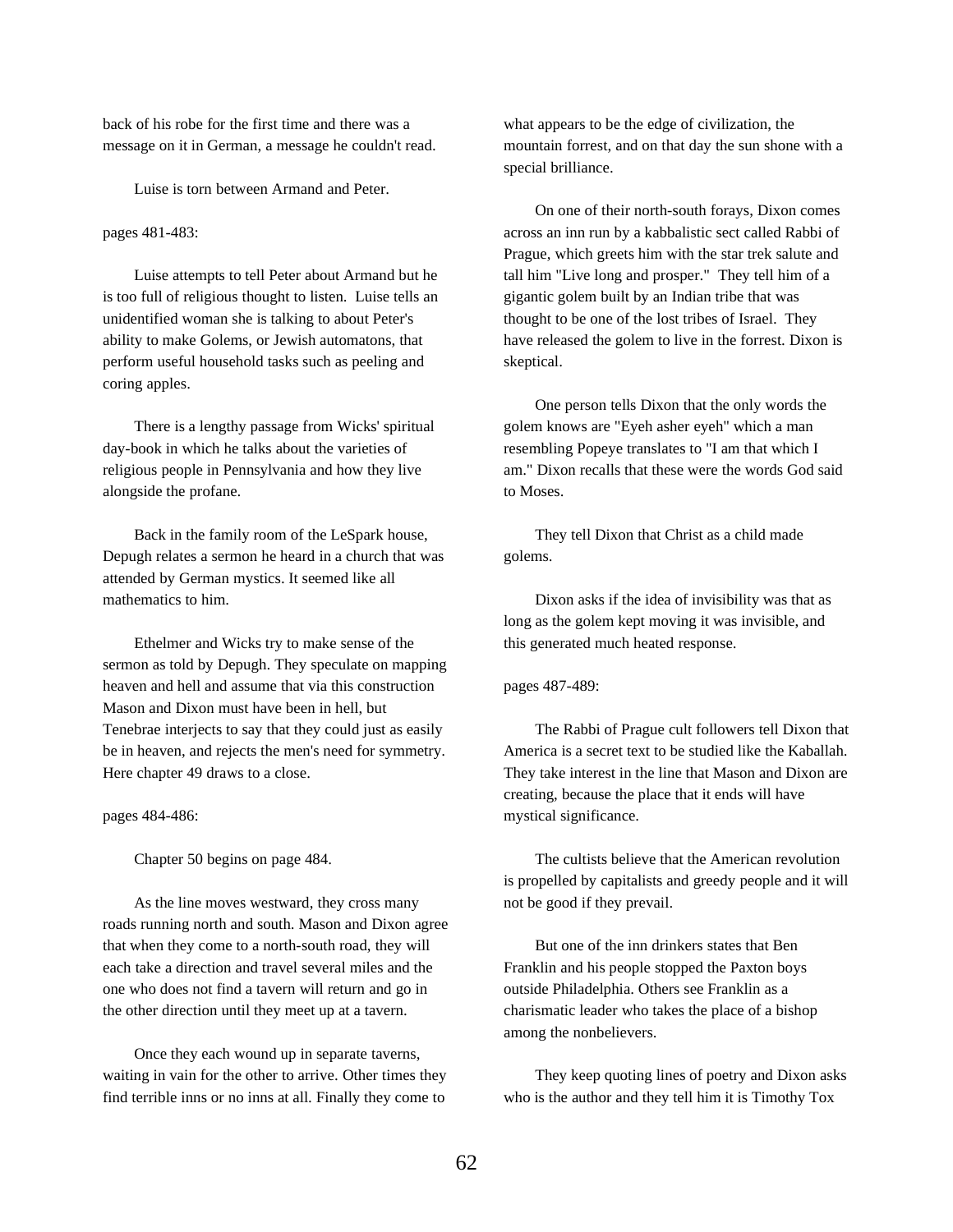and his Pennsylvaniad. It turns out that Tox is there in the tavern but he tells Dixon he is hiding out and travelling secretly because his writing is not appreciated by the British.

# pages 490-492:

A gigantic golem approaches the inn and Dixon asks Tox if he has summoned it with his poetry, but Tox says it comes in defense of liberty when it chooses. They can see only the huge feet of the golem through the windows of the inn.

Chapter 51 begins on page 491. Dixon starts wearing a coonskin cap and Mason thinks that it is Dixon's real hair. Dixon teases Mason, provoking panic from him before revealing he was only joking.

vw#108: Metonymy - A figure of speech in which one word or phrase is substituted for another with which it is closely associated, as in the use of Washington for the United States government or of the sword for military power.

Mason gets back at Dixon by pulling tricks on him when Dixon falls asleep at inappropriate times.

pages 493-495:

Mason says that Dixon has the ability to sleep with his eyes open. Dixon says that his father did it too. They wonder about what the eyes are seeing while the soul is elsewhere.

They hear rhythmic sounds from the forest and speculate as to their origin. Dixon thinks it's Indian drums that are talking about Mason and Dixon. Mason thinks that it is a dog barking. Dixon sees Nathe walking by their tent and asks his opinion. Nathe also thinks its a dog.

Other crew members come into their tent to discuss the sound. It becomes too crowded so they move to the mess tent where other crew members are already there discussing the sound. Many are afraid it is the "Black Dog" a supernatural kind of devil figure. Wicks suggests it's a mass hallucination. Mr. Farlow suggests it's Indians pretending to be the Black Dog and this panics everyone. Dixon offers to go out and take a look around.

### pages 496-498:

Dixon leaves the tent to check out the rhythmic barking. Mason drifts into a daydream of being elected dogcatcher of Philadelphia.

vw#109: Sensorium - The part of the brain that receives and coordinates all the stimuli conveyed to various sensory centers.

Dixon returns with a wild story that the noise is coming from a "Glowing Indian." Mason tells him that he goes too far, but Dixon enjoys his little joke.

At the 96 mile point in the line they encounter a settler named Stephel Shockey who tells them of a huge cavern that may be found about six miles south of the line. In the winter they hold church services in it. The next day is Sunday. Mason and Dixon go with Mr. Shockey and his children to visit the cavern. A quote from Mason's field book describes his impressions of the cavern.

Dixon thinks there is ancient writing on the walls, possibly ogham, which was an ancient british way of writing. Mr. Shockey says the Indians stay away from the cave due to bad spirits, but one of the sons says the writing may have come from Welsh Indians that have since moved west. They say that Captain Shelby knows more. Shelby was a real person. His son was the first governor of Kentucky.

vw#110: Monolgy - The habit of soliloquizing, or of monopolizing conversation.

Mason was greatly affected by the visit to the cavern, and can't stop talking about it. Dixon asks Mason to leave him alone.

pages 499-501: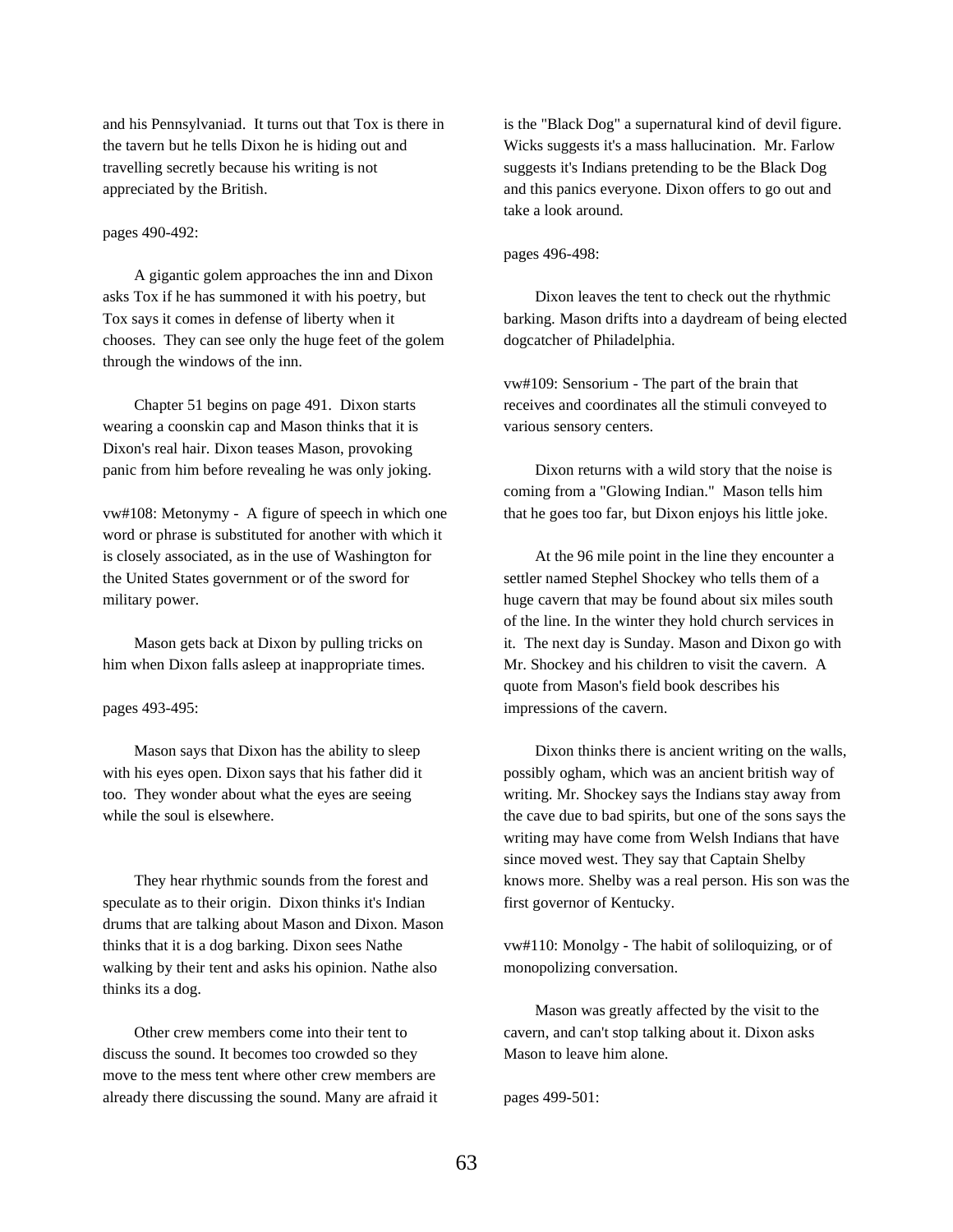Chapter 52 begins on page 499. Just before they wrap up for the year they cross Conococheague creek. The "dismal history" is upsetting to the crew, but no explanation is given as to what that history is. Perhaps it has to do with slaughter of Indians, but I couldn't find anything in a search on the web.

At 117 miles west of the starting point, Mason and Dixon enter the domain of Captain Evan Shelby. They pack up their instruments and leave them in his care. Then everyone heads east for the winter.

Dixon recalls Emerson's "backwards" overcoat as he walks into the wind. He recalls that Emerson stated that custom of buttoning coats in the front came from the days when the only people with coats had servants to help them put them on, and nobles wanted servants in front of them where they could be seen.

Mason recalls the feelings he had at the start of the Jacobite rebellion. They cross the area where Edward Braddock and his troops were killed in the French and Indian War. Mason and Dixon discuss the depths of hatred felt by men towards other men.

vw#111: bap - a small loaf or roll of soft bread.

Mason recall's his father's specialty was bap, baked in the bottom of the oven, sold whole or by the slice.

Dixon says the weavers rebelled when the government decreed that their wages had to be decreased by 50 percent.

#### pages 502-504:

Mason says that Rebekah's relatives were weavers and Dixon said he didn't know that.

Mason said he witnessed another protest, held by coal hauling boatmen. There were thousands in the streets.

Dixon said many of the protesting weavers that were caught were "transported," winding up in America. Dixon is surprised they haven't run into any of them yet.

Dixon recalls how his father told him to stay away from the rioting weavers.

Dixon admits to a fear of open spaces. He recalls how Emerson taught him to overcome it by having him study maps.

### pages 505-507:

Emerson teaches his students that altitude by flying releases them from the bounds of the horizon. Dixon worries that they will encounter ghosts and goblins while flying around. Emerson says they are easily ignored. Dixon is obsessed with one ghost he has seen, the Old Hell-Cat of Raby. She is the ghost of a woman who died in 1742 after a bitter struggle over who was going to inherit the castle.

Dixon sees her waiting for a coach, which finally arrives late. The driver complains of running into "traffic" which turns out to be Emerson flying around with his students. And that was the first time Dixon heard of Emerson: during the conversation of the ghosts. By the time he was 14, Dixon was one of those students flying about the countryside.

#### pages 508-510:

Before they left the mountains, Mason and Dixon did some sledding when early snowfalls enabled it. Someone piles up cushions at the bottom of the descent to assure that they will not get hurt.

When they arise from the sleds they detect the smell of cigar smoke, and are not happy that men are smoking near the instruments.

Mason and Dixon return to Harland's farm for the winter. There is a tavern nearby that its a favorite spot for Mason and Dixon. They exchange gifts, Mason giving Dixon a hat and Dixon giving Mason a sliver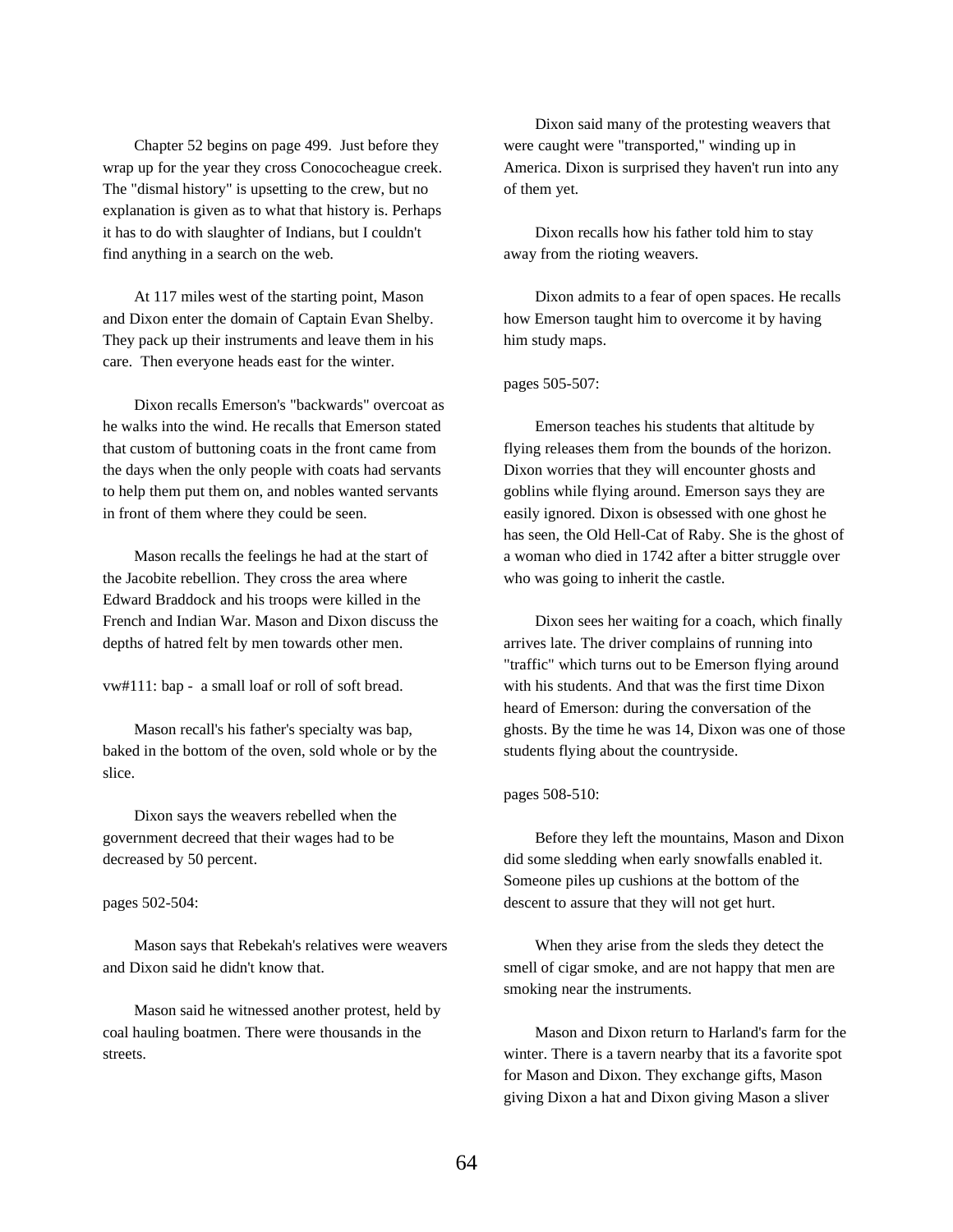wine jug. They give cigars to Mr Harland, linens to Mrs. Harland and sweets for their children.

Mrs. Harland thanks Mason and Dixon for "simmering down." What does she mean by that? Dixon says it was hard year, but Mason thinks it went by easily.

vw#112: Osnabrigs - (from the Hyperarts Mason and Dixon Alpha) A course unbleached linen or hempen cloth first made in Osnabruck, Germany. It was commonly used for trousers, sacking, and bagging. Osnabrigs were used at Williamsburg to strengthen wallpaper. They are to have been made in brown, blue, and white although other colors were probably available. In the colonial period (1767) Osnabrig was woven in Germany, Lancashire, and Scotland.

pages 511-513:

Chapter 53 begins on page 511 with a lengthy quotation from Wicks' book of undelivered sermons. It concerns the importance of doubt to faith.

Following the quote there begins a lengthy extract from the Ghastly Fop. There is no indication that we have left the narrative of the story of Mason and Dixon other than the fact that they are nowhere to be found over the next 25 pages.

The focus is upon a young woman in a family that settled in eastern Pennsylvania.

vw#113: vendue - A public sale; an auction.

She is alone in her house one afternoon. Men dressed in Indian clothes came and took her away into the forest. The further they went from her house, the more sure she was that they did not intend to kill her. When they got the the Susquehanna river, there were boats waiting for them. They were not Indian canoes, but "battoes" which as described on http://www.nysm.nysed.gov/albany/art/kalm.html appear to be large rowboats. She later learned that they were built from wood that grew only in Illinois.

They crossed the river in the boats and commenced walking again. She was not bound nor abused. She was only required to walk with them deep into Indian country. There are great flocks of birds in the sky, including many snowy owls. Early snow makes an appearance.

Finally they reach a vast body of water, which is clearly supposed to be Lake Erie. They board canoes and head toward the horizon.

pages 514-516:

The Indians keep the shore in view and paddle northward to a large river (the St Lawrence?). the unidentified settler woman has been with them for weeks and has done everything she has been directed to do.

They arrive in Quebec in the winter. She is delivered to a Jesuit College in the dead of night. At dawn she is served porridge and coffee that has been made from an automatic coffee maker set the night before using a french timing device. She is taken to see a Jesuit named Pere de la Tube. A spanish philosopher sits and observes. A Chinese man enters the room, hands the priest a paper and leaves. The priest advises her to keep her eyes lowered.

The method of Jesuit telegraphy is jokingly described.

pages 517-519:

A priest walks the unidentified woman past the workers, and she faints. Some Chinese men revive her. A Spanish priest requests that he take the unidentified woman to become one of the Widows of Christ.

She is given over to S. Blondell, a cynical British woman, who loves working for the Jesuits. The unidentified woman is examined by Sister Grincheuse and Sister Crosier, and the unidentified woman finally speaks to let them know she was not abused by the Indians.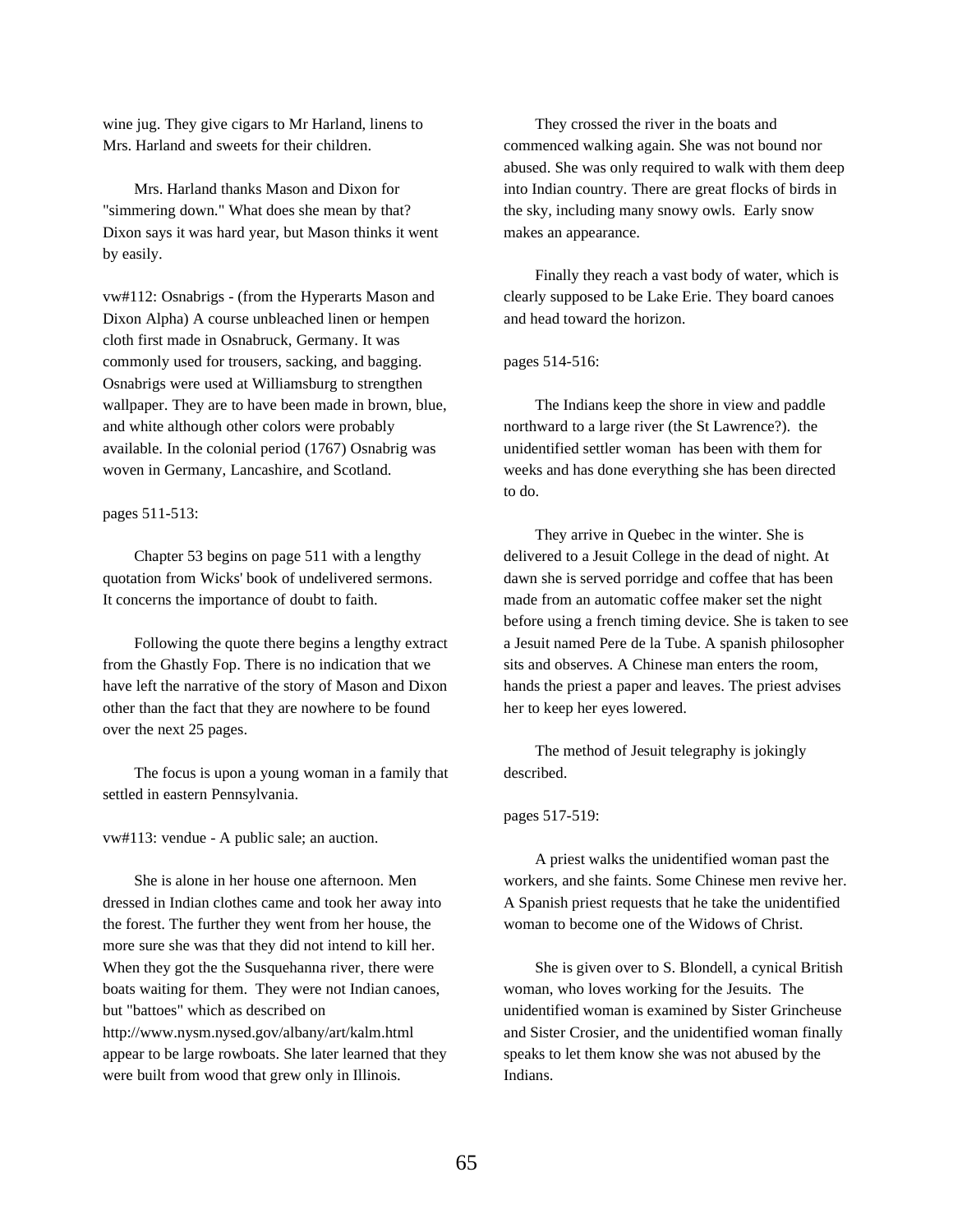The Hyperarts Mason and Dixon Alpha says that Grincheuse is french slang for ill-humored and crude.

pages 520-522:

The nuns tell the unnamed woman that she needs to be punished for talking about sexual desire. They tell her she will have to wear a chastity belt.

vw#114: Cilice - Jesuit chastity belt, a wire girdle with sharp metallic points to irritate the skin; from Latin (cilicia: course garment made from haircloth).

They tell her that she was lucky the Indians did not abuse her.

She feels she should protest the chastity belt, but does not.

She has all of her hair shaved off. They tell her she may be given a wig at some point. She notices that all the wig stands are human skulls.

A lecturer named The Wolf of Jesus gives a lecture that describes the function of walls in setting up lines of power. Since Europe has been determined to be unsafe for Jesuits, they have searched for other places to expand their power and are perplexed at their lack of success in America.

pages 523-525:

The Wolf of Jesus lectures that perhaps people want a return to a silent one-ness, and the students all react by saying that how can this be when Feng Shui is forbidden?

The lecturer replies that Feng Shui is forbidden because it works. It is too easy and therefore bears the mark of the devil.

Chapter 54 begins on page 525 continuing the story of the unnamed woman taken captive by the Indians and delivered into the college of the Jesuits. But now it is being told in first person. The novitiate is dressed in a corset and adorned with attractive

makeup. She is told she is supposed to charm "the chinaman." She is not told who he is. She is told she will have to learn the language and will be sent to China for a year or two.

### pages 526-528:

Sister Blondell talks about all the good food there is to eat in China. The other nuns threaten to report her base desires. The nuns bind the feet of the unnamed novitiate. It takes a long time.

We finally emerge from the narrative of the unnamed novitiate in the middle of page 526, as Tenebrae is flipping through a copy of the Ghastly Fop that she found in Ethelmer's room. He finds her looking at the book and tells her it is the latest in the series and she asks for a summary of the series to date. The Ghastly Fop is a ruined young man who searches the globe to find those with whom he owes money to or who owe money to him. There are at least a dozen volumes in the series.

Eventually the Fop is drawn to the Jesuits.

Ethelmer asks Tenebrae how far she got in the book, and she said she reached the part where the novitiate meets the Chinese boy and they plan to escape. Ethelmer says the next chapter is really good and offers to read it aloud to Tenebrae. She accepts the offer and they light a candle. He suggests that they sit on a carpet on the floor, but she sits down on the bed.

### pages 529-531:

Ethelmer agrees to read aloud the chapter from the episode of the Ghastly fop called the "Capitve's Tale" to Tenebrae. She warns him that she might fall asleep and he is not to take advantage of her.

So we return for another seven pages to the first person narrative of the unnamed woman settler who was taken from her home by Indians and delivered to a Jesuit college in Quebec.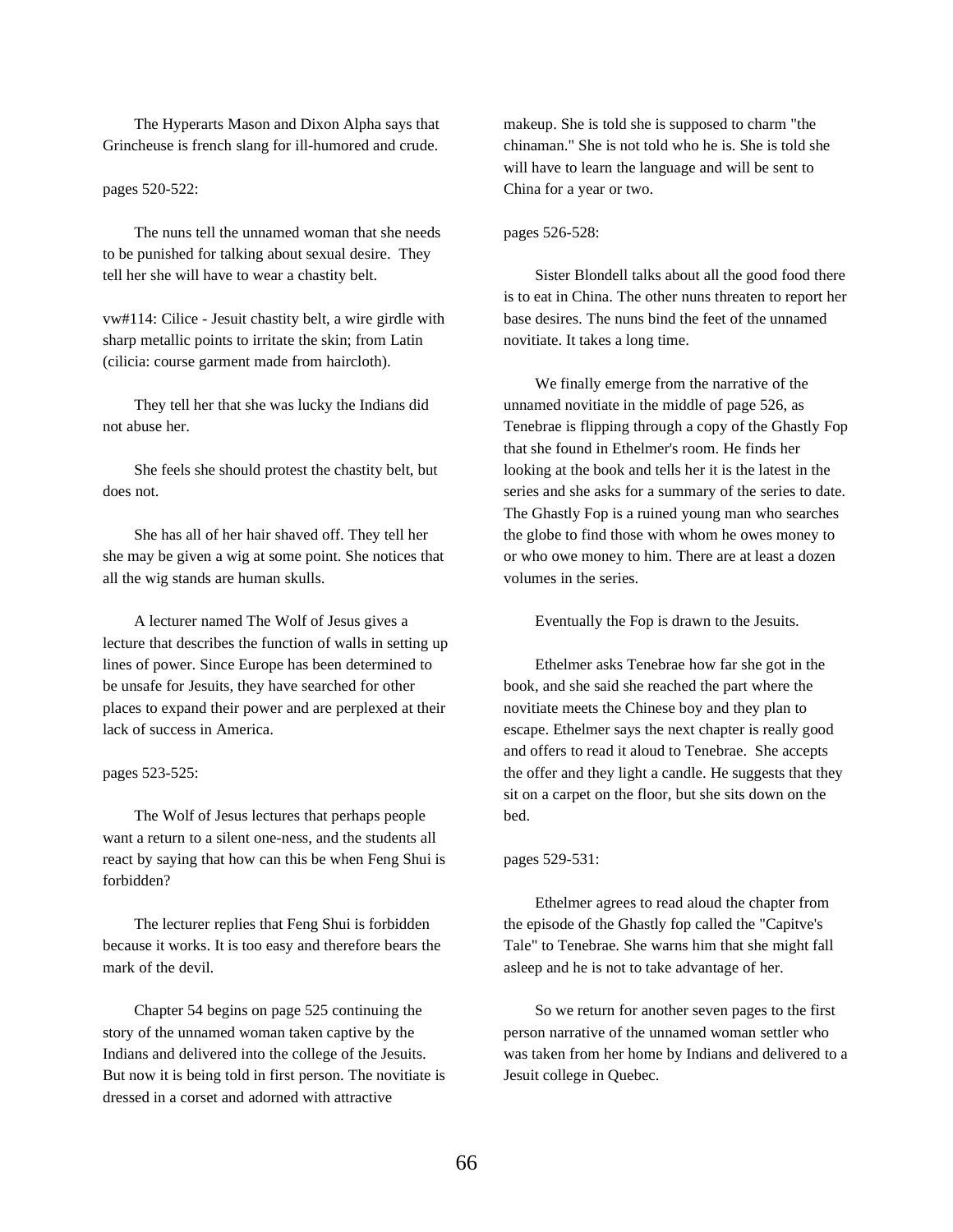The unnamed woman has a dream that is very kafkaesque, involving a tollbooth on a bridge crossing a river. Here she finally gives her first name: Eliza.

Also the chinaman is given a name: Zhang. The Wolf of Jesus figures out that Zhang understands the spanish language that the Wolf has been speaking and determines that he must kill Zhang. Zhang determines to leave the monastery and Eliza decides to go with him. She finds Indian clothes and hopes to be thought of as an Indian boy. Zhang accepts her company and they flee the city.

It is winter and hard going but by the beginning of spring they make it to the Mohawk river and Fort Stanwix (my stomping grounds) and moving inland discover a group of Indians smoking together on a pleasant afternoon.

vw#115: Luo-Pan - (from the Hyperarts Mason and Dixon Alpha:) "The Luo-Pan is a disc, six or more inches in diameter, with a magnetic compass about one inch in diameter in the centre. The disc, usually red, is inscribed with sixteen or more concentric circles, subdivided by radial divisions, with appropriate lettering. It synthesises all the Chinese theories as to the cosmic harmony between the energies of nature, time-relations as indicated by the sun and moon, and the directions in space from any point on the earth." (c 1995 Pun Yin Metaphysics LtdConcept & Design by Fortune-it Cookie Entertainment Ltd); While it functions like a western compass, it is used in the practice of Geomancy to measure the flow of Ch'i.

# pages 532-534:

Eliza and Zhang come upon a group of Indians and among them is the royal agent for Indian affairs, Sir William Johnson. The people switch between English and three Indian languages as they speak. Zhang gives Sir William a handshake that puts him more at ease, and Sir William asks about Eliza, who he takes to be a boy since she is dressed in male clothes. As soon as she speaks one word he realizes she is a girl. She gives her full name at long last: "I am Eliza Fields of Conestoga."

Sir William arranges for them to safely get to Delaware. During the trip, staying over in a barn in New Jersey, Eliza and Zhang become intimate. Ethelmer suggests that he could skip over the sex, but Tenebrae tells him to read on. But there is no sex since Zhang has his code of honor.

vw#116: Hallations - blurring or spreading of light around bright areas on a photographic image.

They arrive at the west line and decide to follow the cleared area west. Soon they catch up to the crew and are greeted by the workers in the commissary, led by Nathe's brother Moses McClean.

We seem to be slipping out of Ethelmer's reading of the Fop and back into Wicks' narrative.

#### pages 535-537:

Eliza and Zhang discuss what will their next actions. Zhang seems to intend to go away by himself to points unknown. Eliza is not happy with the choice of returning to Quebec or going back to her husband.

Eliza is given quarters sharing a room with Zsuza Szabo (Hungarian for Susan Taylor) who has been touring the country with a miniature mockup of the Battle of Leuthen, which was a decisive battle in the Seven Years War, being fought in 1757. Zsuza fought in the battle disguised as a boy.

Dixon goes to meet Eliza in her tent and is followed closely afterwards by Mason, who is thunderstruck by Eliza's resemblance to Rebekah. She tells Mason that she is the elder daughter of Joseph Fields.

A reference to Uncle Lomax in the LeSpark family room shows clearly that we are back into Wicks' narrative.

Wicks talks to Mason about his conviction that Eliza is a resurrection of Rebekah. Wicks warns Mason about being too presumptive.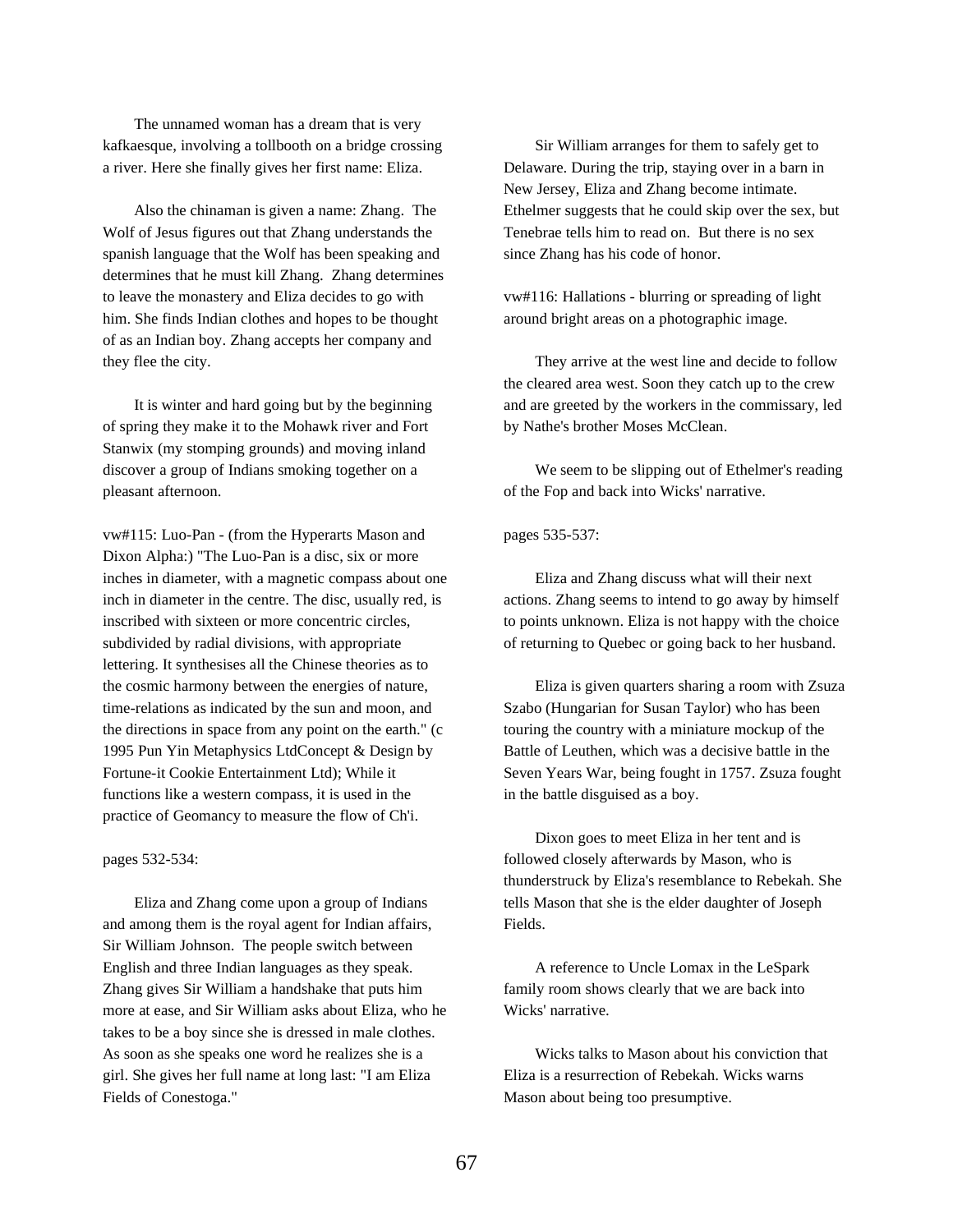pages 538-540:

Wicks advises Mason to take Daffy's elixir, but Mason says that Dixon drinks it all the time and he'd rather not drink it too.

Mason has a dream that he is traveling with Rebekah and she is taken by a group of strangers and seduced but he cannot intervene. Mason's father appears in the dream, criticizing Mason's choice of wife.

The next morning Eliza can tell that Mason dreamt of Rebekah. Mason says that now that Eliza's hair is growing in, she looks less like Rebekah.

Eliza says she means to go off and have adventures with Zsuzsa, who calls Eliza "kicsi kaposta," Kiscsi means little Janos Szeky of the Pynchon List reported that kaposta means "cabbage."

Mason sees Rebekah everywhere, including the water when he is fishing.

pages 541-543:

Rebekah says she is only a "representation" and will not use the words "love" or "death."

Chapter 55 begins on page 542. Zhang says the visto is a conduit for bad energy and is the worst Feng Shui he has ever seen. Zhang says that boundaries should follow natural features such as river banks.

Zhang tells Mason that Zhang has an enemy known as the Wolf of Jesus, and then gives his name: Father Zarpazo. Zhang says that Zarpazo has persecuted Miguel Molinos and his quietists in Spain and has attacked other groups as well: "Jansenist Convulsionaries" and "Crypto-Illuminati."

pages 544-546:

Zhang says that Feng Shui is the principal enemy of the Jesuits.

Dixon is fascinated by Zhang's Luo-Pan.

Zhang says that Zarpazo supports the construction of the West Line and will inevitably show up to support it's construction. Zhang says he opposes it. Mason and Dixon ask him why he opposes it and Zhang says that it promotes sin. But he tells them that his enemy is Zarpazo and not them.

Zhang says that Zarpazo is a master of disguise and could already be in the camp masquerading as an axman. Perhaps he is Stig. But Dixon assures him that Stig is for real.

Zhang says that ever since Le Maire and Boscovich engineered a line in Italy fifteen years ago there has been misery in that country.

Zhang says it is the Jesuits that want to impose straight lines upon the world. Besides the Mason-Dixon line and the line in Italy, he mentions Lapland and Peru.

pages 547-549:

Zhang says that the straight imposed lines on the earth by the Jesuits are conduits for some kind of energy.

Mr. Everybeet, the crystal ball reader, feels the need to interject about the caverns to the west that contain spheres of lead ore.

vw#117: Plumbaginous - Resembling plumbago; consisting of, or containing, plumbago (graphite); as, a plumbaginous slate.

Everybeet says there is plenty of lead in America and it didn't have to be transported from England for the nefarious purposes of the Jesuits. Everybeet attends secret nocturnal ore diggings. Indians mined it and converted the ore to metal and fashioned crude toys and sold them during these late night sessions. The sulphur fumes of the smelting and the dust gave some Indians illnesses such as chronic melancholy.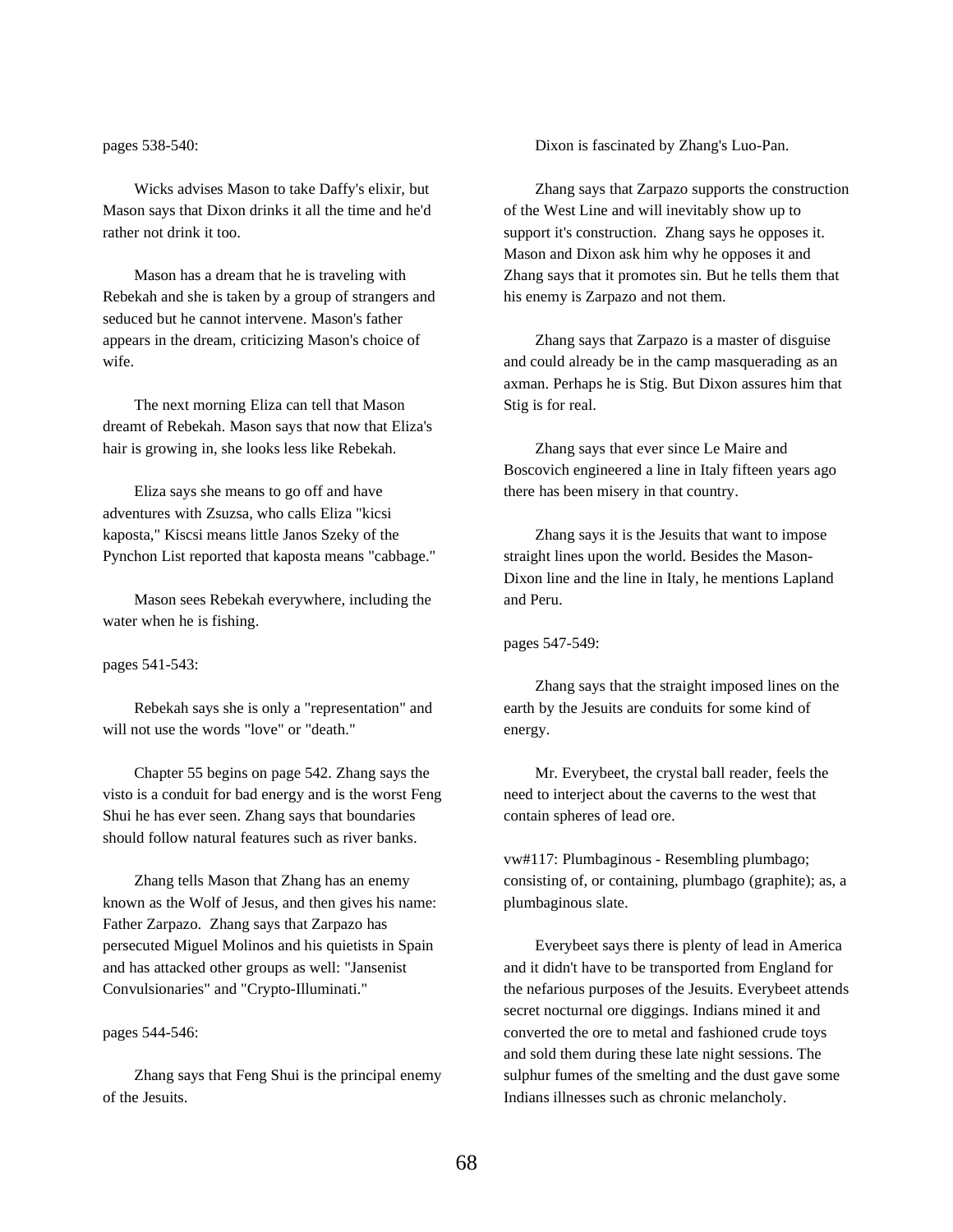Everybeet remarks on the importance of lead, as ammunition and for other uses not yet invented.

Wicks is determined to feed Zhang's paranoia by dressing like the Wolf of Jesus, using Spanish phrases and by growing a goatee.

Mason and Dixon think Zhang is insane but are still worried about the possibility that Fr Zarpazo will really show up. They agree that they need to get Zhang to leave the camp. Mason says that Dixon should talk to Zhang since Zhang already believes Dixon to be a Jesuit agent.

Zhang says that no one will know Zarpazo when he arrives due his mastery of disguise. He could even be disguised as Zhang.

pages 550-552:

Captain Shelby has a discussion with Captain Zhang about Fr. Zarpazo. Shelby assures everyone they are safe from the Wolf of JEsus, because he has a charm of protection: the soul of the cobra, a red pearl that once was a cyst growing within the brain of a cobra.

Zsuzsa gives her exhibition of the battle of Leuthen, and Professor Voam says that the history of England has all been about hair. Captain Shelby and Squire Haligast both give their own spin on war.

Wicks said that the armies of old were driven by faith and modern armies lack faith.

Zhang accuses Zsusza of being Zarpazo and the rest of the company tries to dissuade him.

The scene returns to the LeSpark house where Ethelmer sits in a downstairs room alone at a piano, singing a song about a thermometer.

pages 553-555:

Ethelmer completes his song about a thermometer. DePugh sticks his head in the room looking for Tenebrae, and Ethelmer suggests she is off somewhere dreaming, but not of him.

Chapter 56 begins on page 554. Wicks presents to his assembly a copy of the field journals of Mason and Dixon, printed in 1776. Wicks finds many occurrences of eleven day spans in the journals, and he thinks it all refers back to the lost eleven days of the calendar reform of 1752. Wicks' analysis is met with general derision from his audience.

Mason tells Dixon that the missing eleven days comes up in conversation regularly, and it is like a vortex of time that is endlessly repeating.

Dixon tries to use some mathematical logic to explain the recurrence of the subject of the eleven days, but Mason scoffs at it.

pages 556-558:

Dixon accuses Mason of being a Vorticist. The Hyperarts Mason and Dixon Alpha gives this explanation: "Vortices were an attempt by Continental philosophers and mathematicians to explain how space could be continuously occupied by solid matter (i.e. with no gaps) and yet allow movement. Atomic theories were deemed unacceptable because either they required space between atoms with nothing to fill it or they required solid atoms which interlocked and tesselated to fill space but thereby disallowed any movement."

Mason explains that he has been inside a Vortex, back during the actual date of the calendar reform of 1752. He found himself in September 3rd, a date which officially did not exist that year. He was in a nether world, with no humans and few animals.

He said the place was haunted by a residue of Sin.

He found a horse and mounted it, heading for Oxford with the hope of seeing his mentor Bradley there. He tried not to sleep at all the entire time and burned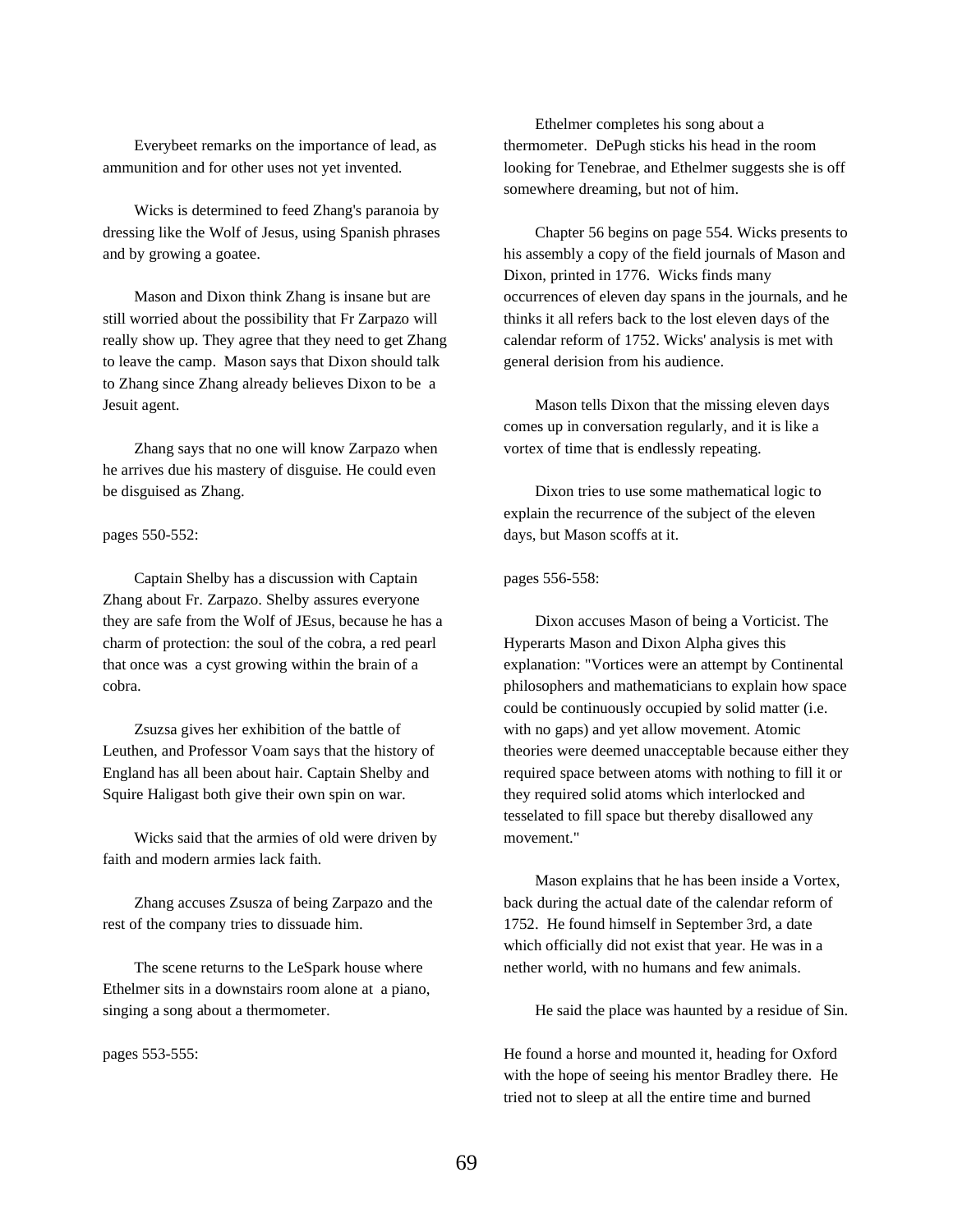candles all night. He said he was not exactly alone, that he could sense others trying to make contact with him.

### pages 559-561:

Deep inside the missing days, Mason finds himself in a library among the shelves that only the Elect may read, which includes missing Gospels and Shakespeare's Tragedy of Hypatia. He finally gets hungry and returns to the street where he is confronted by whirring objects he hopes are bats and hears howls he hopes are from dogs. The moon remains full and present for the entire eleven days.

In a courtyard he discovers an invisible barrier he knows he must not cross. But he crosses it anyway.

He decides to find some wine to drink. He is drawn to the edge of the eleven days and emerges when kissed by Rebekah, who at that time was his fiance. He knew it was not a dream because he was bitten while inside the eleven days. Dixon wants to see the scar but Mason said it disappeared about ten minutes after he returned from the vortex.

vw#118: Noctambulation - walking by a person who is asleep.

Mason takes from his experience that life is a finite period at the end of which he will be reunited from his wife. Here chapter 56 ends.

#### pages 562-564:

Chapter 57 begins on page 562. We are now moving into 1766 and Mason and Dixon are doing their winter off-season exploring of America. Mason heads south while Dixon goes to New York City.

Dixon goes to see a stage performance of "The Black Hole of Calcutta." A female chorus sings a song about the prison. An elephant is brought on stage at the end of the play and women dance across his back.

Dixon goes backstage afterwards to meet the women in the play. Dixon joins a group of the

company in a two day party at a place named Brennan's. The party ends up back in the city on Broadway in Montagne's Tavern, which happens to be the headquarters for the Sons of Liberty, the group that Mason spent time with when he visited New York. Captain Volcanoe tells Dixon that they have been dealing with the Stamp Act over the last year.

Dixon says that Mason sends his regards to Volcanoe's niece. Volcanoe replies that she ran off with an Italian wagon maker and moved to Massapequa on Long Island where the Italian's mother is teaching her to cook. I grew up near Massapequa, and it is not all that far from where Pynchon grew up on Long Island.

### pages 565-567:

A muscular man named Blackie talks revolution with Dixon. Blackie commanded a thousand sailors during "the Riots."

Foretopman Fender-Belly Bodine wanders into the tavern and says he is now one of the soldiers commanded by Blackie. Bodine tells how he wound up in New York. Blackie says that Bodine almost started the Revolutionary War by mooning British soldiers, but Major Jones held his fire.

vw#119: pygephanous - showing one's buttocks: mooning.

Dixon sees that Philip Dimdown is also in the tavern and greets him. They talk in private and Dixon says he now realizes that Dimdown is not really a fop. Dimdown says that he is now obsessed by wigs. He tells about the vast effort required to keep all the revolutionaries informed of the latest news.

#### pages 568-570:

Blackie says that the British have no idea how the information on the coming revolution is being spread around.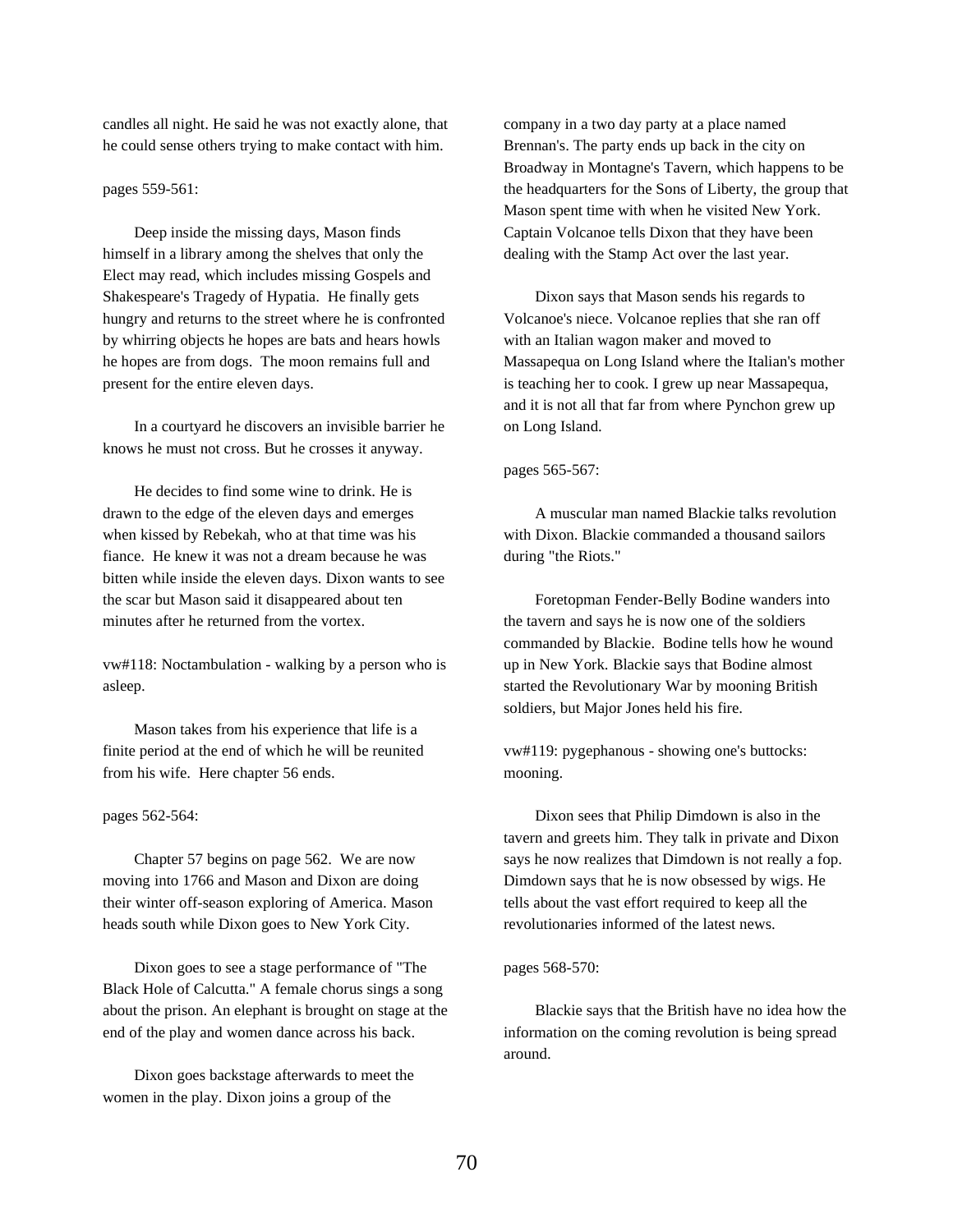Dixon says that perhaps the news is being spread of Christ's return, but the revolutionaries say that they will have their day and a few generations later will be the time for Christ's return.

They assume Dixon is a Quaker and does not have great allegiance to the King, but Dixon explains that he was educated by Emerson and so he has Deist sentiments as well.

They ask Dixon how he feels about American Independence, but Dixon says he is more interested in how Americans treat the African slaves and the native Indians. Before they can reply Dixon switches the subject to the foam head on his beer, which he has not seen before.

Chapter 58 begins on page 570 with Mason's journey south. Mason is confronted by scenes of American rebellion against the Stamp Act. Maryland is the last province to rebel and they are just now doing things like burning down the house of the Stamp Distributor. Sons of Liberty are moving up and down country roads getting great reception from the residents.

### pages 571-573:

Mason notes that the songs being sung already sound American rather than European. A song of revolutionary freedom nearly fills page 571, concluding with the line "Slaves ne'er again."

Mason is invited to the College of William and Mary in Williamsburg, and while he is there he meets a group of Tuscarora chiefs who are working to remove the last of their people from the Carolinas and reunite them with the rest of the Six Nations up north. They are nervous about crossing through Pennsylvania because of the Paxton Boys. Mason assures them that there is safety in numbers, implying that the Paxton Boys are bullying cowards.

George Washington sends a note to Mason asking him to join him in a game of billiards. Mason goes to the Raleigh Tavern and finds Washington in the midst

of revolutionary counsels with people passing through the billiard room.

Someone uses the word "Nigger" and Mason is greatly offended. Through the smoke a voice says that in the smoke and poor light everyone could be negroes. Mason begins to get offended again but Washington says that it is only his "Tithable" Gershom. Gershom cracks a few standup jokes and the crowd calls out for more.

Another voice pipes up with a joke and it's Nathe McClean, back attending classes at William and Mary. Nathe tells Mason that he left the crew just in time to keep his sanity. He said the craziness of Col Zhang and the bad vibes from creating a straight line "into the Lands of Others" was giving everyone in the crew bad feelings.

Mason asks Nathe if Mason and Dixon should have turned down the commission and refused to create the west line.

### pages 574-576:

Mason tells Nathe that the parallels of latitude were established by greek mathematicians and they were just using them. Mason mentions Hipparchus (compiled an early example of trigonometric tables and gave methods for solving spherical triangles) and Eratothenes (measured how the Earth curved between two cities in Egypt, and used basic geometry to calculate the circumference of the Earth and also kept a table of star locations and contributed to the field of mathematics. He found a method of finding all the prime numbers).

Nathe hopes that no harm will happen because of the line. Mason feels kindness for Nathe because he kept the camp running smoothly.

Chapter 59 starts on page 575 with Mason and Dixon returning to the North Mountain at the end of March. Shelby is having his problems with his duties as Justice of the Peace, due to a suit involving custody of a baby. Conrad Wheat's daughter Catherine swears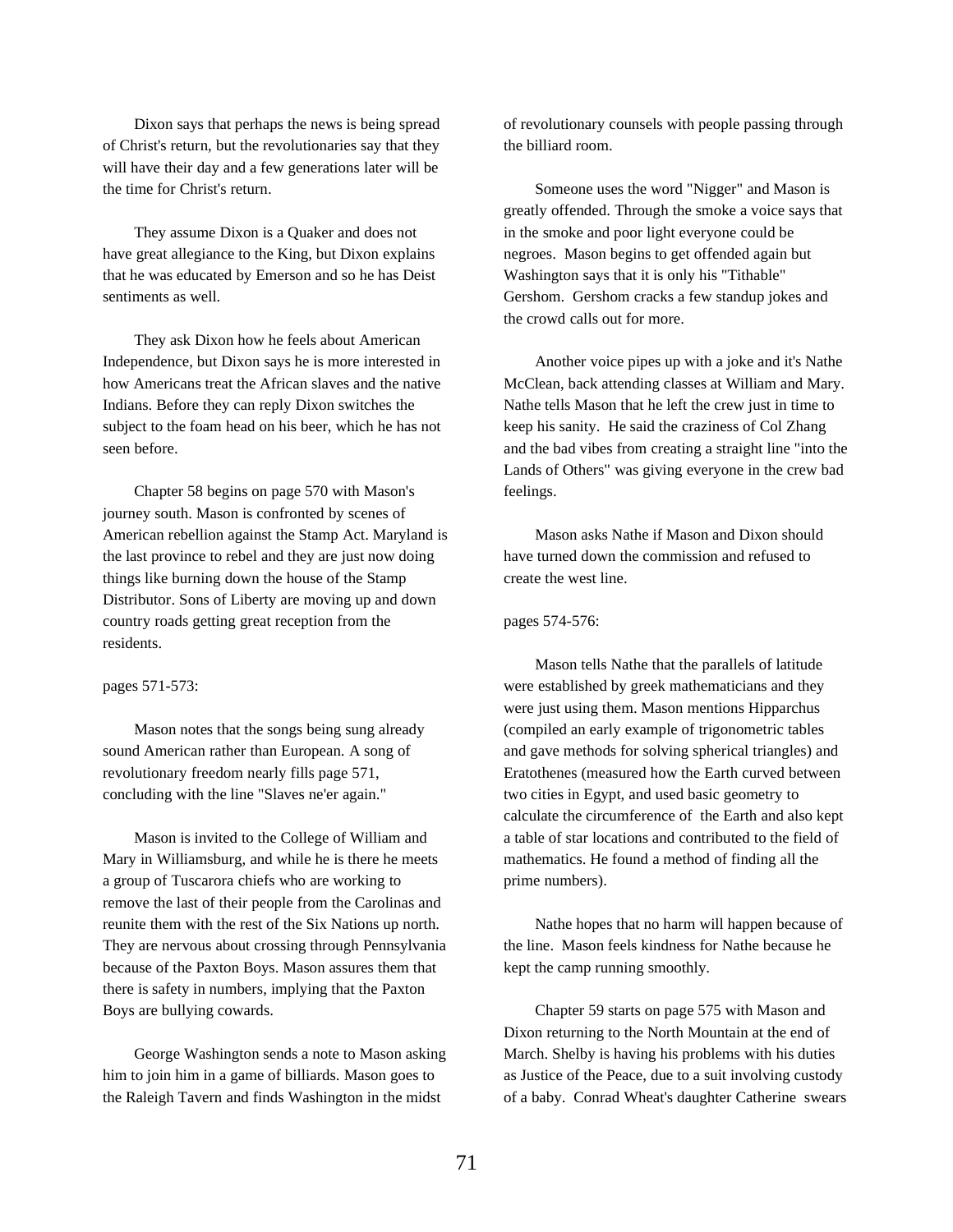that Tom Hynes is the daughter of her baby. Tom's father wants him to marry Catherine so he can have a grandson. Tom doesn't want to get married so he asks Shelby to write up a warrant to "repossess the baby."

Ten people go to the Wheat house to serve the instrument on a Monday night. They ask Wheat to come out of the house so they can show him something. He comes outside.

## pages 577-579:

The Wheat family angrily refuse to consent to hand over the baby to Tom Hynes despite the court order. Women in the house throw dishwater at the assembled party outside their door. Hounds are unleashed on the party.

### vw#120: pinguid - Fat, oily.

The party breaks into the house and a melee ensues with the baby being passed around like a ball. Tom Hynes' group eventually get the child which screams all the way back to Captain Shelby's house. The baby grows calm staring at Captain Shelby.

Uncle Ives interrupts Wicks at this point to say that the story he is telling is not like the official transcript in the Proceedings of the Council of Maryland. Ives says that Wicks' version is the one told by those who had a grudge against Shelby.

Shelby is angry at those who do not respect the authority of his position as magistrate of his district. He feels his authority should extend over the border into Maryland.

### pages 580-582:

Shelby and Tom Hynes are sued by Conrad Wheat over the riot at the Wheat house. Tom is softening and wants to see Kate, the baby's mother. All the parties are called to a preliminary hearing at Justice Warford's house. Warford manages to convince the couple to get married and everything is settled except

for the fact that Captain Shelby said that Kate still has to pay a fine. But he works it out with Tom Hynes.

vw#121: desuperpollicate - the Hyperarts Mason and Dixon Alpha parses this to mean "give a thumbs down."

Tom and Kate get married on New Years Eve at Justice Warford's house with Captain Shelby conducting the ceremony. Young men talk about the Stamp Act.

vw#122: Calathumpians - the Hyperarts Mason and Dixon Alpha says this is slang for "beggars." but dictionary.com does better, I think, with the following: "Calithump - 2: a noisy mock serenade (made by banging pans and kettles) to a newly married couple."

### pages 583-585:

Tom Hynes wakes up and stares at the wallpaper. He thinks back to the night before and recalls the wedding ceremony. He remembers getting up in the middle of the night to urinate and finds Captain Shelby on guard outside his door thinking that Tom is going to leave his wife. Tom explains and they go outside to urinate together. The Captain spells his name in the snow and Tom draws a heart.

Shelby offers Tom a job on the Mason and Dixon crew and Tom asks if Catherine can come along too. Shelby says by that time she'll be pregnant again.

Chapter 60 begins on page 585. The crew is hard at work, drawing the line across the Mountains of Wales, and Captain Shelby looks on approvingly, except that he wishes that Mason and Dixon could add a few angles along the way to accommodate some of Shelby's friends. Mason blames the King of England on his requirement to draw the line straight to the west.

### pages 586-588:

Shelby suggests that British troops would be unlikely to come out this far west to make sure that Mason and Dixon follow their orders. Dixon asks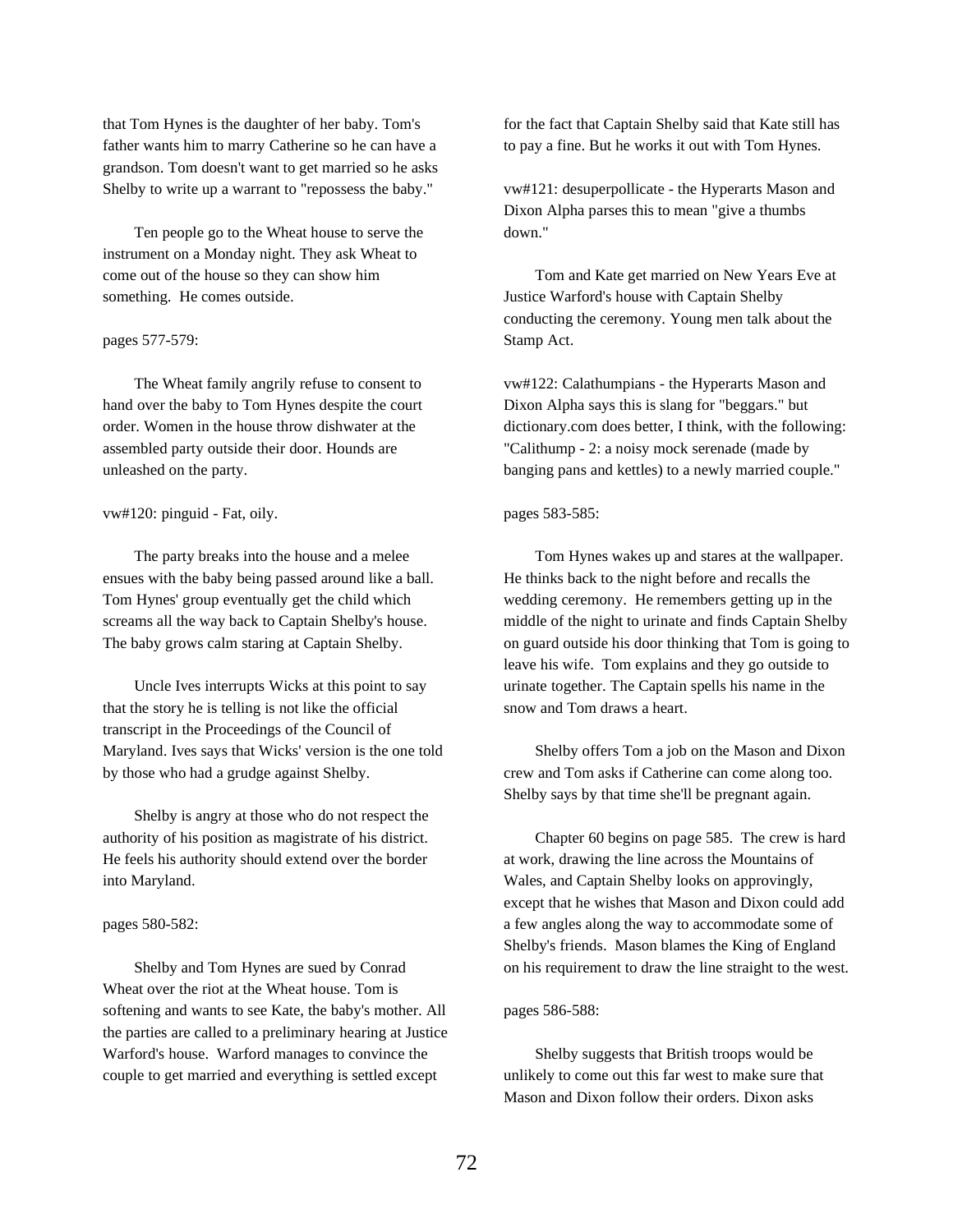Shelby if thinks they are spies. Shelby says he does not care if people who pass through his house are spies or not. Dixon suggests there is nothing here worth spying upon.

Shelby gives a poetic assessment of the art of surveying.

As they cross the North Mountain, they are met with rain and snow. They camp out and wait for the weather to improve. Dixon passes the time learning to use Zhang's Luo-Pan and teaches Zhang how to use western surveying instruments.

Dixon talks to Zhang about the sign of the dragon and suggests that there are many kinds of dragons and tells him about the Lambton Worm. Lambton Castle is located near the North Sea in England. The tale of the worm was performed at fairs, where six actors were needed to play the part of the worm. The story begins when John Lambton is fishing and catches a "small snakelike thing" with nine pairs of vents along it's body. A friend comes to drag him off to the crusades and John tosses the strange object down a nearby well.

# pages 589-591:

Dixon continues his tale about the Lambton worm.

The worm grows in the well. The water becomes undrinkable and some buckets that are let down do not come back up. One morning at sunrise the worm, grown huge, climbs out of the well. It moves to an island in the nearby river and starts to consume livestock and pets and even careless humans.

vw#123: Trebuchet - A medieval catapult for hurling heavy stones.

Eventually the worm gets so large it can coil completely around Lambton Castle. It soon establishes a routine of coiling around the castle every night.

Finally John Lambton returns from the crusades.

vw#124: elver - young eel.

Lambton never made it to the Holy Land, instead spending his time in Transylvania. He encounters a gypsy fortune teller who tells him how the worm is threatening the castle. He asks for assurances of his success against the worm and the gypsy brings in a priest who has him swear an oath that after he successfully kills the worm he would sacrifice to God the first living thing he happens to see.

## pages 592-594:

Dixon continues his tale about the Lambton worm.

As he approaches the castle, Lambton sends a runner to let Lambton's father know that after he hears a blast from a hunting horn, to release one of their hounds. This will be the first living creature Lambton will see and he will sacrifice it.

Lambton then rides to the village of Washington (Where George Washington's ancestors come from) and consults with the men who made his armor. He has prepared a suit that has hundreds of sword blades protruding from it.

He spends the night before his battle on the worm's home island and at dawn puts on the new suit of armor. The worm approaches him and the battle begins. It is long and bloody. It lasts most of the day. Finally the worm is overcome and dies, it's body falling into the river in pieces and carried out to the north sea.

vw#125: oliphant - An ancient horn, made of ivory.

Lambton blows his horn but the dogs are so agitated that the servants do not dare approach them. Lambton's father runs out the door of the castle to congratulate his son. Lambton cannot kill his father. He breaks his oath and thereby incurs a gypsy's curse, that for nine generations, no Lord of Lambton will die in bed. Dixon received a letter while he was in South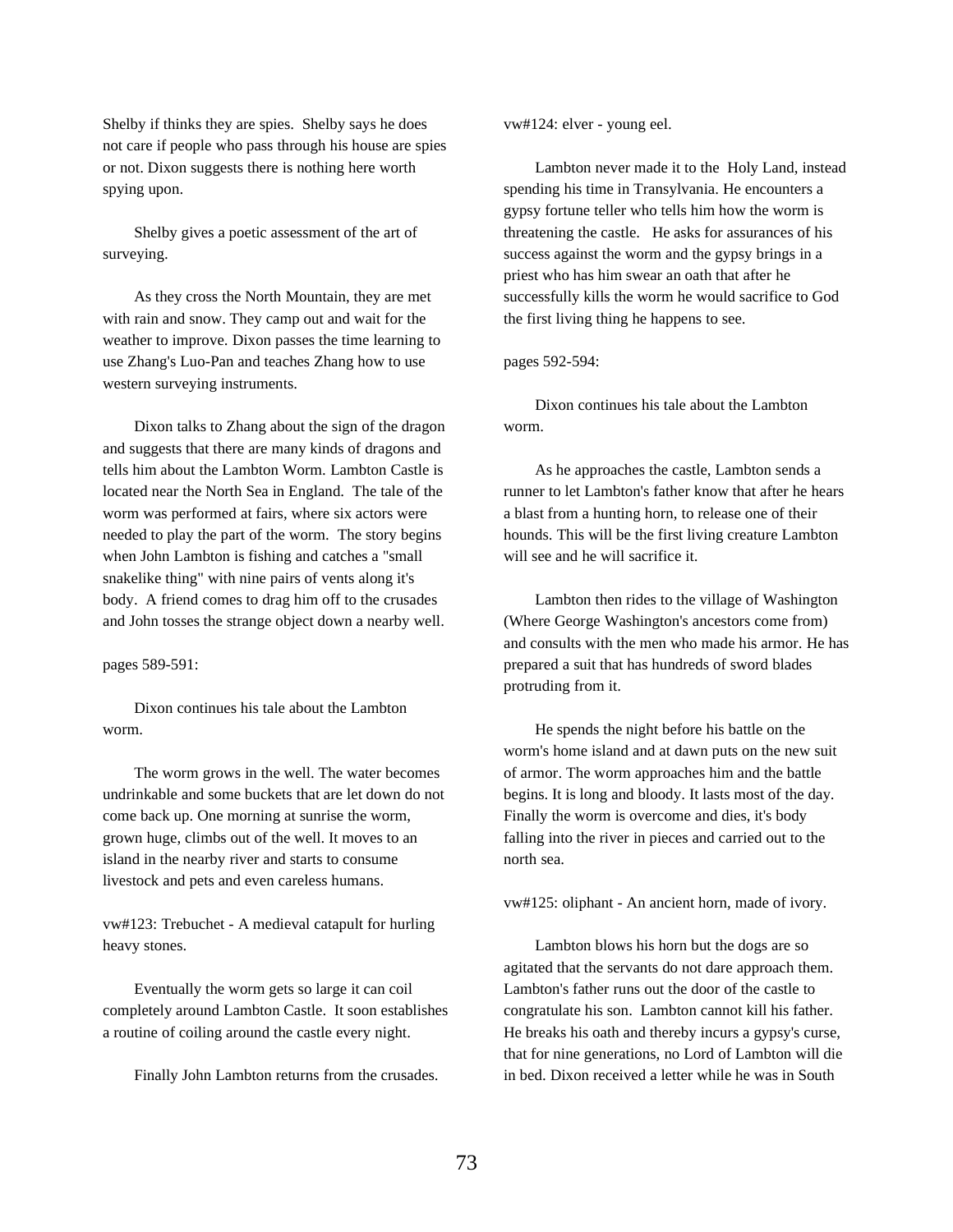Africa that the ninth Lord died while crossing Lambton bridge in his carriage.

Mason, Dixon, Shelby and Wicks discuss the meaning of the tale of the worm.

# pages 595-597:

Captain Shelby suggests that the sexual image of the serpent in the well is one that Christians want to eradicate.

Wicks suggests that this is considered "Stukeleyesque" which the Hyperarts Mason and Dixon Alpha says is a reference to William Stukeley, an expert in the druids and Stonehenge.

Shelby says that the serpent mound at Avebury in England is very similar to ones Shelby has seen in the Ohio territory. He thinks they could have been built by "quite similar races of People." He says the Indians say the serpent mounds were built by a race of giants.

Mason and Dixon consider Shelby to be eccentric.

Shelby says the only way to see the shape of the serpent on the mound is to be a hundred feet directly above th mound. Mason restrains himself from asking how Shelby knows this.

Chapter 61 begins on page 597. One of the mounds is close enough to visit and Shelby agrees to show it to Mason and Dixon. They leave early in the morning because Shelby says it needs to be seen at sunrise. As they move through the wilderness they smell something unusual and Shelby says that a new barrel-making business has moved into that neck of the woods.

### pages 598-600:

The barrels are the kind used on shotguns and the ones being made on the mountain were cheap ones for "the savages."

They trek through the woods until they reach Shelby's mound. Dixon is surprised it's in the shape of a cone. Mason looks worried and Dixon asks if the natives dislike visitors to the mound. Shelby says they are amused by the white people's lack of comprehension.

They go inside the cone to see that it was constructed of layers of various materials, reminding Dixon of Franklin's Leyden jar that produced electricity. He asks Dixon to bring out his compass and they see the needle go wild.

Shelby says the cone will be on the line when they get that far west. He quotes Tox's Pennsylvaniad which says the cone is a "Force Intensifier."

Shelby, who is Welsh, says the cone was built by Welsh indians.

vw#126: Cymry - Welsh name for the Welsh people.

Shelby shows them the ruins of a wall on a nearby hillside. There is Ogham writing on it. Shelby claims it says "Astronomers Beware. Surveyors too. This means you."

Back at the camp, the Professor says that the stone markers they have been leaving along the line may function like a Leyden battery as well.

### pages 601-603:

The Professor says that if the energy from the line of stone markers could be sent to a weapon it could be fired at whoever is coming over the hills at them.

Captain Zhang mentions extraterrestrials who came to impose lines on the earth and he thinks that "Someone" is interested in the visto rather than the line itself. He goes on to talk about acupuncture and Captain Shelby complains about having to listen to him talk. Mason or Dixon says it will used as evidence of Zhang's insanity.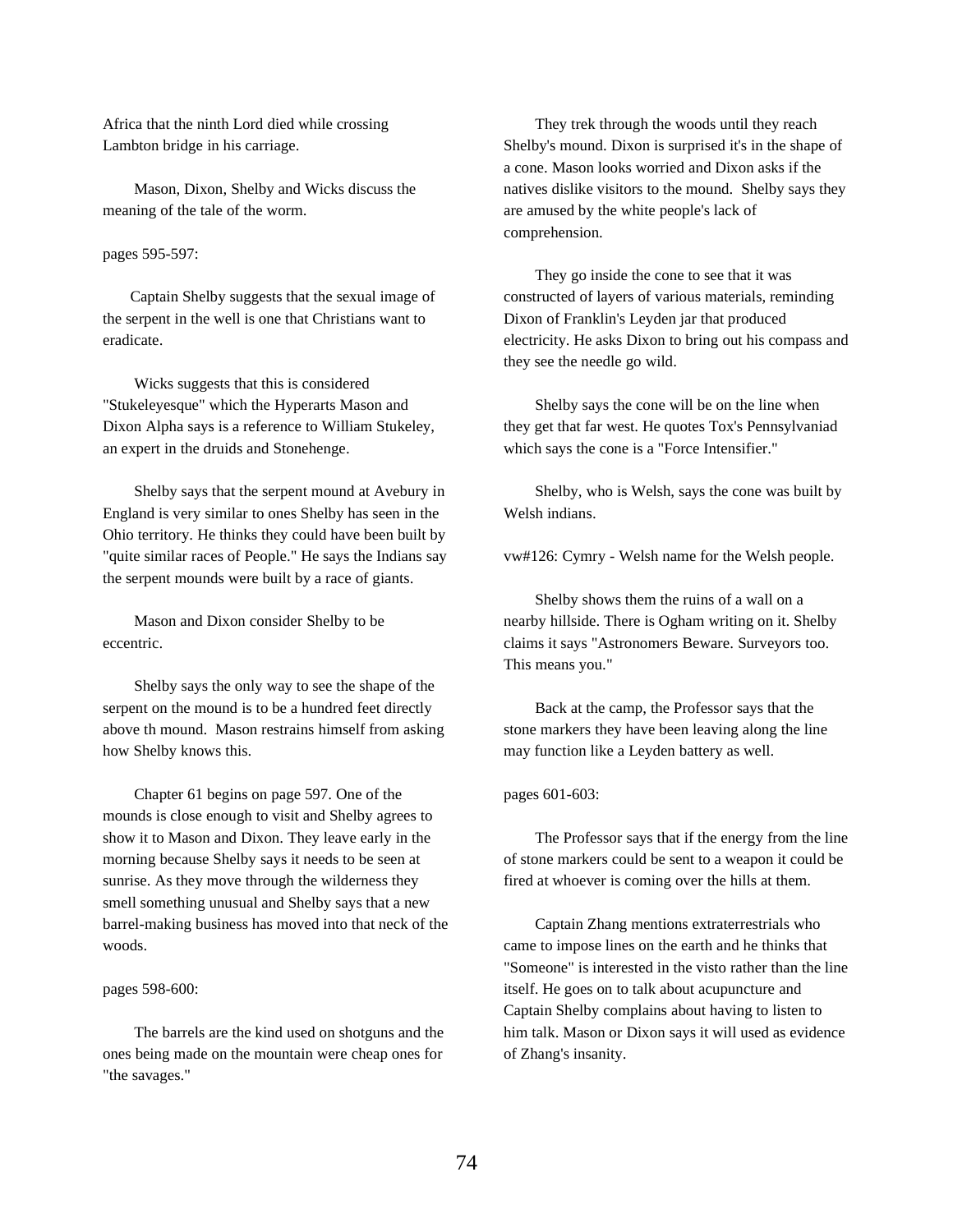Dixon compares the earth to a human body and Mason objects that there is no "inner surface." Dixon asks if Mason has been to the "End" to see.

Stig says that he has spoken to people from further north than him who have been inside the hollow earth. Mason moans at hearing the hollow earth theory, which he has heard too often in the past.

Dixon says that Emerson and Lud Oafery are hollow-earthers. Mason says that Newton's figures on the density of the earth negate the hollow earth theory. Dixon remains enthusiastic about the possibility of a hollow earth.

## pages 604-606:

Spurred on by the hollow earth discussion, Captain Zhang comes up with the theory that China was another planet that slowly collided with Earth. Dixon takes him seriously and asks how the collision could have been slowed down to preserve all the people of China. Zhang cites Boscovich's theory of repulsion.

Captain Shelby, thinking of the three wise men in the bible asks Mason when the third surveyor will show up. Mason thinks this is a bad omen, unlucky speculation. Soon members of the crew think they are seeing a ghostly third surveyor and legends arise as to his history and purpose. This soon morphs into a version of the Devil, buying souls. Shelby tells a story of how a philadelphia lawyer's attempts to void the Devil's contract on is soul.

### pages 607-609:

Captain Shelby finishes his story of the Philadelphia lawyer who attempts to void the Devil's contract on his soul, ending with a joke about billable hours.

Chapter 62 begins on page 608 with the crew reaching the Conoloways, a settlement, on April 22nd. It snowed all night leaving four inches on the ground. Dixon says he dreamt of a large city to the west of

their location. Mason says that he needs to get used to the idea that the farther west they go, the farther they leave civilization and enter regions of lawlessness. Dixon responds that he hears Mason talk in his sleep, but always in another language. Dixon suggests that they have Zhang listen while Mason sleeps to see if he can understand it, but Mason dismisses the idea.

# pages 610-612:

Dixon says that half the camp can hear Mason when he talks in his sleep in an unintelligible language.

Mason feels that his experiences are rushing by him and he does not really feel a part of them. It's Mason's mopery at it's finest.

Everyone is preoccupied with the actions of Stig, the axemen. He catches Light-Fingers McFee rummaging through his sea chest. McFee finds a document and attempts to take it but is chased by Stig. They fight over it until a policeman, Continuation Joe, detains them and and takes a look at the document, which reveals that Stig is a spy for "certain principals in Sweden" who believe Pennsylvania really belongs to the Swedes.

Stig tells a story of how the vikings once occupied North America and waxes more mystical and mysterious as he talks on. Finally Captain Shelby asks Stig to admit he's not really Swedish. Stig vaguely admits he is of a more northern people.

# pages 613-615:

Stig says that his contract with Sweden expires in a year and after that he could be an agent for somebody else, perhaps the American revolutionaries.

Mr Warford wonders how chopping down trees will "help the Swedes take Philadelphia back." Stig suggests it is helpful to stay vigorous and healthy while preparing.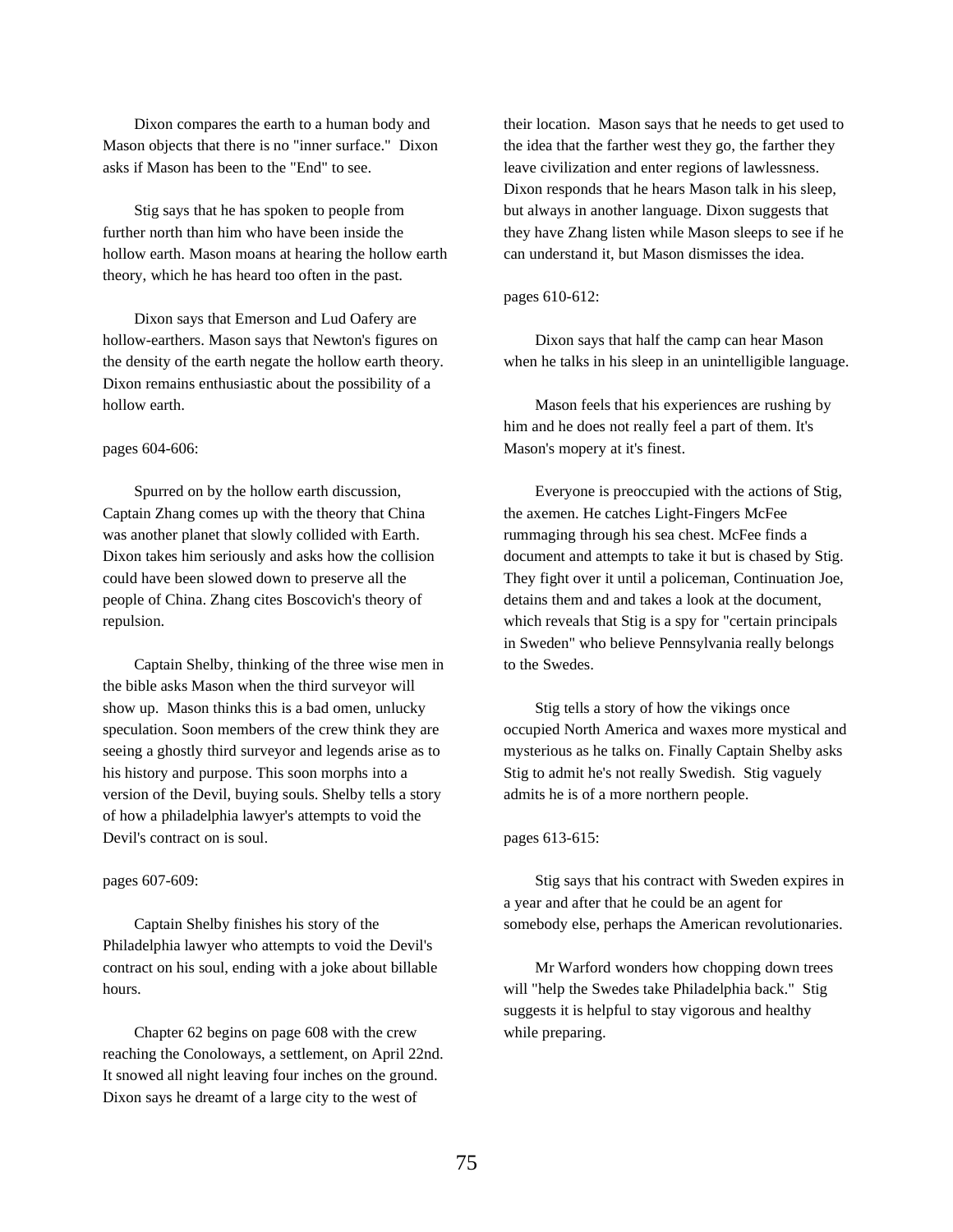Zsuzsa Szabo admires Stig's soldierly pursuits. She dislikes being in the woods and Eliza Fields agrees with her.

The crew forges west and soon they are past most settlements. They are now in the area of the last indian war, which is actually still being fought. Veterans of Braddock's Defeat depress the company with war stories.

They are now 165 miles west of their starting point at the "post marked west." They are just two miles short of Savage Mountain, which is as far as they are supposed to go. They turn around and head east, widening the visto.

Zhang once more advises Mason and Dixon that drawing a line to divide people is a bad thing. Dixon points out that there is slavery in Maryland and not in Pennsylvania. Zhang says that there is slavery in Pennsylvania but it is more subtle. He says that some might not even know they are slaves.

#### pages 616-618:

This chapter (Chapter 62) which started with a reference to the story's current date of April 22nd, concludes with the date of June 14th. This is the date that Mason writes in his field notes that his party stood at the top of the Allegheny Divide. This is the place where Bouquet set his edict that settlers could go no further west.

But soon they are met by perhaps a half dozen rough looking settlers who demand to know who sent them. They are as hostile to the King as the Penns. Dixon offers them jobs in the crew chopping down trees.

Zhang talks about Bouquet's plans to have settlements on the plains in the shape of five squares making the Greek cross. Shelby says that many people come up with schemes like that every year and they all fail, but Zhang says that sooner or later one will succeed.

Chapter 63 begins on page 618. The date is now August 4th. There's another great thunderstorm frightening Mason and Dixon. They are headed back east. The next day they pass by the house of Zepho Beck and his wife, which they have managed to avoid on the trip west.

# pages 619-621:

Zepho Beck is afflicted with "Kastoranthopy" as Professor Voam describes it. Sort of like a werewolf only in Beck's case he turns into a beaver under the light of the full moon. He sneaks out of the house and gnaws down a tree and deposits it at a beaver dam as the beavers run for their lives. His wife Rhodie watches in horror each month.

Rhodie has consulted indians who point out others afflicted with Kastoranthropy. She says there are enough to populate a large lake.

Rhodie proposes that Zepho Beck has a tree cutting contest with the mighty Stig. She hopes to make a fortune out of it.

# pages 622-624:

On the full moon of August 5th, Mason and Dixon take their very expensive clock to the visto and time the two hour tree chopping battle between the mighty Stig and Zepho Beck, the were-beaver. The rules are that if they chop down the same number of trees in the two hours, then they will both chop down one more tree and the faster will be declared the winner.

Mrs. Eggslap's prostitutes act as cheerleaders and Stig is still posing before them as Zepho chops his way out of sight. Stig finally starts chopping and the first tree to come down hits him on the butt. He suffers a sprain, but keeps working. He cannot catch up to Zepho. As night falls and the moon comes out, Zepho comes undone because of a lunar eclipse. Stig declares the contest void and the bettors are all in agony.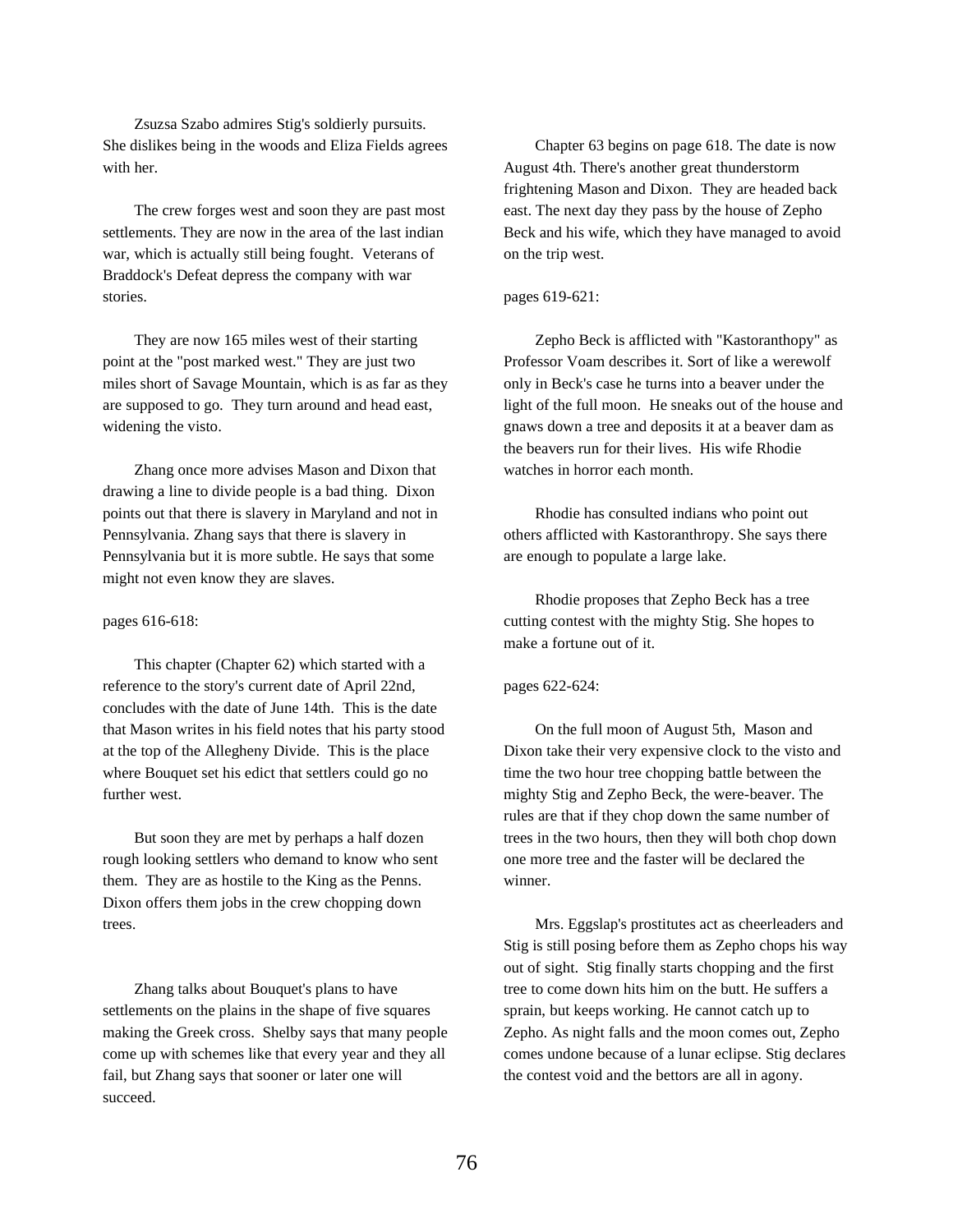Zhang says that in olden days Mason and Dixon would have been beheaded for not forewarning the company about the eclipse. The next evening Zhang tells the company and the Becks the story of Hsi and Ho. This really is an ancient Chinese folk tale, that was translated into English by Isaac Newton from a French translation of the original Chinese rendition.

Chapter 64, the story of Hsi and Ho, begins on page 623. On the first day of Autumn in ancient times an eclipse occurred that was totally missed by royal astronomers Hsi and Ho, who were carousing when they should have been studying the skies and making calculations.

They hurry to the observatory where they are told that they are now considered enemies of the Emperor and are condemned to death. As the army approaches to arrest them, Hsi and Ho, up on their high platform in the observatory decided to try to escape using a gigantic kite.

# pages 625-627:

Zhang continues the story of Hsi and Ho. The two ancient Chinese astronomers jump off the observatory platform attached to a kite and float away from their pursuers. They manage to glide for some distance as the eclipse runs its course.

They look below and see the army below, following them. Hsi decides to give up and opens his arms but they are close to earth and he only falls ten feet into a lake. Ho soon lands on top of him.

The lake is on the property of a rich trader named Huang who has seven "eligible" daughters. Huang soon comes with his retainers demanding to know how they were able to get onto his property. After hearing their story, Huang wants to hire them to predict eclipses. Ho quickly hooks up with the eldest daughter who wants to marry Ho immediately. After assuring that they will enter his employ, Huang consents to the wedding.

pages 628-630:

Zhang continues the story of Hsi and Ho. The two ancient Chinese astronomers prosper in the land of Huang and eventually get to sleep with all seven of his daughters. Hsi and Ho travel far and wide, careful to avoid the emperor's soldiers, and they are continually mistaken for each other. They continue to predict eclipses for Huang, who prospers by wagering on the events. Eventually though, they miscalculate one by several hours and Huang is disgraced. Zhang gives two endings to the tale, one in which Hsi and Ho are banished to an old age of poverty and the other in which Huang dies and Hsi and Ho take over his property and prosper for the rest of their lives.

Chapter 65 begins on page 629. Now it's November and Mason and Dixon have moved the chain eleven miles east of the Post Marked West. They reach the shore of the Delaware River.

Zhang discusses Mason and Dixon's accomplishment with them. He suggests that the additional five degrees of longitude to the east of the Post marked West, is similar to the five and a quarter degrees removed from the Chinese Circle to make it 360 degrees. He also compares this deletion to the missing eleven days. Dixon disputes this by saying all of the 360 degrees were made a little bigger to accommodate the adjustment.

Zhang continues to fulminate against the sorrow generated by missing space, missing time and other failures of "the perfect return."

Mason finally interrupts, asking assurances that Zhang is not about to become violent.

# pages 631-633:

Zhang admits to still desiring Eliza Fields, but she makes him think of his enemy, the Wolf of Jesus.

Mason and Dixon return to the Harlands' farm and return to working on the Degree of Latitude (does this equate to "checking their work" or is it something else?) while waiting to hear from the royal agent for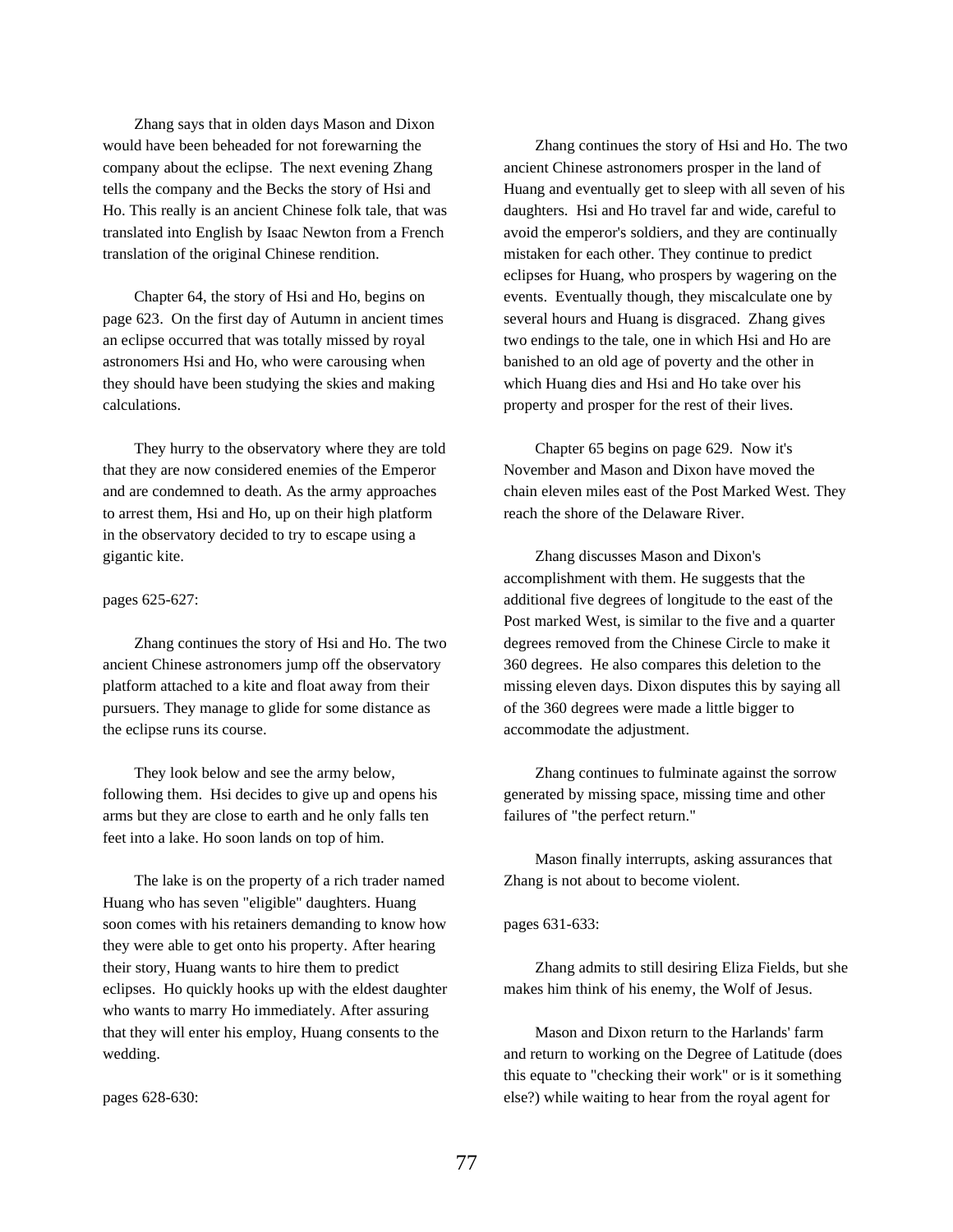indian affairs William johnson to see if they can continue the line west of the Alleghenies.

As advent begins, a group of people gather every night in the horse barn to discuss aspects of Christ's birth. Zhang and Wicks are regulars. Mason and Dixon attend sporadically. Mason and Dixon are most interested in interpreting the star of the Magi. They also debate the actual year of Christ's birth. Dixon makes a sarcastic comment but imitates Mason's voice so the others think Mason said something mildly blasphemous.

Chapter 66 begins on page 633. It's spring and the scene is the inside of Stig's tent. Mrs. Eggslap asks Stig to tell her a story. According to the Hyperarts Mason and Dixon Alpha "The story that Stig tells Mrs. Eggslap about the first American murder at the beginning of chapter 66 is straight out of The Greenlanders' Saga, the story of the Norse settlement of Vinland, written down in the 12th century." It relates the first murder in America, which came about from a fight over ownership of a weapon between the Greenlanders and the Native Americans.

# pages 634-636:

Stig says the viking outposts lasted not very long in the new world and ended in disgrace, perhaps because of the first murder of a native american. The scene dissolves with several jokes exchanged between Stig and Mrs. Eggslap.

Mason and Dixon recall moments of panic along the line. Dixon remembers worrying about what kind of creature might live in the giant cave they visited. Mason recalls being frightened by a forest so dense it seemed the light never penetrated. They both recall hearing voices in the night telling them they have gone too far west. They feel they are risking theirs lives in the wilderness.

1767 arrives and it will be their last year working the line. Week after week they wait to hear from Sir William johnson. He is supposed to negotiate with members of the Six Nations. Mason and Dixon pass

the time in Philadelphia clubs partying and playing cards. By the time they get word that they can continue, a year has passed since they last stood at the farthest point west. They finally resume work in July.

On their way out west, Mason and Dixon stop at the Redzinger farm to see a barn raising in progress nearby. Captain Zhang has rejoined them after disappearing for the winter to points unknown. He says the pearl from the brain of the cobra has deflected Father Zarpazo from chasing him and sent the Wolf of Jesus to be one of the founders of a Jesuit outpost in Florida.

### pages 637-639:

There is a large variety of esoteric sounding food at the barn raising.

vw#127: Souse - Food steeped in pickle, especially pork trimmings.

vw#128: Schnitz und Knepp - Dried Apples, Dumplings and Ham (recipe at http://www.berksweb.com/pam/schnitz.html)

Armand shows up with a pudding and Luise finally gets to introduce Armand to Peter. Peter is very big and Armand is small. Armand is afraid Peter will start a fight but Peter only wants to ask about the duck. Armand says he seldom sees the duck any more. Peter speculates that time no longer matters to the duck and Luise ponders the implications of this.

At the end of the chapter concerning the marriage of Tom Hynes about 50 pages back, Captain Shelby says that Tom will develop into a "Grandfather Cresap." Now, in Cumberland, on July 7th, as their instruments arrive and the camp comes alive with activity, Mason and Dixon meet the legendary curmudgeon Thomas Cresap, who staved off an arrest for murder even as the sheriff burnt his house down around him.

Cresap displays his speed and accuracy with firearms by shooting at a loaded whiskey jug hurled in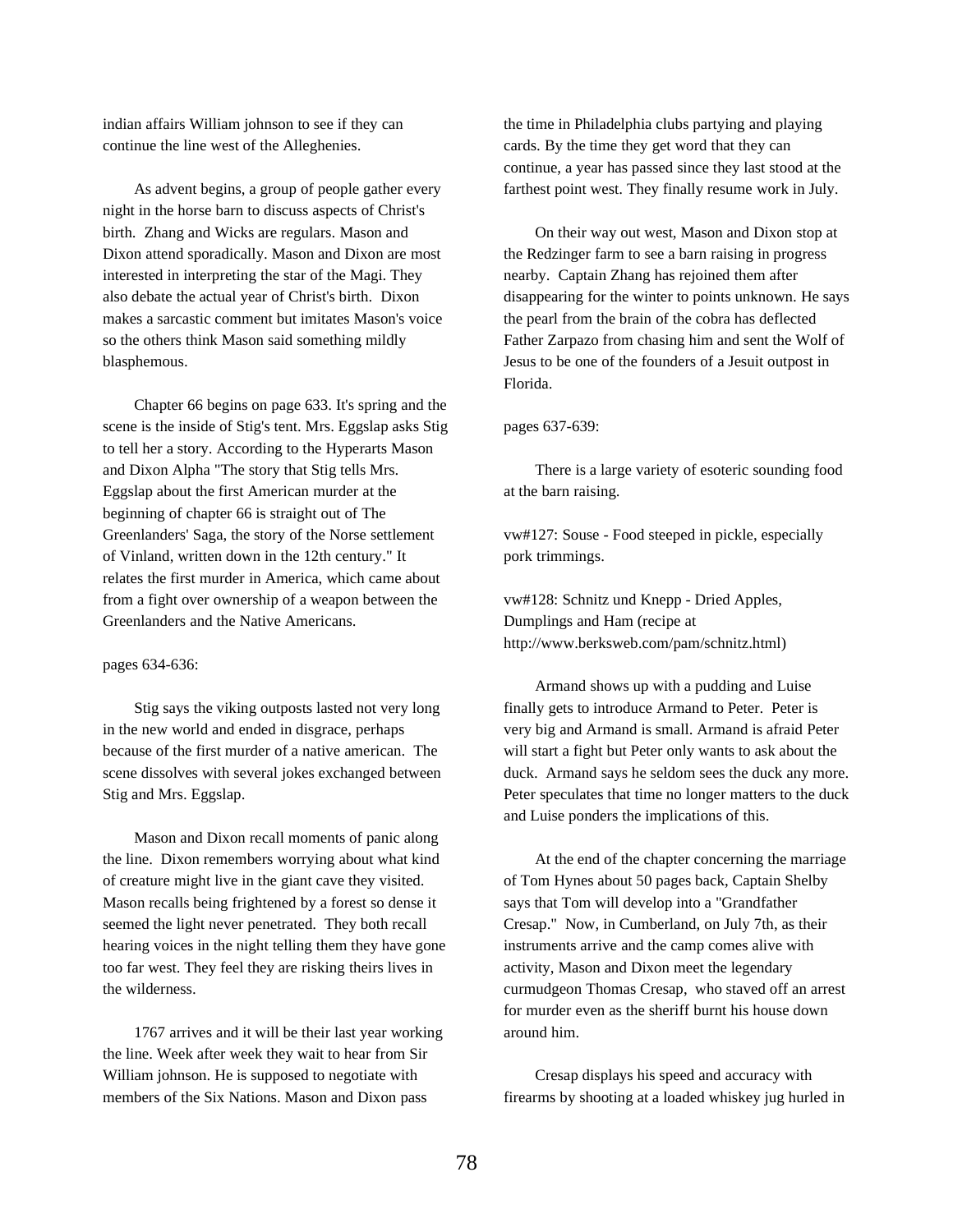the air. He hits it and it bursts into flames. Cresap begins to tell Mason and Dixon the tale of his attempted arrest by Sherif Samuel Smith. Mason and Dixon had heard Smith tell his side of the story a couple of years ago.

# pages 640-642:

Tom Cresap recalls the time Sherif Sam Smith came to surround his house with a "small brigade" of helpers. He says his son Daniel was the "Hero of the battle." Dan is now 40 years old. Sam Smith burned the Cresap house down and Cresap relates that one of his people died in the fire "with his hands in the air." Cresap was apprehended and brought to Lancaster to stand trial for murder. On the way he managed to knock one of his captors overboard off a boat crossing a river. Then he managed to knock the blacksmith out who was putting him in irons.

At this point Cresap asks Mason and Dixon how his story compares to the one they heard from Smith. Dixon says that Smith's tale was less lively.

Cresap was acquitted of the murder charge and took his family to live in Antietam, which was wilderness at the time. They hunted and sold furs and skins, until a large shipment was stolen by privateers and the Cresaps were overwhelmed by creditors.

vw#129: High-Toby - highwayman; robber.

Cresap was forced to move west again to where they are currently located. Cresap recalls blazing a trail through the area working with Delaware Indian Chief Nemacolin. It was on this trail that Braddock met his defeat in the French and Indian war.

Cresap gives Mason and Dixon advice on how to act when they run into Mohawk Indians. He tells them not to react to their threats. Mason and Dixon begin bickering and Cresap smooths the water with a joke about their relationship. Corn liquor is passed around, which Dixon drinks happily. Mason prefers wine, which is hard to find, and he is told to try a nearby

open air market, where settlers and Indians sell all kinds of items.

vw#130: mantua - A woman's garment of the 17th and 18th centuries consisting of a bodice and full skirt cut from a single length of fabric, with the skirt designed to part in front to reveal a contrasting underskirt.

# pages 643-645:

After a lengthy description of the open air market at the foot of a nearby fort, it is mentioned that dogs run free in packs. The dogs are wilder out here and somewhat more threatening to humans. Dixon worries about the "Black Dog" that worried them a hundred and fifty pages back. Cresap is not worried about the legendary devil figure.

Cresap's dog Snake is a "ratter." Mason notes Snake is a norfolk terrier so Mason bends down and asks Snake if he has heard anything of the Learned English Dog. Mason sees by the dog's eyebrow movement that he understands. He tries to entice Snake with an invitation to sample a meal that Armand is preparing. Dixon makes fun of Mason's attempts to communicate with the dog. As they walk away arguing, Snake thinks about "old Fang."

Dixon says he can feel that something important is about to happen, but he is not sure what it may be.

Mason and Dixon are approached by a young boy who promises to show them "something no one has ever seen, nor will anyone ever see again." He proceeds to crack the shell of a peanut, show them the peas and then eats them. Here Chapter 66 ends.

# pages 646-648:

Chapter 67 begins on page 646. Within two weeks of the warning by Tom Cresap, Mason and Dixon are met by a delegation of Indians. They are mostly Mohawk warriors and have been sent by Sir William Johnson. The Indians will remain with the crew until the end of October. That's when they reach the Great Warrior Path and are allowed by the Indians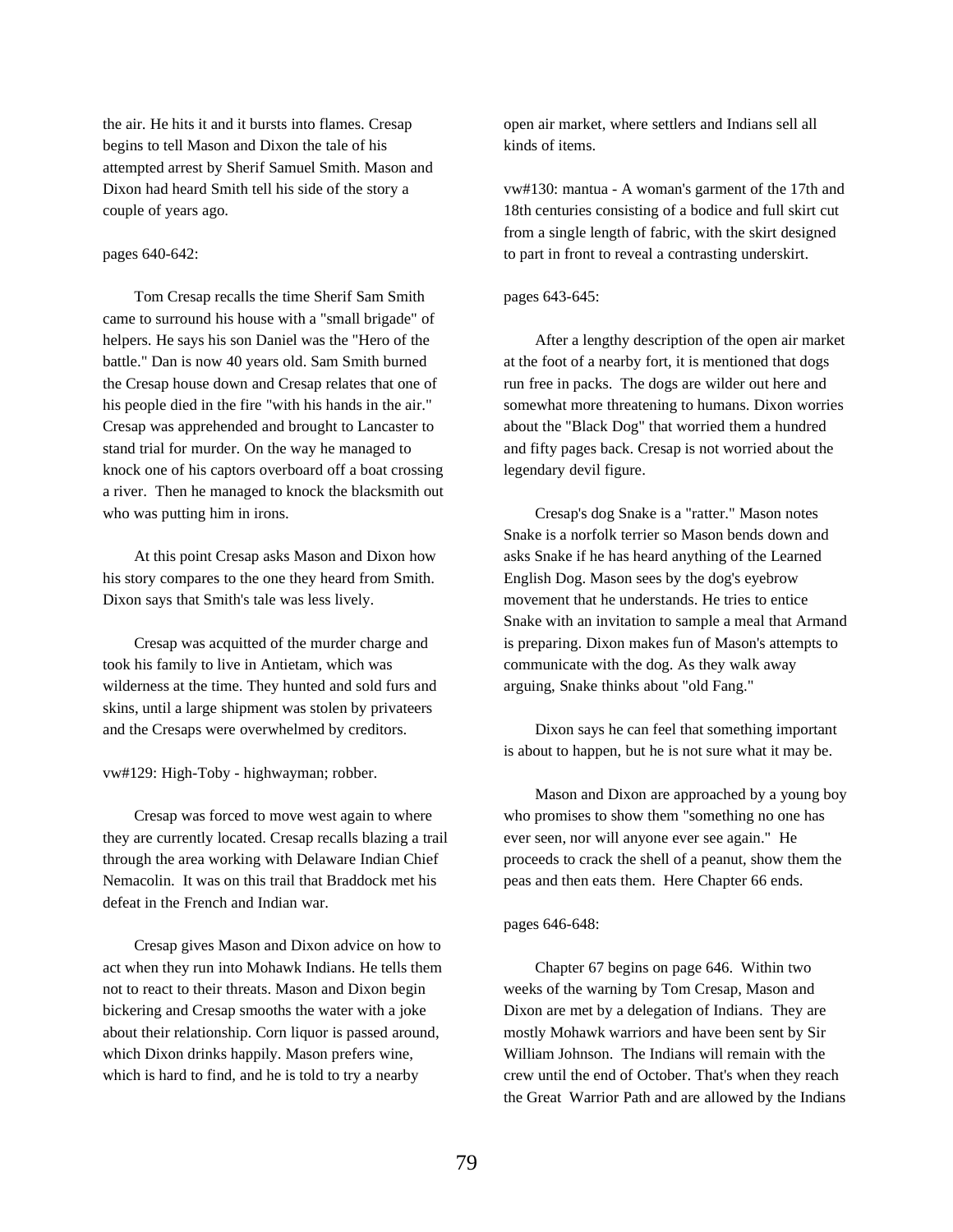to go no further. Hugh Crawfford, an Indian interpreter who is accompanying the Indians told Mason and Dixon back when the Indians first arrived that as soon as they reached the war path, they would be turned around.

Mason attempts to reason with them. He says that they will be across the path in a quarter of an hour and leave no trace of their crossing it. The Indians are not moved. Mason asks how far is the path from the Ohio river and he is told it is between thirty and forty miles. Crawfford uses a slang phrase "Socko Stoombray" which the Hyperarts Mason and Dixon Alpha says is in proper Spanish "Se acostumbre." The Alpha goes on to say that "The text translates this correctly, 'one gets used to it.'"

Mason is unnerved by the ability of the Indians to silently appear and disappear. He complains to Wicks about their ghostliness. Wicks says that Dixon appears to be quite comfortable in dealing with the Indians.

The Indians watch Mason and Dixon use their instruments and comment that they have used Meridian lines as borders to separate tribes.

Here the Indians in the party are all named. Some have English sounding names like Daniel, while others have distinctly Indian names like Tondeghho. Others could be Welch or Dutch: Sachehaanddicks, Hanenhereyowagh.

# pages 649-651:

The Indians tell Zhang they learned of meridians from the Jesuits. One of the Mohawk chiefs named Hendricks said that one story has it that they learned of meridians from "powerful Strangers, much earlier."

Mason and Dixon bicker over the expression "He who would hang his dog, first gives out that he is mad."

That night Wicks dreams that he flies above the visto straight west. He speculates that it might not have been a dream but that he might actually have somehow

been transported to the west. He is scouting out the Great Warrior Path. He imagines that if the visto was allowed to cross the path, then two taverns would be erected at the crossroads and great commerce would take place.

One night Mason asks the Indians where their heaven is located and they point west. They ask Mason the same question and he points up. Mason and Dixon discuss with the Indians the possibility of life on other planets and how this might affect their feelings about God. Another Mohawk Chief named Daniel says that people from the spirit world have contacted the Indians.

A young warrior named Jemmy says that they should "explain about the bait" used by Indians to attract the spirits to them.

#### pages 652-654:

Dixon tells the Indians that if they tell him about the bait used to attract spirits, Dixon will tell them of the bait he uses to catch fish in England. Dixon's bait is made of bread.

The warrior Jemmy describes starving his body and soul until his "Protector," a great bear, appeared to him. Uncle Lomax breaks into the story to object to Wicks saying an Indian had a soul, but Wicks sticks to his guns.

Dixon responds by telling them how to make his special bread lure, but Wicks said they withdrew from his hearing so he did not learn how to make it. Tenebrae objects at this point that Wicks was telling a tall tale, but Wicks said he witnessed Dixon's mastery at fishing.

Mason and Dixon then discuss the visible constellations with the Indians and this brings Mason to a flashback of his youth, looking at the stars with his mother and father.

Coming out of his reverie, he cannot imagine how he wound up there, in the wilderness with danger on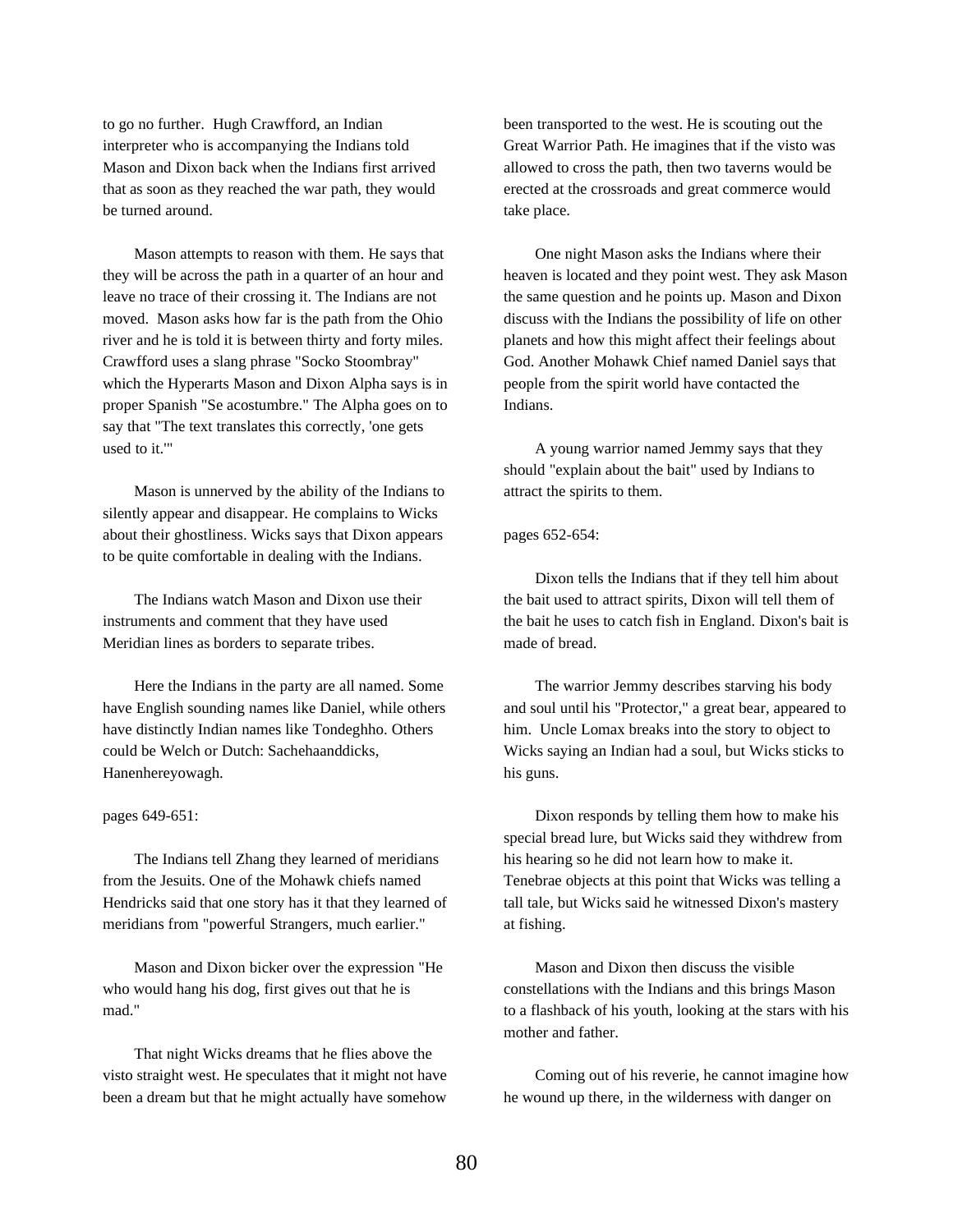all sides. He asks the Indians if they are in danger. The Mohawk chief Daniel responds in essence that all who live are in danger of dying.

Mason asks the Mohawk chief about giant vegetables. Daniel tells him to ask Nicholas, a Mohawk warrior. Back in camp they find Nicholas already talking about the vegetables with others. He says the valley in which they grow is far to the north and west where there is volcanic activity. Nicholas describes the plants and dwells on an enormous hemp plant.

#### pages 655-657:

Nicholas continues to describe the giant hemp plant. Dixon wants directions to the valley in which it grows, but Nicholas says it is too far away. Eventually Mason figures out that Indian is trying to sell them some hemp. Dixon grows very excited.

Nicholas shows them a giant potato, but Dixon is not impressed. The Indians lead them to nearby farm where giant vegetables are growing. Mason and Dixon want to spread the news back east, but the farmers say that it must be kept secret because they only tend the farm waiting for the owners to someday return, giving the impression that they are extraterrestrials.

The farmer raises the possibility that the giant vegetables themselves are sentient beings. Here Chapter 67 draws to a close.

### pages 658-660:

Chapter 68 begins on page 658. They are still hard at work on the line in early August, moving about a mile or two a day.

Mason and Dixon discuss three land speculators said to be in the area hoping to purchase huge tracts from the Indians.

Mason and Dixon warn their company of the increasing danger as they move west. They take a ferry across the Big Yochio Geni river, also called

Youghiogheny. The ferryman, Mr. Ice tells them the story of his family's massacre during the days of Braddock's defeat. He said the war really will go on and on until the last person in the area dies.

Mason says that there are no fish in the river, but Mr. Ice says there is a large school of ghost fish. Mason asks him about the fish even though Dixon is trying to stop him.

# pages 661-663:

Immanuel Ice, the ferryman, says the ghost fish glow to signal each other in the water. He says that Dixon's red coat is the first he has seen since Braddock's defeat. He implies it could be dangerous to wear one. Dixon says it helps him to not be mistaken for an animal in the woods.

Ice returns to discussing his family's tragedy and his pledge to continue the fight. He requests contributions from Mason and Dixon. Mason thinks it is unethical for him to try and capitalize on his tragedy, but Ice disagrees.

At this point in the making of the line, Mason and Dixon's account book show 111 people on the payroll.

After they cross over Laurel Hill they see remains of old forts, and they find hints of ancient gravestones. Hugh Crawfford says that now and then they find gigantic bones as if from a race of giants that occupied the land before the arrival of the Indians.

Crawfford says the Indians believe the monoliths are representations of other beings who help them with special powers. Mason tries to tell about the monoliths in England, but is rebuffed by an Indian who explains that the Indians dreamt of other people coming to their land, but the Europeans turned out not to be the others they were waiting for. Instead the Europeans turned out to be all too similar to the Indians.

Now the Visto grows wider and the company sleeps as close to the center as they can get. Axmen begin to desert and Indians join the company. One of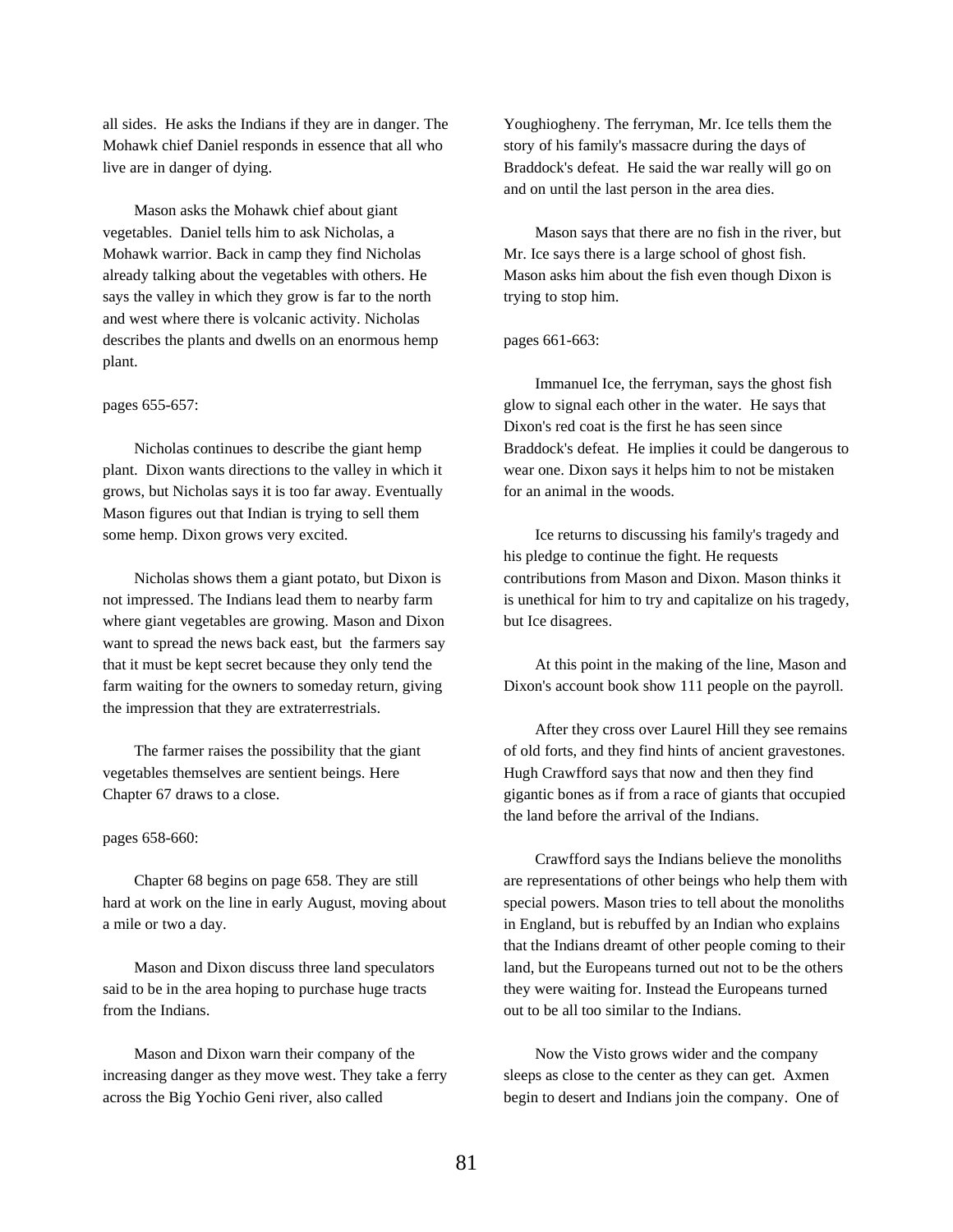the Mohawk chiefs, Hendricks, wonders what makes the deserters afraid. Mason or Dixon tells him that they heard there were several tribes of Indians on the other side of the Monongahela river, including a tribe without a name.

# pages 664-666:

The Indians laugh at the settler's fear over a tribe with no name. The chapter ends with the company's feeling that their days out west are drawing to a close, using the metaphor of a game of darts that is close to conclusion.

Chapter 69 begins on page 665 with a look back to the time before they crossed the river Cheat, when a girl was chasing a chicken that was running across the visto. When the chicken reached the center of the visto it turned and pointed its head west and seemed unable to move. As the day ended, the company all drifted over to look at the immobile chicken.

At sunset the girl collects her chicken and agrees with members of the company that placing a chicken on a line will hypnotize it. Mason worries that the line might become clogged with hypnotized chickens. Mason wonders whether the line will do more ill than good. From out of nowhere Armand's duck calls out to him "Don't you care?" Mason and Dixon defend themselves, explaining their work and it's objectives to the duck.

Later that night Mason and Dixon wonder if the duck might be hypnotized if placed in the center of the line. They wonder if she could be lured there. Armand tells them that the duck likes pond larvae.

# pages 667-669:

Mason, Dixon and Armand decide to have Tom Hynes build a duck decoy that will attract Armand's duck. Soon Armand's duck is spending hours staring at it. The duck soon discovers the decoy is wood, but still has hopes for it as a companion. The duck takes to flying back and forth following Mason and Dixon's line.

vw#131: Orthoganal - Relating to or composed of right angles.

The duck takes to accosting travelers along the line, asking for news of Armand. She tells them what it was like when she was possessed by her creator Vaucanson.

One day the duck decides to stay in one place and let the earth revolve below her, and afterward she tells Mason and Dixon about it, which spark's Dixon's paranoia.

Wick's audience interrupts the story to talk about automata, and Euphrenia recalls the days she was paid to pretend she was an automaton oboe player.

# pages 670-672:

Aunt Euphrenia says that she and Signore Drivelli lived in France as man and wife, while he had her pretend to be an automaton oboe player, and took side bets as to how long she could play between breaths. She claimed she could go on for over 20 minutes, having mastered the technique of breathing in through the nose while playing. She said music for the oboe seldom includes pauses to breathe. She explains why so many oboe players become insane.

Dixon becomes transfixed by the horizon and the Indian guide Crawfford says that Dixon has become afflicted with "rapture de west" and may not be able to stop extending the line even when circumstances demand it.

On September 17th two of the axmen, William Baker and John Carpenter are killed when a tree they were chopping down fell on them. Mason tells Dixon that he had been looking for a sign that they should stop and asks if this wasn't a terrible enough sign. Dixon does not think it was the kind of sign he was looking for and dismisses it as a common workplace accident.

pages 673-675: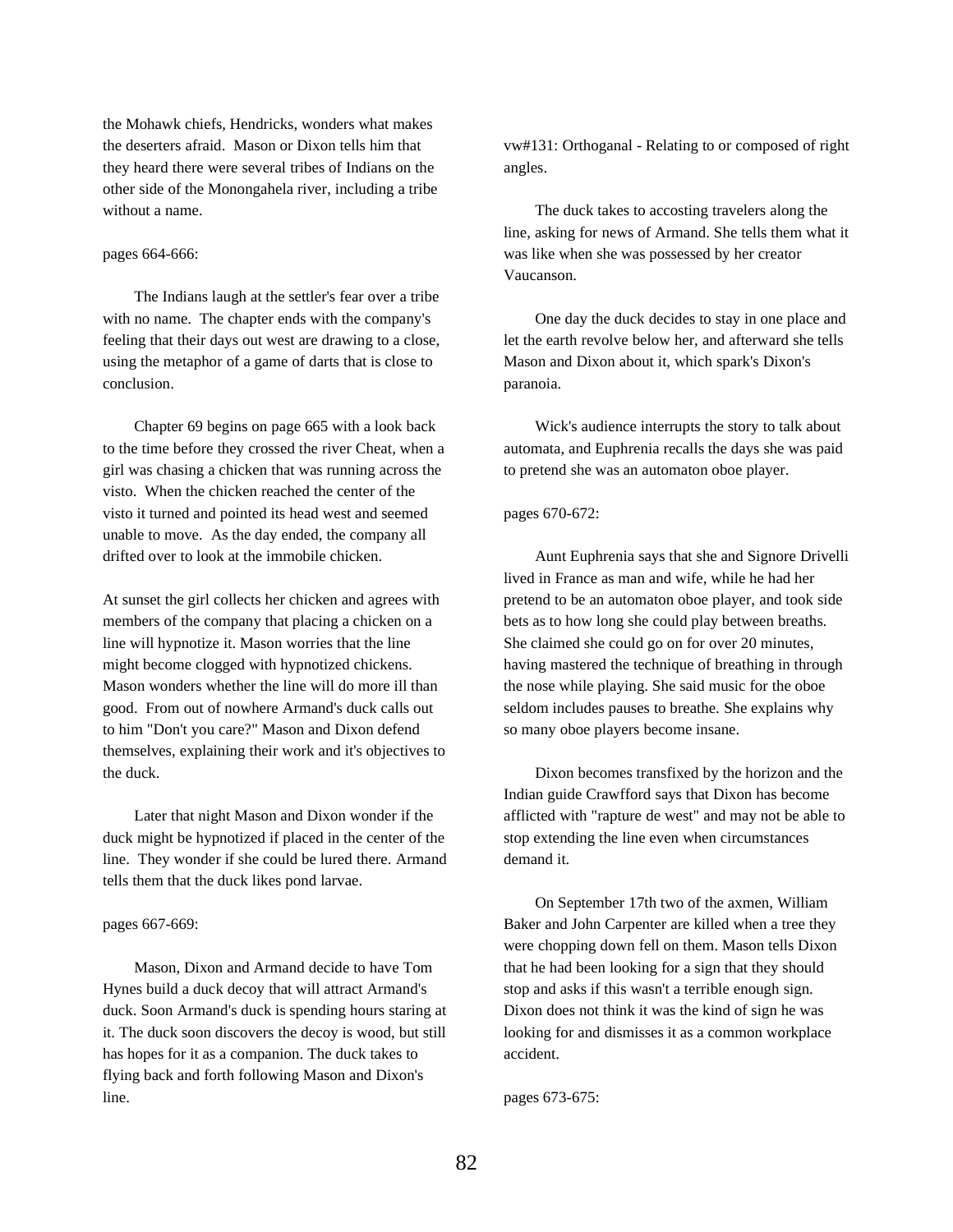Page 673 starts with a quote from a poem that the Pynchon-created Timothy Tox wrote about the Mason Dixon line. In this stanza Tox talks about the conclusion of the line.

As soon as they cross the Monolgahela, they see other tribes showing up to confer with the Iroquois. First they see the chief of the Delaware Indians, Chief Catfish, dressed in western clothes, accompanied by his wife. Then eight Seneca Indians stop overnight and obtain gunpowder and paint from the Mason and Dixon commissary. Another visitor is the 86 year old Prisqueetom, brother of the Delaware chief.

Dixon thinks they will be all right with the Indian visitors as long as they don't run out of alcohol to share with them.

The Indian scout Crawfford says the safest way to act is as if insane, saying the Indians take it to be a holy state. Mason and Dixon kid each other that the other is usually acting insane.

Mason is still arguing with the Indians to be allowed to cross the Great Warrior Path. Finally Daniel offers to take Mason and Dixon along the path a bit. They are nervous of the danger but agree to come along.

# pages 676-678:

Daniel, one of the Mohawk Chiefs, has taken Mason and Dixon out at night onto the Great Warrior Path. He stops them before they step on points set into the trail that were tipped in venom to trap unwary visitors. It seems clear to all that there is trouble between the Iroquois and the Catawbas.

Moses Barnes, the overseer of the axmen must have been on the walk with Mason and Dixon, because he mentioned at being struck by the silence and quotes from an unidentified poem concerning the silence of birds.

Both Mason and Dixon dream of continuing onward, reaching a surging river they cannot ford, and having the Indians show them a great iron bridge that they are not allowed to use.

Crawfford the Indian guide says that the first step on the trail to wisdom is realizing one has been travelling in a circle.

Chapter 70 begins on page 678. Mason is still trying to convince the Indians to let them go on with the line further west.

### pages 679-681:

Dixon is insistent. They must defer to the will of the Indian leaders and go no further west. Mason does not agree and continues to argue with the Indians and their guide. At some point during eleven days in October (another example of an eleven day span!) while they are stalled beside Drunkard Creek, Mason and Dixon switch sides and Dixon tries to get the Indians to agree by charming them.

At last they are allowed to go across the Great Warrior Path and are able to extend the line just a little more to the west before the gathering presence of other Indian tribes convince everyone that there is no future in going any further. They are on top of Laurel Hill where Mason thinks he can see the Ohio River, about forty miles to the west.

Mason and Dixon decide to just ride out to the river so that they can say at least they were there. Mason rides a horse named Creeping Nick, which was the same horse that he was riding in New Jersey when he injured his hip. They travel at night and when they reach the river, they are met by Delaware Indian Chief Catfish and his friends, carrying rifles.

Mason and Dixon notice the inverted star on the rifle stock and tell Catfish it is an evil symbol and ought to be removed. Catfish tells them he took it from an evil Englishman that very day and shows Mason and Dixon the Englishman's bloody scalp. Both Mason and Dixon assume the scalp belonged to the last person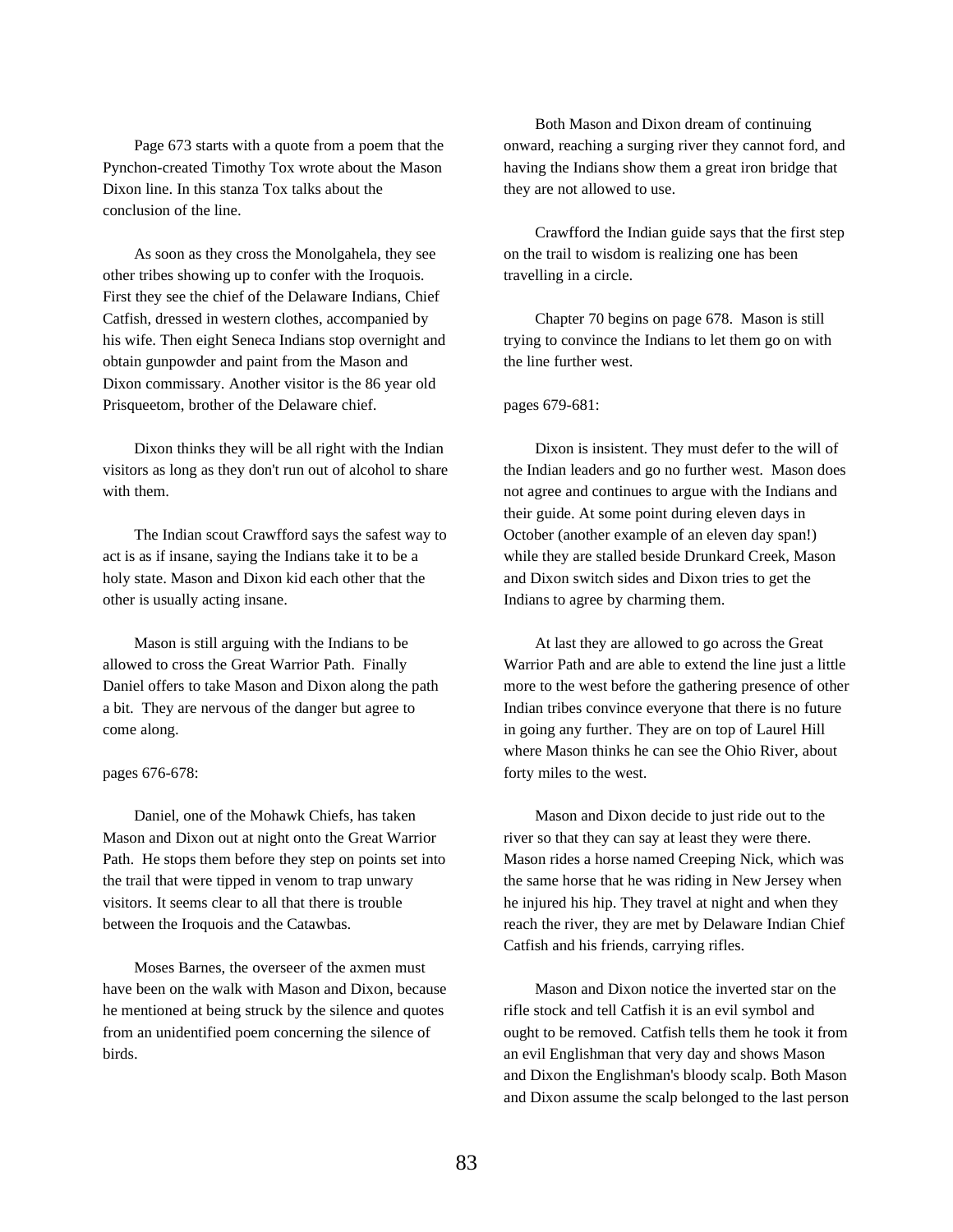they saw with a rifle bearing the inverted star. They do not mention the person's name. Was it Capt Shelby?

The crew put in the last mile markers along the line, while people keep leaving the company without giving notice. On November 5th the line is completed.

### pages 682-684:

On November 5th the axmen completed the work of widening the section of the visto done that summer so that the entire line is now the same width. The Indians depart. Mason's journal is quoted stating that everyone left the company to go home except for thirteen needed to erect markers on the way back east.

Mo McClean conducts a big sale of items from the commissary in order to lighten the load of things he has to carry back east.

vw#132: Vendue - A public sale; an auction.

Wicks notes another eleven day gap - a lack of writing in Mason's field book, and Wicks speculates on why there is so little writing during this period. For one thing there was a lot of snow.

Here Pynchon uses as a phrase, the title of his next book "Against the Day." Here it is used to mean something like "in spite of all the evidence" in that Mason and Dixon are still harboring hopes of turning back to the west to complete the line out to the Ohio river.

Even though the snow is a foot deep, they hope to get all the mile markers in before the ground freezes solid.

On their way back east, Mason and Dixon stop in at the Inn named The Rabbi of Prague to see how Timothy Tox is doing. People there tell them that Tox has gone crazy over words he has heard the gigantic golem speak.

They find Tox and he tells them that he feels like Moses come to lead his people out of Egypt. He

quotes a few lines of his poetry and is described as a Dithyrambist, which is not in the dictionary, but Dithyramb is:

vw#133: Dithyramb - 1. A frenzied, impassioned choric hymn and dance of ancient Greece in honor of Dionysus. 2. An irregular poetic expression suggestive of the ancient Greek dithyramb. 3. A wildly enthusiastic speech or piece of writing.

Tox sees the Golem out the window.

pages 685-687:

Timothy Tox thinks the golem will protect him rather than attack. Dixon offers Tox the protection of travelling with his party until they reach Newark. Mason says this is ok as long as he doesn't bring the golem with him. Dixon argues that they could put the monster to work. Mason thinks that Dixon just wants to use the creature as a curiosity to gain entry to saloons he has not been able to get into.

Mason wants to ask the golem about the spirit world. They can hear the golem approaching through the forest.

They do give Tox a ride with their group, but they never encounter the golem, which seems to have become invisible. They leave Tox by the side of the road, and he is immediately picked up by a Conestoga wagon.

Chapter 71 begins on page 687. Mason and Dixon are back in Philadelphia, hanging out in bars, knowing their job in America is finished, except for some paperwork.

They are working on adding their line to the map of America. Dixon points out to Mason that there is a curious symbol on the Map of the Boundaries: an eight pointed star topped with a fleur-de-lis.

pages 688-690: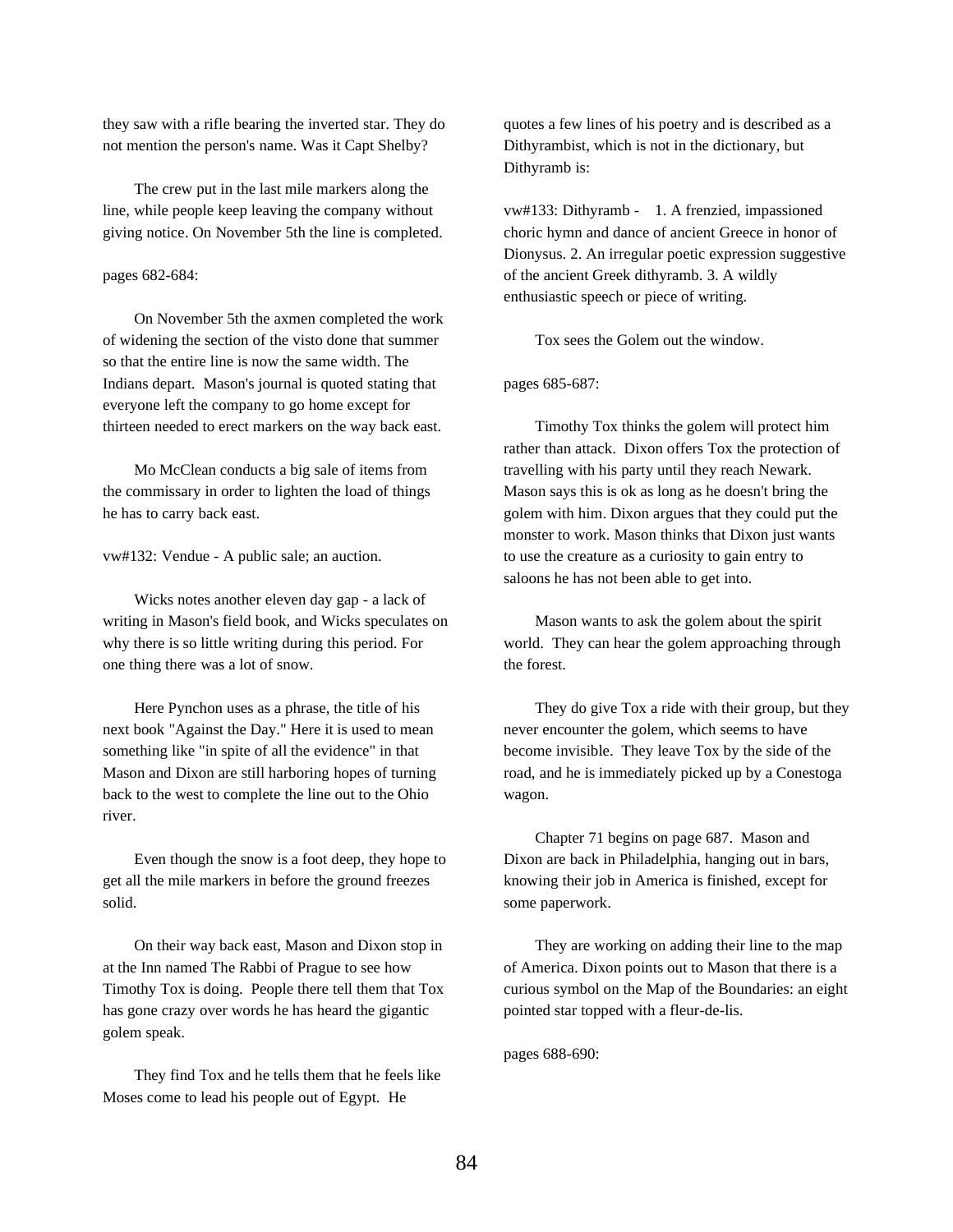Dixon explains to Mason that the French symbol on the map has nothing to do with any French claims on the colonies. Dixon gives a history of how the fluer-de-lis came to be placed on all maps to indicate the direction of north.

Armand interrupts them saying the duck is acting strangely. They ignore Armand and he wanders away. Mason argues that they should leave the symbol for north off their map, but Dixon insists on it.

Finally Mason relents, complimenting Dixon on the map. Dixon wishes it could have been colored.

vw#134: Orpiment - Arsenic trisulfide, As2S3, a yellow mineral used as a pigment.

Wicks says that after their 8 year stint in America, Mason and Dixon were bound to separate. Their last year was spent in Delaware, polishing up the tangent line and working on miscellaneous Royal Society projects.

vw#135: Rugae - folds, creases, or wrinkles, as in the lining of the stomach.

Wicks thinks that Mason and Dixon might have decided to split up during their final months in America. Dixon's descendents have said that he wanted to settle in America, but Mason did not.

# pages 691-693:

Uncle Lomax draws the analogy to Pope and Lady Montague in looking at the relationship of Mason and Dixon. Dixon wanted to stay in America and Mason wanted to return. Lady Montague supposedly laughed at Alexander Pope when he declared his love to her.

Mason and Dixon appear to be working placidly during their last days in America, when in reality they are haunted by the notion that all their work will wind up to have been in vain. But it is not be in vain, for the strange malevolent spirit that was lain into the line continues and repels those who try to settle on it.

Suddenly it occurs to Dixon that what they've done was draw a line between the slave holders and their "wage payers." Dixon regrets passively watching as thousands of innocents are dispossessed of their heritage and land. He wishes he could have found America to be free of tyrants and slaves. He ends the chapter by wondering what evil the King might do to Mason and Dixon.

### pages 694-696:

Chapter 72 begins on page 694. Mason and Dixon are doing their final surveying task and it bores Mason who would rather be doing something more to do with astronomy. They decide to travel south together after the task is done. They wind up in Baltimore and the Reverend says this is when the famous incident of Dixon taking away a slave-driver's whip occurred. Uncle Ives protests that there is no proof this actually happened, but Wicks says he believes the story.

# vw#136: vendue - an auction.

Dixon met the slave driver first in a pub at night. He tells Mason and Dixon of an auction taking place the next day. He speaks in a very mean spirited manner and Dixon feels the urge to strike him. He tells Dixon he ought to bid on a mulatto woman and Dixon replies that he is not in the market. The slave driver is surprised at Mason's disinterest.

#### pages 697-699:

Dixon warns the slave driver that inevitably "a slave must kill his master." The slave driver nervously leaves the room but reminds Dixon to come to the auction.

A drinker in the tavern tells Dixon that Baltimore has many auctions, mainly slaves, horses and tobacco.

Mason ruminates over the flooding of Pennsylvanians into Baltimore after Braddock's defeat, and then thinks about how much affection he now has for Dixon. Several in Wicks' audience protest at this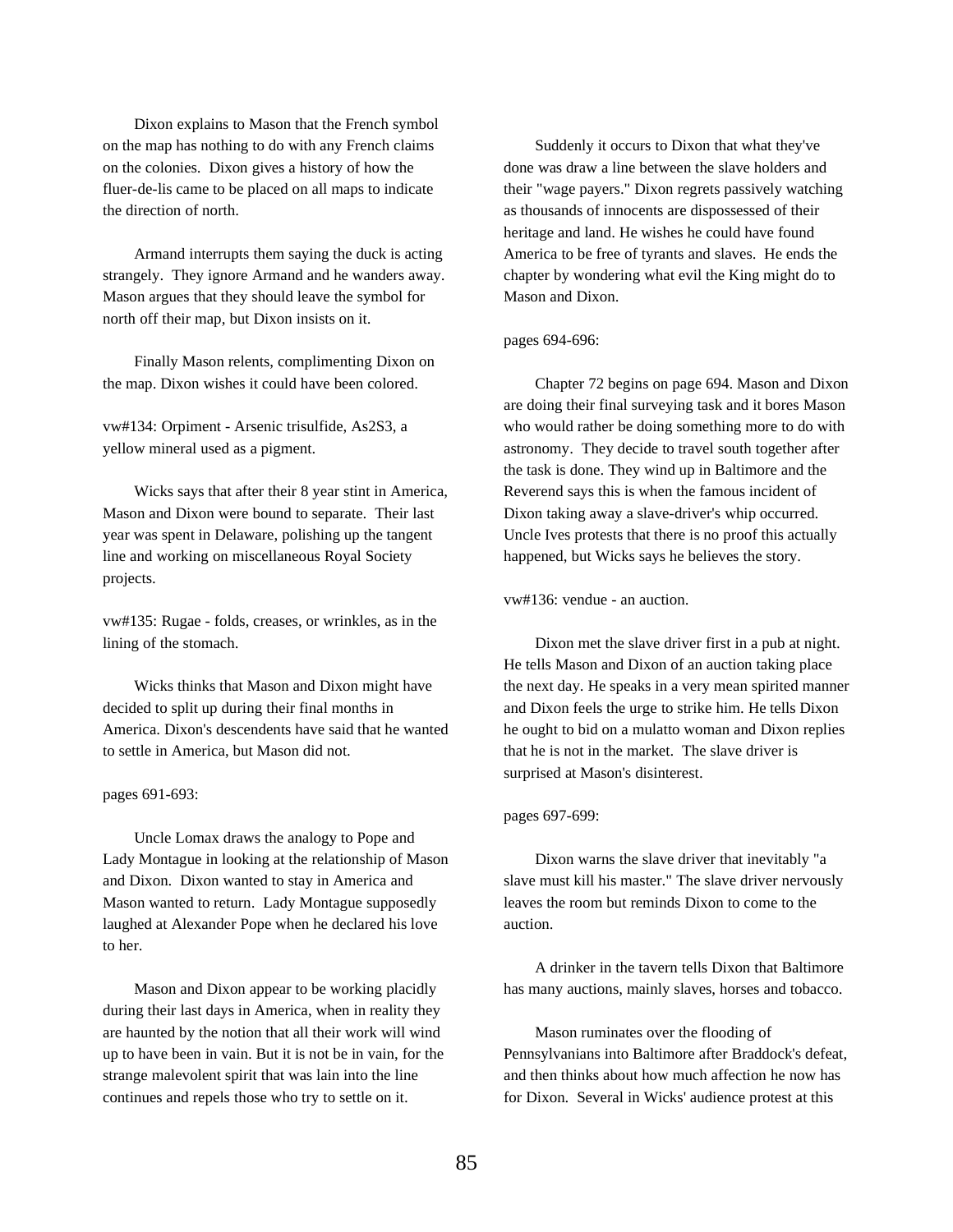point. But Wicks insists that Mason appreciated Dixon's bravery in acting when it was not strictly required.

They meet the slaver in the street, driving a group of unsold slaves, slashing his whip everywhere. He seems to be in a frenzy. Mason says to Dixon he will go to "seek assistance." Dixon asks Mason to look after him and he steps out into the street, between the whip and the slaves. He asks to have the whip handed to him. The slaver threatens Dixon, and Dixon snatches the whip and then punches the slaver in the face. Dixon threatens to kill the slaver and the slaver begs for mercy, shouting out the names of his three children.

Dixon tears a ring of keys from the slaver's belt and frees the slaves. They thank him but advise him to leave immediately. Dixon still wants to kill the slaver, but puts the whip inside his coat. He and Mason run to the stable where their horses are being kept. Dixon gives his horse, named rebel, an apple and thinks about the Jesuit priest Christopher Maire's phrase "Instrument of God."

# pages 700-702:

They make their escape from Baltimore successfully, wishing they could stay longer, but knowing they must leave to avoid retribution for Dixon's actions against the slave driver.

Out on the York Road they feel like magnetic forces are on either side of the road, pulling at them. Mason asks Dixon to explain, but Dixon says it's a mystery.

They pause at night near a church to hear a congregation singing a hymn that underscores the uncertainty of life.

Mason and Dixon now feel the line they built is a "conduit for evil." They look upon their work in Delaware afterwards as atonement for the sin of creating the line. They think back to talking about future plans while working on the line. One of them

had the idea to construct an eighty mile mall running alongside the visto.

One of the axmen says he is a student of Blind Jack Metcalf, who not only was famous as the first great English road-maker, but also was involved in the Jacobite rebellion of 1745.

Zhang warns them again of all the negative energy along a straight road and the axman asks what is bad about the users of such a road, including officers, merchant and express-riders, and Zhang delineates the evils of all of them.

Dixon notices Mason writing something that looks like verse, but Mason says he is writing his epitaph.

# pages 703-705:

The epitaph for himself that Mason has just composed is in two verses. The first states that his goal in life was to reach a state of contentment somewhere between "lust and duty." He compares the state to a paradise, comparing it to St Brendan's Isle, a legendary island that is supposedly where Eden from the bible was located. The second verse is sad, saying that the daily grind has worn away all of his hopes but one.

That one hope is that he will be reunited with his beloved Rebekah. He recalls seeing her one night walking along the visto. She tells him he must leave Dixon and return home. He asks if she dislikes Dixon. She does not reply directly, but says that Dixon is too cheery and wants Mason to forget her. She suggests that Mason's time with Dixon is over and he needs to go back to his astrological work.

Mason and Dixon make their last visit to New York City. They search around for the people they met on previous visits but none are to be found. They find the city less hospitable than in the past.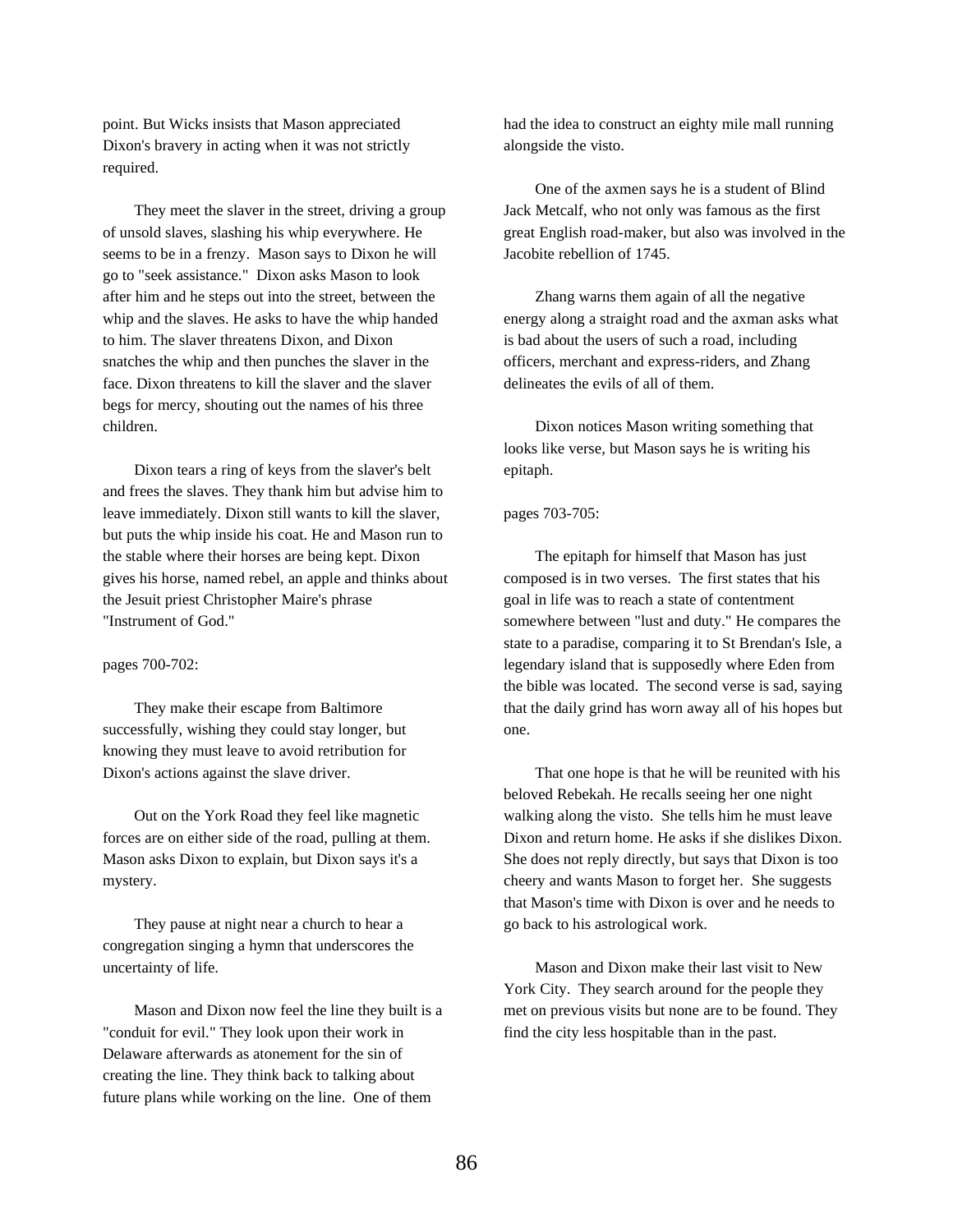Waiting for a boat to take them to Halifax, they are stricken with fear that they are in the midst of a group of unfriendly people.

A stranger speaks to them. He is vaguely familiar. He speaks to them cryptically and promises to continue the conversation at sea. Although they look for him throughout the voyage they cannot find him on the ship.

Mason makes a note in his journal that they left Halifax on September 11th, 1768, ending their stay in America. This concludes chapter 72.

### pages 706-708:

Chapter 73 begins on page 706. It is the final chapter in part two, "America." Wicks imagines what would have happened had the party continued west, being pursued by the Indians who did not want them to cross the Great Warrior Path. The axmen leave until only Stig is left. As autumn begins Mason and Dixon decide to stay where they are for the winter instead of returning to the east coast.

They go through Illinois, where they find the French teaching their skills to Indians. They cross the Mississippi river. They stay in an Indian village and Mason offends the Indians and they have to flee. They are out on the prairie and acquire a helper named Vongolli. He is half French, half Indian and his name is similar to the helpful Gerhart Von Goll of Gravity's Rainbow.

They encounter an adventurer who has discovered a buried city in Mexico and Vongolli gives Mason and Dixon herbs to keep them from being greatly disturbed by the discovery.

They travel far enough west where the French and English influence is completely non-existent, and they find Spanish, Russian and Chinese influences. They survey straight through towns causing laws to change on one side of the line, setting some slaves free in the process.

They meet with a tribe that worships an object in the sky, which they beg Mason and Dixon to identify. Through their astrological measurements they find it is a new planet, Uranus, which was actually discovered by Herschel in 1781. They are delighted that they have found something that will make them so successful they will never need to work again. They imagine their images being glorified on a medallion fashioned by the famous artist John Singleton Copely. Dixon asks Mason if he prefers being on the head or the tail of the coin.

pages 709-711:

Mason tells Dixon that they should share a portrait on one side of a medallion as a reward for discovering a planet.

The imaginary journey of Mason and Dixon further west continues, They approach the Rocky mountains and find Indians whose languages nobody in their party understands. They continue west in spite of certain fame and fortune if they return east. They are both enjoying the idea of fortune, being King's astronomers and having servants. But they are unable to stop going west. They know it's their only opportunity.

Once they finally turn back east, they run into people who are not happy to see them again. A young married couple argue in their presence. The wife and mother-in-law get into a fight.

In another town a mythical beast is terrorizing the residents, but only on one side of the line.

At times they have to sneak east because the people of a town only want to know that they went west. They find that few people care about the newly discovered planet.

Finally they arrive back to the starting point of the line, the Post Marked West. A delegation of scientists is there to greet them.

pages 712-714: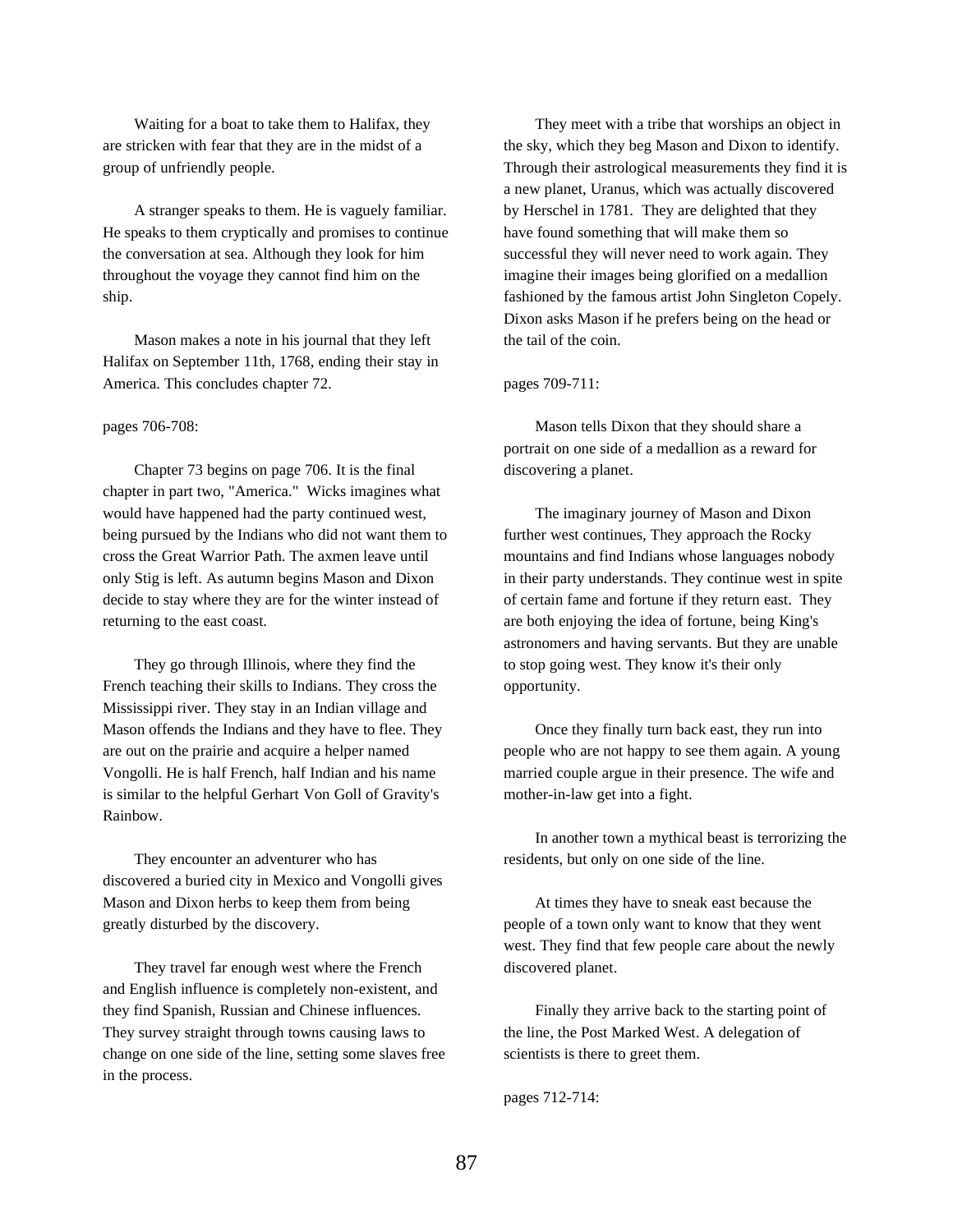Mason and Dixon, completing their imaginary return east after their imaginary extension of the line across the country, visit the McCleans and declare their intention of somehow extending the visto across the atlantic Ocean. As an added bonus it would solve the problem of finding exact longitude at sea.

An island in the Atlantic visto becomes a combination "pleasure-grounds and pensioners' home" and it is here that Mason and Dixon retire in great glory.

Chapter 73 concludes on page 713. This also marks the end of Part Two, "America." Page 714 is blank.

# pages 715-717:

Page 715 is the partition title page with an underlined "Three" toward the top of the page, and two words: "Last Transit" in the center of the page. Page 716 is blank. Page 717 begins Chapter 26 with Mason and Dixon back in England, meeting with the Royal Society Council on December 15th, 1768.

The Society is considering the next transit of Venus. Dixon says he is willing to go to the North Cape, which is in Norway or Cherry Island. There are several Cherry Islands in the world. One is off the coast of Delaware, another in Canada and another in the middle of Loch Ness. Mason indicates he does not want to go but is willing if needed.

Dixon wonders if Mason is trying to break off because he is sick of Dixon or because he wants to allow Dixon to be the sole leader of an expedition.

### pages 718-720:

Mason and Dixon leave the December meeting at the Royal Society and run into a person asking them why they have not been elected to the Royal Society. They both are thinking about the next transit of Venus.

Mason reflects that in refusing the North Cape assignment he is breaking the symmetry of his working with Dixon. He regrets having to leave his children with his sister while we worked halfway around the world.

He imagines what it would be like if they went to North Cape, where the main industry is the collecting of guano for the purposes of making gunpowder.

After Maskelyne asks, Mason agrees to observe the transit of venus in Ulster, in the northern part of Ireland. He is able to witness the start of the transit but fog takes away his opportunity to clock the end of the transit. Mason stays in what appears to be a brand new house, in which there are beds in every room, including the kitchen. There are many shadows but Rebekah does not visit him.

Maskelyne writes Mason a letter dated November 9th and mentions Mason's "moral reflections." Wicks' audience wonders what Maskelyne was talking about, but Wicks says that Mason's letters to Maskelyne have never been found. Ives suggests Wicks should make something up, like Baron Munchausen. But Wicks says he prefers to wait until the letters are found.

pages 721-723:

Wicks and Ives drift from discussing Maskelyne and Mason to the relationship of the study of the infinite in mathematics to religion.

vw#137: fluxions - derivatives relative to time.

Mason says that Ulster reminds him of the frontier portions of America. He is talking to Lord Pennycomequick, who is described as a "globalcommunications nabob."

Mason comes upon a long double row of obelisks forming a visto. Lord Pennycomequick suggests it is ruins of ancient architecture. Armand Allegre suddenly appears and greets Mason.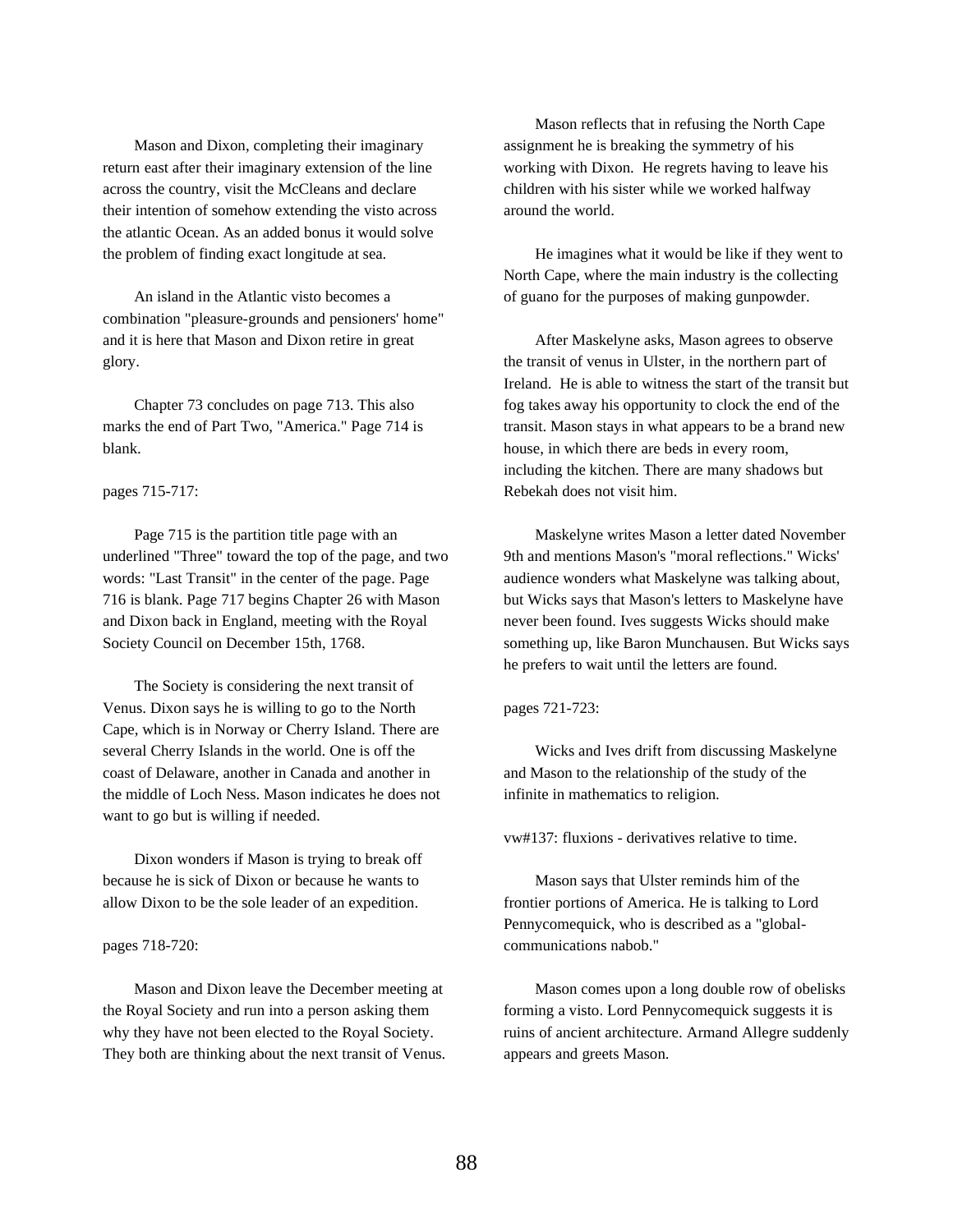Mason is pressed into service of rescuing the peat bogs from being flooded. The sod has to be dug up and moved to a safer place. Mason is not happy with this task.

# pages 724-726:

Mason has taken to sending books to Maskelyne trying to prove Maskelyne's lack of sanity. The most recent being a book concerning Bernoulli's brachistochrone problem. Here's the Hyperarts explanation: "'brachistochrone' is the curve providing the quickest descent (for an object sliding down the curve) between two given points."

As Mason heads toward the peat bog, he sees lights heading in the opposite direction and his guide tells him not to get their attention, as they are "not particularly helpful."

As Mason is at work digging up the peat that has not yet liquefied, a man comes up and asks Mason if he could use his "London arts" to locate Saint Brendan's well, which supposedly contains the same water that was drunk in the garden of Eden. Mason runs and fetches the knife he got in his dream in Capetown, and rubs water from the lost well on it. He carries it like a dowsing rod and moves around the area. He finds a spot and helps them dig. Soon they find a spring and a group of people taste it, some saying it is the water they seek and some disagreeing.

The next night he dreams of Rebekah who tells him he did not find the actual spring but a representation of it.

As Mason searches the skies for a "new comet," he experiences the sensation that he is seeing the stars in a new third dimension.

The scene shifts to Mason dickering with Maskelyne about which lyrical phrases from mason's report should be left in or taken out to avoid controversy. They agree to take out a part concerning a sign from Heaven to earth of an infant that "must, again, re-make the World."

# pages 727-729:

Maskelyne tells Mason that the office of Astronomer Royal has been diminished since Bradley vacated and Maskelyne took over. Maskelyne says he is little more than a drudge.

They continue to argue over the words to be used in Mason's report on his observation of the transit of venus.

Clive of India has purchased his relative Maskelyne an expensive Astronomer's couch for his office. Maskelyne is wearing his favorite observing suit, which he designed himself.

vw#138: celadon - A pale to very pale green.

The suit was produced in India by a Mr Deep and shipped to him by "East Indiaman" which Maskelyne's brother Edmund says is "the third fastest thing on the planet...behind light and sound."

Maskelyne misses his old life as a regular astronomer. Now his time is taken up assessing Harrison's solution to the longitude problem. The room steward in which the watch is kept tells Mason that Maskelyne has been acting like a player in Hamlet. The Hyperarts Mason and Dixon says that Gonzago is the name of the murdered king in the play within a play of Hamlet.

Maskelyne's torture over Harrison's watch begins to attract an audience and they discuss Maskelyne's travail right in his presence until Maskelyne cries out his responses to them in his own defense.

# pages 730-732:

Maskelyne continues to muse over destroying Harrison's watch before Harrison is awarded the prize for solving the longitude problem.

Euphrenia mutters disapproval of Maskelyne and Wicks comes to his defense. Wicks says there was a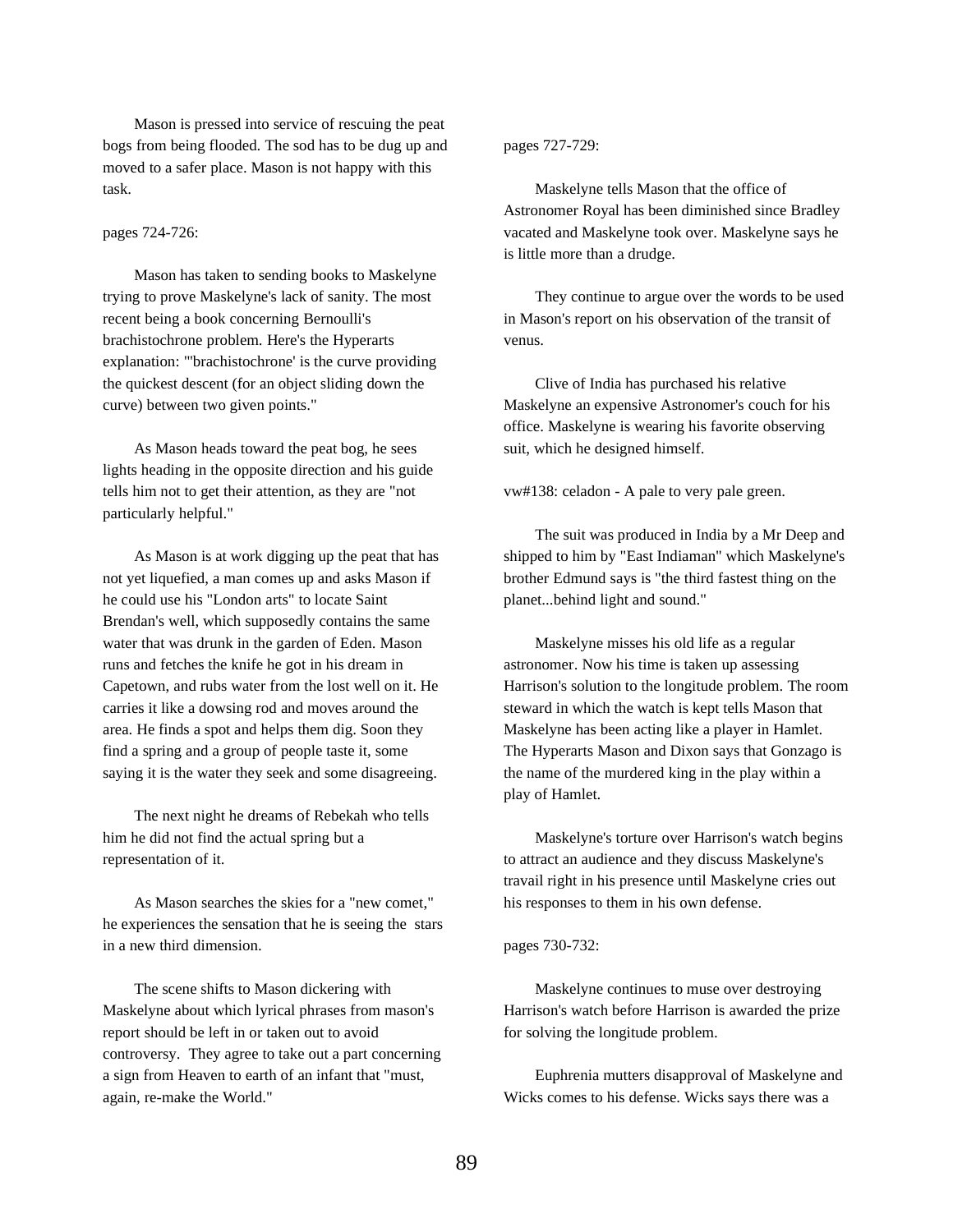good reason for every place Maskelyne sent Mason on assignments. First Cavan in Ireland, then Schielhallion in Scotland. Wicks mentions Cavendish, who was a member of the Royal Society and who did measurements of the density of the Earth.

Wicks cites Maskelyne's support of Mason's claim to a portion of the Longitude prize money for his work on lunar tables.

Mason thinks of Maseklyne as a long time coworker now. He well knows how to get under Maskelyne's skin. He at first refuses his assignment to Scotland, but pretends to let Maskelyne talk him into it. Maskelyne directs him to visit Dixon on his way to his assignment. Here Chapter 74 draws to a close.

### pages 733-735:

Chapter 75 begins on page 733 with a letter from Mason to Dixon advising him that he will be passing through his neighborhood on his way to Scotland and would like to visit. He asks directions to an inn where he could spend the night.

Dixon replies that Mason is welcome to stay at Dixon's house. It has been four years since they last saw each other.

When they meet, Dixon is still brooding about the death of his mother earlier that year.

Mason enjoys their visit to Dixon's pub, The Jolly Pitman. They see in the river a carp rumored to be as ancient as the Roman occupation of England. They discuss fishing at some length.

Mason describes his trip back from his observation of the transit of Venus. It was aboard a meat-ship and Mason was forced to spend a great deal of time bumping up against lamb carcasses.

### pages 736-738:

Mason continues to tell Dixon of his horrible trip back to England from Ireland aboard a meat-ship.

When they docked at Preston Mason had to disembark in the midst of a food riot with people setting buildings and each other on fire. Mason worried about his father's mill.

Dixon broaches the subject of Mason's melancholia and Mason apologizes for making Dixon put up with it while they worked together. They are both overcome with emotion.

Now Dixon tells his tale, starting with his stay on Hammerfost Island, the northernmost town in Europe. It was there he observed the transit, although the weather was not very cooperative.

A day or two later Dixon was visited by a strange man who said Dixon had to come with him. He said that Dixon's ship back to England wouldn't leave until Dixon returned from his trip to the north. They walked from one ice floe to another until they reached a seemingly endless frozen plain.

# pages 739-741:

From his pack, Dixon's mysterious stranger pulls a small sled made out of caribou hide and whalebone. He affixes a device to it that propelled them straight north.

vw#139: Gimbals - a contrivance, consisting of a ring or base on an axis, that permits an object, as a ship's compass, mounted in or on it to tilt freely in any direction, in effect suspending the object so that it will remain horizontal even when its support is tipped.

They were so far north that the sun did not set. They did not make it to the North Pole because before they could reach it the ground curved inward, and they followed it inside the Earth.

Mason stuffs his face with food so as not allow himself to interrupt Dixon's tale.

Dixon said they travelled further until the ice turned to tundra. They met with the people who lived there and found that they could fly. Dixon goes to the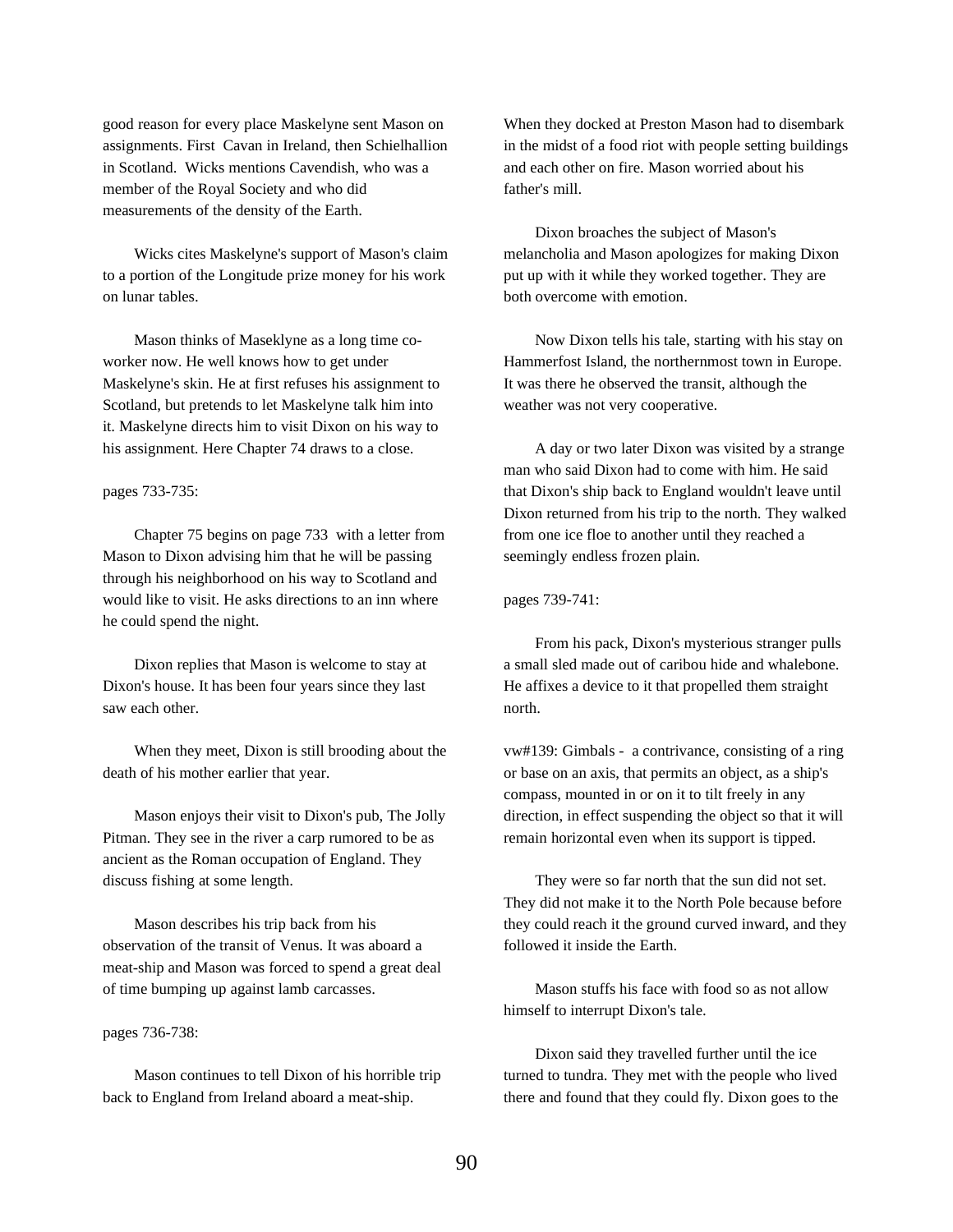local Academy of Sciences where he asks if this is where the "Gnomes, Elves, smaller folk" come from. They bow and say he is correct. They use Tellurick forces to perform what appears to be magic. Magnetism is only one of the forces they use. Mason expresses interest in this.

Dixon says that they told him that after certain scientific calculations are completed, they will "seek another space" and vanish. He said that they pitied the people who lived on the outer surface of the Earth, because they had to face the great outer darkness and everyone was slightly pointed away from each other, as opposed to the inner surface people who leaned slightly toward each other.

Dixon says that there was not much growing in that country and the wine was not good. Mason asks Dixon if he has switched his drink to wine. Dixon says that he had to because of gout.

#### pages 742-744:

Mason asks Dixon if his trip inside the Earth negates the concept of hell. Dixon says only that hell is not inside the Earth. Mason asks about the Devil and Dixon says he was examined by somebody who asked him if he was sure that the body is all there is to the man.

Dixon says he was transported back to his observatory in what seemed just minutes and he opened his bible at random and read Job 26:5-7. The three lines are repeated from the King James version verbatim.

Mason prepares to leave and invites Dixon to visit him next summer in Sapperton but Dixon says he must not travel far. So Mason says he will meet Dixon at any time and place he likes. Mason calls Dixon a friend as he leaves.

Chapter 76 begins on page 744. Wicks says that Samuel Johnson, accompanied by Boswell travelled through Scotland in August 1773. He speculates on what might have occurred had Boswell, then 64 years old, ran into the 45 year old Mason in a Scottish pub. Ives complained that they probably did not pass within a hundred miles of each other. Wicks is not deterred.

Mason informs Johnson that he has been sent by Maskelyne to find a Scottish mountain that fits Maskelyne's specifications. Johnson wonders if Maskelyne has been directed to find a mountain that Clive of India might purchase.

# pages 745-747:

Mason tells Samuel Johnson that he didn't think Maskelyne was acting as Clive's land-agent.

Johnson proclaims Mason to be an innocent, and warns him to be careful in his travels through Scotland. Mason agrees that there must be a great deal of resentment against England in Scotland, but Johnson says it is more than resentment, it is hatred.

Boswell tells Mason that Johnson intends to visit the Hebridies to "view the dark ages upon display."

Johnson says that one can transcend time by travelling away from London, and Johnson said that Mason had gone to America, but Mason says he never transcended anything.

Johnson asks Mason about the powers of the Indians. Mason says that he wishes Dixon were there to answer the question. Mason himself said the only mysterious thing he saw were the giant mounds.

Mason tells Boswell that he, Mason, once had his own Boswell in the person of Wicks Cherrycoke. Mason asks Boswell if he ever had his own Boswell, and Boswell reacts defensively, saying that it is a good thing to preserve a little of the civilized conversation that would otherwise disappear without a trace. Here the meeting with Boswell and Johnson ends, but the chapter goes on for another page.

pages 748-750: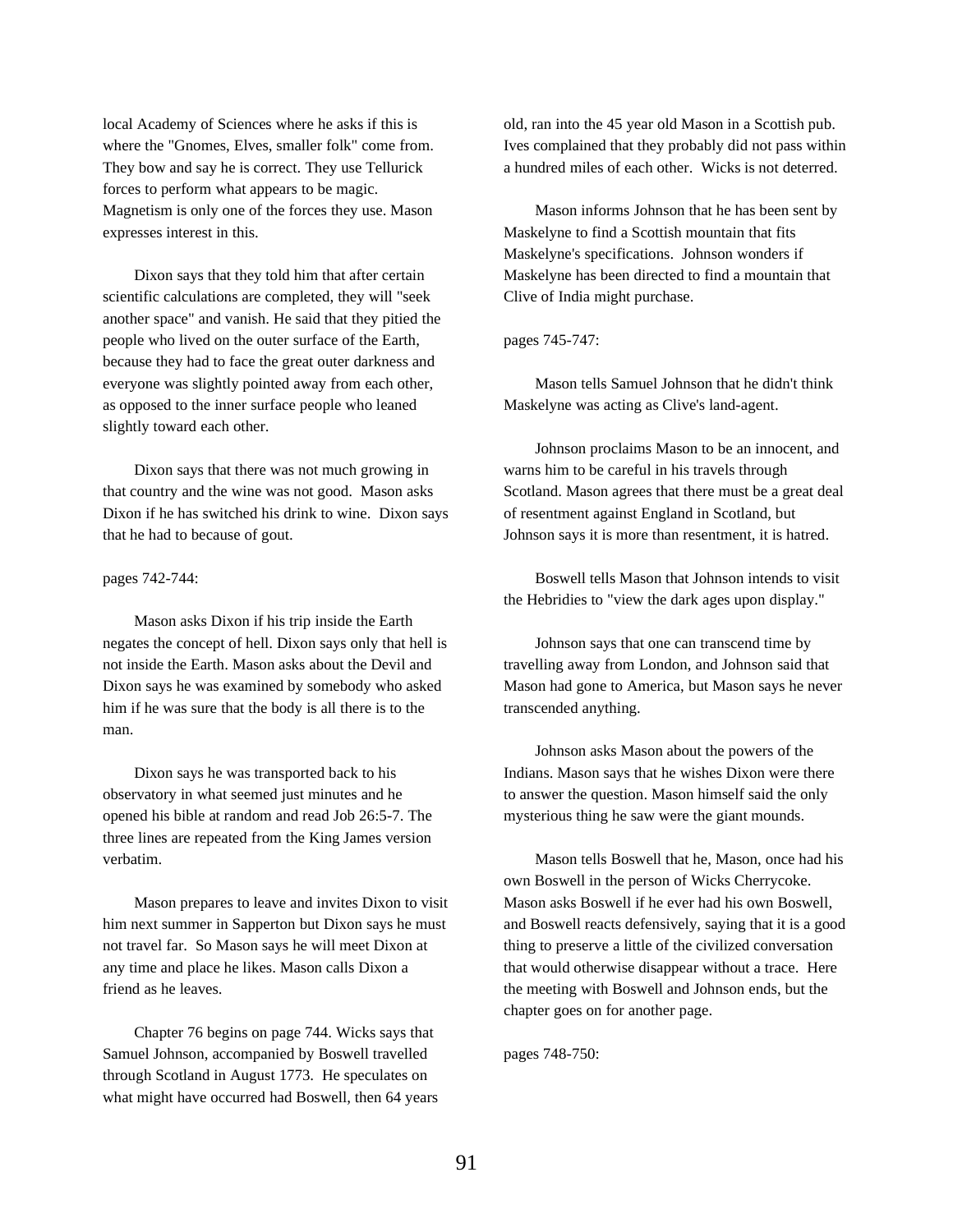Mason finds a mountain for Maskelyne to test out his new equipment but then refuses to return there with the equipment. Maskelyne goes himself, wearing an outrageous outfit he designed himself, and becomes famous for his work there. Mason returns to Sapperton and scrapes by on odd jobs.

Chapter 77, the penultimate chapter, begins on page 749. Another year has gone by and Mason and Dixon meet in the town of Bishop. Dixon has begun to limp and Mason is more than ever deep into melancholy. Mason tells of a recurring dream in which he is in a strange city walking among ruins that resemble Stonehenge.

They fish silently together and stay up nights talking.

On another visit Mason finds Dixon suffering greatly from gout.

# pages 751-753:

Dixon has been fortunate to find a good woman in the person of Margaret Bland. She lives with him even though he has not married her. He has two daughters with her. Dixon asks Mason about his boys, who he is sure must be fully grown by now and this reminds Mason to tell Dixon that he has remarried. He had another son with her whom he named Charles Junior. Then Mason's father remarried. Both new wives are named Mary.

Mason has come to dislike his father less over the years. He remarks to Dixon, "Next worst thing to unrequited Love, isn't it? Insufficient hate."

They fall asleep by the fireplace and each dreams of each other. Dixon's takes the form of he and Mason singing a vaudeville type song on a stage.

Dixon hopes to make a little more money and then return to America and look up his acquaintances Washington, Franklin and Captain Shelby.

pages 754-756:

Dixon muses on the abundance of America. Just as he was ready to emigrate in January of 1773, Dixon's mother took ill and died. With the American Revolution brewing and demand for coal ever increasing Dixon stayed with his current method of income, surveying in his home area.

Dixon hears reports of the Shelbys and McCleans joining militias. His dream of returning to America seems to be fading. In a conversation with Mason he tries to figure out why he hasn't emigrated. He thinks he couldn't bear to leave Meg and the two daughters she bore him.

Mason says they should think of their experience in America as part of a military campaign, in which they acquitted themselves honorably. They are having this conversation while unsuccessfully fishing at night for trout in the Wear river near Dixon's home.

A Norfolk Terrier wanders by and Mason is sure it is the Learned English Dog. But Dixon says they saw the LED about sixteen years before and the current dog is only about one year old.

The dog follows them back to Dixon's house and they feed it. The dog stays overnight. The next day it wanders around the town of Bishop and returns to Dixon's house at suppertime. Margaret feeds it and asks Mason and Dixon what they would like to name the dog. Mason says Fang and Dixon says Learned. The dog ignores both names.

# pages 757-759:

The dog follows Mason and Dixon to the river every day they go to fish. He never speaks and only barked once, at Lud Oafery, who was splashing around in the river, scaring the fish.

They discuss how they can get the dog to talk. One night, just before he awoke, Mason was dreaming of America and felt a cold nose near his ear. A voice tells him that it is going away but will see him again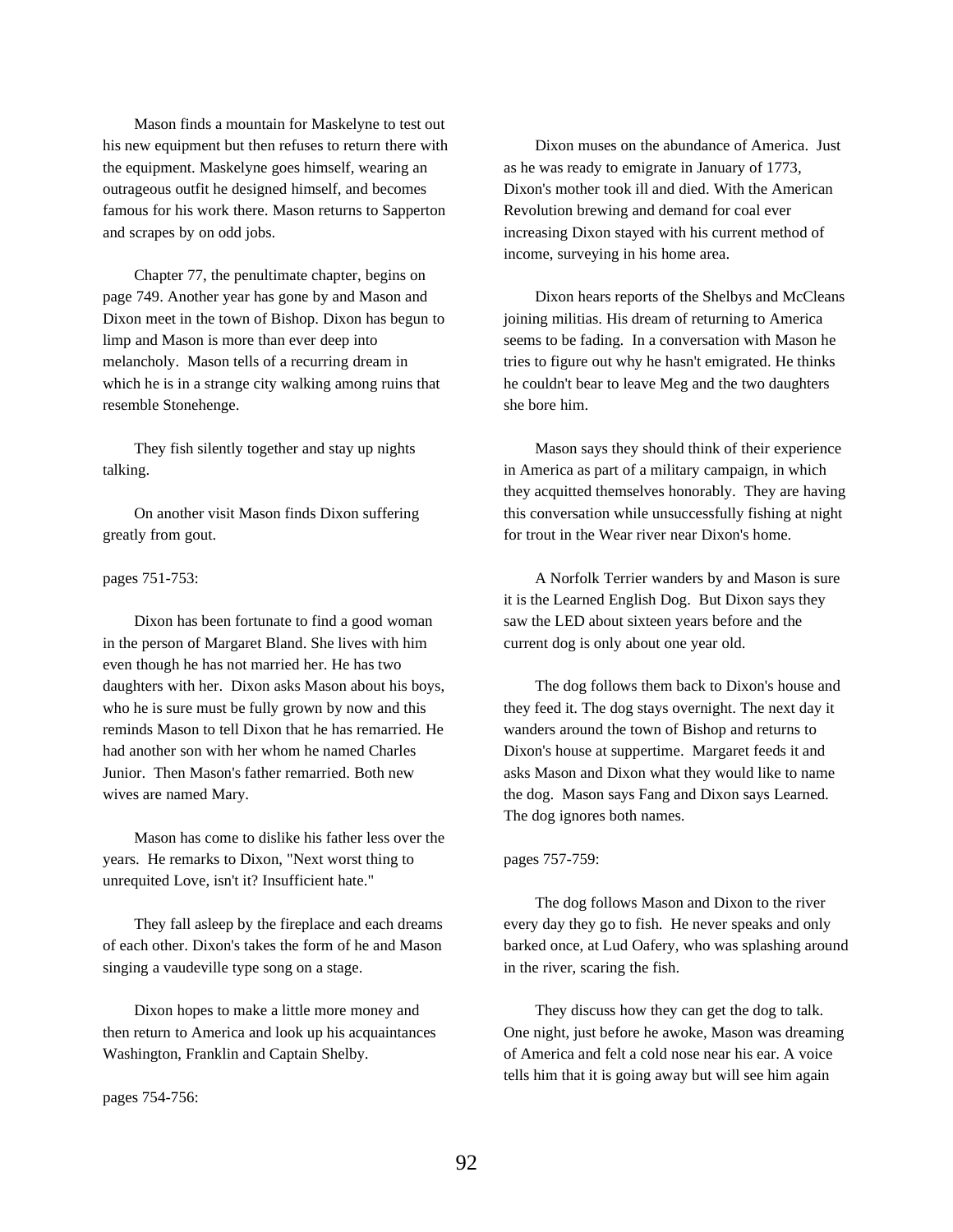next time he and Dixon get together. Dixon awakes and tells Mason he heard the same message.

Chapter 78, the final chapter, begins on page 758. It is now very late in the LeSpark house. Tenebrae is fast asleep, sprawled on a couch. Her twin cousins are falling asleep. Euphrenia says the one thing she can't understand is why Mason returned to America, coming with his entire family.

Wicks believes it was the desire of Rebekah's ghost to remove Mason from Sapperton. Ethelmer says that Mason's belief in ghosts was madness.

Now almost all of Wicks' audience are asleep, except for Mr. LeSpark and Wicks. Pynchon paints a surrealistic scene: "slowly into the room begin to walk the Black servants, the Indian poor, the Irish runaways, the Chinese Sailors, the overflow from the mad hospital, all unchosen Philadelphia." This may be a part of a dream that Lomax awakes from.

Someone speaks lines from a poem concerning the Mason Dixon line and Lomax says he recognizes the voice. It must be Timothy Tox. Wade says Tox is supposed to either be in chains or out on the roads. But Wicks offers Tox a drink and he accepts.

pages 760-762:

Tox recites his Pennsylvaniad in a low voice, wandering around the room, among the "untold others."

Tox says he would like to visit Mason's widow and children. Wicks says that he will go with him, since he knows where they are staying. He says that Mrs. Mason plans to return to England with the younger children, but the two older boys are staying in Philadelphia.

Wicks returns to his story, saying that Franklin came to visit Mason after he arrived in America and took rooms at the George Tavern. Mason is sleeping when he arrives and Franklin smells the odor of death. Mason's wife greets Franklin. She told Franklin that

Mason gave her no reason for going to America, only saying that his whole family had to go over together. She suspects is has to do with the fact that he was never named a member of the Royal Society.

Wicks says that the seven years that Mason survived after Dixon's death were supposedly plagued by illness, but none was ever specified. Mason produced five more sons and a girl with his second wife.

Mason's oldest child William advises the second oldest child Doctor Isaac. Isaac says that Mason's father told Isaac was named Doctor after the doctor that lost Rebekah, but William says he was named after Isaac Newton, who Mason greatly admires.

#### pages 763-765:

Doctor Isaac demands proof he was named after Isaac Newton and William tells Isaac to ask aunt Hettie.

Mason hears of Dixon's death and resolves to go pay his respects. Doctor Isaac asks to go with him, but Mason's father doesn't want to let him off work. By my calculations, Isaac is 21 years old at this time. Mason offers to pay his father for the time the boy is gone, but the father doesn't believe Mason has the money.

It is cold as Mason and his son journey north. When they stop overnight, Mason tells Isaac stories about Dixon. He tells of the time that Benjamin Franklin, in a Dr. Frankenstein type laboratory complete with an Igor-like assistant named Ingvarr, gives Dixon an intense taste of what electric shock feels like. Franklin says at one point "Fine with me, as Howard says to Howard" and the Hyperarts Mason and Dixon Alpha claims this is a reference to the Three Stooges, but I doubt that. More likely an 18th century expression, but I couldn't find it.

The next morning Isaac asks Mason if he ever did Dixon's horoscope. Mason says he did it but never told Dixon. He thinks Dixon did the same to him. He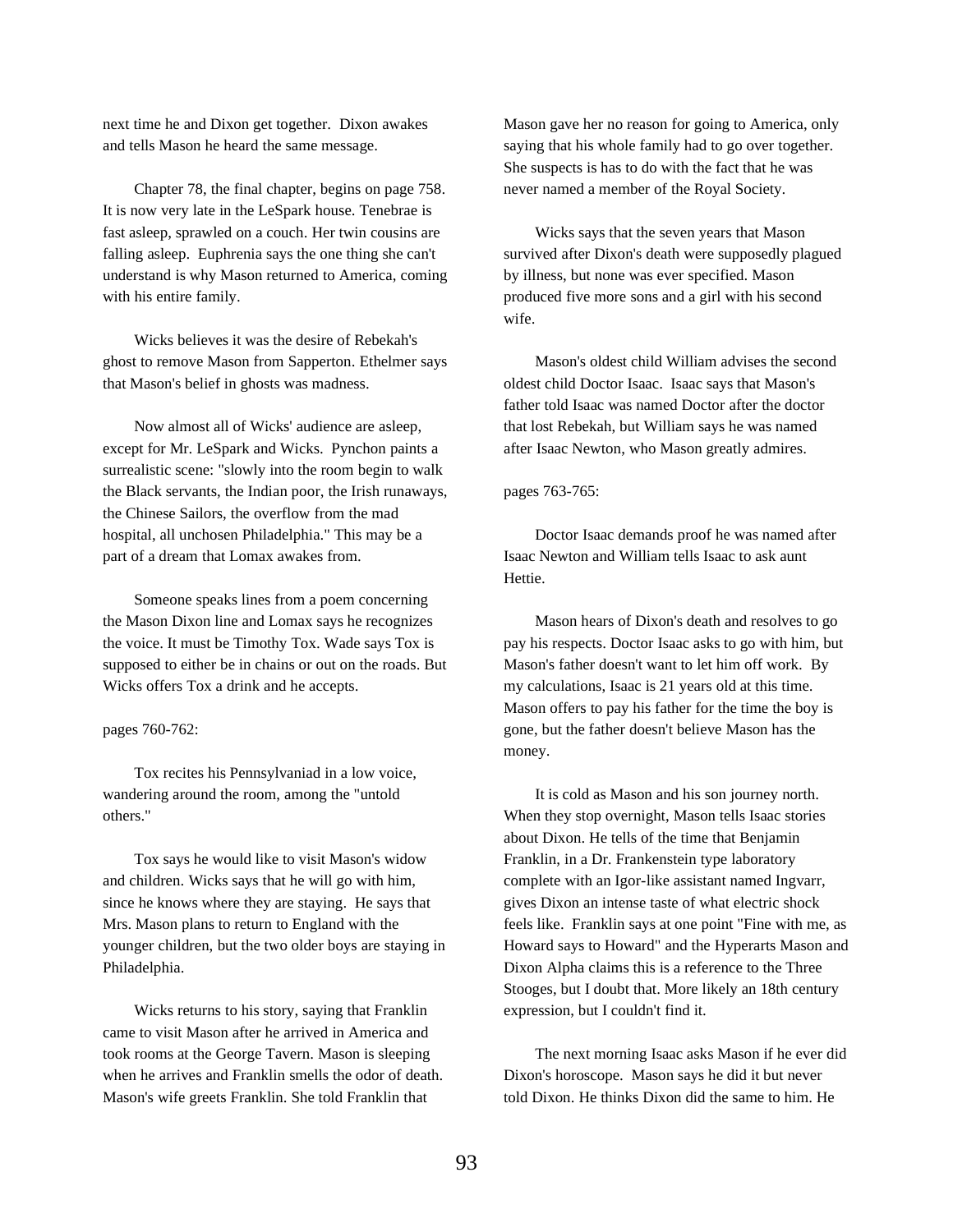tells Isaac that he and Dixon talked about their children to each other and Isaac thinks that they were contemplating match making.

# pages 766-768:

Isaac tells Mason that he thought when he finally left Sapperton, he'd be headed to London and Mason says that when he was Isaac's age he couldn't wait to go to London. Isaac asked why he came back, and Mason says it was to be with his family. Isaac asks about Rebekah and Mason promises to tell all about her at some future time.

It begins to snow and they seek shelter at an inn called The Merry Ghosts. They are told it is filled by a private party but Isaac speaks up using a lot of slang and buys a round for the house and they are permitted to stay.

vw#140: quiddles - spends time in trifling employments, or attends to useful subjects in an indifferent or superficial manner; to dawdle.

Isaac thinks they've stumbled across a group of bandits. He has read of them in the Ghastly Fop.

vw#141: Tohu-Vabohu - a transliteration of the Hebrew text of Genesis 1:2, where it says that in the beginning the earth was "without form [tohu] and void [vabohu]." (this is from the Hyperarts Mason and Dixon Alpha).

Since they can't sleep among all the commotion in the pub, Isaac asks Mason about Rebekah.

At Bishop they visit Dixon's unmarked (by Quaker custom) grave. As Mason is filled with thoughts of remorse at leaving Isaac when he was a baby, Isaac thinks that Mason is grieving the loss of Dixon.

Mason returned to work, making money mainly by revising a nautical almanac, which he believed entitled him to a 5,000 pound prize offered by the Board of Longitude.

# pages 769-771:

Mason is only offered 750 pounds for his work on the nautical almanac. He turns it down because he feels he is underpaid. His wife is dismayed.

Maskelyne is delighted with Herschel's discovery of Uranus. But Mason looks upon it with the feeling that death is approaching him.

Maskelyne finds he is not on the membership list of Royal Society Council in 1783. While he is most vulnerable, Mason has dinner with Maskelyne and his brother, and launches his attack on Maskelyne for what he believes to be Maskelyne's hatred of Mason over the years. Maskleyne turned his back on Mason and never saw him again. The next year Maskelyne was back on the Council and stayed there for the rest of his life.

vw#142: petroglyph - a drawing or carving on rock, made by a member of a prehistoric people.

Mason dreams of finding himself in an ancient city. Mary looks in on him and sees he is waking up. She allows Benjamin Franklin to come into the room. Mason looks much older to Franklin.

# pages 772-773:

Franklin tells Mason that he hopes Mason will soon be on his feet. Mason rattles on about old battles that his mentor Bradley fought, and Franklin attempts to show interest. Mason says that he has found messages in the stars of great importance to Franklin's America.

Mary looks in on Mason and tells him he's "safe."

After Mason's death Mary returns to England with the younger children. William and Doctor Isaac stay and become Americans. They enlist the aid of the Commissioners of the line in burying Mason.